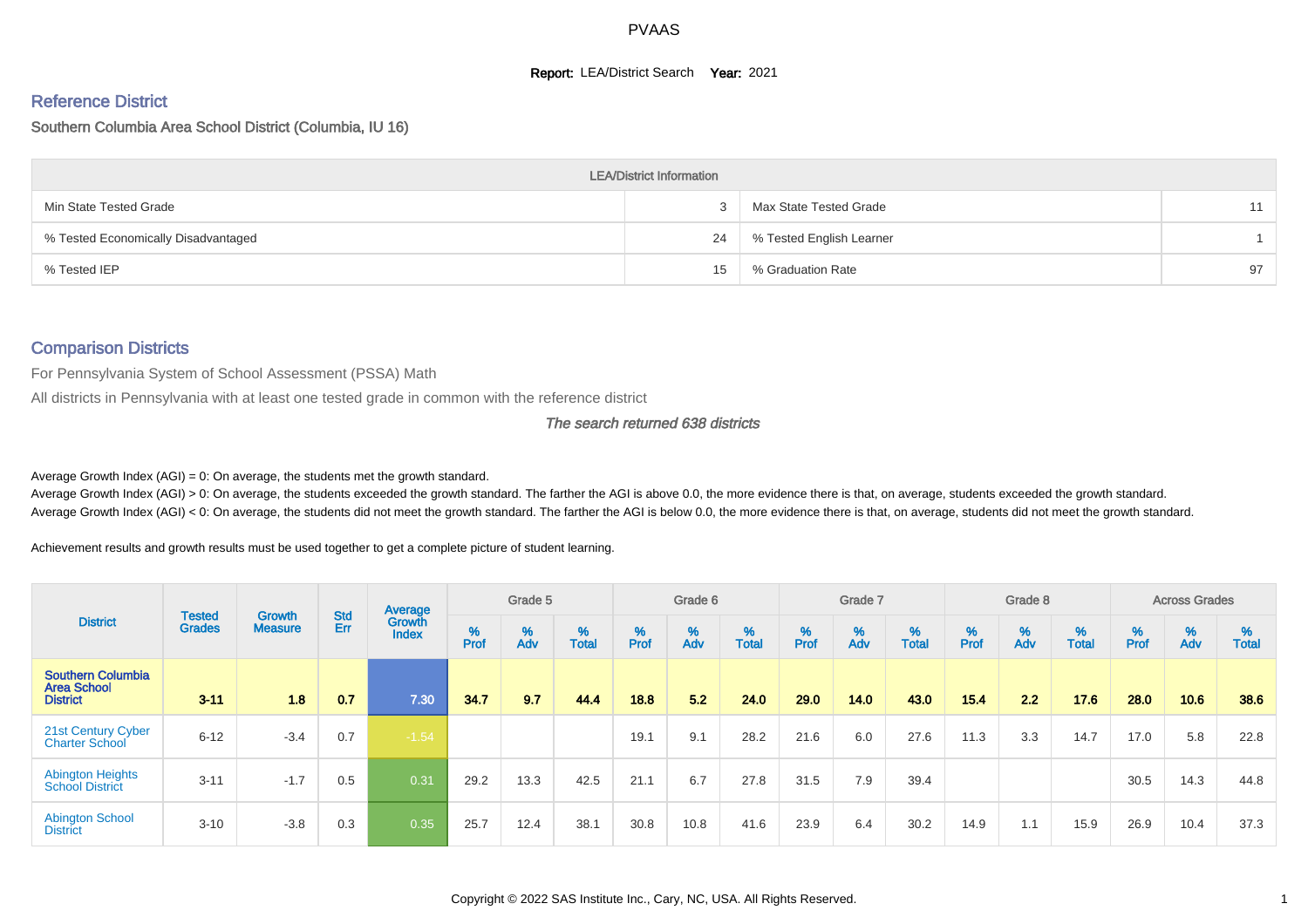|                                                                   | <b>Tested</b> | <b>Growth</b>  | <b>Std</b> | Average                |              | Grade 5  |                   |              | Grade 6  |                   |           | Grade 7  |                   |              | Grade 8  |                   |           | <b>Across Grades</b> |                   |
|-------------------------------------------------------------------|---------------|----------------|------------|------------------------|--------------|----------|-------------------|--------------|----------|-------------------|-----------|----------|-------------------|--------------|----------|-------------------|-----------|----------------------|-------------------|
| <b>District</b>                                                   | <b>Grades</b> | <b>Measure</b> | Err        | Growth<br><b>Index</b> | $\%$<br>Prof | %<br>Adv | %<br><b>Total</b> | $\%$<br>Prof | %<br>Adv | %<br><b>Total</b> | %<br>Prof | %<br>Adv | %<br><b>Total</b> | $\%$<br>Prof | %<br>Adv | %<br><b>Total</b> | %<br>Prof | %<br>Adv             | %<br><b>Total</b> |
| <b>Southern Columbia</b><br><b>Area School</b><br><b>District</b> | $3 - 11$      | 1.8            | 0.7        | 7.30                   | 34.7         | 9.7      | 44.4              | 18.8         | 5.2      | 24.0              | 29.0      | 14.0     | 43.0              | 15.4         | 2.2      | 17.6              | 28.0      | 10.6                 | 38.6              |
| Achievement<br><b>House Charter</b><br><b>School</b>              | $7 - 11$      | $-0.3$         | 1.5        | 0.79                   |              |          |                   |              |          |                   | 20.0      | 0.0      | 20.0              | 7.1          | 2.4      | 9.5               | 11.9      | 1.5                  | 13.4              |
| <b>Ad Prima Charter</b><br><b>School</b>                          | $3-8$         | 1.5            | 0.8        | 4.76                   | 8.3          | 0.0      | 8.3               | 15.7         | 0.0      | 15.7              | 8.2       | 1.6      | 9.8               | 9.8          | 1.6      | 11.5              | 10.9      | 0.7                  | 11.6              |
| <b>Agora Cyber</b><br><b>Charter School</b>                       | $3 - 11$      | $-0.3$         | 0.6        | 3.62                   | 9.8          | 2.0      | 11.8              | 7.8          | 0.7      | 8.5               | 6.2       | 2.1      | 8.3               | 3.3          | 1.3      | 4.6               | 9.7       | 2.4                  | 12.1              |
| <b>Albert Gallatin</b><br><b>Area School</b><br><b>District</b>   | $3 - 11$      | $-1.4$         | 0.5        | 0.97                   | 19.0         | 10.2     | 29.3              | 18.6         | 1.6      | 20.2              | 12.8      | 2.8      | 15.6              | 14.8         | 2.0      | 16.8              | 17.4      | 4.9                  | 22.3              |
| Aliquippa School<br><b>District</b>                               | $3 - 11$      | 0.1            | 0.8        | 2.83                   | 1.5          | 0.0      | 1.5               | 0.0          | 1.6      | 1.6               | 6.9       | 0.0      | 6.9               | 0.0          | 0.0      | 0.0               | 2.0       | 0.5                  | 2.6               |
| <b>Allegheny Valley</b><br><b>School District</b>                 | $3 - 11$      | $-1.2$         | 0.8        | 1.14                   | 26.3         | 12.3     | 38.6              | 11.1         | 5.6      | 16.7              | 16.2      | 7.4      | 23.5              | 13.1         | 8.2      | 21.3              | 18.0      | 6.9                  | 24.9              |
| Allegheny-Clarion<br><b>Valley School</b><br><b>District</b>      | $3 - 10$      | 0.1            | 0.9        | 2.43                   | 19.5         | 7.3      | 26.8              | 14.6         | 1.8      | 16.4              | 4.8       | 0.0      | 4.8               | 8.6          | 0.0      | 8.6               | 14.2      | 8.1                  | 22.3              |
| <b>Allentown City</b><br><b>School District</b>                   | $3 - 12$      | $-4.5$         | 0.3        | $-9.09$                |              |          |                   | 2.0          | 0.7      | 2.8               | 2.2       | 0.3      | 2.5               |              |          |                   | 4.3       | 1.1                  | 5.4               |
| <b>Alliance For</b><br><b>Progress Charter</b><br>School          | $3-8$         | $-5.0$         | 1.1        | 2.70                   | 0.0          | 0.0      | 0.0               | 0.0          | 0.0      | 0.0               | 0.0       | 0.0      | 0.0               | 0.0          | 0.0      | 0.0               | 0.6       | 0.0                  | 0.6               |
| Altoona Area<br><b>School District</b>                            | $3 - 12$      | $-0.5$         | 0.3        | 1.50                   | 24.7         | 8.0      | 32.7              | 17.8         | $5.2\,$  | 23.0              | 14.6      | 4.9      | 19.5              | 15.8         | 4.3      | 20.1              | 19.6      | 6.6                  | 26.2              |
| <b>Ambridge Area</b><br><b>School District</b>                    | $3 - 12$      | $-3.4$         | 0.6        | $-0.98$                | 17.8         | 5.1      | 22.9              | 13.2         | 0.9      | 14.2              | 11.9      | 0.8      | 12.7              | 10.7         | 0.8      | 11.6              | 15.7      | 5.2                  | 20.8              |
| Annville-Cleona<br><b>School District</b>                         | $3 - 12$      | 0.4            | 0.6        | 3.81                   | 33.8         | 12.5     | 46.2              | 16.7         | 2.1      | 18.8              | 29.1      | 11.8     | 40.9              | 27.8         | 9.3      | 37.0              | 27.5      | 9.4                  | 36.9              |
| <b>Antietam School</b><br><b>District</b>                         | $3 - 10$      | $-2.5$         | 0.8        | $-0.25$                | 9.4          | 1.6      | 10.9              | 10.0         | 3.3      | 13.3              | 5.6       | 0.0      | 5.6               | 5.8          | 0.0      | 5.8               | 8.3       | 1.2                  | 9.5               |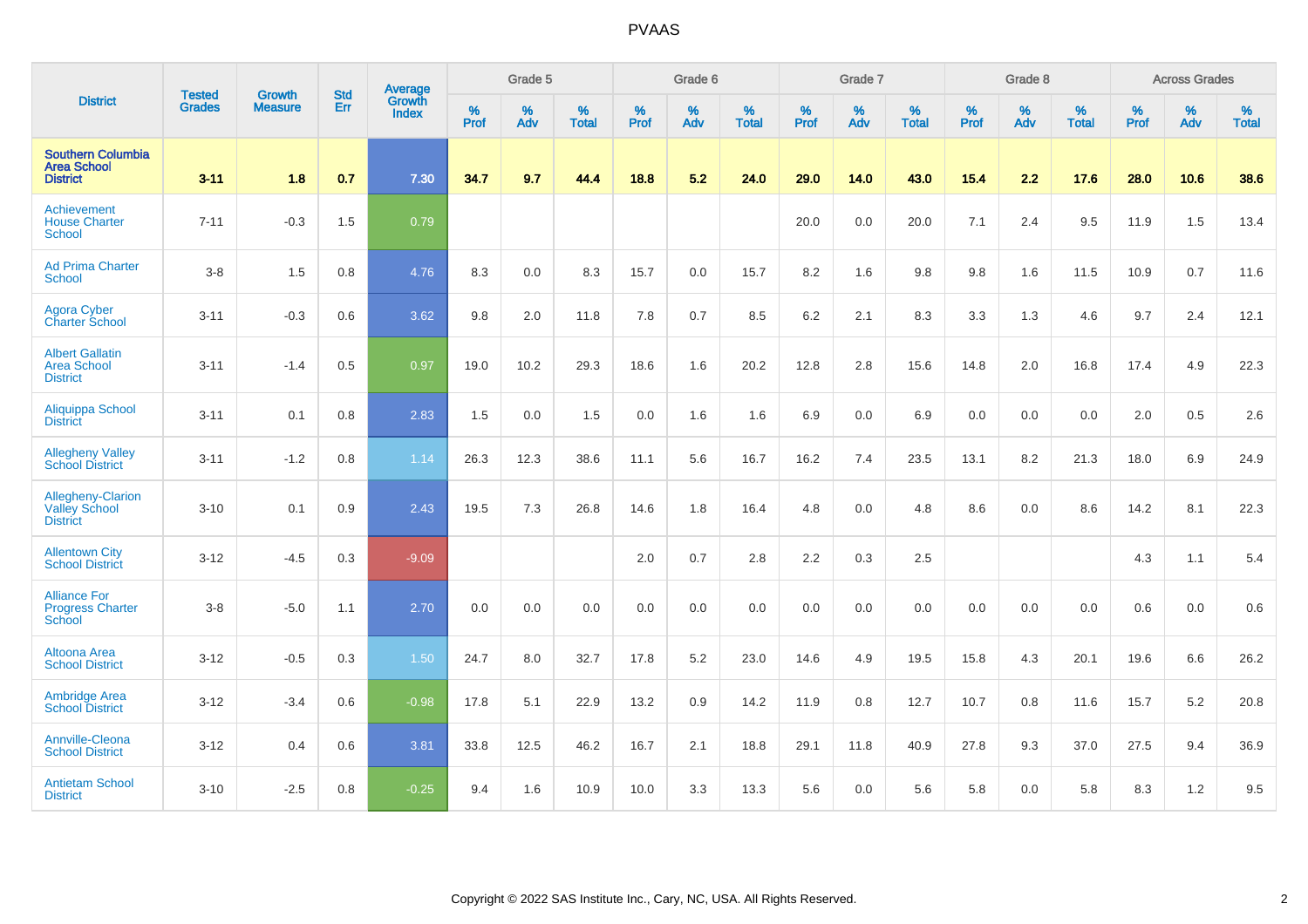|                                                                   | <b>Tested</b> | <b>Growth</b>  | <b>Std</b> | Average                |              | Grade 5  |                   |           | Grade 6  |                   |           | Grade 7  |                   |           | Grade 8  |                   |           | <b>Across Grades</b> |                   |
|-------------------------------------------------------------------|---------------|----------------|------------|------------------------|--------------|----------|-------------------|-----------|----------|-------------------|-----------|----------|-------------------|-----------|----------|-------------------|-----------|----------------------|-------------------|
| <b>District</b>                                                   | <b>Grades</b> | <b>Measure</b> | Err        | Growth<br><b>Index</b> | $\%$<br>Prof | %<br>Adv | %<br><b>Total</b> | %<br>Prof | %<br>Adv | %<br><b>Total</b> | %<br>Prof | %<br>Adv | %<br><b>Total</b> | %<br>Prof | %<br>Adv | %<br><b>Total</b> | %<br>Prof | %<br>Adv             | %<br><b>Total</b> |
| <b>Southern Columbia</b><br><b>Area School</b><br><b>District</b> | $3 - 11$      | 1.8            | 0.7        | 7.30                   | 34.7         | 9.7      | 44.4              | 18.8      | 5.2      | 24.0              | 29.0      | 14.0     | 43.0              | 15.4      | 2.2      | 17.6              | 28.0      | 10.6                 | 38.6              |
| Antonia Pantoja<br>Community<br><b>Charter School</b>             | $3-8$         | $-3.9$         | 0.8        | $-1.30$                | 1.5          | 0.0      | 1.5               | 0.0       | 0.0      | 0.0               | 4.6       | 2.3      | 7.0               | 5.6       | 0.0      | 5.6               | 1.8       | 0.9                  | 2.8               |
| Apollo-Ridge<br><b>School District</b>                            | $3 - 12$      | $-2.9$         | 0.7        | $-0.77$                | 18.8         | 0.0      | 18.8              | 12.0      | 1.2      | 13.2              | 8.5       | 1.2      | 9.8               | 10.4      | 2.6      | 13.0              | 14.8      | 3.0                  | 17.7              |
| <b>Armstrong School</b><br><b>District</b>                        | $3 - 11$      | 0.7            | 0.3        | 11.41                  | 25.3         | 10.5     | 35.8              | 26.6      | 13.3     | 39.9              | 21.4      | 4.3      | 25.7              | 20.5      | 3.8      | 24.3              | 25.7      | 9.4                  | 35.1              |
| <b>Arts Academy</b><br><b>Charter School</b>                      | $5-8$         | $-7.7$         | 1.1        | $-2.90$                | 7.7          | 0.0      | 7.7               | 2.4       | 0.0      | 2.4               | 8.3       | 0.0      | 8.3               | 0.0       | 0.0      | 0.0               | 4.4       | 0.0                  | 4.4               |
| <b>Arts Academy</b><br>Elementary<br><b>Charter School</b>        | $3-5$         | 1.7            | 1.9        | 0.91                   | 5.3          | 0.0      | 5.3               |           |          |                   |           |          |                   |           |          |                   | 5.1       | 0.0                  | 5.1               |
| <b>Aspira Bilingual</b><br><b>Cyber Charter</b><br>School         | $3 - 11$      | 4.2            | 1.5        | 3.82                   |              |          |                   | 0.0       | 0.0      | 0.0               | 0.0       | 0.0      | 0.0               | 0.0       | 0.0      | 0.0               | 1.6       | 0.0                  | 1.6               |
| <b>Athens Area</b><br><b>School District</b>                      | $3 - 11$      | 3.8            | 0.5        | 7.01                   | 31.2         | 6.2      | 37.5              | 28.2      | 5.9      | 34.1              | 22.2      | 5.2      | 27.4              | 19.3      | 10.7     | 30.0              | 26.5      | 8.2                  | 34.6              |
| <b>Austin Area School</b><br><b>District</b>                      | $3 - 11$      | 10.1           | 1.6        | 6.38                   | 23.1         | 15.4     | 38.5              | 30.8      | 7.7      | 38.5              | 40.0      | 0.0      | 40.0              | 31.2      | 0.0      | 31.2              | 26.0      | 6.8                  | 32.9              |
| <b>Avella Area School</b><br><b>District</b>                      | $3 - 12$      | 1.2            | 1.0        | 2.47                   | 17.1         | 2.4      | 19.5              | 36.4      | 6.1      | 42.4              | 17.1      | 2.9      | 20.0              | 21.4      | 10.7     | 32.1              | 22.4      | 9.4                  | 31.8              |
| <b>Avon Grove</b><br><b>Charter School</b>                        | $3 - 11$      | 1.8            | 0.6        | 4.32                   | 22.1         | 6.6      | 28.7              | 29.9      | 11.7     | 41.6              | 27.2      | 9.8      | 37.0              | 13.9      | 2.0      | 15.8              | 24.3      | 10.2                 | 34.6              |
| <b>Avon Grove</b><br><b>School District</b>                       | $3 - 10$      | 0.8            | 0.4        | 5.13                   | 28.6         | 23.2     | 51.8              | 30.5      | 19.3     | 49.8              | 35.4      | 20.3     | 55.7              | 27.6      | 14.2     | 41.8              | 30.8      | 18.2                 | 49.0              |
| <b>Avonworth School</b><br><b>District</b>                        | $3 - 10$      | 2.8            | 0.5        | 5.25                   | 33.8         | 25.5     | 59.3              | 37.7      | 12.3     | 50.0              | 31.5      | 13.8     | 45.4              | 35.8      | 14.2     | 50.0              | 35.2      | 20.0                 | 55.2              |
| <b>Baden Academy</b><br><b>Charter School</b>                     | $3-6$         | 0.1            | 1.1        | 1.04                   | 20.6         | 4.8      | 25.4              | 22.4      | 8.6      | 31.0              |           |          |                   |           |          |                   | 20.8      | 6.4                  | 27.2              |
| <b>Bald Eagle Area</b><br><b>School District</b>                  | $3 - 11$      | 2.6            | 0.6        | 4.48                   | 35.2         | 14.8     | 50.0              | 25.7      | 8.9      | 34.6              | 17.0      | 6.8      | 23.7              | 15.0      | 10.6     | 25.7              | 25.1      | 13.7                 | 38.8              |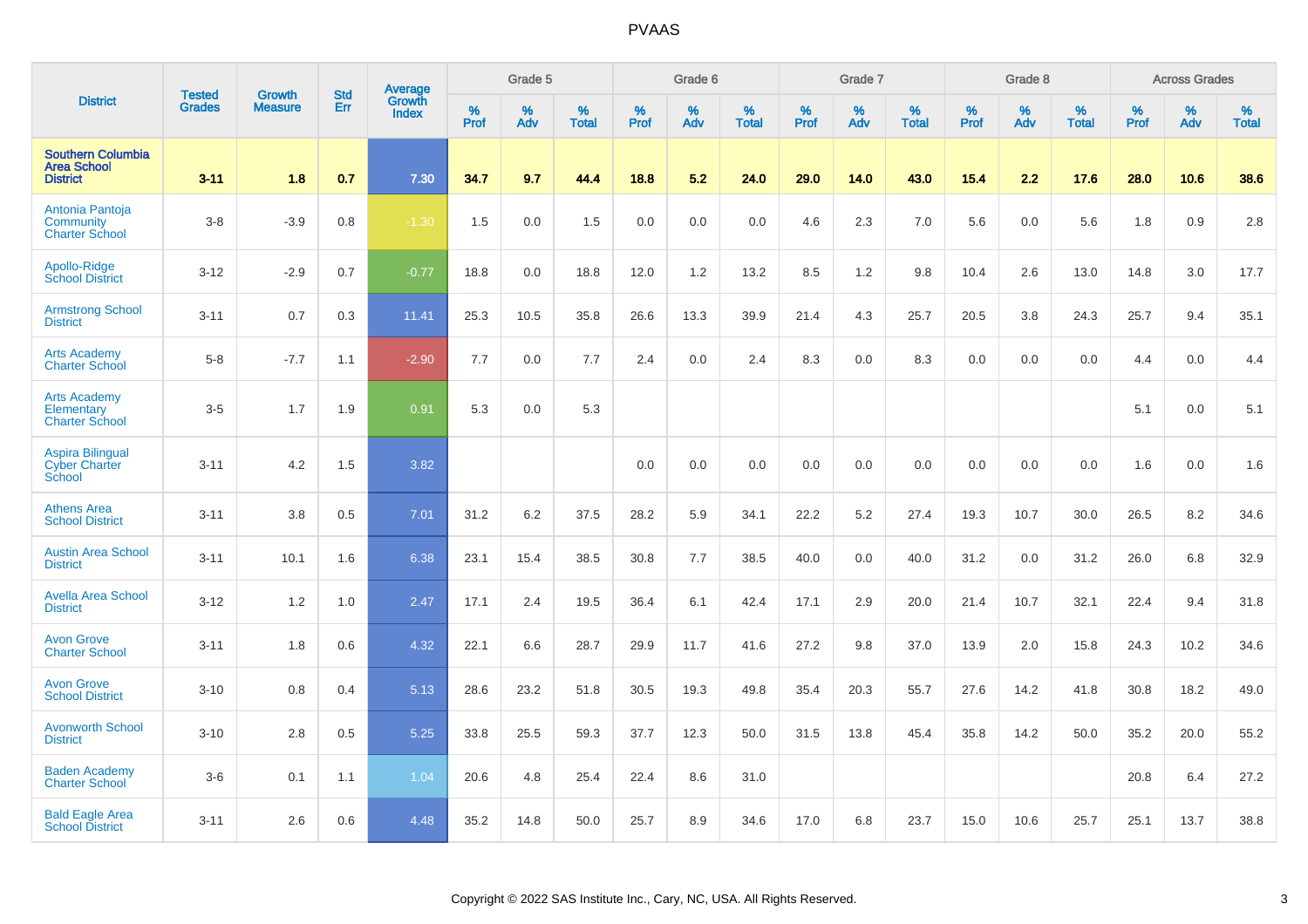|                                                                   |                                |                                 | <b>Std</b> | Average                |              | Grade 5  |                   |           | Grade 6  |                   |           | Grade 7  |                   |           | Grade 8  |                   |           | <b>Across Grades</b> |                   |
|-------------------------------------------------------------------|--------------------------------|---------------------------------|------------|------------------------|--------------|----------|-------------------|-----------|----------|-------------------|-----------|----------|-------------------|-----------|----------|-------------------|-----------|----------------------|-------------------|
| <b>District</b>                                                   | <b>Tested</b><br><b>Grades</b> | <b>Growth</b><br><b>Measure</b> | Err        | Growth<br><b>Index</b> | $\%$<br>Prof | %<br>Adv | %<br><b>Total</b> | %<br>Prof | %<br>Adv | %<br><b>Total</b> | %<br>Prof | %<br>Adv | %<br><b>Total</b> | %<br>Prof | %<br>Adv | %<br><b>Total</b> | %<br>Prof | %<br>Adv             | %<br><b>Total</b> |
| <b>Southern Columbia</b><br><b>Area School</b><br><b>District</b> | $3 - 11$                       | 1.8                             | 0.7        | 7.30                   | 34.7         | 9.7      | 44.4              | 18.8      | 5.2      | 24.0              | 29.0      | 14.0     | 43.0              | 15.4      | 2.2      | 17.6              | 28.0      | 10.6                 | 38.6              |
| <b>Baldwin-Whitehall</b><br><b>School District</b>                | $3 - 11$                       | $-5.8$                          | 0.4        | $-2.93$                | 24.7         | 6.6      | 31.4              | 18.6      | 1.2      | 19.8              | 16.0      | 1.6      | 17.7              | 11.5      | 2.1      | 13.6              | 22.2      | 6.8                  | 29.0              |
| <b>Bangor Area</b><br><b>School District</b>                      | $3 - 12$                       | 4.2                             | 0.5        | 8.44                   | 20.3         | 24.8     | 45.1              | 26.7      | 14.0     | 40.7              | 20.4      | 13.6     | 34.0              | 23.2      | 6.0      | 29.1              | 27.2      | 17.9                 | 45.2              |
| <b>Bear Creek</b><br>Community<br><b>Charter School</b>           | $3-8$                          | 4.4                             | 0.8        | 5.57                   | 30.8         | 9.6      | 40.4              | 19.6      | 13.7     | 33.3              | 23.1      | 5.8      | 28.8              | 18.4      | 0.0      | 18.4              | 27.2      | 7.9                  | 35.1              |
| <b>Beaver Area</b><br><b>School District</b>                      | $3 - 10$                       | $-4.4$                          | 0.6        | 1.92                   | 36.2         | 23.8     | 60.0              | 37.3      | 28.8     | 66.1              | 22.6      | 13.0     | 35.6              | 17.1      | 7.2      | 24.3              | 29.2      | 25.6                 | 54.8              |
| <b>Bedford Area</b><br><b>School District</b>                     | $3 - 11$                       | 3.8                             | 0.6        | 7.33                   | 34.4         | 4.2      | 38.7              | 32.2      | 7.8      | 40.0              | 25.4      | 8.8      | 34.2              | 24.2      | 7.8      | 32.0              | 31.3      | 10.5                 | 41.7              |
| <b>Belle Vernon Area</b><br><b>School District</b>                | $3 - 11$                       | $-1.7$                          | 0.6        | 1.65                   | 22.5         | 6.3      | 28.8              | 27.6      | 7.8      | 35.3              | 11.0      | 0.9      | 11.9              | 10.6      | 2.4      | 12.9              | 22.3      | 6.8                  | 29.0              |
| <b>Bellefonte Area</b><br><b>School District</b>                  | $3 - 11$                       | 3.1                             | 0.5        | 7.49                   | 32.7         | 22.0     | 54.8              | 31.6      | 7.3      | 39.0              | 23.4      | 5.5      | 29.0              | 14.8      | 9.9      | 24.8              | 28.6      | 15.7                 | 44.3              |
| <b>Bellwood-Antis</b><br><b>School District</b>                   | $3 - 10$                       | 2.2                             | 0.6        | 5.68                   | 18.9         | 4.4      | 23.3              | 12.4      | 9.0      | 21.4              | 29.4      | 15.3     | 44.7              | 14.1      | 6.5      | 20.6              | 21.6      | 9.9                  | 31.5              |
| <b>Belmont Charter</b><br><b>School</b>                           | $3 - 10$                       | $-0.8$                          | 0.8        | 2.15                   | 1.6          | 0.0      | 1.6               | 4.0       | 0.0      | 4.0               | 0.0       | 0.0      | 0.0               | 5.6       | 0.0      | 5.6               | 2.8       | 0.6                  | 3.4               |
| <b>Bensalem</b><br><b>Township School</b><br><b>District</b>      | $3 - 11$                       | $-2.0$                          | 0.3        | 0.26                   | 9.4          | 4.3      | 13.7              | 13.0      | 2.3      | 15.3              | 9.8       | 4.6      | 14.3              | 8.2       | 1.9      | 10.1              | 12.0      | 3.5                  | 15.5              |
| <b>Benton Area</b><br><b>School District</b>                      | $3 - 10$                       | $-0.9$                          | 0.9        | 0.54                   | 24.6         | 11.5     | 36.1              | 17.4      | 4.4      | 21.7              | 13.6      | 3.4      | 17.0              | 10.3      | 2.6      | 12.8              | 21.6      | 7.1                  | 28.7              |
| <b>Bentworth School</b><br><b>District</b>                        | $3 - 11$                       | $-1.7$                          | 0.7        | 1.37                   | 29.9         | 7.8      | 37.7              | 9.6       | 0.0      | 9.6               | 16.9      | 7.8      | 24.7              | 21.2      | 1.5      | 22.7              | 22.6      | 9.6                  | 32.3              |
| <b>Berlin</b><br><b>Brothersvalley</b><br><b>School District</b>  | $3 - 11$                       | 2.2                             | 0.8        | 3.87                   | 34.0         | 15.1     | 49.1              | 21.2      | 3.0      | 24.2              | 30.8      | 3.8      | 34.6              | 18.8      | 8.3      | 27.1              | 25.8      | 10.8                 | 36.6              |
| <b>Bermudian Springs</b><br><b>School District</b>                | $3 - 11$                       | 0.4                             | 0.6        | 2.79                   | 22.1         | 12.4     | 34.5              | 17.5      | 3.9      | 21.4              | 20.5      | 5.1      | 25.6              | 11.1      | 4.3      | 15.4              | 19.0      | 9.1                  | 28.1              |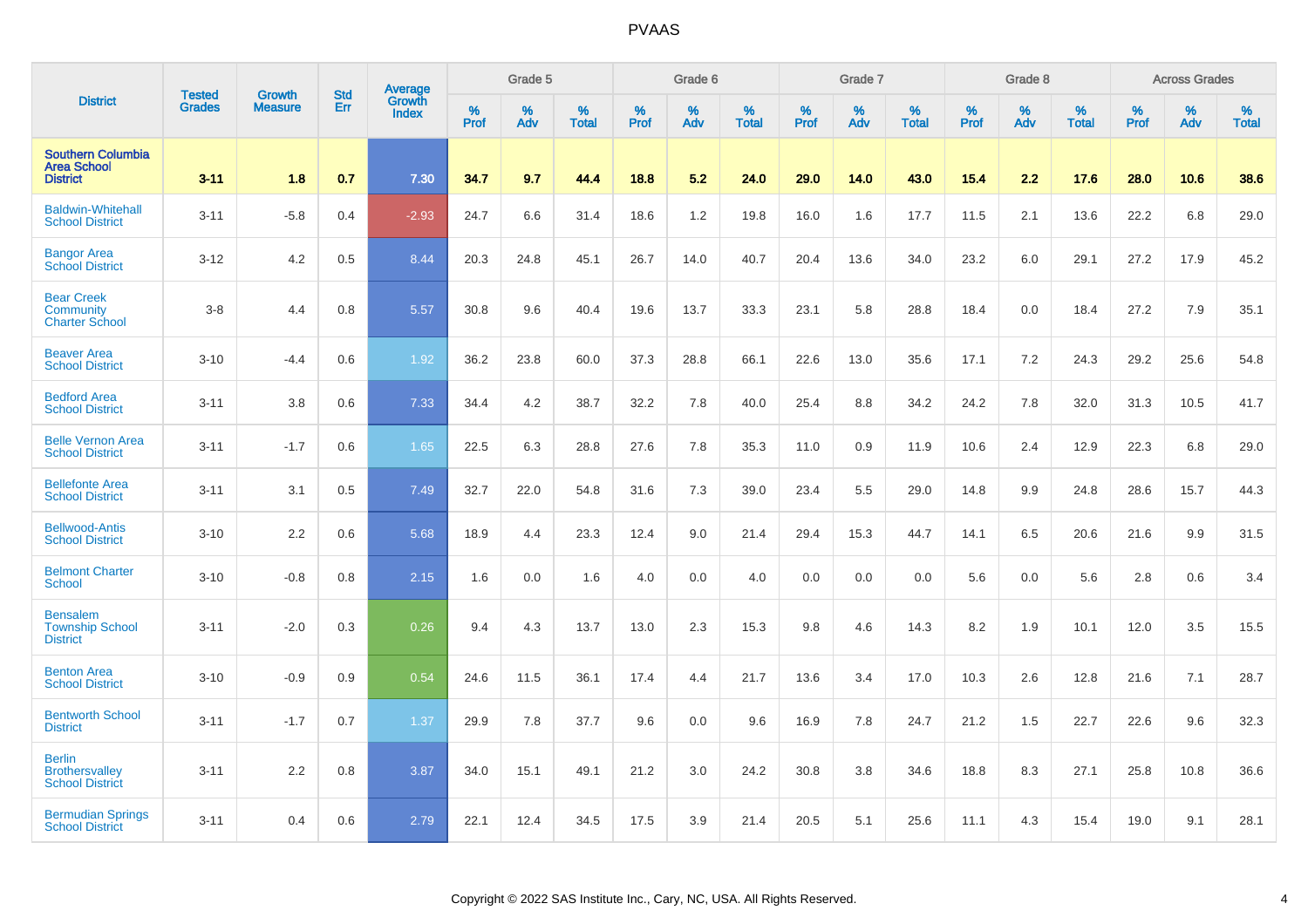|                                                                   |                                |                                 |                   | Average                |           | Grade 5  |                   |           | Grade 6  |                   |           | Grade 7  |                   |           | Grade 8  |                   |           | <b>Across Grades</b> |                   |
|-------------------------------------------------------------------|--------------------------------|---------------------------------|-------------------|------------------------|-----------|----------|-------------------|-----------|----------|-------------------|-----------|----------|-------------------|-----------|----------|-------------------|-----------|----------------------|-------------------|
| <b>District</b>                                                   | <b>Tested</b><br><b>Grades</b> | <b>Growth</b><br><b>Measure</b> | <b>Std</b><br>Err | Growth<br><b>Index</b> | %<br>Prof | %<br>Adv | %<br><b>Total</b> | %<br>Prof | %<br>Adv | %<br><b>Total</b> | %<br>Prof | %<br>Adv | %<br><b>Total</b> | %<br>Prof | %<br>Adv | %<br><b>Total</b> | %<br>Prof | %<br>Adv             | %<br><b>Total</b> |
| <b>Southern Columbia</b><br><b>Area School</b><br><b>District</b> | $3 - 11$                       | 1.8                             | 0.7               | 7.30                   | 34.7      | 9.7      | 44.4              | 18.8      | 5.2      | 24.0              | 29.0      | 14.0     | 43.0              | 15.4      | 2.2      | 17.6              | 28.0      | 10.6                 | 38.6              |
| <b>Berwick Area</b><br><b>School District</b>                     | $3 - 11$                       | $-3.7$                          | 0.5               | $-0.18$                | 17.8      | 6.3      | 24.1              | 18.3      | 3.0      | 21.3              | 16.8      | 3.2      | 20.0              | 12.0      | 2.0      | 14.0              | 20.4      | 9.0                  | 29.4              |
| <b>Bethel Park School</b><br><b>District</b>                      | $3 - 11$                       | $-0.2$                          | 0.4               | 1.45                   | 31.6      | 17.7     | 49.3              | 27.0      | 17.1     | 44.1              | 29.6      | 13.0     | 42.6              | 27.1      | 8.9      | 36.0              | 30.4      | 17.5                 | 48.0              |
| <b>Bethlehem Area</b><br><b>School District</b>                   | $3 - 11$                       | 0.4                             | 0.4               | 3.53                   | 16.6      | 11.7     | 28.3              | 13.0      | 2.9      | 15.9              | 14.3      | 5.3      | 19.6              | 9.9       | 3.9      | 13.8              | 18.1      | 8.8                  | 26.8              |
| <b>Bethlehem-Center</b><br><b>School District</b>                 | $3 - 10$                       | $-6.4$                          | 0.7               | $-0.87$                | 5.6       | 1.4      | 6.9               | 0.0       | 0.0      | 0.0               | 4.0       | 0.0      | 4.0               | 3.2       | 1.6      | 4.8               | 9.6       | 3.9                  | 13.6              |
| <b>Big Beaver Falls</b><br>Area School<br><b>District</b>         | $3 - 11$                       | $-1.7$                          | 0.6               | 1.44                   | 19.6      | 2.0      | 21.6              | 5.4       | 0.9      | 6.4               | 8.3       | 1.0      | 9.4               | 1.0       | 1.0      | 2.1               | 12.5      | 1.1                  | 13.6              |
| <b>Big Spring School</b><br><b>District</b>                       | $3 - 11$                       | $-1.2$                          | 0.5               | 0.68                   | 26.7      | 13.0     | 39.7              | 22.0      | 3.8      | 25.8              | 20.9      | 6.7      | 27.6              | 10.9      | 3.3      | 14.1              | 24.6      | 10.4                 | 35.0              |
| <b>Blackhawk School</b><br><b>District</b>                        | $3 - 11$                       | $-1.6$                          | 0.5               | 4.57                   | 38.0      | 8.8      | 46.7              | 28.3      | 8.8      | 37.1              | 27.3      | 7.4      | 34.8              | 13.5      | 1.7      | 15.2              | 28.7      | 9.2                  | 37.8              |
| <b>Blacklick Valley</b><br><b>School District</b>                 | $3 - 11$                       | 8.2                             | 1.0               | 8.15                   | 24.1      | 6.9      | 31.0              | 34.2      | 10.5     | 44.7              | 16.7      | 0.0      | 16.7              | 14.3      | 4.8      | 19.0              | 22.6      | 9.5                  | 32.1              |
| <b>Blairsville-</b><br><b>Saltsburg School</b><br><b>District</b> | $3 - 11$                       | $-2.7$                          | 0.6               | 2.20                   | 28.9      | 20.6     | 49.5              | 15.4      | 9.9      | 25.3              | 19.4      | 8.2      | 27.6              | 18.8      | 8.2      | 27.1              | 22.2      | 12.6                 | 34.8              |
| <b>Bloomsburg Area</b><br><b>School District</b>                  | $3 - 10$                       | 1.2                             | 0.6               | 3.43                   | 25.0      | 13.0     | 38.0              | 16.7      | 3.3      | 20.0              | 14.7      | 3.9      | 18.6              | 16.8      | 9.9      | 26.7              | 21.5      | 8.7                  | 30.2              |
| <b>Blue Mountain</b><br><b>School District</b>                    | $3 - 10$                       | 0.1                             | 0.5               | 3.24                   | 33.3      | 19.2     | 52.6              | 24.3      | 0.6      | 24.8              | 16.3      | 10.1     | 26.4              | 20.3      | 6.1      | 26.4              | 27.5      | 11.1                 | 38.6              |
| <b>Blue Ridge School</b><br><b>District</b>                       | $3 - 11$                       | $-1.1$                          | 0.7               | 2.21                   | 23.3      | 5.5      | 28.8              | 14.9      | 0.0      | 14.9              | 25.8      | 3.2      | 29.0              | 12.9      | 4.3      | 17.1              | 23.5      | 4.1                  | 27.7              |
| <b>Boyertown Area</b><br><b>School District</b>                   | $3 - 11$                       | $-2.5$                          | 0.3               | 1.59                   | 29.0      | 8.5      | 37.4              | 24.6      | 4.6      | 29.2              | 28.2      | 14.4     | 42.6              | 24.8      | 6.0      | 30.8              | 29.1      | 9.0                  | 38.2              |
| <b>Boys Latin Of</b><br>Philadelphia<br><b>Charter School</b>     | $6 - 12$                       | 0.1                             | 0.8               | 2.29                   |           |          |                   | 0.0       | 0.0      | 0.0               | 3.3       | 0.0      | 3.3               | 1.0       | 0.0      | 1.0               | 1.5       | 0.0                  | 1.5               |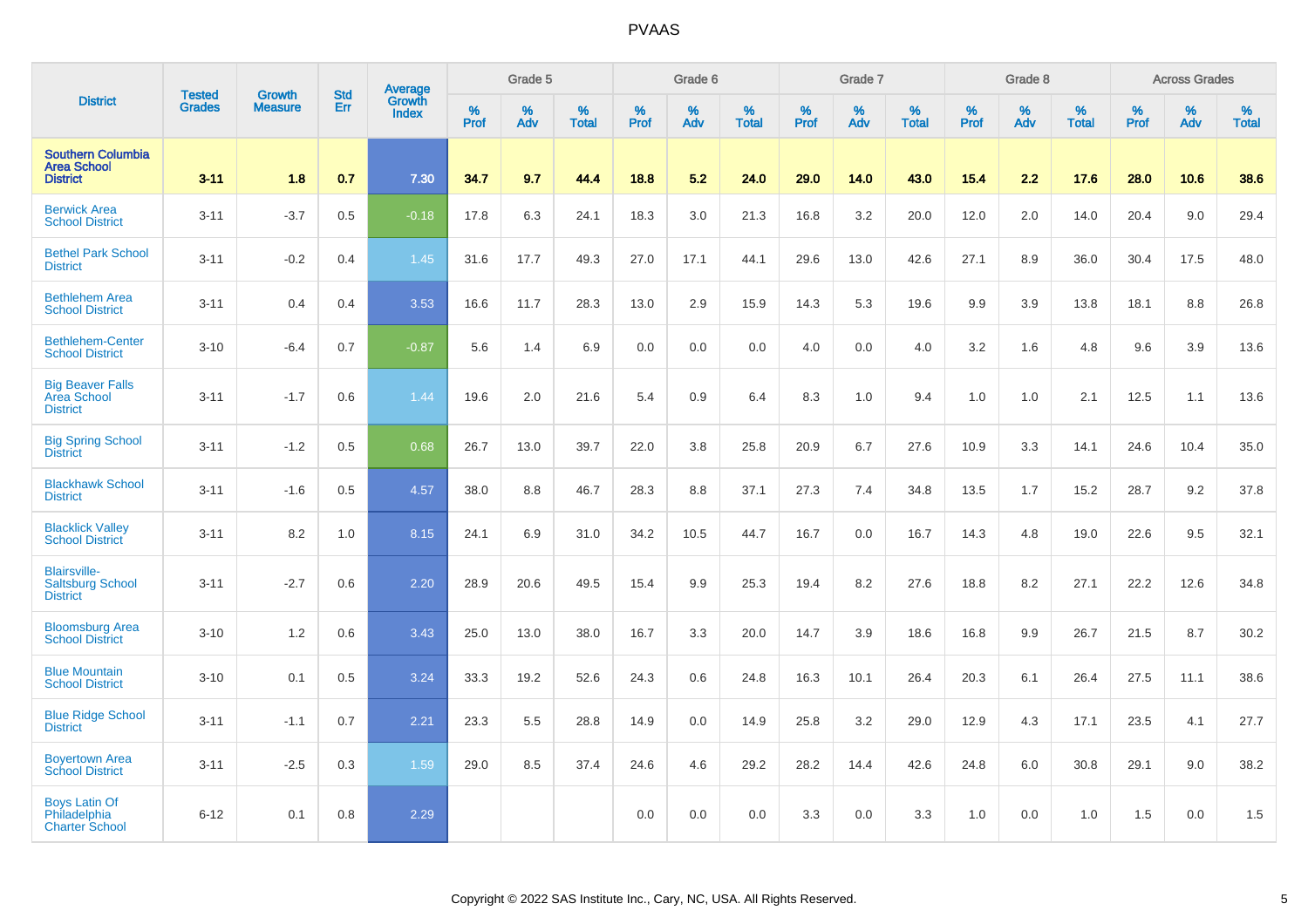|                                                                   | <b>Tested</b> | <b>Growth</b>  | <b>Std</b> | Average                       |           | Grade 5  |                   |           | Grade 6  |                   |           | Grade 7  |                   |           | Grade 8  |                   |           | <b>Across Grades</b> |                   |
|-------------------------------------------------------------------|---------------|----------------|------------|-------------------------------|-----------|----------|-------------------|-----------|----------|-------------------|-----------|----------|-------------------|-----------|----------|-------------------|-----------|----------------------|-------------------|
| <b>District</b>                                                   | <b>Grades</b> | <b>Measure</b> | <b>Err</b> | <b>Growth</b><br><b>Index</b> | %<br>Prof | %<br>Adv | %<br><b>Total</b> | %<br>Prof | %<br>Adv | %<br><b>Total</b> | %<br>Prof | %<br>Adv | %<br><b>Total</b> | %<br>Prof | %<br>Adv | %<br><b>Total</b> | %<br>Prof | %<br>Adv             | %<br><b>Total</b> |
| <b>Southern Columbia</b><br><b>Area School</b><br><b>District</b> | $3 - 11$      | 1.8            | 0.7        | 7.30                          | 34.7      | 9.7      | 44.4              | 18.8      | 5.2      | 24.0              | 29.0      | 14.0     | 43.0              | $15.4$    | 2.2      | 17.6              | 28.0      | 10.6                 | 38.6              |
| <b>Bradford Area</b><br><b>School District</b>                    | $3 - 12$      | 4.4            | 0.5        | 9.21                          | 33.5      | 10.2     | 43.7              | 23.4      | 8.8      | 32.2              | 18.9      | 13.9     | 32.8              | 27.8      | 7.6      | 35.4              | 26.9      | 11.3                 | 38.3              |
| <b>Brentwood</b><br><b>Borough School</b><br><b>District</b>      | $3 - 11$      | $-2.3$         | 0.7        | 3.94                          | 25.6      | 4.6      | 30.2              | 8.5       | 2.4      | 11.0              | 9.2       | 0.0      | 9.2               | 19.4      | 1.4      | 20.8              | 19.6      | 5.3                  | 24.9              |
| <b>Bristol Borough</b><br><b>School District</b>                  | $3 - 12$      | $-2.4$         | 0.7        | $-0.27$                       | 21.3      | 2.7      | 24.0              | 17.8      | 7.8      | 25.6              | 15.0      | 1.2      | 16.2              | 7.6       | 1.3      | 8.9               | 16.2      | 4.2                  | 20.3              |
| <b>Bristol Township</b><br><b>School District</b>                 | $3 - 11$      | $-4.1$         | 0.4        | $-1.98$                       | 12.4      | 2.9      | 15.3              | 2.7       | 0.7      | 3.4               | 7.5       | 1.1      | 8.6               | 3.8       | 0.4      | 4.2               | 10.6      | 2.1                  | 12.7              |
| <b>Brockway Area</b><br><b>School District</b>                    | $3 - 11$      | 2.7            | 0.7        | 9.15                          | 35.4      | 17.7     | 53.2              | 29.4      | 36.8     | 66.2              | 22.5      | 7.5      | 30.0              | 20.8      | 5.6      | 26.4              | 28.7      | 18.6                 | 47.4              |
| <b>Brookville Area</b><br><b>School District</b>                  | $3 - 11$      | 4.3            | 0.6        | 11.53                         | 16.8      | 13.9     | 30.7              | 28.1      | 16.8     | 44.9              | 13.8      | 2.4      | 16.3              | 19.4      | 9.3      | 28.7              | 21.6      | 9.4                  | 31.0              |
| <b>Brownsville Area</b><br><b>School District</b>                 | $3 - 12$      | $-0.6$         | 0.7        | 1.53                          | 17.3      | 4.0      | 21.3              | 7.2       | 1.2      | 8.4               | 6.4       | 1.3      | 7.7               | 4.2       | 1.4      | 5.6               | 10.2      | 1.5                  | 11.7              |
| <b>Bucks County</b><br><b>Montessori Charter</b><br><b>School</b> | $3-6$         | 9.5            | 1.8        | 5.15                          | 16.1      | 25.8     | 41.9              | 42.9      | 28.6     | 71.4              |           |          |                   |           |          |                   | 33.0      | 29.8                 | 62.8              |
| <b>Burgettstown Area</b><br><b>School District</b>                | $3 - 11$      | $-6.3$         | 0.7        | $-3.35$                       | 16.9      | 2.6      | 19.5              | 15.4      | 0.0      | 15.4              | 3.6       | 2.4      | 6.0               | 9.3       | 4.0      | 13.3              | 15.1      | 3.7                  | 18.9              |
| <b>Burrell School</b><br><b>District</b>                          | $3 - 11$      | $-3.1$         | 0.7        | 1.18                          | 22.5      | 1.8      | 24.3              | 15.4      | 3.8      | 19.2              | 21.5      | 7.6      | 29.1              | 17.2      | 0.0      | 17.2              | 25.3      | 6.1                  | 31.4              |
| <b>Butler Area School</b><br><b>District</b>                      | $3 - 11$      | 0.7            | 0.3        | 9.95                          | 36.3      | 13.7     | 50.0              | 23.1      | 5.4      | 28.5              | 15.2      | 9.0      | 24.2              | 16.4      | 9.0      | 25.4              | 25.4      | 11.6                 | 37.0              |
| <b>California Area</b><br><b>School District</b>                  | $3 - 10$      | $-1.0$         | 0.8        | 3.04                          | 27.3      | 5.4      | 32.7              | 13.8      | 0.0      | 13.8              | 24.6      | 1.8      | 26.3              | 20.4      | 5.6      | 25.9              | 22.4      | 4.3                  | 26.6              |
| <b>Cambria Heights</b><br><b>School District</b>                  | $3 - 10$      | $-2.3$         | 0.6        | $-0.70$                       | 23.3      | 4.4      | 27.8              | 16.8      | 0.0      | 16.8              | 13.5      | 1.0      | 14.6              | 4.4       | 0.9      | 5.3               | 18.3      | 2.8                  | 21.2              |
| <b>Cameron County</b><br><b>School District</b>                   | $3 - 12$      | 1.0            | 1.0        | 4.16                          | 48.4      | 0.0      | 48.4              | 29.0      | 2.6      | 31.6              | 7.3       | 2.4      | 9.8               | 13.5      | 0.0      | 13.5              | 30.3      | 6.8                  | 37.2              |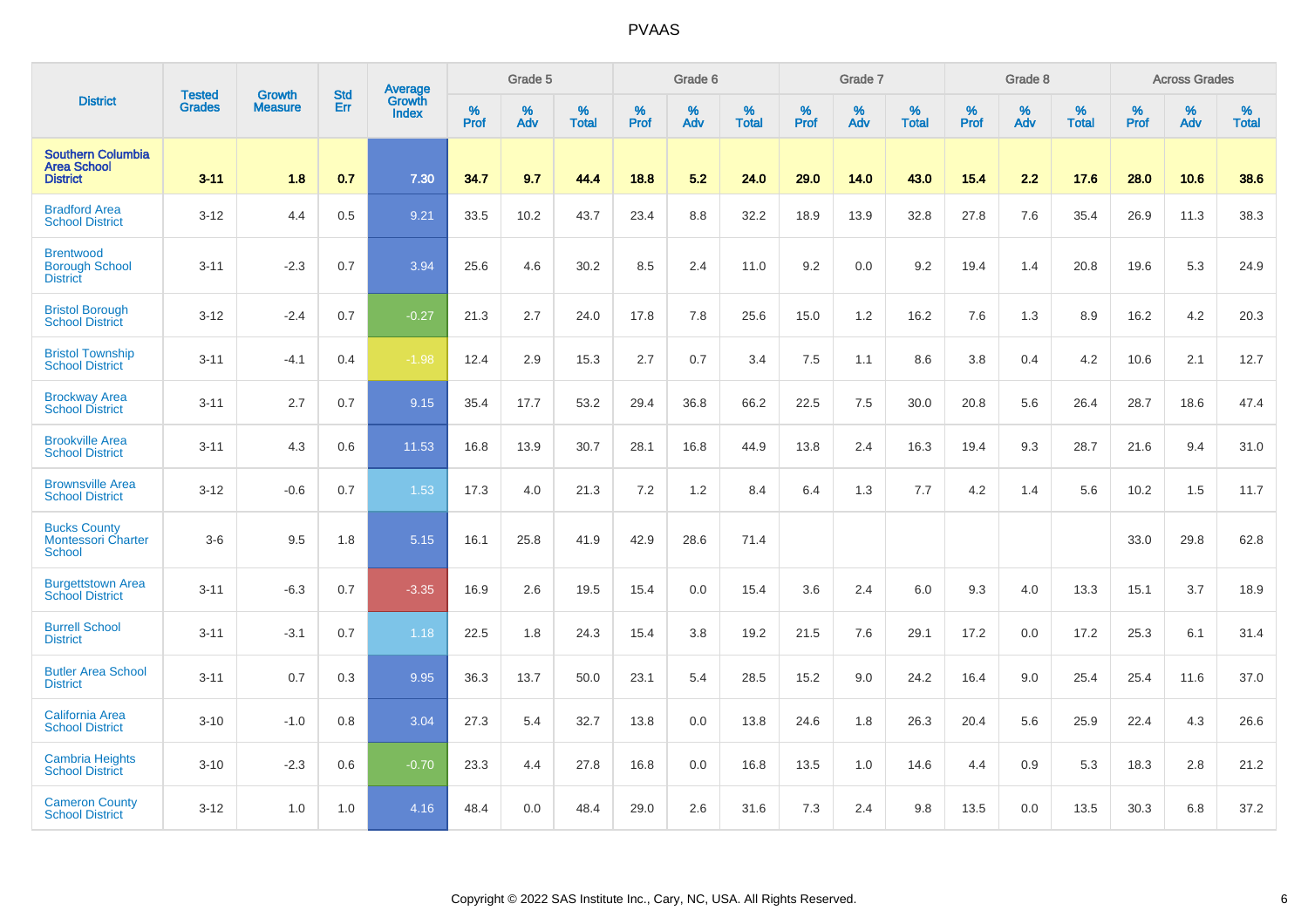|                                                                                | <b>Tested</b> | <b>Growth</b>  | <b>Std</b> | Average                       |              | Grade 5  |                   |           | Grade 6  |                   |           | Grade 7  |                   |           | Grade 8  |                   |           | <b>Across Grades</b> |                   |
|--------------------------------------------------------------------------------|---------------|----------------|------------|-------------------------------|--------------|----------|-------------------|-----------|----------|-------------------|-----------|----------|-------------------|-----------|----------|-------------------|-----------|----------------------|-------------------|
| <b>District</b>                                                                | <b>Grades</b> | <b>Measure</b> | Err        | <b>Growth</b><br><b>Index</b> | $\%$<br>Prof | %<br>Adv | %<br><b>Total</b> | %<br>Prof | %<br>Adv | %<br><b>Total</b> | %<br>Prof | %<br>Adv | %<br><b>Total</b> | %<br>Prof | %<br>Adv | %<br><b>Total</b> | %<br>Prof | %<br>Adv             | %<br><b>Total</b> |
| <b>Southern Columbia</b><br><b>Area School</b><br><b>District</b>              | $3 - 11$      | 1.8            | 0.7        | 7.30                          | 34.7         | 9.7      | 44.4              | 18.8      | 5.2      | 24.0              | 29.0      | 14.0     | 43.0              | $15.4$    | 2.2      | 17.6              | 28.0      | 10.6                 | 38.6              |
| <b>Camp Hill School</b><br><b>District</b>                                     | $3 - 12$      | $-2.0$         | 0.7        | $-0.33$                       | 40.7         | 27.2     | 67.9              | 24.0      | 4.0      | 28.0              | 17.6      | 9.9      | 27.5              | 22.0      | 3.7      | 25.7              | 30.7      | 15.4                 | 46.1              |
| Canon-Mcmillan<br><b>School District</b>                                       | $3 - 11$      | $-1.3$         | 0.3        | 2.20                          | 29.4         | 22.3     | 51.7              | 28.2      | 9.8      | 38.0              | 26.1      | 10.4     | 36.5              | 27.7      | 10.6     | 38.4              | 30.0      | 14.6                 | 44.6              |
| <b>Canton Area</b><br><b>School District</b>                                   | $3 - 11$      | $-0.5$         | 0.8        | 3.67                          | 34.6         | 11.5     | 46.2              | 32.3      | 3.2      | 35.5              | 9.1       | 1.8      | 10.9              | 4.8       | 0.0      | 4.8               | 23.4      | $6.2\,$              | 29.6              |
| <b>Carbondale Area</b><br><b>School District</b>                               | $3 - 10$      | 1.1            | 0.6        | 5.95                          | 10.3         | 1.2      | 11.5              | 4.2       | 0.0      | 4.2               | 4.8       | 3.6      | 8.4               | 13.9      | 0.0      | 13.9              | 9.4       | 0.8                  | 10.1              |
| <b>Carlisle Area</b><br><b>School District</b>                                 | $3 - 11$      | 0.5            | 0.4        | 3.54                          | 22.0         | 8.3      | 30.3              | 20.5      | 3.3      | 23.8              | 18.9      | 7.6      | 26.5              | 11.6      | 5.6      | 17.1              | 21.3      | 7.2                  | 28.5              |
| <b>Carlynton School</b><br><b>District</b>                                     | $3 - 11$      | $-1.3$         | 0.7        | 0.95                          | 16.3         | 10.9     | 27.2              | 35.7      | 7.1      | 42.9              | 9.5       | 3.8      | 13.3              | 11.7      | 0.0      | 11.7              | 20.9      | 6.7                  | 27.6              |
| <b>Carmichaels Area</b><br><b>School District</b>                              | $3 - 10$      | $-5.5$         | 0.7        | 1.91                          | 13.8         | 1.2      | 15.0              | 1.5       | 0.0      | 1.5               | 3.0       | 3.0      | 6.0               | 6.8       | 0.0      | 6.8               | 11.3      | 2.2                  | 13.4              |
| Catasaugua Area<br><b>School District</b>                                      | $3 - 12$      | 1.1            | 0.6        | 2.87                          | 12.0         | 5.4      | 17.4              | 22.7      | 4.0      | 26.7              | 9.8       | 4.9      | 14.7              | 8.9       | 3.3      | 12.2              | 15.4      | 4.4                  | 19.8              |
| <b>Centennial School</b><br><b>District</b>                                    | $3 - 10$      | 1.6            | 0.3        | 5.91                          | 23.7         | 5.4      | 29.1              | 18.3      | 3.0      | 21.3              | 22.2      | 5.1      | 27.4              | 13.0      | 8.2      | 21.2              | 21.7      | 6.7                  | 28.4              |
| <b>Center For Student</b><br><b>Learning Charter</b><br>School At<br>Pennsbury | $6 - 12$      | $-0.6$         | 3.1        | $-0.20$                       |              |          |                   |           |          |                   |           |          |                   | 0.0       | 0.0      | 0.0               | 3.4       | 0.0                  | 3.4               |
| <b>Central Bucks</b><br><b>School District</b>                                 | $3 - 11$      | 0.2            | 0.2        | 7.38                          | 36.0         | 18.4     | 54.4              | 31.8      | 16.6     | 48.4              | 29.2      | 13.4     | 42.6              | 22.8      | 7.4      | 30.1              | 32.0      | 16.6                 | 48.6              |
| <b>Central Cambria</b><br><b>School District</b>                               | $3 - 11$      | 2.5            | 0.6        | 4.43                          | 32.5         | 14.5     | 47.0              | 19.5      | 8.0      | 27.4              | 20.2      | 8.8      | 29.0              | 16.5      | 10.2     | 26.8              | 23.8      | 11.4                 | 35.1              |
| <b>Central Columbia</b><br><b>School District</b>                              | $3 - 12$      | 3.8            | 0.5        | 7.42                          | 30.5         | 25.2     | 55.6              | 28.2      | 25.2     | 53.3              | 32.6      | 14.9     | 47.5              | 30.6      | 20.1     | 50.7              | 32.6      | 22.1                 | 54.7              |
| <b>Central Dauphin</b><br><b>School District</b>                               | $3 - 11$      | $-0.5$         | 0.2        | 4.10                          | 22.0         | 11.6     | 33.6              | 14.9      | 2.6      | 17.4              | 14.8      | 7.0      | 21.8              | 12.5      | 4.2      | 16.7              | 19.3      | 7.8                  | 27.1              |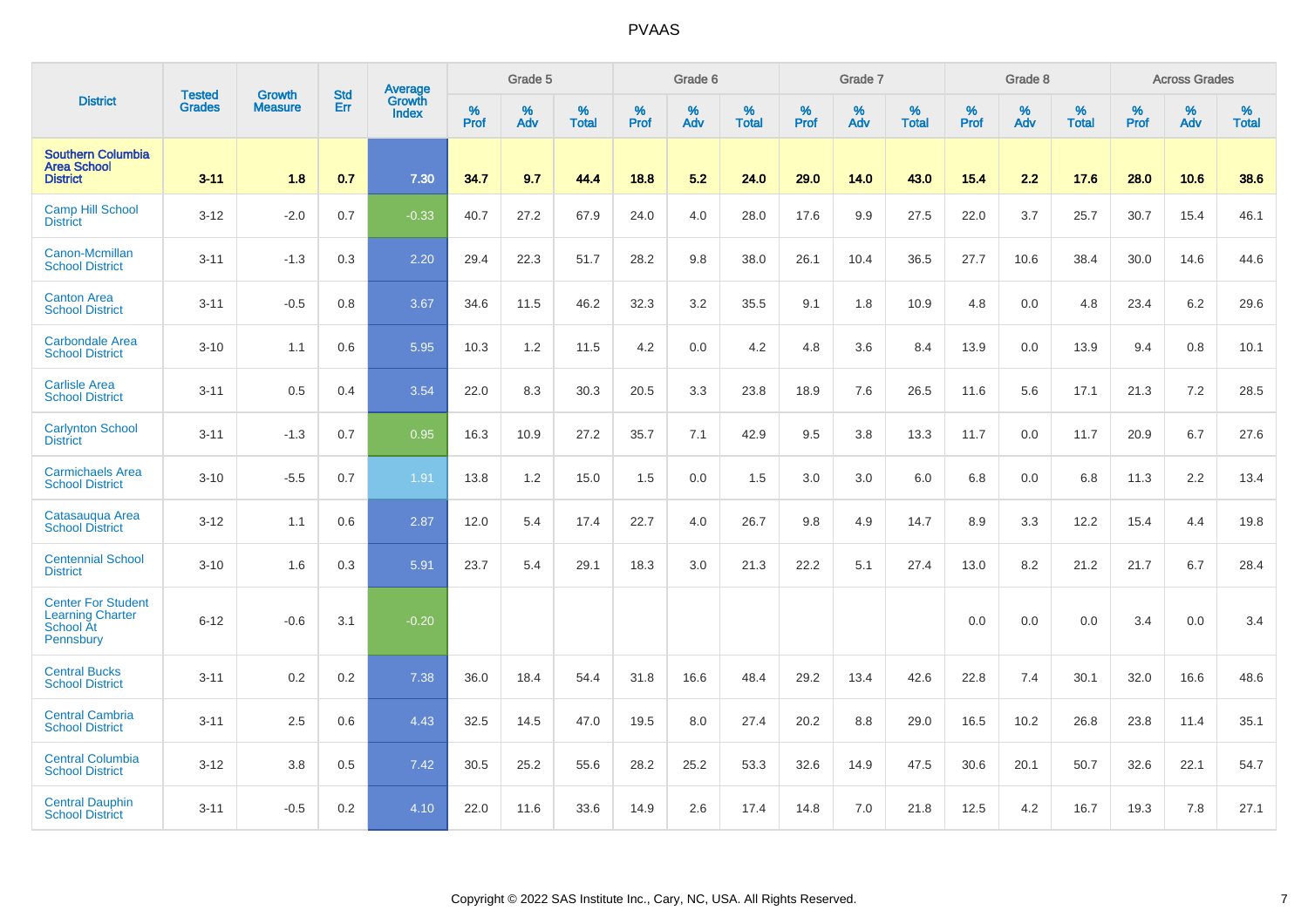|                                                                            |                                |                                 | <b>Std</b> | Average                |              | Grade 5  |                   |              | Grade 6  |                   |              | Grade 7  |                   |              | Grade 8  |                   |           | <b>Across Grades</b> |                   |
|----------------------------------------------------------------------------|--------------------------------|---------------------------------|------------|------------------------|--------------|----------|-------------------|--------------|----------|-------------------|--------------|----------|-------------------|--------------|----------|-------------------|-----------|----------------------|-------------------|
| <b>District</b>                                                            | <b>Tested</b><br><b>Grades</b> | <b>Growth</b><br><b>Measure</b> | Err        | Growth<br><b>Index</b> | $\%$<br>Prof | %<br>Adv | %<br><b>Total</b> | $\%$<br>Prof | %<br>Adv | %<br><b>Total</b> | $\%$<br>Prof | %<br>Adv | %<br><b>Total</b> | $\%$<br>Prof | %<br>Adv | %<br><b>Total</b> | %<br>Prof | %<br>Adv             | %<br><b>Total</b> |
| <b>Southern Columbia</b><br><b>Area School</b><br><b>District</b>          | $3 - 11$                       | 1.8                             | 0.7        | 7.30                   | 34.7         | 9.7      | 44.4              | 18.8         | 5.2      | 24.0              | 29.0         | 14.0     | 43.0              | 15.4         | 2.2      | 17.6              | 28.0      | 10.6                 | 38.6              |
| <b>Central Fulton</b><br><b>School District</b>                            | $3 - 11$                       | $-0.7$                          | 0.8        | 3.45                   | 30.3         | 6.6      | 36.8              | 15.9         | 1.4      | 17.4              | 13.0         | 14.5     | 27.5              | 12.7         | 14.6     | 27.3              | 24.6      | 8.3                  | 32.8              |
| <b>Central Greene</b><br><b>School District</b>                            | $3 - 11$                       | $-1.8$                          | 0.6        | 2.52                   | 16.5         | 2.9      | 19.4              | 17.1         | 0.0      | 17.1              | 11.7         | 5.8      | 17.5              | 9.3          | 0.9      | 10.2              | 14.7      | 3.7                  | 18.4              |
| <b>Central Valley</b><br><b>School District</b>                            | $3 - 10$                       | $-3.2$                          | 0.5        | 2.71                   | 24.6         | 4.9      | 29.6              | 22.1         | 2.2      | 24.3              | 20.3         | 7.2      | 27.4              | 20.4         | 8.0      | 28.5              | 26.6      | 9.0                  | 35.6              |
| <b>Central York</b><br><b>School District</b>                              | $3 - 12$                       | 7.2                             | 0.3        | 21.64                  | 20.2         | 10.7     | 31.0              | 23.6         | 5.8      | 29.4              | 18.8         | 6.0      | 24.8              | 13.4         | 4.5      | 17.9              | 20.9      | 7.4                  | 28.3              |
| <b>Centre Learning</b><br>Community<br><b>Charter School</b>               | $5-8$                          | 4.9                             | 2.0        | 2.45                   |              |          |                   |              |          |                   | 25.0         | 12.5     | 37.5              | 0.0          | 17.6     | 17.6              | 24.1      | 18.5                 | 42.6              |
| Chambersburg<br><b>Area School</b><br><b>District</b>                      | $3 - 11$                       | $-1.4$                          | 0.3        | 3.43                   | 20.2         | 6.3      | 26.5              | 14.1         | 3.8      | 17.9              | 15.1         | 4.9      | 20.0              | 11.2         | 4.5      | 15.7              | 16.9      | 5.3                  | 22.3              |
| <b>Charleroi School</b><br><b>District</b>                                 | $3 - 11$                       | $-4.8$                          | 0.6        | 2.44                   | 10.8         | 1.0      | 11.8              | 13.1         | 0.0      | 13.1              | 8.5          | 3.8      | 12.3              | 11.6         | 1.0      | 12.6              | 12.5      | 2.4                  | 14.9              |
| <b>Chartiers Valley</b><br><b>School District</b>                          | $3 - 11$                       | $-2.3$                          | 0.4        | 1.51                   | 33.8         | 14.7     | 48.5              | 16.8         | 5.3      | 22.1              | 15.6         | 7.4      | 22.9              | 10.8         | 4.2      | 15.1              | 23.4      | 11.6                 | 35.0              |
| <b>Chartiers-Houston</b><br><b>School District</b>                         | $3 - 10$                       | $-2.5$                          | 0.7        | 1.15                   | 25.6         | 12.2     | 37.8              | 35.1         | 2.6      | 37.7              | 20.5         | 1.3      | 21.8              | 18.3         | 5.6      | 23.9              | 28.7      | 8.2                  | 36.9              |
| Cheltenham<br><b>School District</b>                                       | $3 - 11$                       | $-1.7$                          | 0.6        | 1.03                   | 19.8         | 16.7     | 36.5              | 21.7         | 4.7      | 26.4              | 26.7         | 11.0     | 37.7              | 12.1         | 3.3      | 15.4              | 23.0      | 11.2                 | 34.2              |
| <b>Chester Charter</b><br><b>Scholars Academy</b><br><b>Charter School</b> | $3 - 12$                       | $-3.3$                          | 0.8        | 2.00                   | 0.0          | 0.0      | 0.0               | 2.1          | 0.0      | 2.1               | 6.2          | 0.0      | 6.2               | 0.0          | 0.0      | 0.0               | 1.8       | 0.4                  | 2.2               |
| <b>Chester</b><br>Community<br><b>Charter School</b>                       | $3 - 8$                        | 3.5                             | 0.6        | 6.06                   | 0.7          | 0.7      | 1.5               | 3.6          | 0.0      | 3.6               | 3.2          | 1.1      | 4.3               | 2.6          | 0.0      | 2.6               | 2.1       | 0.4                  | 2.5               |
| <b>Chester-Upland</b><br><b>School District</b>                            | $3 - 11$                       | 0.1                             | 0.7        | 2.70                   | 3.7          | 0.0      | 3.7               | 2.6          | 1.3      | 3.9               | 0.0          | 0.0      | 0.0               | 0.0          | 0.0      | 0.0               | 3.1       | 0.4                  | 3.4               |
| <b>Chestnut Ridge</b><br><b>School District</b>                            | $3 - 12$                       | 4.2                             | 0.6        | 7.56                   | 30.4         | 6.5      | 37.0              | 22.2         | 3.7      | 25.9              | 36.8         | 4.2      | 41.0              | 18.4         | 10.2     | 28.6              | 26.7      | 9.7                  | 36.4              |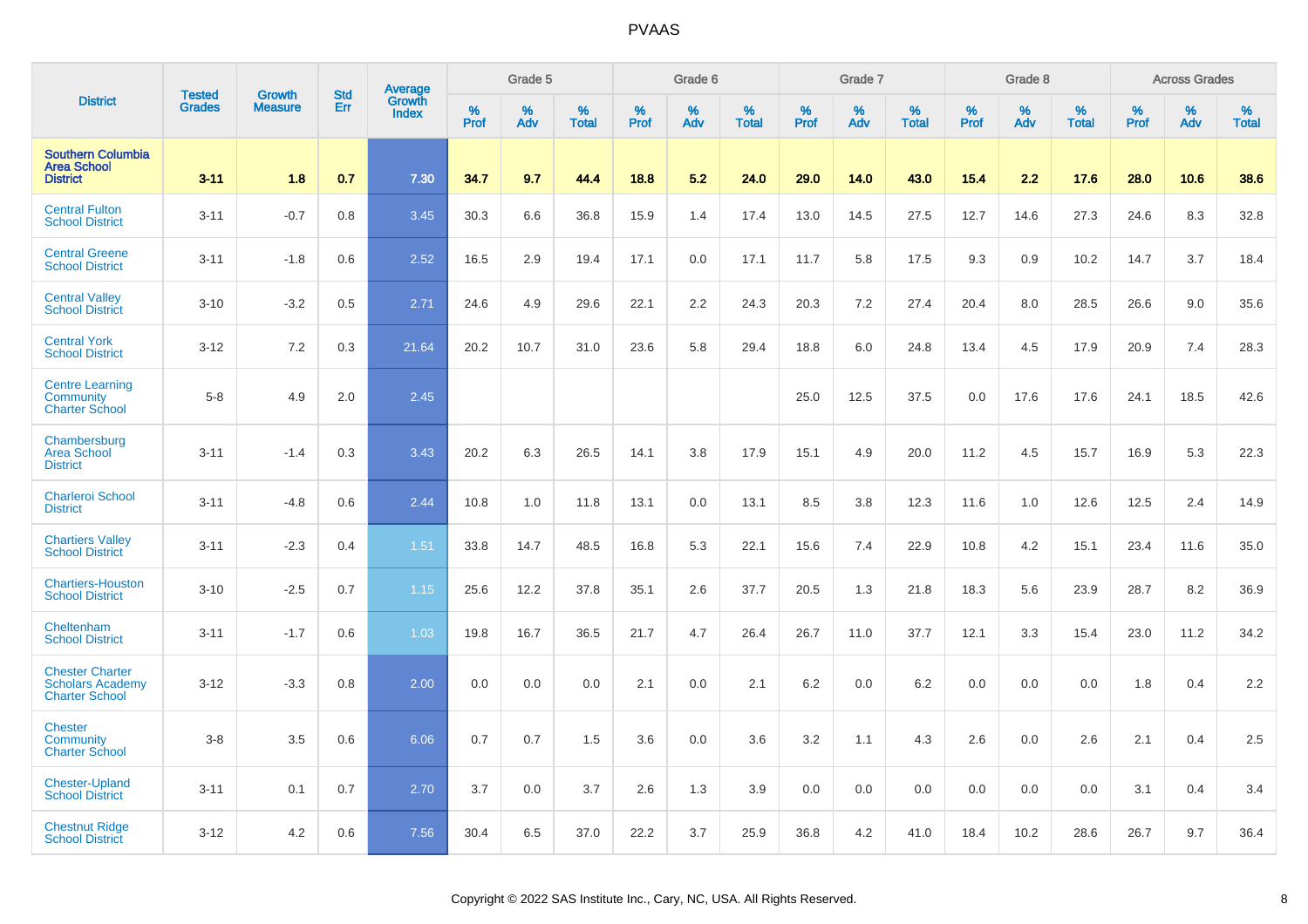|                                                                   |                                | <b>Growth</b>  | <b>Std</b> | Average                |           | Grade 5  |                   |           | Grade 6  |                   |           | Grade 7  |                   |           | Grade 8  |                   |           | <b>Across Grades</b> |                   |
|-------------------------------------------------------------------|--------------------------------|----------------|------------|------------------------|-----------|----------|-------------------|-----------|----------|-------------------|-----------|----------|-------------------|-----------|----------|-------------------|-----------|----------------------|-------------------|
| <b>District</b>                                                   | <b>Tested</b><br><b>Grades</b> | <b>Measure</b> | Err        | Growth<br><b>Index</b> | %<br>Prof | %<br>Adv | %<br><b>Total</b> | %<br>Prof | %<br>Adv | %<br><b>Total</b> | %<br>Prof | %<br>Adv | %<br><b>Total</b> | %<br>Prof | %<br>Adv | %<br><b>Total</b> | %<br>Prof | %<br>Adv             | %<br><b>Total</b> |
| <b>Southern Columbia</b><br><b>Area School</b><br><b>District</b> | $3 - 11$                       | 1.8            | 0.7        | 7.30                   | 34.7      | 9.7      | 44.4              | 18.8      | 5.2      | 24.0              | 29.0      | 14.0     | 43.0              | $15.4$    | 2.2      | 17.6              | 28.0      | 10.6                 | 38.6              |
| <b>Chichester School</b><br><b>District</b>                       | $3 - 11$                       | $-3.7$         | 0.7        | 1.84                   | 6.7       | 1.1      | 7.9               | 6.8       | 2.7      | 9.5               | 5.0       | 6.2      | 11.2              | 4.2       | 0.0      | 4.2               | 9.0       | 3.2                  | 12.2              |
| <b>Circle Of Seasons</b><br><b>Charter School</b>                 | $3-8$                          | 12.3           | 1.2        | 10.35                  | 20.0      | 5.7      | 25.7              | 16.7      | 6.7      | 23.3              | 25.0      | 11.1     | 36.1              |           |          |                   | 20.9      | 7.9                  | 28.8              |
| <b>Clairton City</b><br><b>School District</b>                    | $3 - 11$                       | 0.5            | 0.8        | 3.14                   | 6.1       | 2.0      | 8.2               | 1.5       | 0.0      | 1.5               | 1.6       | 0.0      | 1.6               | 0.0       | 0.0      | 0.0               | 3.5       | 0.3                  | 3.8               |
| <b>Clarion Area</b><br><b>School District</b>                     | $3 - 11$                       | $-0.1$         | 0.8        | 2.20                   | 31.2      | 8.3      | 39.6              | 32.1      | 7.1      | 39.3              | 17.9      | 10.4     | 28.4              | 28.1      | 3.5      | 31.6              | 26.5      | 10.2                 | 36.8              |
| <b>Clarion-Limestone</b><br><b>Area School</b><br><b>District</b> | $3 - 12$                       | $-1.1$         | 0.9        | 4.00                   | 40.0      | 27.3     | 67.3              | 36.5      | 5.8      | 42.3              | 27.9      | 11.6     | 39.5              | 7.8       | 3.9      | 11.8              | 28.4      | 13.2                 | 41.6              |
| Claysburg-Kimmel<br><b>School District</b>                        | $3 - 11$                       | 3.0            | 0.8        | 3.68                   | 29.7      | 6.2      | 35.9              | 30.0      | 2.0      | 32.0              | 21.8      | 1.8      | 23.6              | 10.5      | 1.8      | 12.3              | 24.4      | 5.7                  | 30.1              |
| <b>Clearfield Area</b><br><b>School District</b>                  | $3 - 10$                       | $-3.9$         | 0.5        | $-2.41$                | 16.5      | 3.3      | 19.8              | 4.7       | 1.6      | 6.3               | 9.3       | 0.8      | 10.1              | 6.3       | 3.5      | 9.8               | 12.1      | 2.5                  | 14.6              |
| <b>Coatesville Area</b><br><b>School District</b>                 | $3 - 11$                       | $-0.5$         | 0.4        | 1.87                   | 14.8      | 4.8      | 19.6              | 8.5       | 0.0      | 8.5               | 8.9       | 1.3      | 10.1              | 6.9       | $0.5\,$  | 7.4               | 10.9      | 3.9                  | 14.8              |
| <b>Cocalico School</b><br><b>District</b>                         | $3 - 11$                       | 2.0            | 0.4        | 5.70                   | 27.4      | 17.4     | 44.8              | 25.2      | 17.5     | 42.7              | 27.3      | 4.0      | 31.3              | 22.2      | 6.2      | 28.4              | 28.3      | 12.1                 | 40.4              |
| <b>Collegium Charter</b><br>School                                | $3 - 10$                       | $-1.0$         | 0.4        | 2.29                   | 15.6      | 3.0      | 18.6              | 10.6      | 1.1      | 11.6              | 8.0       | 2.3      | 10.3              | 7.6       | 2.8      | 10.3              | 14.4      | 3.4                  | 17.8              |
| <b>Colonial School</b><br><b>District</b>                         | $3 - 11$                       | $-0.9$         | 0.3        | 2.48                   | 32.7      | 27.3     | 60.0              | 35.6      | 15.3     | 50.9              | 29.4      | 16.8     | 46.2              | 21.2      | 15.0     | 36.2              | 31.5      | 21.3                 | 52.8              |
| Columbia Borough<br><b>School District</b>                        | $3 - 12$                       | $-4.8$         | 0.7        | $-0.49$                | 15.1      | 1.4      | 16.4              | 1.4       | 0.0      | 1.4               | 6.2       | 1.5      | 7.7               | 0.0       | 0.0      | 0.0               | 8.7       | 1.4                  | 10.0              |
| <b>Commodore Perry</b><br><b>School District</b>                  | $3 - 11$                       | $-5.2$         | 1.1        | 0.56                   | 38.7      | 9.7      | 48.4              | 9.7       | 0.0      | 9.7               | 8.1       | 2.7      | 10.8              | 20.0      | 8.0      | 28.0              | 20.6      | 7.2                  | 27.8              |
| Commonwealth<br><b>Charter Academy</b><br><b>Charter School</b>   | $3 - 10$                       | $-2.6$         | 0.8        | 1.49                   | 25.4      | 3.4      | 28.8              | 26.0      | 4.0      | 30.0              | 17.2      | 3.4      | 20.7              | 14.6      | 2.1      | 16.7              | 23.9      | 5.7                  | 29.6              |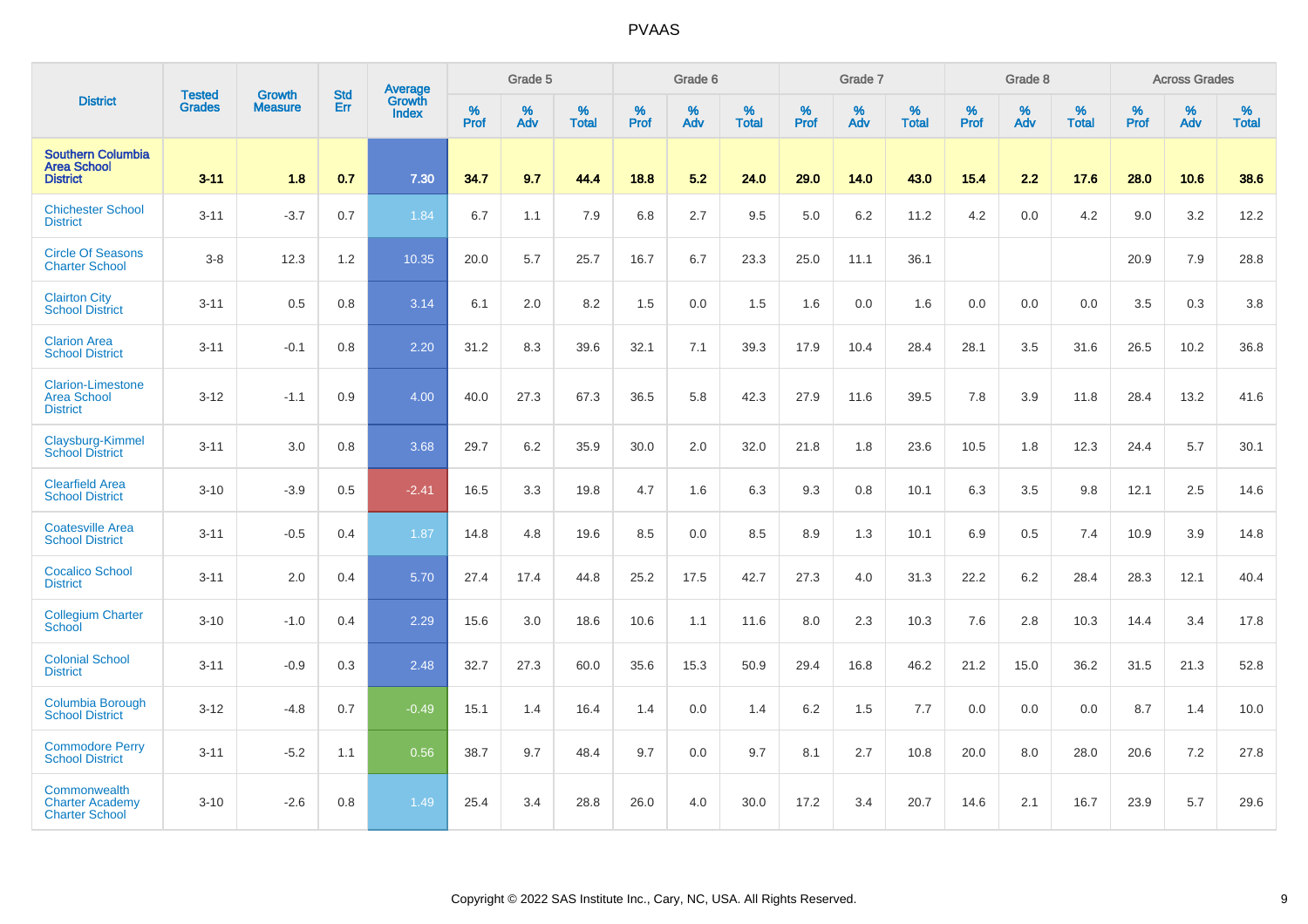|                                                                   | <b>Tested</b> | <b>Growth</b>  | <b>Std</b> | Average                |           | Grade 5  |                   |           | Grade 6  |                   |           | Grade 7  |                   |           | Grade 8  |                   |           | <b>Across Grades</b> |                   |
|-------------------------------------------------------------------|---------------|----------------|------------|------------------------|-----------|----------|-------------------|-----------|----------|-------------------|-----------|----------|-------------------|-----------|----------|-------------------|-----------|----------------------|-------------------|
| <b>District</b>                                                   | <b>Grades</b> | <b>Measure</b> | Err        | Growth<br><b>Index</b> | %<br>Prof | %<br>Adv | %<br><b>Total</b> | %<br>Prof | %<br>Adv | %<br><b>Total</b> | %<br>Prof | %<br>Adv | %<br><b>Total</b> | %<br>Prof | %<br>Adv | %<br><b>Total</b> | %<br>Prof | %<br>Adv             | %<br><b>Total</b> |
| <b>Southern Columbia</b><br><b>Area School</b><br><b>District</b> | $3 - 11$      | 1.8            | 0.7        | 7.30                   | 34.7      | 9.7      | 44.4              | 18.8      | 5.2      | 24.0              | 29.0      | 14.0     | 43.0              | 15.4      | 2.2      | 17.6              | 28.0      | 10.6                 | 38.6              |
| Community<br>Academy Of<br>Philadelphia<br><b>Charter School</b>  | $3 - 11$      | $-5.7$         | 0.9        | $-0.37$                | 4.9       | 2.4      | 7.3               | 0.0       | 0.0      | 0.0               | 0.0       | 0.0      | 0.0               | 0.0       | 0.0      | 0.0               | 2.4       | 1.0                  | 3.5               |
| Conemaugh<br><b>Township Area</b><br><b>School District</b>       | $3 - 12$      | $-1.5$         | 0.8        | 2.85                   | 51.6      | 22.6     | 74.2              | 23.0      | 16.4     | 39.3              | 29.2      | 20.8     | 50.0              | 28.8      | 5.5      | 34.2              | 34.8      | 23.6                 | 58.4              |
| <b>Conemaugh Valley</b><br><b>School District</b>                 | $3 - 12$      | $-2.6$         | 0.8        | 1.06                   | 13.7      | 3.9      | 17.6              | 22.0      | 4.0      | 26.0              | 18.9      | 7.6      | 26.4              | 9.4       | 1.9      | 11.3              | 20.1      | 6.4                  | 26.5              |
| <b>Conestoga Valley</b><br><b>School District</b>                 | $3 - 11$      | 4.8            | 0.4        | 12.76                  | 21.3      | 12.6     | 33.8              | 24.9      | 7.7      | 32.7              | 20.4      | 14.0     | 34.4              | 23.0      | 13.5     | 36.5              | 24.2      | 13.5                 | 37.8              |
| <b>Conewago Valley</b><br><b>School District</b>                  | $3 - 12$      | 1.2            | 0.4        | 6.92                   | 26.3      | 8.6      | 35.0              | 29.9      | 10.6     | 40.5              | 19.9      | 3.8      | 23.6              | 17.4      | 1.1      | 18.4              | 25.3      | 8.6                  | 33.9              |
| <b>Conneaut School</b><br><b>District</b>                         | $3 - 12$      | 3.7            | 0.5        | 6.95                   | 21.8      | 7.5      | 29.3              | 23.8      | 9.8      | 33.6              | 19.4      | 6.7      | 26.1              | 17.9      | 3.4      | 21.4              | 24.4      | 10.4                 | 34.8              |
| <b>Connellsville Area</b><br><b>School District</b>               | $3 - 11$      | $-3.8$         | 0.4        | $-0.77$                | 19.0      | 7.5      | 26.5              | 10.8      | 3.6      | 14.3              | 9.5       | 2.4      | 11.9              | 9.4       | 2.2      | 11.6              | 15.5      | 4.5                  | 20.0              |
| <b>Conrad Weiser</b><br><b>Area School</b><br><b>District</b>     | $3 - 11$      | $-1.9$         | 0.5        | 2.69                   | 15.3      | 1.8      | 17.2              | 18.5      | 2.6      | 21.2              | 15.6      | 1.6      | 17.2              | 9.4       | 3.0      | 12.3              | 17.9      | 5.0                  | 23.0              |
| <b>Cornell School</b><br><b>District</b>                          | $3 - 11$      | $-3.1$         | 1.1        | 4.74                   | 10.0      | 6.7      | 16.7              | 14.0      | 0.0      | 14.0              | 7.7       | 0.0      | 7.7               | 0.0       | 0.0      | 0.0               | 12.2      | 2.8                  | 15.0              |
| Cornwall-Lebanon<br><b>School District</b>                        | $3 - 11$      | $-0.5$         | 0.3        | 2.53                   | 31.1      | 9.0      | 40.1              | 18.2      | 6.2      | 24.4              | 16.1      | 4.9      | 21.0              | 16.4      | 9.4      | 25.8              | 23.1      | 8.6                  | 31.8              |
| <b>Corry Area School</b><br><b>District</b>                       | $3 - 11$      | $-1.0$         | 0.5        | 0.08                   | 25.4      | 7.9      | 33.3              | 25.2      | 3.6      | 28.8              | 17.4      | 5.1      | 22.5              | 15.8      | 1.4      | 17.1              | 23.2      | 7.5                  | 30.7              |
| <b>Coudersport Area</b><br><b>School District</b>                 | $3 - 11$      | 1.4            | 0.9        | 1.96                   | 35.7      | 3.6      | 39.3              | 16.7      | 4.8      | 21.4              | 18.9      | 5.7      | 24.5              | 15.1      | 3.8      | 18.9              | 22.0      | 5.7                  | 27.7              |
| <b>Council Rock</b><br><b>School District</b>                     | $3 - 11$      | $-0.6$         | 0.2        | 4.05                   | 30.5      | 16.8     | 47.3              | 33.6      | 14.1     | 47.6              | 27.3      | 16.1     | 43.4              | 21.3      | 13.1     | 34.4              | 31.0      | 18.6                 | 49.7              |
| <b>Cranberry Area</b><br><b>School District</b>                   | $3 - 12$      | 0.9            | 0.7        | 2.03                   | 27.3      | 10.4     | 37.7              | 26.0      | 2.1      | 28.1              | 14.7      | 3.2      | 17.9              | 18.7      | 2.7      | 21.3              | 22.6      | 3.9                  | 26.5              |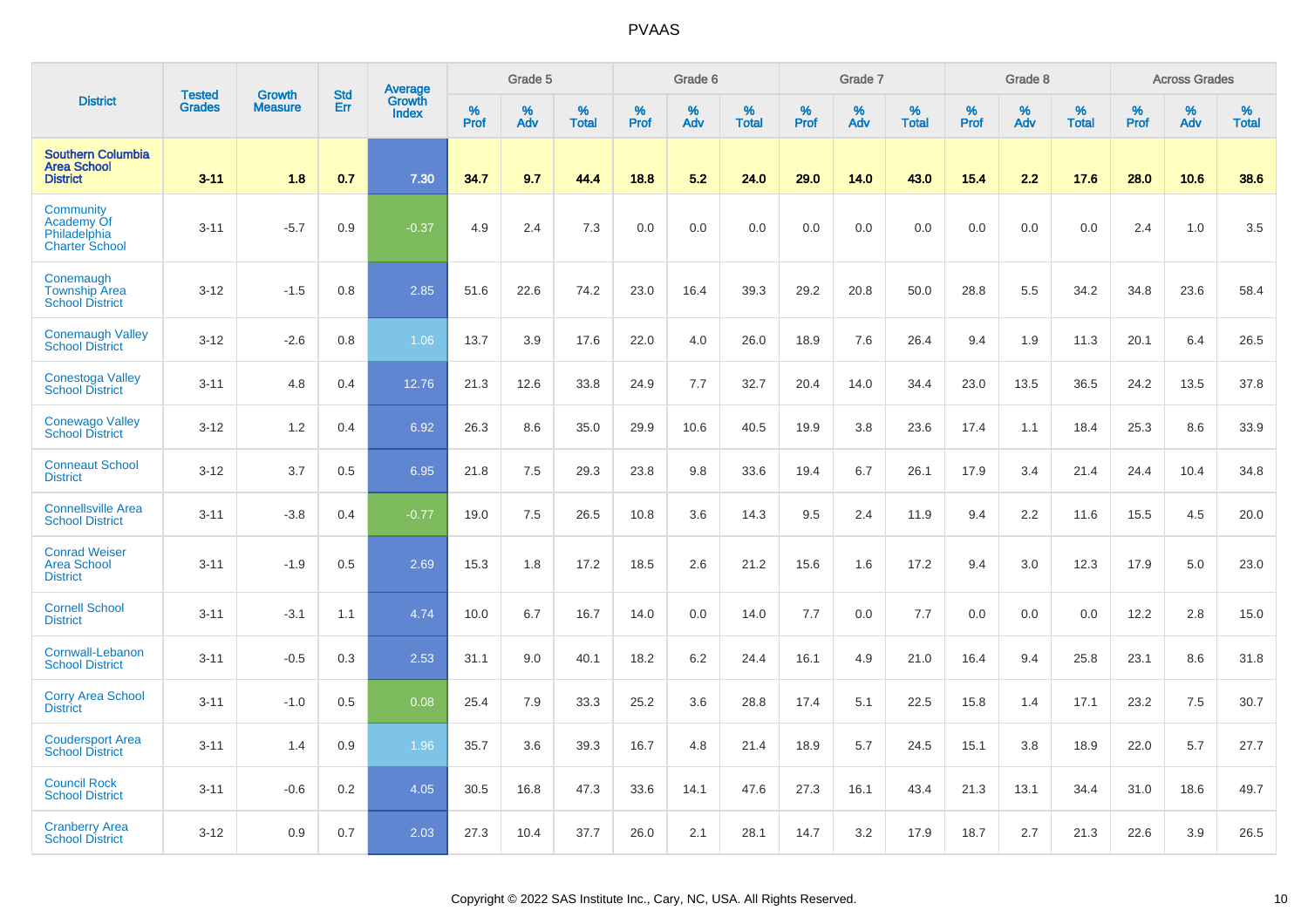|                                                                   |                         | <b>Growth</b>  | <b>Std</b> | Average                |                     | Grade 5  |                      |                     | Grade 6  |                      |                     | Grade 7     |                      |                     | Grade 8     |                      |                     | <b>Across Grades</b> |                   |
|-------------------------------------------------------------------|-------------------------|----------------|------------|------------------------|---------------------|----------|----------------------|---------------------|----------|----------------------|---------------------|-------------|----------------------|---------------------|-------------|----------------------|---------------------|----------------------|-------------------|
| <b>District</b>                                                   | <b>Tested</b><br>Grades | <b>Measure</b> | Err        | Growth<br><b>Index</b> | $\%$<br><b>Prof</b> | %<br>Adv | $\%$<br><b>Total</b> | $\%$<br><b>Prof</b> | %<br>Adv | $\%$<br><b>Total</b> | $\%$<br><b>Prof</b> | $\%$<br>Adv | $\%$<br><b>Total</b> | $\%$<br><b>Prof</b> | $\%$<br>Adv | $\%$<br><b>Total</b> | $\%$<br><b>Prof</b> | %<br>Adv             | %<br><b>Total</b> |
| <b>Southern Columbia</b><br><b>Area School</b><br><b>District</b> | $3 - 11$                | 1.8            | 0.7        | 7.30                   | 34.7                | 9.7      | 44.4                 | 18.8                | 5.2      | 24.0                 | 29.0                | 14.0        | 43.0                 | 15.4                | 2.2         | 17.6                 | 28.0                | 10.6                 | 38.6              |
| <b>Crawford Central</b><br><b>School District</b>                 | $3 - 11$                | 1.9            | 0.4        | 4.77                   | 24.2                | 7.9      | 32.1                 | 15.7                | 3.8      | 19.6                 | 16.7                | 3.7         | 20.4                 | 9.0                 | 2.6         | 11.6                 | 18.4                | 5.5                  | 23.8              |
| <b>Crestwood School</b><br><b>District</b>                        | $3 - 11$                | $-2.8$         | 0.5        | 3.04                   | 19.1                | 5.6      | 24.7                 | 24.3                | 7.7      | 32.0                 | 21.0                | 8.7         | 29.7                 | 19.0                | 6.6         | 25.6                 | 23.4                | 8.3                  | 31.7              |
| <b>Cumberland Valley</b><br><b>School District</b>                | $3 - 12$                | 3.8            | 0.2        | 15.85                  | 33.5                | 27.3     | 60.8                 | 31.4                | 13.8     | 45.2                 | 29.0                | 18.7        | 47.6                 | 26.6                | 12.4        | 39.0                 | 30.7                | 22.4                 | 53.2              |
| <b>Curwensville Area</b><br><b>School District</b>                | $3 - 11$                | 1.8            | 0.8        | 4.90                   | 43.9                | 17.1     | 61.0                 | 21.4                | 7.1      | 28.6                 | 27.1                | 4.3         | 31.4                 | 21.7                | 2.9         | 24.6                 | 32.0                | 11.2                 | 43.3              |
| <b>Dallas School</b><br><b>District</b>                           | $3 - 11$                | $-5.7$         | 0.5        | 5.42                   | 43.8                | 15.6     | 59.4                 | 24.3                | 2.8      | 27.1                 | 18.1                | 6.3         | 24.4                 | 17.9                | 0.0         | 17.9                 | 30.9                | 12.9                 | 43.8              |
| <b>Dallastown Area</b><br><b>School District</b>                  | $3 - 11$                | 0.6            | 0.3        | 3.62                   | 25.8                | 13.0     | 38.8                 | 31.1                | 11.5     | 42.6                 | 23.7                | 7.8         | 31.6                 | 19.0                | 9.4         | 28.4                 | 27.7                | 14.8                 | 42.4              |
| <b>Daniel Boone Area</b><br><b>School District</b>                | $3 - 12$                | $-1.1$         | 0.5        | 3.78                   | 27.2                | 11.1     | 38.3                 | 28.7                | 6.6      | 35.4                 | 18.6                | 7.8         | 26.4                 | 13.8                | 2.4         | 16.2                 | 25.4                | 7.1                  | 32.4              |
| <b>Danville Area</b><br><b>School District</b>                    | $3 - 11$                | 1.2            | 0.5        | 7.01                   | 33.8                | 25.6     | 59.4                 | 26.4                | 8.3      | 34.7                 | 24.5                | 14.6        | 39.1                 | 19.6                | 9.8         | 29.4                 | 27.8                | 17.7                 | 45.5              |
| <b>Deep Roots</b><br><b>Charter School</b>                        | $3-6$                   | $-0.9$         | 1.3        | 2.28                   | 0.0                 | 0.0      | 0.0                  | 0.0                 | 0.0      | 0.0                  |                     |             |                      |                     |             |                      | 1.3                 | 0.0                  | 1.3               |
| Deer Lakes School<br><b>District</b>                              | $3 - 11$                | 1.8            | 0.6        | 7.57                   | 21.1                | 6.5      | 27.6                 | 24.4                | 10.6     | 35.0                 | 25.4                | 19.2        | 44.6                 | 24.5                | 3.9         | 28.4                 | 26.2                | 10.7                 | 36.9              |
| <b>Delaware Valley</b><br><b>School District</b>                  | $3 - 11$                | 0.1            | 0.4        | 4.58                   | 26.1                | 11.6     | 37.8                 | 19.0                | 8.6      | 27.6                 | 21.8                | 8.2         | 30.0                 | 17.9                | 3.4         | 21.3                 | 25.0                | 9.4                  | 34.4              |
| <b>Derry Area School</b><br><b>District</b>                       | $3 - 11$                | $-0.6$         | 0.6        | 4.16                   | 21.3                | 14.8     | 36.1                 | 32.5                | 13.0     | 45.5                 | 11.9                | 6.8         | 18.6                 | 10.2                | 6.5         | 16.7                 | 23.2                | 13.2                 | 36.4              |
| <b>Derry Township</b><br><b>School District</b>                   | $3 - 10$                | 4.3            | 1.3        | 7.27                   | 39.1                | 28.5     | 67.6                 | 51.5                | 21.2     | 72.7                 | 30.8                | 34.6        | 65.4                 | 14.3                | 71.4        | 85.7                 | 37.5                | 30.3                 | 67.8              |
| <b>Discovery Charter</b><br><b>School</b>                         | $3-8$                   | 2.6            | 0.9        | 2.98                   | 8.5                 | 2.1      | 10.6                 | 0.0                 | 0.0      | 0.0                  | 6.6                 | 1.6         | 8.2                  | 5.4                 | 0.0         | 5.4                  | 5.2                 | 1.1                  | 6.2               |
| <b>Donegal School</b><br><b>District</b>                          | $3 - 12$                | 3.0            | 0.5        | 6.51                   | 18.1                | 9.9      | 28.0                 | 22.5                | 3.2      | 25.7                 | 12.4                | 14.8        | 27.2                 | 16.6                | 9.5         | 26.0                 | 19.7                | 10.6                 | 30.3              |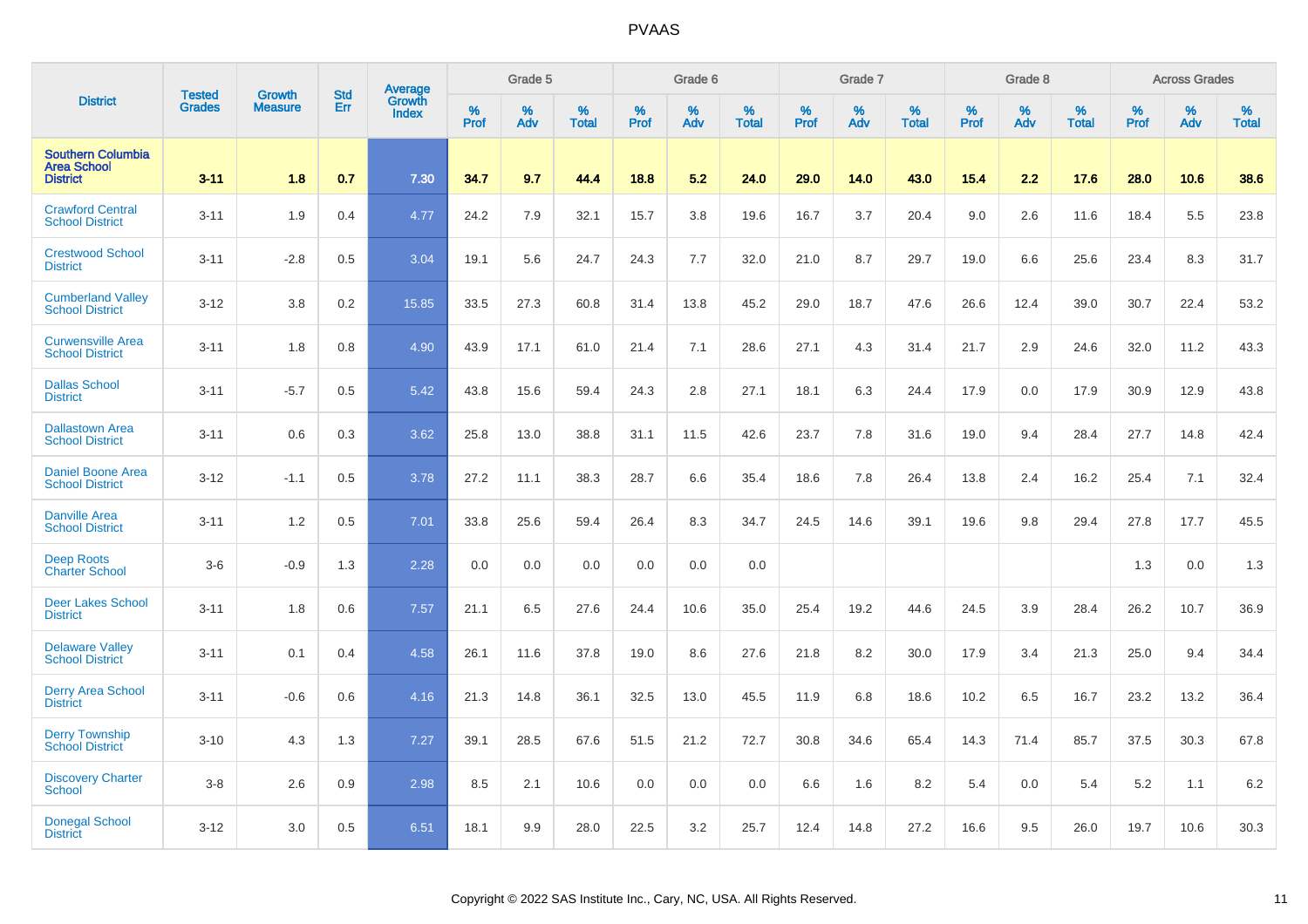|                                                                     | <b>Tested</b> | <b>Growth</b>  | <b>Std</b> |                                          |              | Grade 5  |                   |           | Grade 6  |                   |           | Grade 7  |                   |           | Grade 8  |                   |           | <b>Across Grades</b> |                   |
|---------------------------------------------------------------------|---------------|----------------|------------|------------------------------------------|--------------|----------|-------------------|-----------|----------|-------------------|-----------|----------|-------------------|-----------|----------|-------------------|-----------|----------------------|-------------------|
| <b>District</b>                                                     | <b>Grades</b> | <b>Measure</b> | Err        | <b>Average</b><br>Growth<br><b>Index</b> | $\%$<br>Prof | %<br>Adv | %<br><b>Total</b> | %<br>Prof | %<br>Adv | %<br><b>Total</b> | %<br>Prof | %<br>Adv | %<br><b>Total</b> | %<br>Prof | %<br>Adv | %<br><b>Total</b> | %<br>Prof | %<br>Adv             | %<br><b>Total</b> |
| <b>Southern Columbia</b><br><b>Area School</b><br><b>District</b>   | $3 - 11$      | 1.8            | 0.7        | 7.30                                     | 34.7         | 9.7      | 44.4              | 18.8      | 5.2      | 24.0              | 29.0      | 14.0     | 43.0              | 15.4      | 2.2      | 17.6              | 28.0      | 10.6                 | 38.6              |
| <b>Dover Area School</b><br><b>District</b>                         | $3 - 12$      | $-1.9$         | 0.4        | 0.24                                     | 24.5         | 8.2      | 32.7              | 24.5      | 3.6      | 28.1              | 22.4      | 9.0      | 31.4              | 14.1      | 6.2      | 20.3              | 24.8      | 10.2                 | 35.0              |
| Downingtown Area<br><b>School District</b>                          | $3 - 11$      | $-1.3$         | 0.3        | 5.44                                     | 40.5         | 24.2     | 64.7              | 28.9      | 24.6     | 53.5              | 31.4      | 21.1     | 52.5              | 27.1      | 28.6     | 55.7              | 36.8      | 25.9                 | 62.7              |
| <b>Dubois Area</b><br><b>School District</b>                        | $3 - 11$      | 2.1            | 0.4        | 5.38                                     | 22.4         | 11.0     | 33.3              | 21.6      | 8.3      | 29.9              | 18.7      | 5.9      | 24.5              | 14.1      | 5.2      | 19.4              | 22.6      | 11.7                 | 34.2              |
| <b>Dunmore School</b><br><b>District</b>                            | $3 - 11$      | $-0.4$         | 0.7        | 1.48                                     | 26.4         | 9.7      | 36.1              | 20.9      | 2.2      | 23.1              | 10.4      | 0.9      | 11.3              | 9.5       | 3.6      | 13.1              | 18.9      | 6.1                  | 25.0              |
| <b>Duquesne City</b><br><b>School District</b>                      | $3 - 8$       | 1.2            | 1.3        | 1.95                                     | 6.0          | 2.0      | 8.0               | 5.6       | 0.0      | 5.6               |           |          |                   |           |          |                   | 3.4       | 1.7                  | 5.0               |
| <b>East Allegheny</b><br><b>School District</b>                     | $3 - 11$      | $-3.9$         | 0.7        | $-0.28$                                  | 9.1          | 3.4      | 12.5              | 8.5       | 2.4      | 11.0              | 13.8      | 0.0      | 13.8              | 5.8       | 0.0      | 5.8               | 9.0       | 2.1                  | 11.1              |
| <b>East Lycoming</b><br><b>School District</b>                      | $3 - 11$      | 2.6            | 0.6        | 7.47                                     | 36.1         | 23.5     | 59.7              | 26.2      | 26.2     | 52.3              | 26.4      | 20.7     | 47.1              | 27.9      | 14.8     | 42.6              | 31.5      | 19.5                 | 51.0              |
| <b>East Penn School</b><br><b>District</b>                          | $3 - 11$      | 0.8            | 0.3        | 4.48                                     | 32.6         | 12.6     | 45.2              | 20.7      | 7.8      | 28.4              | 23.5      | 11.3     | 34.8              | 17.8      | 8.6      | 26.5              | 26.4      | 13.0                 | 39.4              |
| <b>East Pennsboro</b><br><b>Area School</b><br><b>District</b>      | $3 - 11$      | $-2.6$         | 0.5        | 1.39                                     | 24.8         | 3.0      | 27.8              | 9.9       | 3.7      | 13.7              | 11.8      | 2.4      | 14.1              | 10.3      | 4.2      | 14.6              | 18.3      | 6.2                  | 24.5              |
| <b>East Stroudsburg</b><br><b>Area School</b><br><b>District</b>    | $3 - 11$      | $-4.6$         | 0.5        | $-0.82$                                  | 19.0         | 5.3      | 24.3              | 8.8       | 1.6      | 10.4              | 9.7       | 3.0      | 12.7              | 7.7       | 1.9      | 9.7               | 16.0      | 4.5                  | 20.5              |
| <b>Eastern Lancaster</b><br><b>County School</b><br><b>District</b> | $3 - 12$      | 1.1            | 0.4        | 4.40                                     | 23.8         | 8.3      | 32.0              | 14.7      | 3.1      | 17.8              | 15.7      | 3.6      | 19.3              | 16.7      | 5.9      | 22.6              | 21.1      | 6.7                  | 27.8              |
| <b>Eastern Lebanon</b><br><b>County School</b><br><b>District</b>   | $3 - 11$      | $-3.3$         | 0.5        | 2.09                                     | 19.8         | 7.9      | 27.7              | 9.1       | 0.6      | 9.7               | 13.1      | 3.1      | 16.2              | 8.9       | 1.8      | 10.6              | 17.0      | 5.0                  | 22.0              |
| <b>Eastern York</b><br><b>School District</b>                       | $3 - 11$      | $-0.5$         | 0.5        | $-0.16$                                  | 29.5         | 11.0     | 40.5              | 23.5      | 6.0      | 29.5              | 23.2      | 14.1     | 37.3              | 17.3      | 9.7      | 27.0              | 24.8      | 10.7                 | 35.4              |
| <b>Easton Area</b><br><b>School District</b>                        | $3 - 12$      | $-1.1$         | 0.3        | $-0.56$                                  | 22.4         | 5.9      | 28.3              | 14.6      | 3.3      | 17.9              | 11.0      | 6.9      | 18.0              | 10.3      | 2.2      | 12.4              | 18.5      | 8.4                  | 26.9              |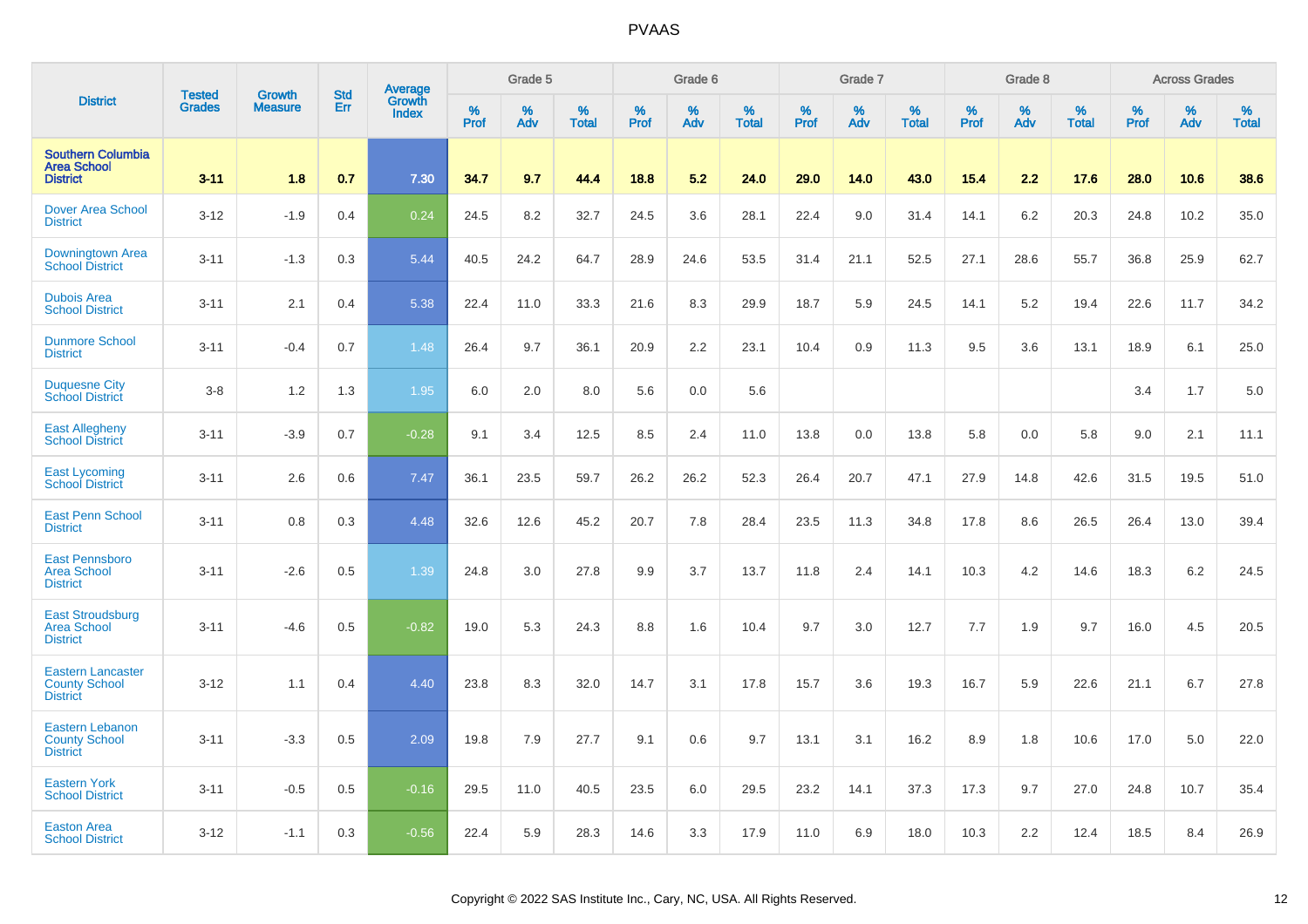|                                                                           | <b>Tested</b> | <b>Growth</b>  | <b>Std</b> | Average<br>Growth |                     | Grade 5  |                   |              | Grade 6  |                   |                     | Grade 7  |                   |              | Grade 8  |                   |              | <b>Across Grades</b> |                   |
|---------------------------------------------------------------------------|---------------|----------------|------------|-------------------|---------------------|----------|-------------------|--------------|----------|-------------------|---------------------|----------|-------------------|--------------|----------|-------------------|--------------|----------------------|-------------------|
| <b>District</b>                                                           | <b>Grades</b> | <b>Measure</b> | Err        | <b>Index</b>      | $\%$<br><b>Prof</b> | %<br>Adv | %<br><b>Total</b> | $\%$<br>Prof | %<br>Adv | %<br><b>Total</b> | $\%$<br><b>Prof</b> | %<br>Adv | %<br><b>Total</b> | $\%$<br>Prof | %<br>Adv | %<br><b>Total</b> | $\%$<br>Prof | %<br>Adv             | %<br><b>Total</b> |
| <b>Southern Columbia</b><br><b>Area School</b><br><b>District</b>         | $3 - 11$      | 1.8            | 0.7        | 7.30              | 34.7                | 9.7      | 44.4              | 18.8         | 5.2      | 24.0              | 29.0                | 14.0     | 43.0              | 15.4         | 2.2      | 17.6              | 28.0         | 10.6                 | 38.6              |
| <b>Easton Arts</b><br>Academy<br>Elementary<br><b>Charter School</b>      | $3-5$         | 4.8            | 2.4        | 1.94              | 4.2                 | 16.7     | 20.8              |              |          |                   |                     |          |                   |              |          |                   | 12.6         | 3.9                  | 16.5              |
| <b>Elizabeth Forward</b><br><b>School District</b>                        | $3 - 11$      | $-1.6$         | 0.5        | 2.70              | 29.4                | 11.4     | 40.8              | 29.6         | 10.5     | 40.1              | 21.6                | 5.2      | 26.8              | 16.8         | 2.9      | 19.6              | 27.0         | 11.3                 | 38.3              |
| Elizabethtown<br><b>Area School</b><br><b>District</b>                    | $3 - 12$      | 0.2            | 0.4        | 10.73             | 29.9                | 22.6     | 52.6              | 22.2         | 10.9     | 33.1              | 20.8                | 2.8      | 23.7              | 20.8         | 3.3      | 24.1              | 26.7         | 14.6                 | 41.2              |
| <b>Elk Lake School</b><br><b>District</b>                                 | $3 - 11$      | 1.9            | 0.7        | 7.96              | 17.5                | 3.8      | 21.2              | 35.8         | 12.6     | 48.4              | 11.4                | 3.4      | 14.8              | 8.5          | 4.9      | 13.4              | 21.4         | 7.2                  | 28.5              |
| <b>Ellwood City Area</b><br><b>School District</b>                        | $3 - 11$      | $-1.7$         | 0.6        | 1.08              | 20.6                | 7.8      | 28.4              | 19.0         | 2.6      | 21.6              | 21.7                | 2.5      | 24.2              | 5.5          | 2.8      | 8.3               | 17.5         | 4.7                  | 22.2              |
| Environmental<br><b>Charter School At</b><br><b>Frick Park</b>            | $3-9$         | $-0.2$         | 0.7        | 3.70              | 18.2                | 10.4     | 28.6              | 17.0         | 4.3      | 21.3              | 16.3                | 10.9     | 27.2              | 10.0         | 4.3      | 14.3              | 22.6         | 13.4                 | 36.0              |
| <b>Ephrata Area</b><br><b>School District</b>                             | $3 - 11$      | 0.9            | 0.4        | 5.20              | 34.6                | 12.9     | 47.5              | 24.8         | 8.0      | 32.8              | 18.0                | 4.2      | 22.2              | 18.9         | 4.3      | 23.1              | 25.6         | 12.5                 | 38.1              |
| <b>Erie City School</b><br><b>District</b>                                | $3 - 12$      | $-1.7$         | 0.3        | 1.03              | 7.6                 | 2.4      | 10.0              | 2.9          | 0.5      | 3.4               | 5.9                 | 1.6      | 7.4               | 5.2          | 0.3      | 5.5               | 6.4          | 1.4                  | 7.8               |
| <b>Erie Rise</b><br>Leadership<br><b>Academy Charter</b><br><b>School</b> | $3 - 8$       | $-0.6$         | 1.1        | 2.06              | 6.9                 | 0.0      | 6.9               | 0.0          | 0.0      | 0.0               | 0.0                 | 0.0      | 0.0               | 0.0          | 0.0      | 0.0               | 1.6          | 1.0                  | 2.6               |
| Esperanza<br><b>Academy Charter</b><br><b>School</b>                      | $4 - 11$      | 2.8            | 0.5        | 5.89              |                     |          |                   | 1.5          | 0.0      | 1.5               | 4.2                 | 0.0      | 4.2               | 0.5          | 0.0      | 0.5               | 1.8          | 0.0                  | 1.8               |
| <b>Esperanza Cyber</b><br>Charter School                                  | $3 - 11$      | 0.4            | 1.3        | 1.00              | 0.0                 | 0.0      | 0.0               | 0.0          | 0.0      | 0.0               | 2.6                 | 0.0      | 2.6               | 0.0          | 0.0      | 0.0               | 1.6          | 0.0                  | 1.6               |
| <b>Eugenio Maria De</b><br><b>Hostos Charter</b><br><b>School</b>         | $3 - 8$       | $-1.0$         | 1.4        | 0.68              | 13.0                | 0.0      | 13.0              | 5.6          | 5.6      | 11.1              | 4.4                 | 8.7      | 13.0              | 28.6         | 7.1      | 35.7              | 9.3          | 3.4                  | 12.7              |
| <b>Everett Area</b><br><b>School District</b>                             | $3 - 11$      | $-1.4$         | 0.7        | 1.92              | 27.6                | 6.9      | 34.5              | 19.8         | 2.3      | 22.1              | 13.9                | 1.0      | 14.8              | 10.7         | 6.7      | 17.3              | 19.7         | 5.5                  | 25.2              |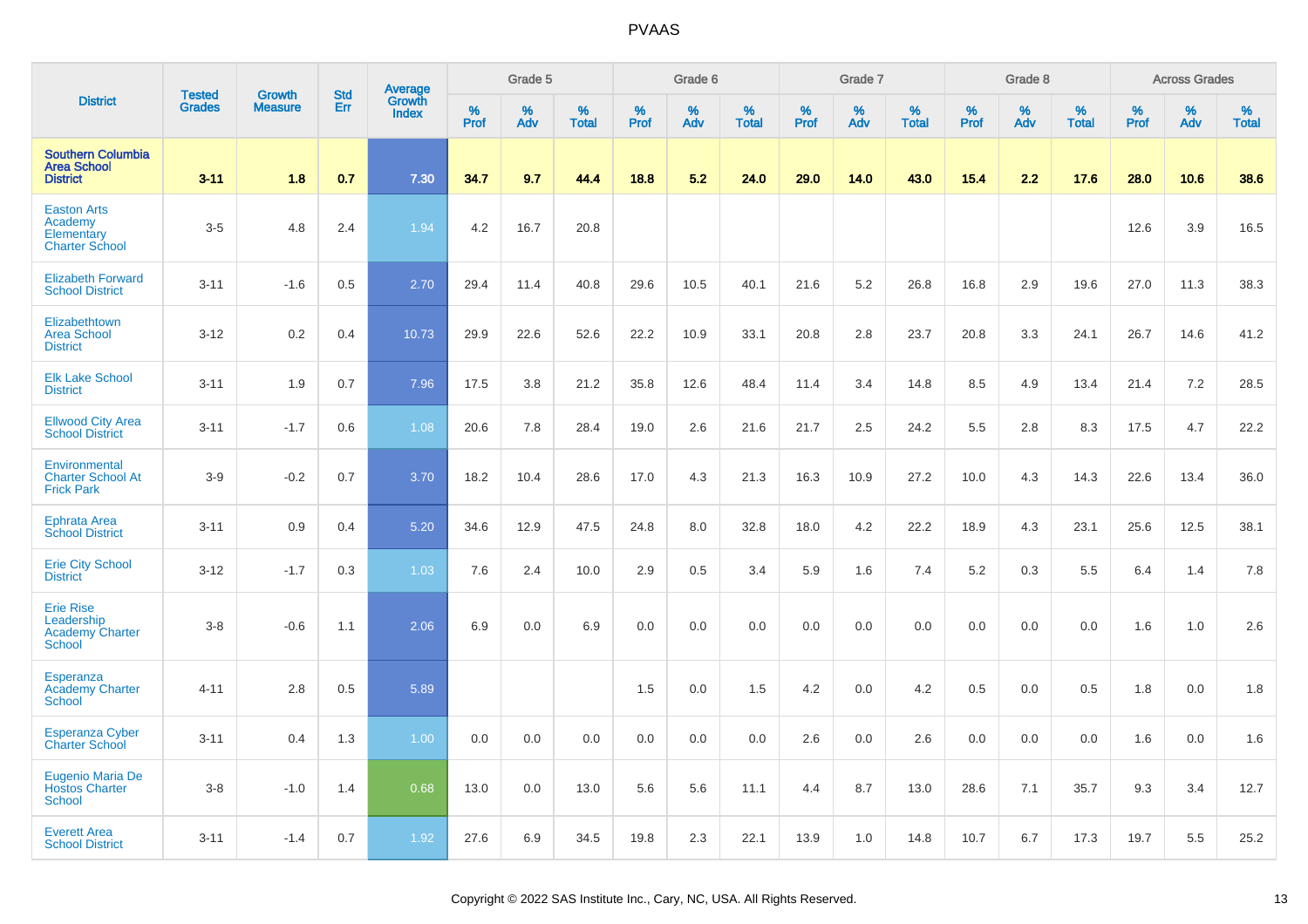|                                                                          |                                |                                 | <b>Std</b> | Average                |                     | Grade 5  |                   |           | Grade 6  |                   |           | Grade 7  |                   |           | Grade 8  |                   |              | <b>Across Grades</b> |                   |
|--------------------------------------------------------------------------|--------------------------------|---------------------------------|------------|------------------------|---------------------|----------|-------------------|-----------|----------|-------------------|-----------|----------|-------------------|-----------|----------|-------------------|--------------|----------------------|-------------------|
| <b>District</b>                                                          | <b>Tested</b><br><b>Grades</b> | <b>Growth</b><br><b>Measure</b> | Err        | Growth<br><b>Index</b> | $\%$<br><b>Prof</b> | %<br>Adv | %<br><b>Total</b> | %<br>Prof | %<br>Adv | %<br><b>Total</b> | %<br>Prof | %<br>Adv | %<br><b>Total</b> | %<br>Prof | %<br>Adv | %<br><b>Total</b> | $\%$<br>Prof | %<br>Adv             | %<br><b>Total</b> |
| <b>Southern Columbia</b><br><b>Area School</b><br><b>District</b>        | $3 - 11$                       | 1.8                             | 0.7        | 7.30                   | 34.7                | 9.7      | 44.4              | 18.8      | 5.2      | 24.0              | 29.0      | 14.0     | 43.0              | 15.4      | 2.2      | 17.6              | 28.0         | 10.6                 | 38.6              |
| <b>Executive</b><br>Education<br><b>Academy Charter</b><br><b>School</b> | $3 - 10$                       | $-2.5$                          | 1.7        | 1.63                   | 0.0                 | 0.0      | 0.0               |           |          |                   | 18.2      | 0.0      | 18.2              | 4.8       | 0.0      | 4.8               | 9.1          | 1.7                  | 10.9              |
| <b>Exeter Township</b><br><b>School District</b>                         | $3 - 11$                       | 2.9                             | 0.4        | 7.68                   | 28.6                | 10.1     | 38.7              | 26.9      | 9.0      | 35.9              | 23.5      | 6.7      | 30.2              | 19.9      | 8.5      | 28.4              | 25.7         | 9.5                  | 35.3              |
| <b>Fairfield Area</b><br><b>School District</b>                          | $3 - 11$                       | $-1.2$                          | 0.8        | 1.99                   | 32.3                | 1.6      | 33.9              | 19.7      | 1.6      | 21.3              | 18.5      | 0.0      | 18.5              | 16.7      | 3.7      | 20.4              | 25.3         | 6.7                  | 32.0              |
| <b>Fairview School</b><br><b>District</b>                                | $3 - 11$                       | $-0.6$                          | 0.5        | 3.58                   | 31.8                | 12.7     | 44.4              | 24.8      | 11.3     | 36.1              | 29.4      | 11.6     | 41.1              | 30.8      | 12.0     | 42.9              | 32.4         | 15.4                 | 47.7              |
| <b>Fannett-Metal</b><br><b>School District</b>                           | $3 - 11$                       | $-2.4$                          | 1.0        | 2.68                   | 17.2                | 6.9      | 24.1              | 10.3      | 0.0      | 10.3              | 9.4       | 0.0      | 9.4               | 8.9       | 2.2      | 11.1              | 15.5         | 5.8                  | 21.3              |
| <b>Farrell Area School</b><br><b>District</b>                            | $3 - 11$                       | 5.3                             | 1.0        | 7.64                   | 15.6                | 0.0      | 15.6              | 17.1      | 0.0      | 17.1              | 2.3       | 0.0      | 2.3               | 5.1       | 0.0      | 5.1               | 12.3         | 1.5                  | 13.8              |
| <b>Fell Charter School</b>                                               | $3 - 8$                        | 1.1                             | 2.2        | 1.36                   | 25.0                | 0.0      | 25.0              | 6.7       | 0.0      | 6.7               |           |          |                   |           |          |                   | 17.1         | 4.0                  | 21.0              |
| <b>Ferndale Area</b><br><b>School District</b>                           | $3 - 10$                       | $-0.9$                          | 0.9        | 1.11                   | 27.3                | 0.0      | 27.3              | 19.5      | 7.3      | 26.8              | 31.6      | 2.6      | 34.2              | 11.1      | 8.9      | 20.0              | 21.3         | 7.9                  | 29.1              |
| First Philadelphia<br>Preparatory<br><b>Charter School</b>               | $3-8$                          | $-2.3$                          | 0.6        | 1.67                   | 1.2                 | 0.0      | 1.2               | 1.1       | 0.0      | 1.1               | 1.3       | 0.0      | 1.3               | 4.0       | 0.0      | 4.0               | 2.4          | 0.0                  | 2.4               |
| <b>Fleetwood Area</b><br><b>School District</b>                          | $3 - 10$                       | $-1.9$                          | 0.5        | 0.68                   | 21.5                | 3.7      | 25.2              | 19.9      | 4.0      | 23.8              | 20.7      | 4.8      | 25.5              | 21.4      | 2.5      | 23.9              | 21.9         | 5.2                  | 27.1              |
| <b>Folk Arts-Cultural</b><br><b>Treasures Charter</b><br><b>School</b>   | $3 - 7$                        | $-1.8$                          | 1.0        | 1.12                   | 22.7                | 6.8      | 29.6              | 28.9      | 4.4      | 33.3              | 20.4      | 2.3      | 22.7              |           |          |                   | 28.1         | 6.2                  | 34.4              |
| <b>Forbes Road</b><br><b>School District</b>                             | $3 - 11$                       | $-5.7$                          | 1.4        | $-0.81$                | 38.7                | 3.2      | 41.9              | 26.7      | 0.0      | 26.7              | 44.4      | 0.0      | 44.4              | 15.0      | 0.0      | 15.0              | 31.9         | 2.9                  | 34.8              |
| <b>Forest Area School</b><br><b>District</b>                             | $3 - 11$                       | $-0.4$                          | 1.2        | 1.03                   | 43.5                | 4.4      | 47.8              | 19.0      | 0.0      | 19.0              | 13.8      | 0.0      | 13.8              | 3.1       | 0.0      | 3.1               | 23.4         | 5.5                  | 29.0              |
| <b>Forest City</b><br><b>Regional School</b><br><b>District</b>          | $3 - 12$                       | 1.5                             | 0.9        | 4.76                   | 22.2                | 11.1     | 33.3              | 14.3      | 2.0      | 16.3              | 18.9      | 10.8     | 29.7              | 31.9      | 10.6     | 42.6              | 22.1         | 10.7                 | 32.8              |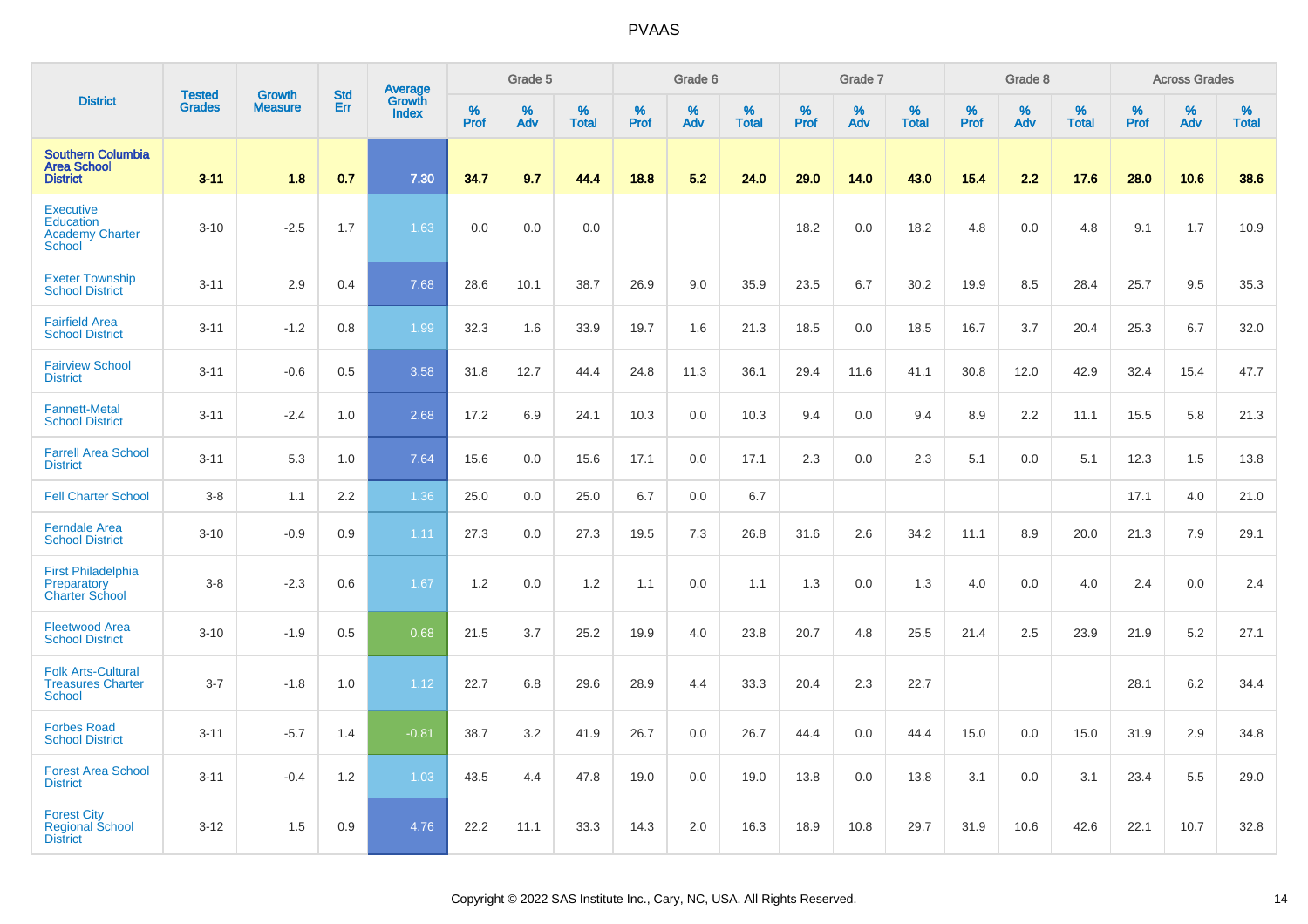|                                                                   | <b>Tested</b> | <b>Growth</b>  | <b>Std</b> | Average                       |              | Grade 5  |                   |           | Grade 6  |                   |           | Grade 7  |                   |           | Grade 8  |                   |           | <b>Across Grades</b> |                   |
|-------------------------------------------------------------------|---------------|----------------|------------|-------------------------------|--------------|----------|-------------------|-----------|----------|-------------------|-----------|----------|-------------------|-----------|----------|-------------------|-----------|----------------------|-------------------|
| <b>District</b>                                                   | <b>Grades</b> | <b>Measure</b> | Err        | <b>Growth</b><br><b>Index</b> | $\%$<br>Prof | %<br>Adv | %<br><b>Total</b> | %<br>Prof | %<br>Adv | %<br><b>Total</b> | %<br>Prof | %<br>Adv | %<br><b>Total</b> | %<br>Prof | %<br>Adv | %<br><b>Total</b> | %<br>Prof | %<br>Adv             | %<br><b>Total</b> |
| <b>Southern Columbia</b><br><b>Area School</b><br><b>District</b> | $3 - 11$      | 1.8            | 0.7        | 7.30                          | 34.7         | 9.7      | 44.4              | 18.8      | 5.2      | 24.0              | 29.0      | 14.0     | 43.0              | 15.4      | 2.2      | 17.6              | 28.0      | 10.6                 | 38.6              |
| <b>Forest Hills School</b><br><b>District</b>                     | $3 - 11$      | 0.8            | 0.5        | 4.44                          | 34.1         | 21.2     | 55.3              | 20.8      | 3.3      | 24.2              | 18.6      | 5.6      | 24.2              | 10.6      | 3.2      | 13.8              | 24.0      | 11.0                 | 35.1              |
| <b>Fort Cherry School</b><br><b>District</b>                      | $3 - 10$      | $-3.8$         | 0.8        | $-0.22$                       | 19.3         | 19.3     | 38.6              | 29.8      | 8.8      | 38.6              | 14.3      | 5.4      | 19.6              | 9.3       | 4.6      | 14.0              | 21.9      | 9.6                  | 31.5              |
| <b>Fort Leboeuf</b><br><b>School District</b>                     | $3 - 11$      | $-0.7$         | 0.5        | 1.49                          | 33.8         | 31.2     | 64.9              | 25.7      | 18.8     | 44.4              | 21.6      | 14.4     | 35.9              | 22.6      | 11.6     | 34.2              | 28.5      | 22.7                 | 51.2              |
| <b>Fox Chapel Area</b><br><b>School District</b>                  | $3 - 11$      | 1.4            | 0.4        | 5.89                          | 35.9         | 45.1     | 81.0              | 31.9      | 28.4     | 60.2              | 32.7      | 30.2     | 62.9              | 28.3      | 27.6     | 55.8              | 30.3      | 40.6                 | 70.9              |
| <b>Franklin Area</b><br><b>School District</b>                    | $3 - 11$      | 0.9            | 0.5        | 5.84                          | 22.0         | 7.1      | 29.1              | 25.8      | 3.1      | 28.9              | 10.1      | 4.2      | 14.3              | 8.2       | 0.7      | 8.9               | 19.0      | 4.3                  | 23.2              |
| <b>Franklin Regional</b><br><b>School District</b>                | $3 - 11$      | 0.3            | 0.4        | 1.98                          | 39.6         | 22.0     | 61.7              | 33.2      | 19.3     | 52.5              | 27.9      | 18.3     | 46.2              | 25.8      | 8.1      | 33.9              | 31.7      | 25.0                 | 56.7              |
| <b>Franklin Towne</b><br>Charter<br><b>Elementary School</b>      | $3-8$         | $-6.2$         | 1.2        | $-2.25$                       | 24.1         | 10.3     | 34.5              | 18.5      | 14.8     | 33.3              | 14.3      | 3.6      | 17.9              | 4.6       | 0.0      | 4.6               | 24.3      | 9.6                  | 33.9              |
| <b>Frazier School</b><br><b>District</b>                          | $3 - 11$      | $-2.4$         | 0.8        | 2.50                          | 7.8          | 0.0      | 7.8               | 17.5      | 2.5      | 20.0              | 15.1      | 10.5     | 25.6              | 3.9       | 0.0      | 3.9               | 16.1      | 4.2                  | 20.3              |
| <b>Frederick Douglass</b><br><b>Mastery Charter</b><br>School     | $3-8$         | $-1.0$         | 1.2        | 2.52                          | 4.8          | 0.0      | 4.8               | 0.0       | 0.0      | 0.0               | 0.0       | 0.0      | 0.0               | 3.4       | 3.4      | 6.9               | 1.5       | 0.8                  | 2.3               |
| <b>Freedom Area</b><br><b>School District</b>                     | $3 - 11$      | $-0.8$         | 0.7        | 1.59                          | 13.6         | 3.7      | 17.3              | 21.4      | 2.4      | 23.8              | 18.6      | 2.9      | 21.6              | 10.7      | 1.3      | 12.0              | 17.8      | 3.7                  | 21.6              |
| <b>Freeport Area</b><br><b>School District</b>                    | $3 - 10$      | 0.9            | 0.5        | 6.32                          | 30.5         | 9.9      | 40.5              | 26.6      | 15.3     | 41.9              | 34.3      | 12.7     | 47.0              | 19.1      | 9.9      | 29.0              | 29.3      | 13.4                 | 42.8              |
| <b>Freire Charter</b><br>School                                   | $5 - 11$      | 1.2            | 0.6        | 3.54                          | 0.0          | 0.0      | 0.0               | 1.5       | 0.0      | 1.5               | 3.0       | 0.0      | 3.0               | 7.6       | 0.0      | 7.6               | 3.3       | 0.0                  | 3.3               |
| <b>Galeton Area</b><br><b>School District</b>                     | $3 - 11$      | 2.7            | 1.3        | 4.78                          | 29.2         | 20.8     | 50.0              | 23.8      | 4.8      | 28.6              | 16.0      | 0.0      | 16.0              | 0.0       | 0.0      | 0.0               | 19.4      | 7.0                  | 26.4              |
| <b>Garnet Valley</b><br><b>School District</b>                    | $3 - 10$      | $-2.1$         | 0.4        | $-2.57$                       | 26.5         | 22.8     | 49.3              | 30.8      | 18.2     | 49.0              | 28.0      | 20.7     | 48.7              | 21.5      | 10.3     | 31.8              | 29.2      | 18.6                 | 47.8              |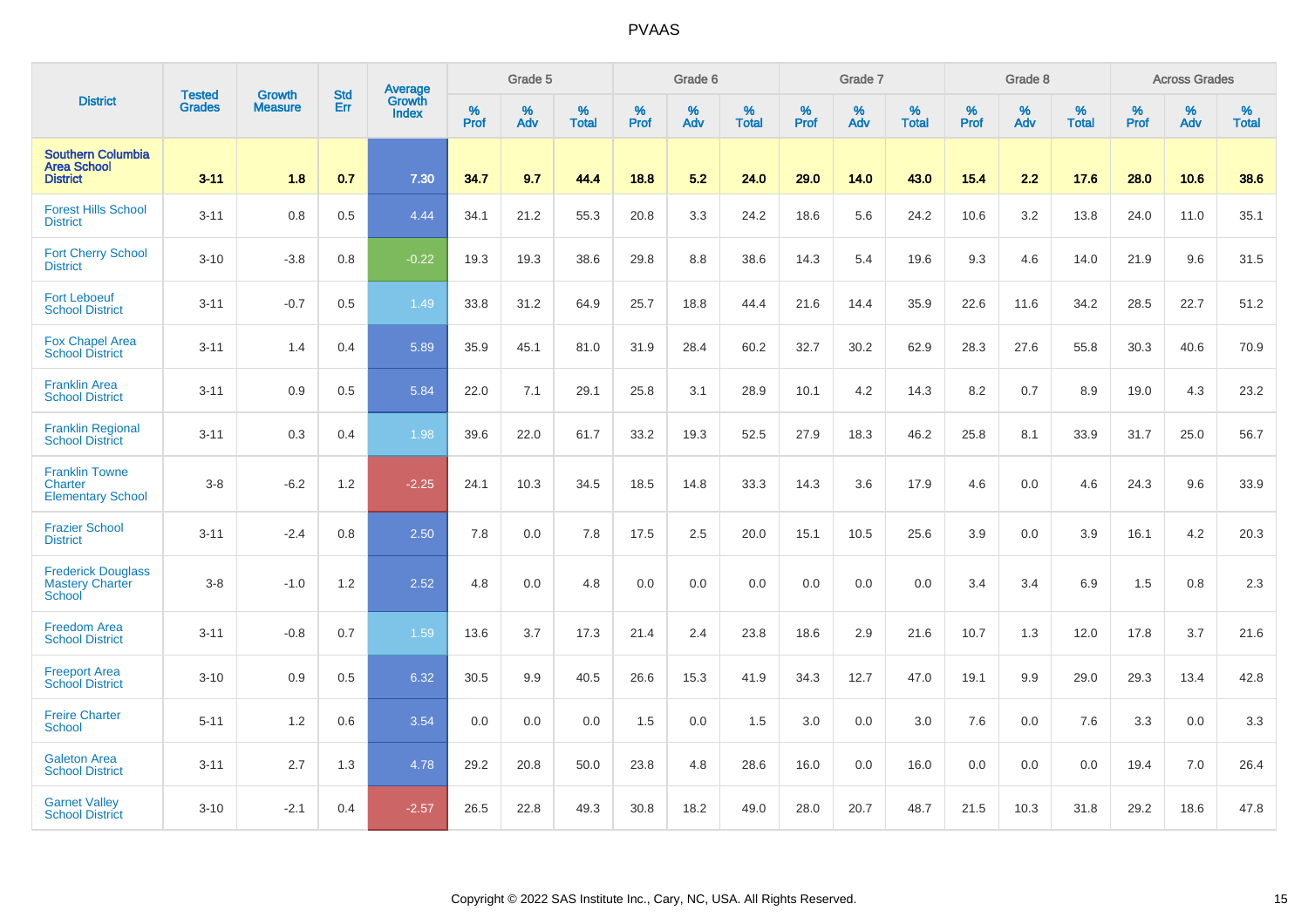|                                                                                          | <b>Tested</b> | <b>Growth</b>  | <b>Std</b> | Average                |                     | Grade 5  |                   |                     | Grade 6  |                   |              | Grade 7  |                   |              | Grade 8  |                   |                  | <b>Across Grades</b> |                   |
|------------------------------------------------------------------------------------------|---------------|----------------|------------|------------------------|---------------------|----------|-------------------|---------------------|----------|-------------------|--------------|----------|-------------------|--------------|----------|-------------------|------------------|----------------------|-------------------|
| <b>District</b>                                                                          | <b>Grades</b> | <b>Measure</b> | Err        | Growth<br><b>Index</b> | $\%$<br><b>Prof</b> | %<br>Adv | %<br><b>Total</b> | $\%$<br><b>Prof</b> | %<br>Adv | %<br><b>Total</b> | $\%$<br>Prof | %<br>Adv | %<br><b>Total</b> | $\%$<br>Prof | %<br>Adv | %<br><b>Total</b> | %<br><b>Prof</b> | %<br>Adv             | %<br><b>Total</b> |
| <b>Southern Columbia</b><br><b>Area School</b><br><b>District</b>                        | $3 - 11$      | 1.8            | 0.7        | 7.30                   | 34.7                | 9.7      | 44.4              | 18.8                | 5.2      | 24.0              | 29.0         | 14.0     | 43.0              | 15.4         | 2.2      | 17.6              | 28.0             | 10.6                 | 38.6              |
| <b>Gateway School</b><br><b>District</b>                                                 | $3 - 11$      | $-4.4$         | 0.4        | $-2.08$                | 15.3                | 7.4      | 22.7              | 16.5                | 7.1      | 23.6              | 14.6         | 4.2      | 18.8              | 16.2         | 6.9      | 23.2              | 21.5             | 9.7                  | 31.2              |
| <b>General Mclane</b><br><b>School District</b>                                          | $3 - 11$      | 3.9            | 0.5        | 7.89                   | 36.9                | 15.4     | 52.4              | 27.3                | 12.4     | 39.8              | 25.8         | 23.1     | 49.0              | 26.9         | 7.7      | 34.6              | 30.2             | 16.6                 | 46.8              |
| <b>Gettysburg Area</b><br><b>School District</b>                                         | $3 - 11$      | 1.3            | 0.4        | 5.96                   | 36.4                | 17.3     | 53.7              | 22.0                | 12.0     | 34.0              | 15.9         | 5.7      | 21.6              | 21.4         | 7.3      | 28.6              | 25.4             | 14.7                 | 40.1              |
| Gettysburg<br>Montessori Charter<br>School                                               | $3-6$         | 5.4            | 1.9        | 2.75                   | 19.0                | 19.0     | 38.1              | 11.1                | 0.0      | 11.1              |              |          |                   |              |          |                   | 19.2             | 9.6                  | 28.7              |
| <b>Gillingham Charter</b><br><b>School</b>                                               | $3 - 11$      | $-5.9$         | 2.0        | $-1.16$                | 9.1                 | 0.0      | 9.1               | 0.0                 | 0.0      | 0.0               |              |          |                   | 0.0          | 0.0      | 0.0               | 4.4              | 1.4                  | 5.8               |
| <b>Girard School</b><br><b>District</b>                                                  | $3 - 11$      | 0.0            | 0.6        | 2.99                   | 33.9                | 15.2     | 49.1              | 27.4                | 13.7     | 41.0              | 22.7         | 20.9     | 43.6              | 15.6         | 5.5      | 21.1              | 25.6             | 18.0                 | 43.6              |
| <b>Glendale School</b><br><b>District</b>                                                | $3 - 10$      | 1.2            | 0.8        | 3.21                   | 42.9                | 4.8      | 47.6              | 26.4                | 5.7      | 32.1              | 22.7         | 15.2     | 37.9              | 7.8          | 2.0      | 9.8               | 27.0             | 7.8                  | 34.8              |
| <b>Global Leadership</b><br><b>Academy Charter</b><br>School                             | $3 - 8$       | $-3.1$         | 1.9        | $-0.47$                | 0.0                 | 0.0      | 0.0               |                     |          |                   | 0.0          | 0.0      | 0.0               | 9.1          | 0.0      | 9.1               | 2.5              | 0.0                  | 2.5               |
| <b>Global Leadership</b><br><b>Academy Charter</b><br><b>School Southwest</b><br>at Huey | $3 - 8$       | 1.0            | 1.7        | 1.39                   | 0.0                 | 0.0      | 0.0               | 0.0                 | 0.0      | 0.0               |              |          |                   | 0.0          | 0.0      | 0.0               | 0.0              | 0.0                  | $0.0\,$           |
| <b>Governor Mifflin</b><br><b>School District</b>                                        | $3 - 11$      | $-1.6$         | 0.4        | 2.23                   | 20.4                | 9.3      | 29.6              | 18.8                | 4.8      | 23.6              | 20.6         | 3.2      | 23.7              | 11.2         | 2.2      | 13.4              | 20.0             | 7.5                  | 27.4              |
| <b>Great Valley</b><br><b>School District</b>                                            | $3 - 11$      | 0.1            | 0.4        | 2.46                   | 31.0                | 24.2     | 55.2              | 38.1                | 8.6      | 46.6              | 26.8         | 17.2     | 44.1              | 26.4         | 17.4     | 43.8              | 31.1             | 20.1                 | 51.2              |
| <b>Greater Johnstown</b><br><b>School District</b>                                       | $3 - 11$      | $-1.7$         | 0.5        | 2.59                   | 5.9                 | 0.7      | 6.6               | 4.8                 | 0.0      | 4.8               | 7.4          | 0.0      | 7.4               | 0.6          | 0.6      | 1.3               | 6.8              | 1.2                  | 8.0               |
| <b>Greater Latrobe</b><br><b>School District</b>                                         | $3 - 11$      | 1.6            | 0.4        | 8.54                   | 36.4                | 15.5     | 51.9              | 37.0                | 5.3      | 42.3              | 32.2         | 18.5     | 50.7              | 23.4         | 8.0      | 31.4              | 34.1             | 15.0                 | 49.1              |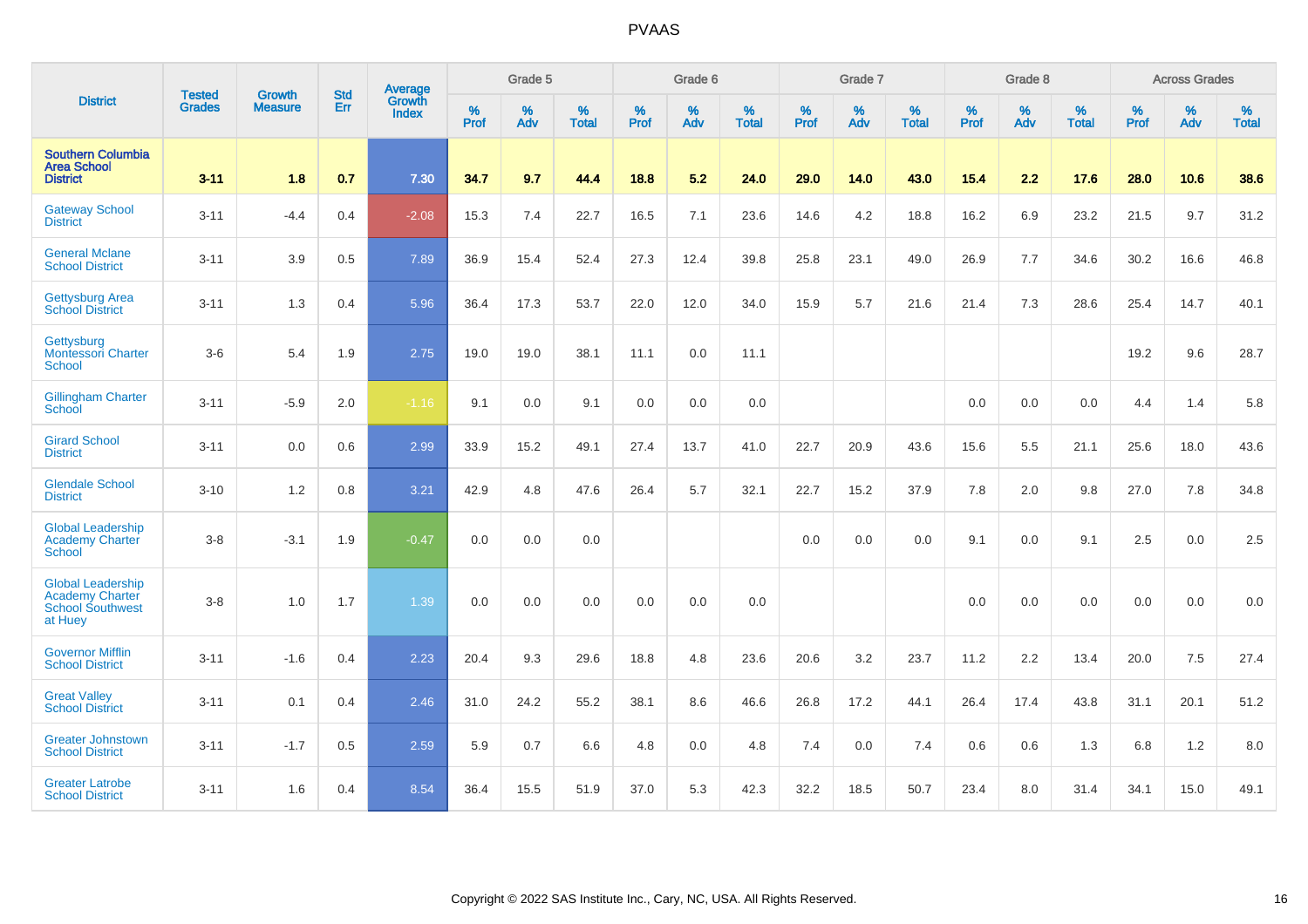|                                                                   | <b>Tested</b> | <b>Growth</b>  | <b>Std</b> | Average                |           | Grade 5  |                   |           | Grade 6  |                   |           | Grade 7  |                   |           | Grade 8  |                   |           | <b>Across Grades</b> |                   |
|-------------------------------------------------------------------|---------------|----------------|------------|------------------------|-----------|----------|-------------------|-----------|----------|-------------------|-----------|----------|-------------------|-----------|----------|-------------------|-----------|----------------------|-------------------|
| <b>District</b>                                                   | <b>Grades</b> | <b>Measure</b> | Err        | Growth<br><b>Index</b> | %<br>Prof | %<br>Adv | %<br><b>Total</b> | %<br>Prof | %<br>Adv | %<br><b>Total</b> | %<br>Prof | %<br>Adv | %<br><b>Total</b> | %<br>Prof | %<br>Adv | %<br><b>Total</b> | %<br>Prof | %<br>Adv             | %<br><b>Total</b> |
| <b>Southern Columbia</b><br><b>Area School</b><br><b>District</b> | $3 - 11$      | 1.8            | 0.7        | 7.30                   | 34.7      | 9.7      | 44.4              | 18.8      | 5.2      | 24.0              | 29.0      | 14.0     | 43.0              | 15.4      | 2.2      | 17.6              | 28.0      | 10.6                 | 38.6              |
| <b>Greater Nanticoke</b><br><b>Area School</b><br><b>District</b> | $3 - 12$      | $-0.5$         | 0.6        | 4.36                   | 13.6      | 2.7      | 16.4              | 2.6       | 0.0      | 2.6               | 3.6       | 0.0      | 3.6               | 4.2       | 1.7      | 5.9               | 7.6       | 2.0                  | 9.6               |
| <b>Green Woods</b><br><b>Charter School</b>                       | $3-8$         | $-0.3$         | 0.8        | 2.38                   | 16.7      | 3.3      | 20.0              | 27.1      | 11.9     | 39.0              | 16.1      | 5.4      | 21.4              | 17.3      | 3.8      | 21.2              | 21.3      | 8.3                  | 29.6              |
| Greencastle-Antrim<br><b>School District</b>                      | $3 - 11$      | $-0.1$         | 0.4        | 2.26                   | 28.2      | 15.8     | 44.1              | 31.2      | 8.1      | 39.3              | 24.8      | 7.8      | 32.6              | 18.7      | 5.6      | 24.4              | 26.8      | 11.4                 | 38.2              |
| <b>Greensburg Salem</b><br><b>School District</b>                 | $3 - 11$      | $-3.8$         | 0.5        | $-1.81$                | 31.1      | 7.9      | 39.0              | 12.0      | 1.2      | 13.2              | 16.5      | 3.8      | 20.3              | 17.6      | 4.6      | 22.2              | 20.7      | 7.4                  | 28.2              |
| <b>Greenville Area</b><br><b>School District</b>                  | $3 - 11$      | 0.3            | 0.7        | 2.17                   | 34.4      | 4.4      | 38.9              | 19.2      | 5.1      | 24.4              | 16.7      | 5.9      | 22.6              | 10.0      | 2.5      | 12.5              | 23.6      | 5.4                  | 29.1              |
| <b>Greenwood School</b><br><b>District</b>                        | $3 - 11$      | 3.3            | 0.8        | 4.78                   | 30.3      | 13.6     | 43.9              | 32.1      | 7.6      | 39.6              | 9.1       | 1.8      | 10.9              | 25.9      | 14.8     | 40.7              | 28.8      | 15.4                 | 44.2              |
| <b>Grove City Area</b><br><b>School District</b>                  | $3 - 12$      | $-0.0$         | 0.6        | 1.93                   | 21.8      | 16.8     | 38.6              | 29.0      | 12.1     | 41.1              | 28.1      | 13.2     | 41.2              | 19.5      | 8.5      | 28.0              | 27.6      | 16.8                 | 44.3              |
| <b>Halifax Area</b><br><b>School District</b>                     | $3 - 11$      | 0.1            | 0.7        | 3.46                   | 26.8      | 14.1     | 40.8              | 18.5      | 3.7      | 22.2              | 9.1       | 3.9      | 13.0              | 5.3       | 1.3      | 6.6               | 17.3      | 7.4                  | 24.8              |
| <b>Hamburg Area</b><br><b>School District</b>                     | $3 - 11$      | $-0.0$         | 0.5        | 1.79                   | 29.1      | 6.4      | 35.5              | 28.4      | 2.4      | 30.7              | 10.1      | 3.8      | 13.8              | 9.9       | 2.1      | 12.1              | 20.9      | 6.6                  | 27.5              |
| <b>Hampton Township</b><br><b>School District</b>                 | $3 - 11$      | 0.5            | 0.4        | 5.96                   | 33.5      | 35.2     | 68.7              | 30.6      | 12.9     | 43.6              | 33.3      | 26.9     | 60.2              | 33.0      | 21.4     | 54.3              | 33.4      | 29.9                 | 63.3              |
| <b>Hanover Area</b><br><b>School District</b>                     | $3 - 11$      | $-2.5$         | 0.9        | $-0.79$                | 3.4       | 3.4      | 6.8               | 10.0      | 4.0      | 14.0              | 5.3       | 1.8      | 7.0               | 0.0       | 0.0      | 0.0               | 7.4       | 1.9                  | 9.3               |
| <b>Hanover Public</b><br><b>School District</b>                   | $3 - 11$      | $-2.3$         | 0.5        | $-0.22$                | 24.4      | 4.6      | 29.0              | 19.7      | 2.2      | 21.9              | 17.8      | 5.4      | 23.3              | 11.4      | 4.9      | 16.3              | 20.4      | 9.6                  | 30.0              |
| <b>Harbor Creek</b><br><b>School District</b>                     | $3 - 11$      | $-3.0$         | 0.5        | 0.88                   | 35.1      | 17.5     | 52.6              | 35.8      | 14.2     | 50.0              | 25.9      | 13.3     | 39.2              | 20.8      | 7.1      | 27.9              | 32.8      | 17.9                 | 50.6              |
| <b>Harmony Area</b><br><b>School District</b>                     | $3 - 10$      | 0.9            | 1.7        | 2.79                   | 31.2      | 6.2      | 37.5              | 41.7      | 4.2      | 45.8              | 0.0       | 0.0      | 0.0               |           |          |                   | 27.4      | 7.4                  | 34.7              |
| <b>Harrisburg City</b><br><b>School District</b>                  | $3 - 11$      | 1.3            | 0.3        | 7.16                   | 2.0       | 0.8      | 2.8               | 2.0       | 1.0      | 3.0               | 2.9       | 0.8      | 3.7               | 2.7       | 0.3      | 3.0               | 2.7       | 0.7                  | 3.4               |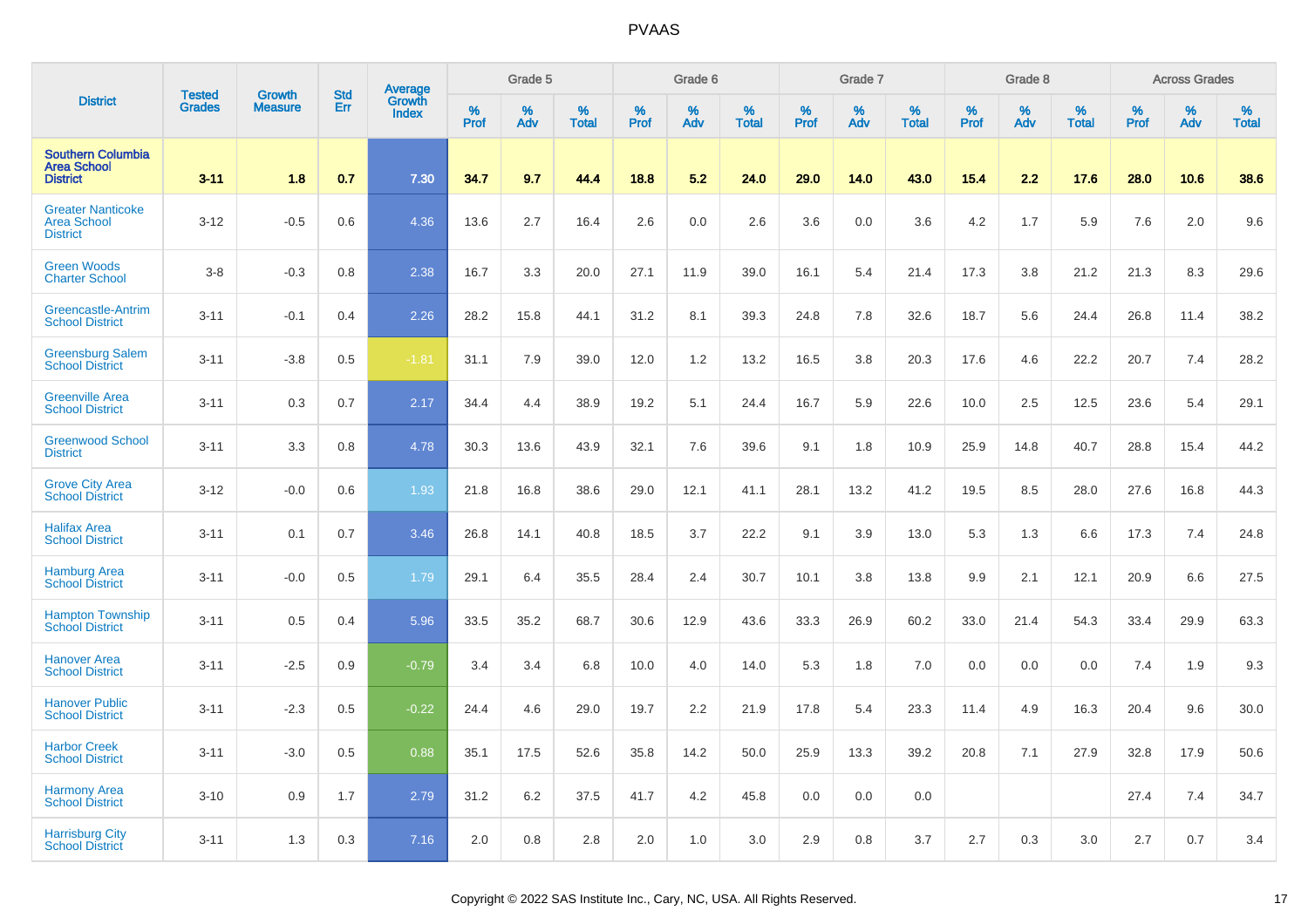|                                                                                   | <b>Tested</b> | <b>Growth</b>  | <b>Std</b> | <b>Average</b><br>Growth |              | Grade 5  |                   |           | Grade 6  |                   |           | Grade 7  |                   |           | Grade 8  |                   |                  | <b>Across Grades</b> |                   |
|-----------------------------------------------------------------------------------|---------------|----------------|------------|--------------------------|--------------|----------|-------------------|-----------|----------|-------------------|-----------|----------|-------------------|-----------|----------|-------------------|------------------|----------------------|-------------------|
| <b>District</b>                                                                   | <b>Grades</b> | <b>Measure</b> | Err        | <b>Index</b>             | $\%$<br>Prof | %<br>Adv | %<br><b>Total</b> | %<br>Prof | %<br>Adv | %<br><b>Total</b> | %<br>Prof | %<br>Adv | %<br><b>Total</b> | %<br>Prof | %<br>Adv | %<br><b>Total</b> | %<br><b>Prof</b> | %<br>Adv             | %<br><b>Total</b> |
| <b>Southern Columbia</b><br><b>Area School</b><br><b>District</b>                 | $3 - 11$      | 1.8            | 0.7        | 7.30                     | 34.7         | 9.7      | 44.4              | 18.8      | 5.2      | 24.0              | 29.0      | 14.0     | 43.0              | 15.4      | 2.2      | 17.6              | 28.0             | 10.6                 | 38.6              |
| Hatboro-Horsham<br><b>School District</b>                                         | $3 - 11$      | 0.6            | 0.4        | 1.72                     | 26.2         | 8.5      | 34.7              | 30.0      | 11.1     | 41.1              | 20.8      | 5.2      | 26.0              | 19.7      | 5.7      | 25.4              | 25.9             | 8.7                  | 34.6              |
| <b>Haverford</b><br><b>Township School</b><br><b>District</b>                     | $3 - 11$      | $-0.7$         | 0.3        | $-0.06$                  | 30.7         | 27.3     | 58.0              | 26.4      | 15.0     | 41.4              | 28.5      | 12.8     | 41.3              | 33.9      | 15.2     | 49.1              | 31.6             | 23.1                 | 54.7              |
| <b>Hazleton Area</b><br><b>School District</b>                                    | $3 - 11$      | $-0.5$         | 0.4        | 1.77                     | 5.8          | 1.7      | 7.5               | 5.2       | 1.1      | 6.3               | 2.8       | 0.5      | 3.3               | 6.6       | 0.6      | 7.1               | 6.4              | 1.2                  | 7.7               |
| <b>Hempfield Area</b><br><b>School District</b>                                   | $3 - 12$      | 2.3            | 0.3        | 7.58                     | 34.6         | 13.8     | 48.4              | 24.6      | 14.9     | 39.6              | 30.2      | 13.5     | 43.7              | 26.8      | 10.7     | 37.5              | 30.5             | 16.4                 | 46.9              |
| <b>Hempfield School</b><br><b>District</b>                                        | $3 - 11$      | 3.5            | 0.3        | 11.50                    | 32.6         | 14.9     | 47.5              | 27.8      | 18.0     | 45.8              | 22.6      | 18.5     | 41.1              | 24.4      | 18.7     | 43.1              | 27.9             | 18.3                 | 46.2              |
| <b>Hermitage School</b><br><b>District</b>                                        | $3-12$        | 1.0            | 0.5        | 4.16                     | 39.7         | 7.8      | 47.5              | 34.3      | 21.7     | 55.9              | 30.8      | 19.6     | 50.4              | 26.2      | 4.1      | 30.3              | 33.8             | 16.8                 | 50.6              |
| <b>Highlands School</b><br><b>District</b>                                        | $3 - 11$      | 0.4            | 0.5        | 2.41                     | 20.4         | 4.6      | 25.0              | 16.6      | 1.4      | 17.9              | 28.5      | 4.9      | 33.3              | 13.2      | 8.6      | 21.8              | 20.4             | 5.9                  | 26.3              |
| <b>Hollidaysburg Area</b><br>School District                                      | $3 - 11$      | 2.9            | 0.4        | 8.32                     | 33.2         | 16.0     | 49.2              | 26.4      | 12.8     | 39.2              | 27.3      | 14.7     | 42.0              | 23.2      | 8.0      | 31.2              | 28.7             | 12.7                 | 41.4              |
| <b>Homer-Center</b><br><b>School District</b>                                     | $3 - 11$      | 10.3           | 0.8        | 13.11                    | 31.8         | 17.5     | 49.2              | 36.4      | 4.6      | 40.9              | 20.3      | 0.0      | 20.3              | 26.9      | 13.4     | 40.3              | 27.6             | 7.4                  | 35.0              |
| <b>Hope For</b><br><b>Hyndman Charter</b><br>School                               | $3 - 11$      | 4.1            | 1.8        | 3.10                     |              |          |                   | 6.2       | 0.0      | 6.2               | 8.3       | 8.3      | 16.7              | 0.0       | 0.0      | 0.0               | 9.9              | 1.2                  | 11.1              |
| <b>Hopewell Area</b><br><b>School District</b>                                    | $3 - 11$      | $-1.6$         | 0.5        | 4.04                     | 31.1         | 8.2      | 39.3              | 28.6      | 11.8     | 40.3              | 18.7      | 4.5      | 23.1              | 12.5      | 2.5      | 15.0              | 23.5             | 8.4                  | 32.0              |
| <b>Howard Gardner</b><br><b>Multiple</b><br>Intelligence<br><b>Charter School</b> | $3 - 8$       | $-3.7$         | 1.1        | $-1.27$                  | 16.7         | 6.7      | 23.3              | 9.4       | 0.0      | 9.4               | 9.1       | 0.0      | 9.1               | 7.4       | 11.1     | 18.5              | 14.7             | 3.5                  | 18.2              |
| Huntingdon Area<br><b>School District</b>                                         | $3 - 11$      | 9.5            | 0.5        | 17.36                    | 23.7         | 13.2     | 36.8              | 17.8      | 10.2     | 28.0              | 18.0      | 4.3      | 22.3              | 13.6      | 4.8      | 18.4              | 19.7             | 9.1                  | 28.8              |
| Independence<br><b>Charter School</b>                                             | $3 - 8$       | 1.4            | 0.7        | 5.93                     | 13.7         | 4.1      | 17.8              | 26.8      | 4.9      | 31.7              | 21.0      | 4.9      | 25.9              | 24.1      | 8.6      | 32.8              | 19.7             | 7.2                  | 26.9              |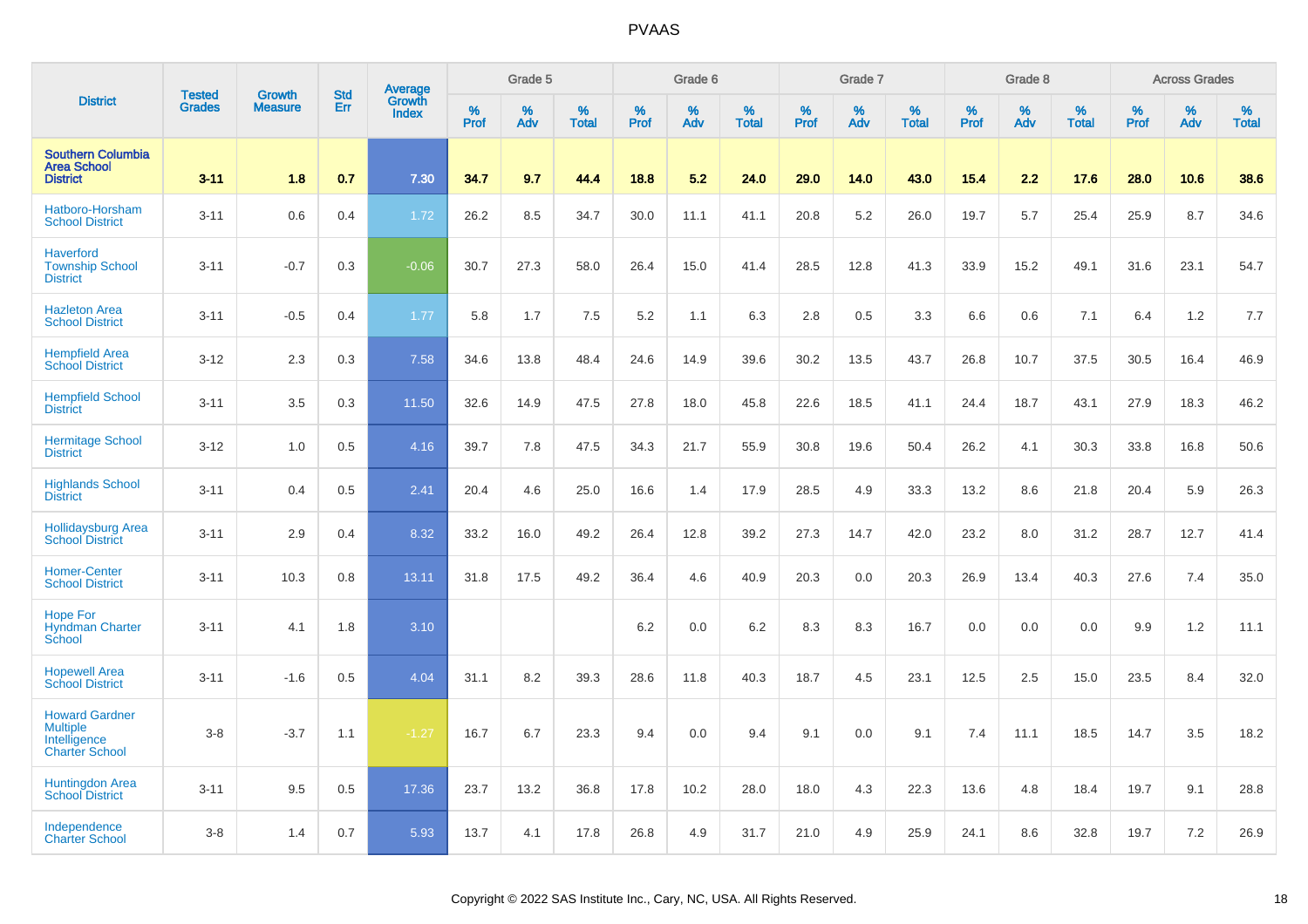|                                                                   | <b>Tested</b> | <b>Growth</b>  | <b>Std</b> | Average                       |              | Grade 5  |                   |           | Grade 6  |                   |           | Grade 7  |                   |           | Grade 8  |                   |           | <b>Across Grades</b> |                   |
|-------------------------------------------------------------------|---------------|----------------|------------|-------------------------------|--------------|----------|-------------------|-----------|----------|-------------------|-----------|----------|-------------------|-----------|----------|-------------------|-----------|----------------------|-------------------|
| <b>District</b>                                                   | <b>Grades</b> | <b>Measure</b> | Err        | <b>Growth</b><br><b>Index</b> | $\%$<br>Prof | %<br>Adv | %<br><b>Total</b> | %<br>Prof | %<br>Adv | %<br><b>Total</b> | %<br>Prof | %<br>Adv | %<br><b>Total</b> | %<br>Prof | %<br>Adv | %<br><b>Total</b> | %<br>Prof | %<br>Adv             | %<br><b>Total</b> |
| <b>Southern Columbia</b><br><b>Area School</b><br><b>District</b> | $3 - 11$      | 1.8            | 0.7        | 7.30                          | 34.7         | 9.7      | 44.4              | 18.8      | 5.2      | 24.0              | 29.0      | 14.0     | 43.0              | 15.4      | 2.2      | 17.6              | 28.0      | 10.6                 | 38.6              |
| Independence<br><b>Charter School</b><br>West                     | $3 - 7$       | $-1.0$         | 1.7        | 1.35                          | 0.0          | 0.0      | 0.0               | 16.7      | 0.0      | 16.7              | 5.6       | 0.0      | 5.6               |           |          |                   | 6.2       | 1.8                  | 8.0               |
| <b>Indiana Area</b><br><b>School District</b>                     | $3 - 11$      | 1.8            | 0.4        | 7.21                          | 29.3         | 17.7     | 47.0              | 23.9      | 11.7     | 35.5              | 36.0      | 10.3     | 46.3              | 23.2      | 14.2     | 37.4              | 30.1      | 15.1                 | 45.2              |
| <b>Infinity Charter</b><br>School                                 | $3-8$         | 5.9            | 1.2        | 4.84                          | 40.9         | 31.8     | 72.7              | 46.2      | 11.5     | 57.7              | 41.7      | 45.8     | 87.5              | 38.1      | 19.0     | 57.1              | 38.7      | 29.6                 | 68.3              |
| <b>Innovative Arts</b><br><b>Academy Charter</b><br><b>School</b> | $6 - 11$      | $-1.5$         | 0.8        | 5.73                          |              |          |                   | 0.0       | 0.0      | 0.0               | 0.0       | 0.0      | 0.0               | 3.4       | 0.0      | 3.4               | 1.4       | 0.0                  | 1.4               |
| <b>Inquiry Charter</b><br>School                                  | $3-5$         | $-6.8$         | 2.1        | $-3.27$                       | 8.8          | 2.9      | 11.8              |           |          |                   |           |          |                   |           |          |                   | 11.1      | 2.8                  | 13.9              |
| Insight PA Cyber<br><b>Charter School</b>                         | $3 - 11$      | $-6.7$         | 1.5        | $-1.06$                       | 5.6          | 11.1     | 16.7              | 0.0       | 0.0      | 0.0               | 3.7       | 3.7      | 7.4               | 11.1      | 3.7      | 14.8              | 9.0       | 3.7                  | 12.7              |
| <b>Interboro School</b><br><b>District</b>                        | $3 - 12$      | $-3.0$         | 0.4        | 0.02                          | 13.5         | 2.2      | 15.8              | 11.8      | 2.4      | 14.2              | 14.4      | 3.4      | 17.8              | 10.7      | 2.1      | 12.8              | 16.4      | 3.1                  | 19.6              |
| <b>Iroquois School</b><br><b>District</b>                         | $3 - 11$      | 2.5            | 0.7        | 5.99                          | 36.7         | 10.1     | 46.8              | 20.7      | 17.1     | 37.8              | 11.5      | 9.4      | 20.8              | 21.0      | 6.0      | 27.0              | 23.5      | 11.1                 | 34.6              |
| <b>Jamestown Area</b><br><b>School District</b>                   | $3 - 11$      | 0.7            | 1.2        | 2.23                          | 18.4         | 10.5     | 29.0              | 16.7      | 0.0      | 16.7              | 24.1      | 3.4      | 27.6              | 19.0      | 0.0      | 19.0              | 18.3      | 6.1                  | 24.4              |
| <b>Jeannette City</b><br><b>School District</b>                   | $3 - 11$      | 3.0            | 0.8        | 3.70                          | 12.5         | 0.0      | 12.5              | 22.6      | 1.9      | 24.5              | 12.9      | 4.8      | 17.7              | 15.4      | 3.8      | 19.2              | 16.1      | 3.6                  | 19.7              |
| Jefferson-Morgan<br><b>School District</b>                        | $3 - 10$      | $-0.4$         | 0.8        | 4.12                          | 7.1          | 1.4      | 8.6               | 23.6      | 0.0      | 23.6              | 10.9      | 3.6      | 14.6              | 24.4      | 2.2      | 26.7              | 17.1      | 4.8                  | 21.9              |
| <b>Jenkintown School</b><br><b>District</b>                       | $3 - 11$      | $-5.2$         | 1.0        | $-0.07$                       | 35.4         | 12.5     | 47.9              | 18.9      | 8.1      | 27.0              | 16.0      | 0.0      | 16.0              | 8.0       | 4.0      | 12.0              | 29.0      | 16.2                 | 45.2              |
| <b>Jersey Shore Area</b><br><b>School District</b>                | $3 - 11$      | 1.3            | 0.5        | 4.52                          | 24.0         | 10.8     | 34.7              | 32.5      | 7.1      | 39.7              | 22.6      | 6.9      | 29.6              | 18.1      | 1.6      | 19.8              | 27.4      | 10.1                 | 37.6              |
| <b>Jim Thorpe Area</b><br><b>School District</b>                  | $3 - 11$      | $-2.3$         | 0.6        | 0.76                          | 14.1         | 1.0      | 15.2              | 12.3      | 0.9      | 13.2              | 9.2       | 8.5      | 17.7              | 10.0      | 1.5      | 11.5              | 14.9      | 4.3                  | 19.2              |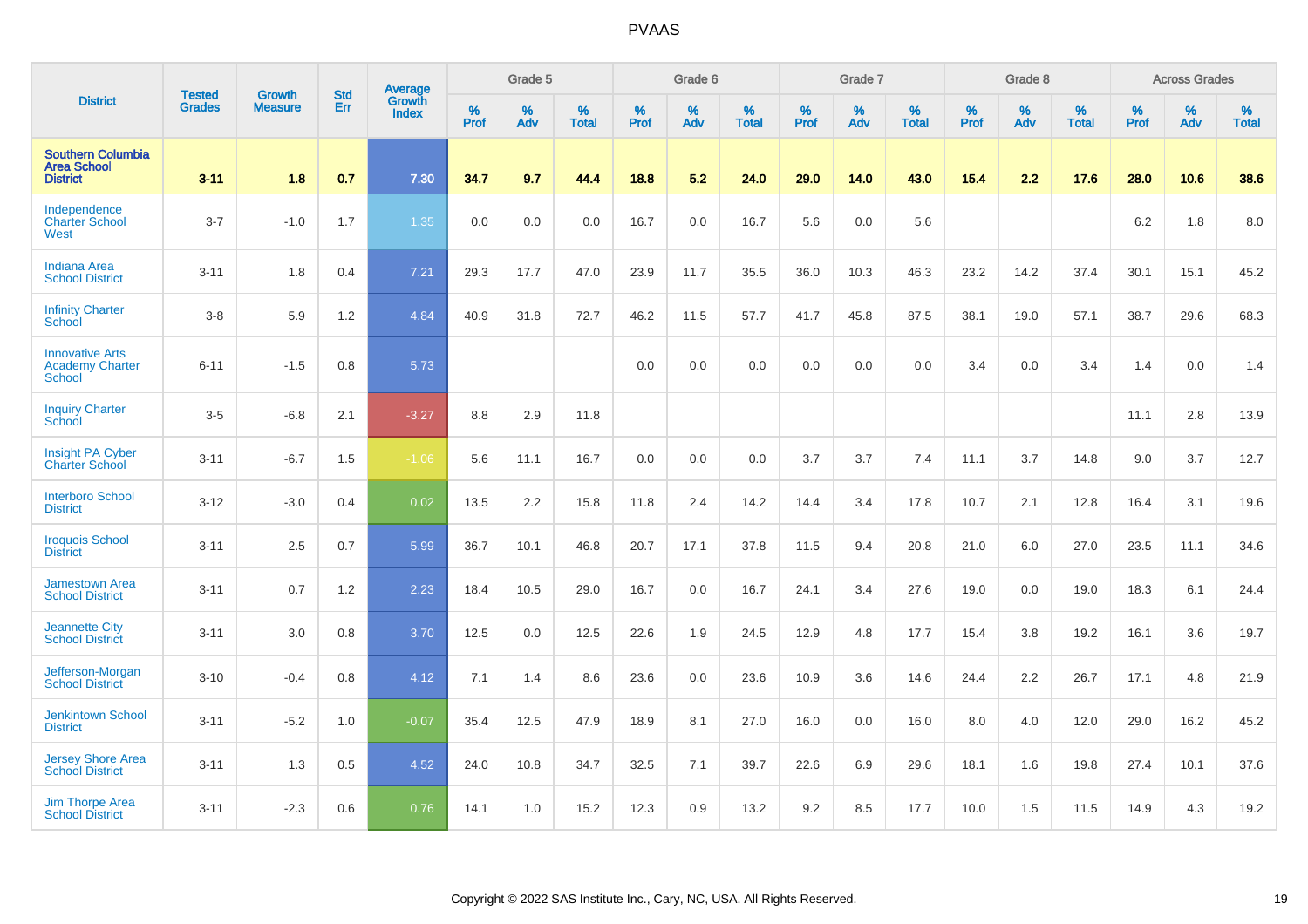|                                                                   |                                |                                 | <b>Std</b> | Average                |                  | Grade 5  |                   |           | Grade 6  |                   |           | Grade 7  |                   |                  | Grade 8  |                   |                  | <b>Across Grades</b> |                   |
|-------------------------------------------------------------------|--------------------------------|---------------------------------|------------|------------------------|------------------|----------|-------------------|-----------|----------|-------------------|-----------|----------|-------------------|------------------|----------|-------------------|------------------|----------------------|-------------------|
| <b>District</b>                                                   | <b>Tested</b><br><b>Grades</b> | <b>Growth</b><br><b>Measure</b> | Err        | Growth<br><b>Index</b> | %<br><b>Prof</b> | %<br>Adv | %<br><b>Total</b> | %<br>Prof | %<br>Adv | %<br><b>Total</b> | %<br>Prof | %<br>Adv | %<br><b>Total</b> | %<br><b>Prof</b> | %<br>Adv | %<br><b>Total</b> | %<br><b>Prof</b> | %<br>Adv             | %<br><b>Total</b> |
| <b>Southern Columbia</b><br><b>Area School</b><br><b>District</b> | $3 - 11$                       | 1.8                             | 0.7        | 7.30                   | 34.7             | 9.7      | 44.4              | 18.8      | 5.2      | 24.0              | 29.0      | 14.0     | 43.0              | 15.4             | 2.2      | 17.6              | 28.0             | 10.6                 | 38.6              |
| John B. Stetson<br><b>Charter School</b>                          | $5-8$                          | 0.5                             | 0.6        | 4.84                   | 1.6              | 0.0      | 1.6               | 0.8       | 0.0      | 0.8               | 0.0       | 0.0      | 0.0               | 0.0              | 0.0      | 0.0               | 0.4              | 0.0                  | 0.4               |
| <b>Johnsonburg Area</b><br><b>School District</b>                 | $3 - 11$                       | 2.2                             | 1.0        | 5.07                   | 17.5             | 7.5      | 25.0              | 21.2      | 12.1     | 33.3              | 18.6      | 7.0      | 25.6              | 15.6             | 2.2      | 17.8              | 25.5             | 10.2                 | 35.7              |
| <b>Juniata County</b><br><b>School District</b>                   | $3 - 12$                       | $-0.1$                          | 0.5        | 1.50                   | 19.4             | 5.3      | 24.7              | 11.1      | 3.7      | 14.8              | 13.1      | 2.2      | 15.3              | 11.9             | 1.8      | 13.7              | 16.9             | 4.3                  | 21.2              |
| <b>Juniata Valley</b><br><b>School District</b>                   | $3 - 11$                       | 2.4                             | 0.9        | 4.64                   | 23.3             | 4.6      | 27.9              | 5.4       | 3.6      | 8.9               | 21.0      | 5.3      | 26.3              | 12.5             | 2.1      | 14.6              | 18.7             | 5.0                  | 23.8              |
| <b>Kane Area School</b><br><b>District</b>                        | $3 - 10$                       | 3.7                             | 0.7        | 6.38                   | 21.1             | 19.7     | 40.8              | 14.1      | 3.1      | 17.2              | 29.8      | 17.9     | 47.8              | 6.1              | 1.2      | 7.3               | 21.5             | 9.0                  | 30.4              |
| <b>Karns City Area</b><br><b>School District</b>                  | $3 - 11$                       | 3.6                             | 0.6        | 5.98                   | 23.6             | 9.0      | 32.6              | 29.6      | 1.1      | 30.7              | 22.4      | 3.4      | 25.9              | 16.8             | 3.7      | 20.6              | 24.0             | 3.2                  | 27.2              |
| Kennett<br>Consolidated<br><b>School District</b>                 | $3 - 11$                       | 1.3                             | 0.4        | 6.12                   | 29.8             | 15.1     | 44.9              | 20.2      | 8.3      | 28.5              | 20.2      | 11.6     | 31.7              | 10.9             | 6.9      | 17.8              | 22.4             | 12.3                 | 34.7              |
| Keystone<br><b>Academy Charter</b><br>School                      | $3 - 8$                        | 0.8                             | 0.8        | 2.54                   | 12.3             | 5.3      | 17.5              | 9.7       | 4.8      | 14.5              | 12.3      | 1.8      | 14.0              | 6.8              | 1.7      | 8.5               | 12.4             | 2.8                  | 15.1              |
| <b>Keystone Central</b><br><b>School District</b>                 | $3 - 11$                       | 1.5                             | 0.4        | 3.98                   | 18.6             | 8.5      | 27.1              | 20.9      | 8.6      | 29.5              | 10.9      | 3.3      | 14.1              | 10.5             | 2.2      | 12.6              | 19.2             | 8.0                  | 27.2              |
| Keystone<br><b>Education Center</b><br><b>Charter School</b>      | $3 - 12$                       | $-4.8$                          | 3.2        | $-1.50$                |                  |          |                   |           |          |                   |           |          |                   | 0.0              | 0.0      | 0.0               | 0.0              | 0.0                  | 0.0               |
| <b>Keystone Oaks</b><br><b>School District</b>                    | $3 - 11$                       | $-3.0$                          | 0.6        | 0.82                   | 26.0             | 20.3     | 46.3              | 19.5      | 11.5     | 31.0              | 19.5      | 10.6     | 30.1              | 17.5             | 12.3     | 29.8              | 25.2             | 15.8                 | 41.0              |
| <b>Keystone School</b><br><b>District</b>                         | $3 - 11$                       | $-1.0$                          | 0.8        | 1.11                   | 28.4             | 19.4     | 47.8              | 32.1      | 1.9      | 34.0              | 12.3      | 1.4      | 13.7              | 6.4              | 0.0      | 6.4               | 24.1             | 7.6                  | 31.6              |
| <b>KIPP Philadelphia</b><br><b>Charter School</b>                 | $3-8$                          | 0.0                             | 0.9        | 3.74                   | 2.0              | 0.0      | 2.0               | 0.0       | 0.0      | 0.0               | 2.6       | 0.0      | 2.6               | 6.8              | 0.0      | 6.8               | 3.6              | 0.0                  | 3.6               |
| <b>KIPP West</b><br>Philadelphia<br><b>Charter School</b>         | $3-8$                          | $-2.0$                          | 1.2        | 0.29                   | 3.2              | 0.0      | 3.2               | 0.0       | 0.0      | 0.0               | 0.0       | 0.0      | 0.0               | 0.0              | 0.0      | 0.0               | 2.6              | 0.0                  | 2.6               |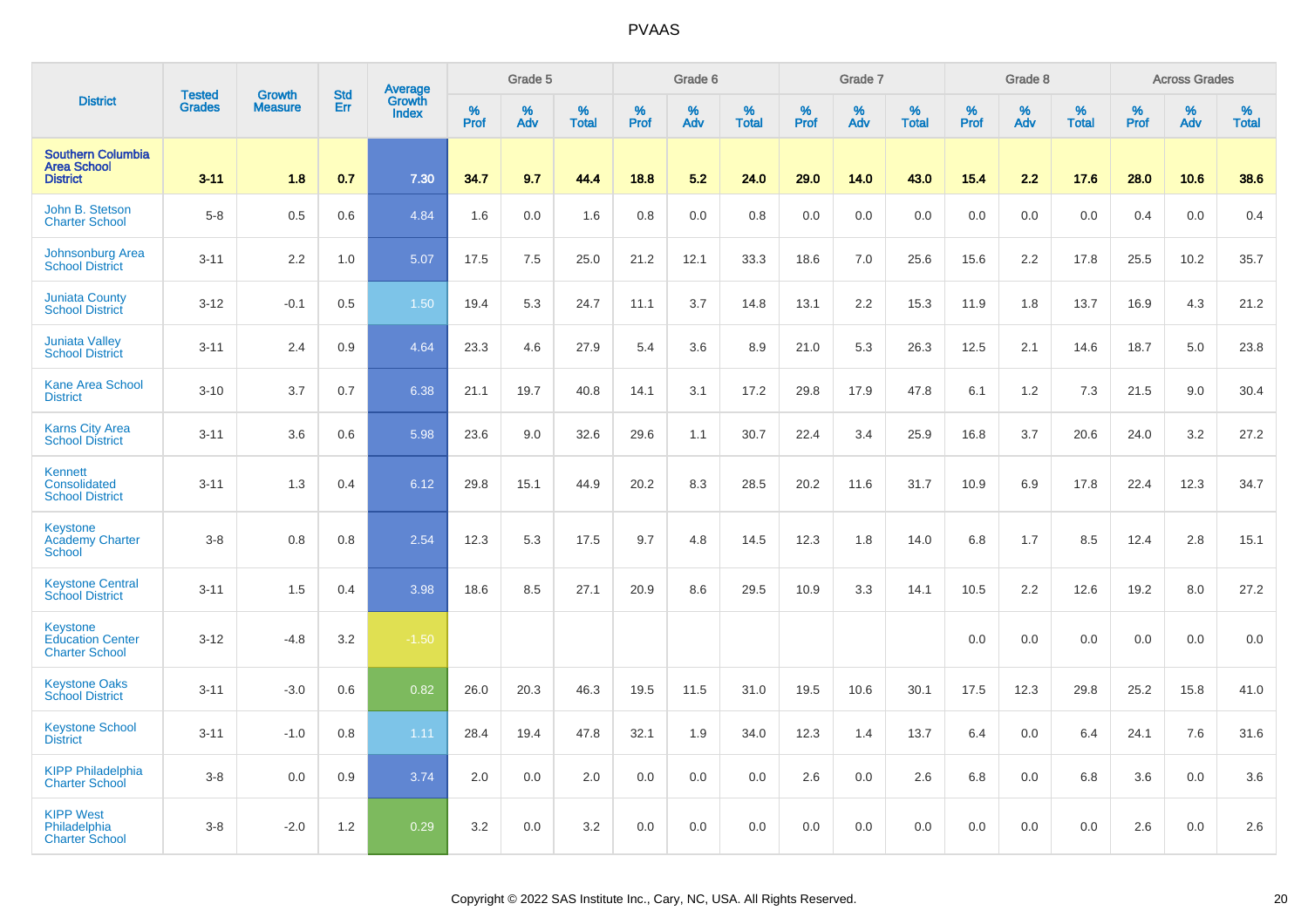|                                                                   | <b>Tested</b> | <b>Growth</b>  | <b>Std</b> | Average                |           | Grade 5  |                   |           | Grade 6  |                   |           | Grade 7  |                   |           | Grade 8  |                   |           | <b>Across Grades</b> |                   |
|-------------------------------------------------------------------|---------------|----------------|------------|------------------------|-----------|----------|-------------------|-----------|----------|-------------------|-----------|----------|-------------------|-----------|----------|-------------------|-----------|----------------------|-------------------|
| <b>District</b>                                                   | <b>Grades</b> | <b>Measure</b> | Err        | <b>Growth</b><br>Index | %<br>Prof | %<br>Adv | %<br><b>Total</b> | %<br>Prof | %<br>Adv | %<br><b>Total</b> | %<br>Prof | %<br>Adv | %<br><b>Total</b> | %<br>Prof | %<br>Adv | %<br><b>Total</b> | %<br>Prof | %<br>Adv             | %<br><b>Total</b> |
| <b>Southern Columbia</b><br><b>Area School</b><br><b>District</b> | $3 - 11$      | 1.8            | 0.7        | 7.30                   | 34.7      | 9.7      | 44.4              | 18.8      | 5.2      | 24.0              | 29.0      | 14.0     | 43.0              | 15.4      | 2.2      | 17.6              | 28.0      | 10.6                 | 38.6              |
| <b>Kiski Area School</b><br><b>District</b>                       | $3 - 11$      | $-4.9$         | 0.4        | $-1.08$                | 15.4      | 5.6      | 21.0              | 11.1      | 1.8      | 13.0              | 22.9      | 5.0      | 27.9              | 9.6       | 2.8      | 12.4              | 20.2      | 7.5                  | 27.7              |
| <b>Kutztown Area</b><br><b>School District</b>                    | $3 - 12$      | $-1.4$         | 0.8        | 3.35                   | 40.3      | 11.9     | 52.2              | 24.2      | 3.2      | 27.4              | 25.6      | 10.3     | 35.9              | 10.8      | 10.8     | 21.5              | 30.0      | 13.3                 | 43.3              |
| La Academia<br>Partnership<br><b>Charter School</b>               | $6 - 11$      | $-5.6$         | 1.8        | $-0.91$                |           |          |                   | 0.0       | 0.0      | 0.0               | 0.0       | 0.0      | 0.0               | 0.0       | 0.0      | 0.0               | 0.0       | 0.0                  | $0.0\,$           |
| <b>Laboratory Charter</b><br><b>School</b>                        | $3-8$         | $-0.7$         | 1.1        | 2.78                   | 3.2       | 0.0      | 3.2               | 2.3       | 0.0      | 2.3               | 6.4       | 0.0      | 6.4               | 5.0       | 0.0      | 5.0               | 5.3       | 0.0                  | 5.3               |
| Lackawanna Trail<br><b>School District</b>                        | $3 - 10$      | 1.4            | 0.7        | 3.97                   | 21.8      | 9.1      | 30.9              | 34.3      | 10.4     | 44.8              | 12.7      | 11.3     | 23.9              | 11.8      | 6.6      | 18.4              | 24.2      | 11.5                 | 35.8              |
| <b>Lakeland School</b><br><b>District</b>                         | $3 - 11$      | $-2.1$         | 0.6        | 0.56                   | 29.3      | 2.7      | 32.0              | 25.5      | 6.4      | 31.9              | 26.9      | 4.8      | 31.7              | 5.7       | 0.0      | 5.7               | 24.0      | 5.5                  | 29.5              |
| Lake-Lehman<br><b>School District</b>                             | $3 - 11$      | 2.9            | 0.6        | 5.69                   | 30.6      | 9.9      | 40.5              | 21.0      | 6.7      | 27.6              | 23.7      | 6.1      | 29.8              | 14.2      | 4.4      | 18.6              | 26.3      | 6.7                  | 33.1              |
| <b>Lakeview School</b><br><b>District</b>                         | $3 - 11$      | $-3.9$         | 0.8        | 0.54                   | 28.6      | 18.4     | 46.9              | 30.0      | 7.1      | 37.1              | 22.2      | 1.6      | 23.8              | 21.0      | 1.6      | 22.6              | 28.3      | 13.3                 | 41.6              |
| Lampeter-<br><b>Strasburg School</b><br><b>District</b>           | $3 - 12$      | $-0.2$         | 0.4        | 3.38                   | 38.6      | 13.5     | 52.2              | 32.4      | 4.9      | 37.2              | 36.0      | 7.1      | 43.2              | 22.6      | 10.6     | 33.2              | 34.5      | 12.8                 | 47.4              |
| <b>Lancaster School</b><br><b>District</b>                        | $3 - 12$      | $-3.2$         | 0.3        | $-3.06$                | 8.8       | 3.0      | 11.8              | 3.9       | 0.8      | 4.7               | 4.4       | 0.9      | 5.3               | 2.3       | 0.6      | 3.0               | 7.4       | 1.9                  | 9.3               |
| <b>Laurel Highlands</b><br><b>School District</b>                 | $3 - 11$      | $-4.3$         | 0.5        | $-1.98$                | 13.3      | 5.7      | 19.0              | 9.7       | 7.1      | 16.8              | 11.0      | 3.9      | 15.0              | 12.6      | 4.8      | 17.5              | 17.1      | 7.0                  | 24.1              |
| <b>Laurel School</b><br><b>District</b>                           | $3 - 11$      | $-0.4$         | 0.7        | 1.59                   | 25.7      | 5.4      | 31.1              | 23.9      | 12.7     | 36.6              | 29.5      | 5.1      | 34.6              | 18.8      | 8.7      | 27.5              | 28.6      | 13.6                 | 42.2              |
| <b>Lebanon School</b><br><b>District</b>                          | $3 - 11$      | 0.1            | 0.3        | 4.53                   | 10.8      | 2.5      | 13.2              | 5.4       | 1.6      | 7.0               | 3.4       | 0.6      | 4.1               | 4.5       | 0.8      | 5.4               | 7.2       | 1.6                  | 8.8               |
| <b>Leechburg Area</b><br><b>School District</b>                   | $3 - 11$      | $-3.5$         | 0.9        | $-0.64$                | 15.6      | 2.2      | 17.8              | 16.2      | 5.4      | 21.6              | 8.0       | 0.0      | 8.0               | 23.8      | 7.1      | 31.0              | 22.5      | 5.9                  | 28.5              |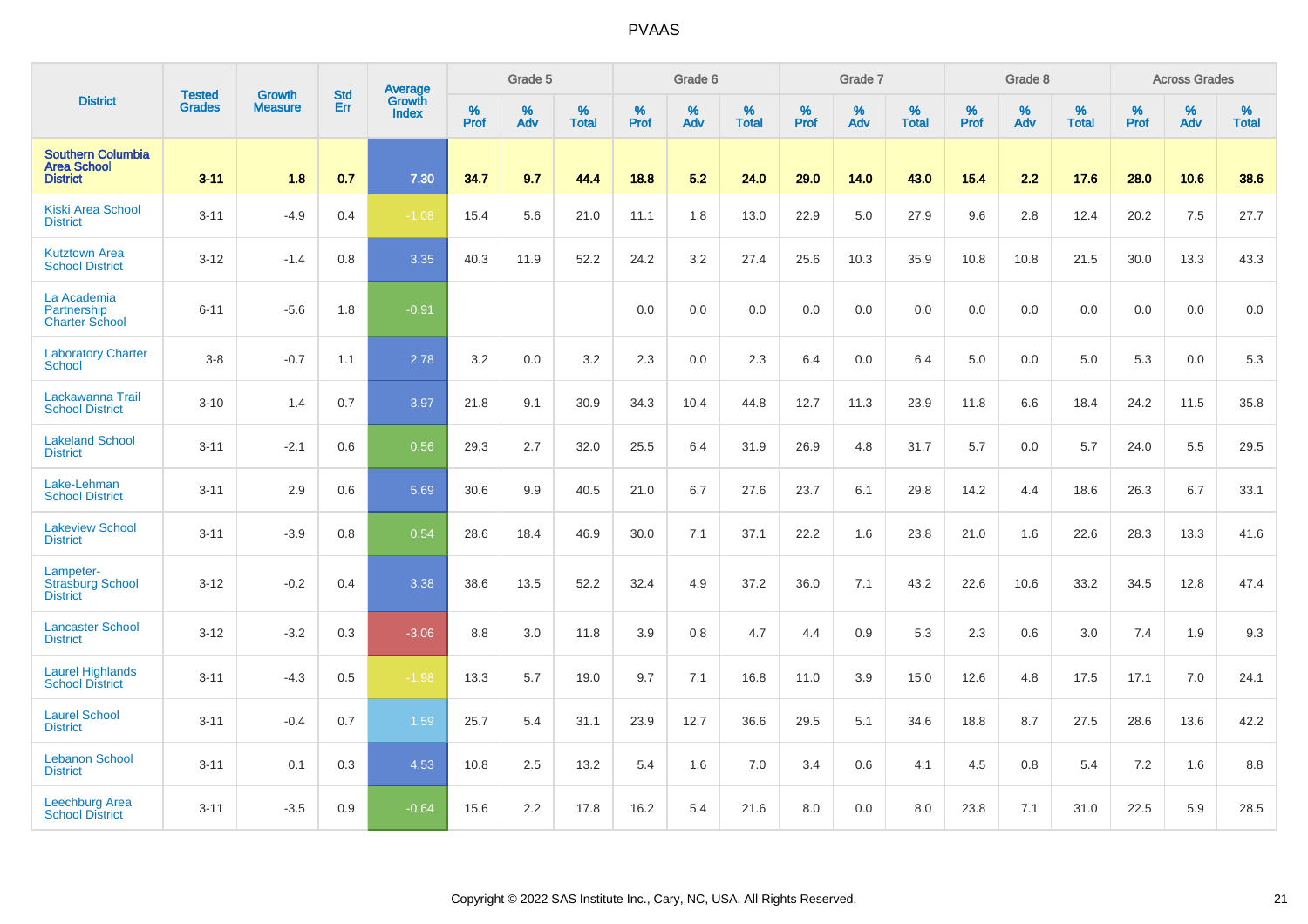|                                                                          | <b>Tested</b> | <b>Growth</b>  | <b>Std</b> | Average                |                     | Grade 5  |                   |              | Grade 6  |                   |              | Grade 7  |                   |              | Grade 8  |                   |           | <b>Across Grades</b> |                   |
|--------------------------------------------------------------------------|---------------|----------------|------------|------------------------|---------------------|----------|-------------------|--------------|----------|-------------------|--------------|----------|-------------------|--------------|----------|-------------------|-----------|----------------------|-------------------|
| <b>District</b>                                                          | <b>Grades</b> | <b>Measure</b> | Err        | Growth<br><b>Index</b> | $\%$<br><b>Prof</b> | %<br>Adv | %<br><b>Total</b> | $\%$<br>Prof | %<br>Adv | %<br><b>Total</b> | $\%$<br>Prof | %<br>Adv | %<br><b>Total</b> | $\%$<br>Prof | %<br>Adv | %<br><b>Total</b> | %<br>Prof | %<br>Adv             | %<br><b>Total</b> |
| <b>Southern Columbia</b><br><b>Area School</b><br><b>District</b>        | $3 - 11$      | 1.8            | 0.7        | 7.30                   | 34.7                | 9.7      | 44.4              | 18.8         | 5.2      | 24.0              | 29.0         | 14.0     | 43.0              | 15.4         | 2.2      | 17.6              | 28.0      | 10.6                 | 38.6              |
| <b>Lehigh Valley</b><br><b>Academy Regional</b><br><b>Charter School</b> | $3 - 11$      | $-3.0$         | 0.5        | $-1.04$                | 22.5                | 7.5      | 30.0              | 16.4         | 3.1      | 19.5              | 7.4          | 1.8      | 9.3               | 5.5          | 0.9      | 6.4               | 17.4      | 4.4                  | 21.8              |
| <b>Lehigh Valley Dual</b><br><b>Language Charter</b><br>School           | $3-8$         | 3.1            | 2.3        | 1.36                   | 0.0                 | 0.0      | 0.0               | 7.7          | 0.0      | 7.7               |              |          |                   |              |          |                   | 4.2       | 0.0                  | 4.2               |
| <b>Lehighton Area</b><br><b>School District</b>                          | $3 - 11$      | 3.8            | 0.5        | 7.54                   | 23.0                | 5.9      | 29.0              | 26.0         | 4.1      | 30.1              | 12.0         | 5.7      | 17.7              | 14.7         | 1.8      | 16.6              | 23.4      | 5.4                  | 28.8              |
| <b>Lewisburg Area</b><br><b>School District</b>                          | $3 - 11$      | 6.7            | 0.6        | 12.13                  | 33.6                | 28.3     | 62.0              | 40.0         | 24.2     | 64.2              | 33.1         | 29.4     | 62.5              | 17.9         | 31.3     | 49.2              | 31.0      | 30.1                 | 61.1              |
| <b>Ligonier Valley</b><br><b>School District</b>                         | $3 - 11$      | $-3.6$         | 0.7        | 1.35                   | 14.6                | 3.7      | 18.3              | 16.5         | 0.0      | 16.5              | 12.3         | 0.0      | 12.3              | 6.9          | 0.0      | 6.9               | 17.2      | 2.9                  | 20.0              |
| <b>Lincoln Charter</b><br><b>School</b>                                  | $3-5$         | $-2.5$         | 1.4        | $-1.78$                | 1.3                 | 1.3      | 2.6               |              |          |                   |              |          |                   |              |          |                   | 3.6       | 0.8                  | 4.4               |
| <b>Lincoln Leadership</b><br><b>Academy Charter</b><br><b>School</b>     | $3 - 12$      | $-1.2$         | 0.9        | 2.09                   | 0.0                 | 0.0      | 0.0               | 2.0          | 0.0      | 2.0               | 4.0          | 2.0      | 6.0               | 0.0          | 0.0      | 0.0               | 3.8       | 0.7                  | 4.4               |
| <b>Lincoln Park</b><br><b>Performing Arts</b><br><b>Charter School</b>   | $7 - 11$      | $-4.4$         | 1.0        | $-0.45$                |                     |          |                   |              |          |                   | 33.9         | 5.4      | 39.3              | 11.5         | 3.4      | 14.9              | 20.3      | 4.2                  | 24.5              |
| <b>Lindley Academy</b><br>Charter School At<br><b>Birney</b>             | $3-8$         | $-3.0$         | 0.7        | 0.43                   | 1.3                 | 0.0      | 1.3               | 2.6          | 0.0      | 2.6               | 0.0          | 0.0      | 0.0               | 0.0          | 1.6      | 1.6               | 1.0       | 0.3                  | 1.3               |
| <b>Line Mountain</b><br><b>School District</b>                           | $3 - 11$      | $-0.5$         | 0.7        | 0.25                   | 19.7                | 12.1     | 31.8              | 15.3         | 2.8      | 18.1              | 13.3         | 6.1      | 19.4              | 9.9          | 2.8      | 12.7              | 17.8      | 7.7                  | 25.5              |
| <b>Littlestown Area</b><br><b>School District</b>                        | $3 - 11$      | 1.5            | 0.6        | 5.61                   | 18.6                | 2.6      | 21.2              | 16.3         | 1.6      | 17.9              | 14.0         | 4.7      | 18.7              | 21.0         | 4.0      | 25.0              | 23.5      | 4.6                  | 28.1              |
| <b>Lower Dauphin</b><br><b>School District</b>                           | $3 - 11$      | $-1.8$         | 0.4        | 2.03                   | 29.8                | 22.8     | 52.6              | 23.7         | 4.8      | 28.5              | 22.0         | 6.4      | 28.4              | 18.6         | 9.5      | 28.0              | 25.6      | 14.4                 | 39.9              |
| <b>Lower Merion</b><br><b>School District</b>                            | $3 - 11$      | 3.3            | 0.3        | 12.62                  | 27.6                | 48.2     | 75.8              | 31.4         | 37.3     | 68.6              | 33.9         | 31.3     | 65.2              | 33.0         | 28.3     | 61.3              | 31.2      | 40.9                 | 72.2              |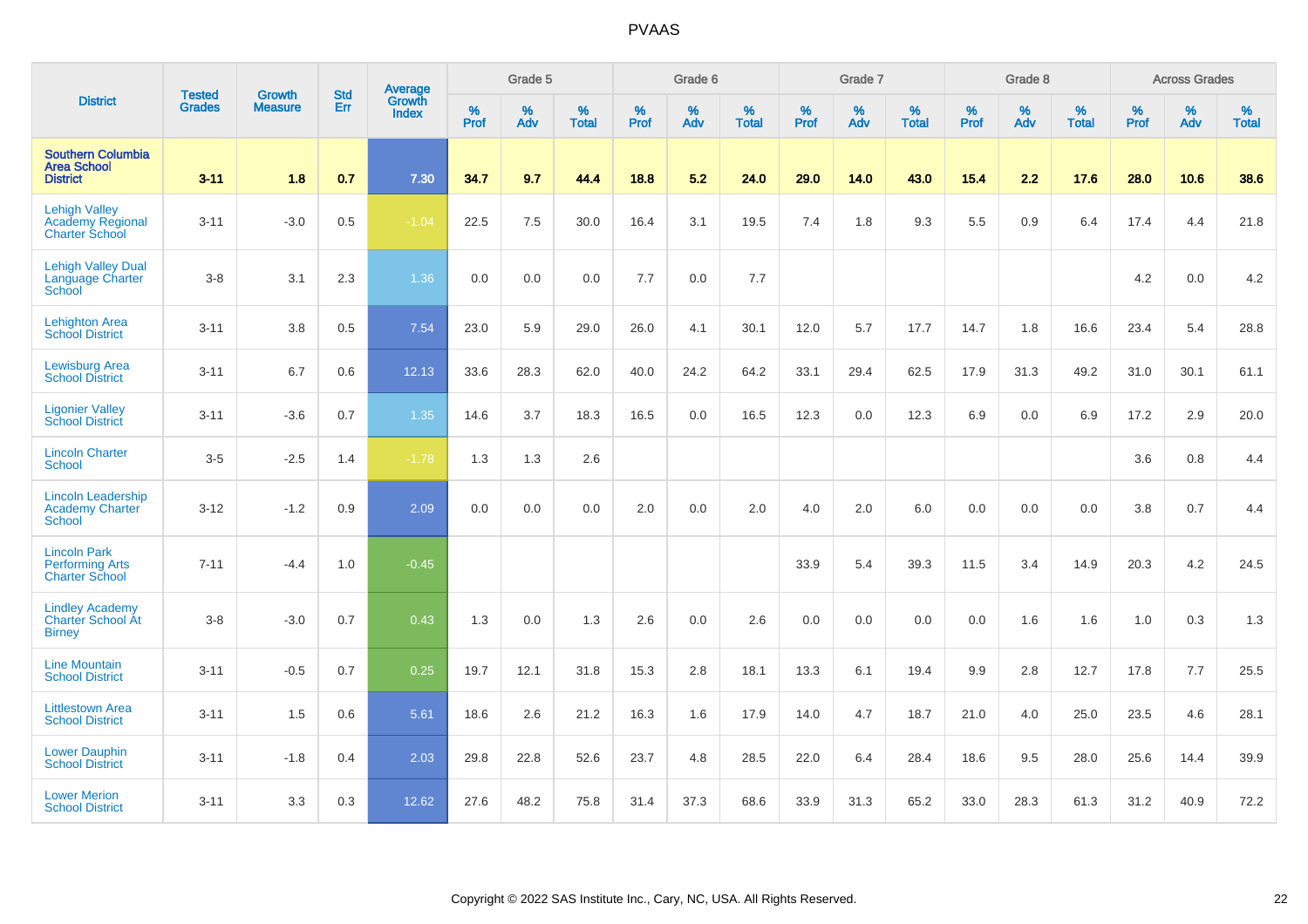|                                                                    | <b>Tested</b> | <b>Growth</b>  | <b>Std</b> | Average         |           | Grade 5  |                      |              | Grade 6  |                   |              | Grade 7  |                   |           | Grade 8  |                   |                  | <b>Across Grades</b> |                   |
|--------------------------------------------------------------------|---------------|----------------|------------|-----------------|-----------|----------|----------------------|--------------|----------|-------------------|--------------|----------|-------------------|-----------|----------|-------------------|------------------|----------------------|-------------------|
| <b>District</b>                                                    | <b>Grades</b> | <b>Measure</b> | Err        | Growth<br>Index | %<br>Prof | %<br>Adv | $\%$<br><b>Total</b> | $\%$<br>Prof | %<br>Adv | %<br><b>Total</b> | $\%$<br>Prof | %<br>Adv | %<br><b>Total</b> | %<br>Prof | %<br>Adv | %<br><b>Total</b> | %<br><b>Prof</b> | %<br>Adv             | %<br><b>Total</b> |
| <b>Southern Columbia</b><br><b>Area School</b><br><b>District</b>  | $3 - 11$      | 1.8            | 0.7        | 7.30            | 34.7      | 9.7      | 44.4                 | 18.8         | 5.2      | 24.0              | 29.0         | 14.0     | 43.0              | 15.4      | 2.2      | 17.6              | 28.0             | 10.6                 | 38.6              |
| <b>Lower Moreland</b><br><b>Township School</b><br><b>District</b> | $3 - 11$      | 2.2            | 0.5        | 4.65            | 27.3      | 27.3     | 54.6                 | 38.8         | 19.4     | 58.2              | 30.7         | 17.2     | 47.8              | 25.1      | 15.0     | 40.1              | 32.4             | 17.7                 | 50.0              |
| Loyalsock<br><b>Township School</b><br><b>District</b>             | $3 - 12$      | 3.7            | 0.6        | 7.24            | 33.0      | 18.3     | 51.3                 | 32.6         | 10.2     | 42.9              | 23.4         | 9.4      | 32.8              | 27.0      | 9.0      | 36.0              | 31.1             | 13.2                 | 44.4              |
| <b>Mahanoy Area</b><br><b>School District</b>                      | $3 - 10$      | $-0.3$         | 0.8        | 3.34            | 7.3       | 0.0      | 7.3                  | 4.0          | 0.0      | 4.0               | 7.7          | 0.0      | 7.7               | 4.6       | 0.0      | 4.6               | 10.4             | 0.8                  | 11.1              |
| <b>Manchester</b><br><b>Academic Charter</b><br><b>School</b>      | $3-8$         | 0.6            | 1.1        | 3.37            | 3.6       | 0.0      | 3.6                  | 3.4          | 0.0      | 3.4               | 3.6          | 0.0      | 3.6               | 0.0       | 0.0      | 0.0               | 4.9              | 0.5                  | 5.4               |
| <b>Manheim Central</b><br><b>School District</b>                   | $3 - 11$      | 2.8            | 0.4        | 9.93            | 25.4      | 7.6      | 33.0                 | 23.6         | 5.8      | 29.3              | 15.0         | 5.2      | 20.2              | 20.9      | 6.2      | 27.1              | 22.8             | 9.4                  | 32.2              |
| <b>Manheim</b><br><b>Township School</b><br><b>District</b>        | $3 - 12$      | $-0.7$         | 0.3        | 6.38            | 29.8      | 17.1     | 46.9                 | 33.2         | 23.2     | 56.3              | 28.9         | 9.6      | 38.6              | 18.1      | 11.2     | 29.3              | 28.7             | 21.3                 | 49.9              |
| Mariana Bracetti<br><b>Academy Charter</b><br><b>School</b>        | $3 - 10$      | $-3.1$         | 0.9        | 2.21            | 8.6       | 0.0      | 8.6                  | 2.2          | 0.0      | 2.2               | 7.3          | 0.0      | 7.3               | 0.0       | 0.0      | 0.0               | 4.4              | 0.0                  | 4.4               |
| <b>Marion Center</b><br><b>Area School</b><br><b>District</b>      | $3 - 10$      | 0.9            | 0.7        | 5.76            | 24.4      | 7.7      | 32.0                 | 37.2         | 11.8     | 49.0              | 19.0         | 10.7     | 29.8              | 22.6      | 8.6      | 31.2              | 27.9             | 10.6                 | 38.4              |
| <b>Maritime Academy</b><br><b>Charter School</b>                   | $3 - 10$      | $-3.7$         | 0.6        | 1.10            | 3.5       | 1.2      | 4.7                  | 1.2          | 3.6      | 4.8               | 7.9          | 5.6      | 13.5              | 3.3       | 0.0      | 3.3               | 4.6              | 2.1                  | 6.7               |
| <b>Marple Newtown</b><br><b>School District</b>                    | $3 - 11$      | $-3.4$         | 0.4        | $-1.81$         | 36.2      | 21.4     | 57.6                 | 31.7         | 20.2     | 51.9              | 27.1         | 8.3      | 35.4              | 20.5      | 6.0      | 26.5              | 32.9             | 20.2                 | 53.1              |
| <b>Mars Area School</b><br><b>District</b>                         | $3 - 10$      | 0.5            | 0.4        | 6.45            | 31.3      | 20.9     | 52.2                 | 32.6         | 24.5     | 57.1              | 23.8         | 16.5     | 40.4              | 24.5      | 6.4      | 30.8              | 32.3             | 21.1                 | 53.4              |
| <b>MaST Community</b><br><b>Charter School</b>                     | $3 - 10$      | $-8.7$         | 0.6        | $-3.76$         | 30.0      | 3.0      | 33.0                 | 20.0         | 3.8      | 23.8              | 24.3         | 3.9      | 28.2              | 17.5      | 1.9      | 19.4              | 23.1             | 3.6                  | 26.7              |
| <b>MaST Community</b><br><b>Charter School II</b>                  | $3 - 10$      | $-8.4$         | 0.7        | $-4.62$         | 5.0       | 2.0      | 6.9                  | 7.2          | 1.0      | 8.2               | 8.9          | 2.0      | 10.9              |           |          |                   | 12.6             | 3.2                  | 15.8              |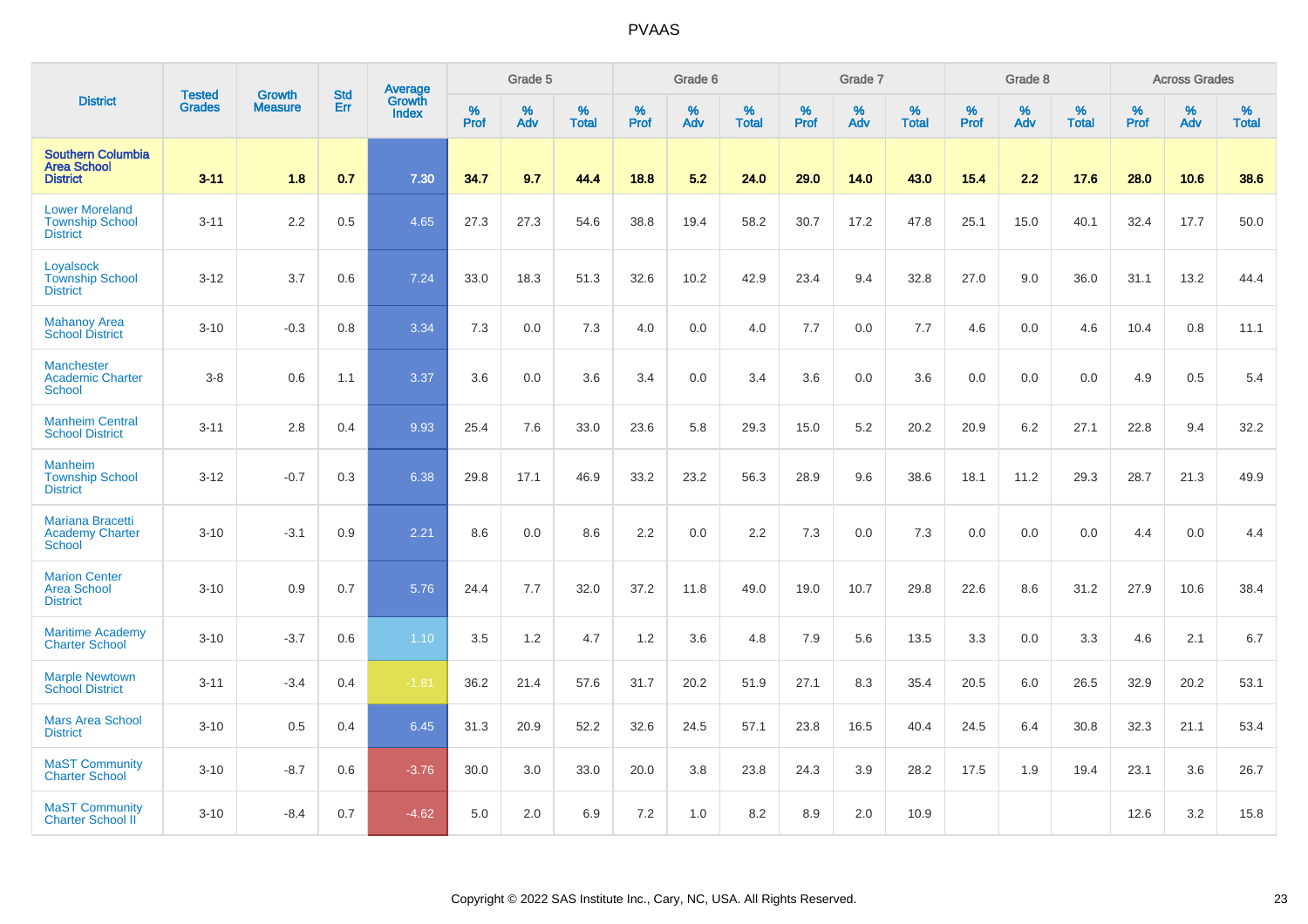|                                                                   | <b>Tested</b> | Growth         | <b>Std</b> | Average                |                     | Grade 5     |                   |                     | Grade 6  |                      |                     | Grade 7  |                   |              | Grade 8  |                   |              | <b>Across Grades</b> |                   |
|-------------------------------------------------------------------|---------------|----------------|------------|------------------------|---------------------|-------------|-------------------|---------------------|----------|----------------------|---------------------|----------|-------------------|--------------|----------|-------------------|--------------|----------------------|-------------------|
| <b>District</b>                                                   | <b>Grades</b> | <b>Measure</b> | Err        | Growth<br><b>Index</b> | $\%$<br><b>Prof</b> | $\%$<br>Adv | %<br><b>Total</b> | $\%$<br><b>Prof</b> | %<br>Adv | $\%$<br><b>Total</b> | $\%$<br><b>Prof</b> | %<br>Adv | %<br><b>Total</b> | $\%$<br>Prof | %<br>Adv | %<br><b>Total</b> | $\%$<br>Prof | $\%$<br>Adv          | %<br><b>Total</b> |
| <b>Southern Columbia</b><br><b>Area School</b><br><b>District</b> | $3 - 11$      | 1.8            | 0.7        | 7.30                   | 34.7                | 9.7         | 44.4              | 18.8                | 5.2      | 24.0                 | 29.0                | 14.0     | 43.0              | $15.4$       | 2.2      | 17.6              | 28.0         | 10.6                 | 38.6              |
| <b>MaST Community</b><br><b>Charter School III</b>                | $3-6$         | $-3.6$         | 0.8        | $-2.16$                | 3.8                 | 0.0         | 3.8               | 6.8                 | 1.5      | 8.3                  |                     |          |                   |              |          |                   | 8.3          | 2.2                  | 10.5              |
| <b>Mastery Charter</b><br>School - Clymer<br>Elementary           | $3-6$         | 1.9            | 1.5        | 1.23                   | 0.0                 | 0.0         | 0.0               | 3.8                 | $0.0\,$  | $3.8\,$              |                     |          |                   |              |          |                   | 2.6          | $0.8\,$              | 3.4               |
| <b>Mastery Charter</b><br>School - Gratz<br>Campus                | $7 - 10$      | 1.0            | 1.4        | 3.30                   |                     |             |                   |                     |          |                      | 6.2                 | 0.0      | 6.2               | 2.4          | 0.0      | 2.4               | 4.1          | 0.0                  | 4.1               |
| <b>Mastery Charter</b><br>School - Hardy<br><b>Williams</b>       | $3 - 11$      | $-0.1$         | 1.2        | 1.30                   | 4.9                 | 0.0         | 4.9               | 11.4                | 2.9      | 14.3                 | 5.6                 | 0.0      | 5.6               |              |          |                   | 6.9          | 0.6                  | 7.5               |
| <b>Mastery Charter</b><br>School - Harrity<br>Campus              | $3-8$         | $-0.7$         | 1.1        | 2.42                   | 4.6                 | 4.6         | 9.1               | 2.3                 | 0.0      | 2.3                  | 0.0                 | 0.0      | 0.0               | 3.1          | 0.0      | 3.1               | 5.5          | 1.0                  | 6.5               |
| <b>Mastery Charter</b><br>School - Pickett<br>Campus              | $6 - 10$      | 1.2            | 1.1        | 2.33                   |                     |             |                   | 0.0                 | 0.0      | 0.0                  | 0.0                 | 0.0      | 0.0               | 2.8          | 0.0      | 2.8               | 0.9          | 0.0                  | 0.9               |
| <b>Mastery Charter</b><br>School-<br>Shoemaker<br>Campus          | $7 - 10$      | 1.9            | 1.6        | 1.76                   |                     |             |                   |                     |          |                      | 9.4                 | $0.0\,$  | 9.4               | 4.2          | 0.0      | 4.2               | 7.1          | 0.0                  | 7.1               |
| <b>Mastery Charter</b><br><b>School - Smedley</b><br>Campus       | $3-6$         | $-0.6$         | 1.2        | $-0.35$                | 1.9                 | 0.0         | 1.9               | 3.5                 | 0.0      | 3.5                  |                     |          |                   |              |          |                   | 3.5          | 0.0                  | 3.5               |
| <b>Mastery Charter</b><br>School - Thomas<br>Campus               | $3 - 10$      | 1.5            | 0.9        | 4.14                   | 10.8                | 0.0         | 10.8              | 7.1                 | 2.4      | 9.5                  | 7.0                 | 0.0      | 7.0               | 2.2          | 0.0      | 2.2               | 8.6          | 0.8                  | 9.4               |
| <b>Mastery Charter</b><br>School John Wister<br>Elementary        | $3-5$         | 3.9            | 2.6        | 1.52                   | 5.0                 | 0.0         | 5.0               |                     |          |                      |                     |          |                   |              |          |                   | 2.9          | 0.0                  | 2.9               |
| <b>Mastery Charter</b><br>School-Cleveland<br>Elementary          | $3-8$         | $-1.3$         | 1.2        | 0.25                   | 3.8                 | 7.7         | 11.5              | 5.9                 | 0.0      | 5.9                  | 3.6                 | 0.0      | 3.6               | 3.8          | 3.8      | 7.7               | 2.4          | 1.8                  | 4.3               |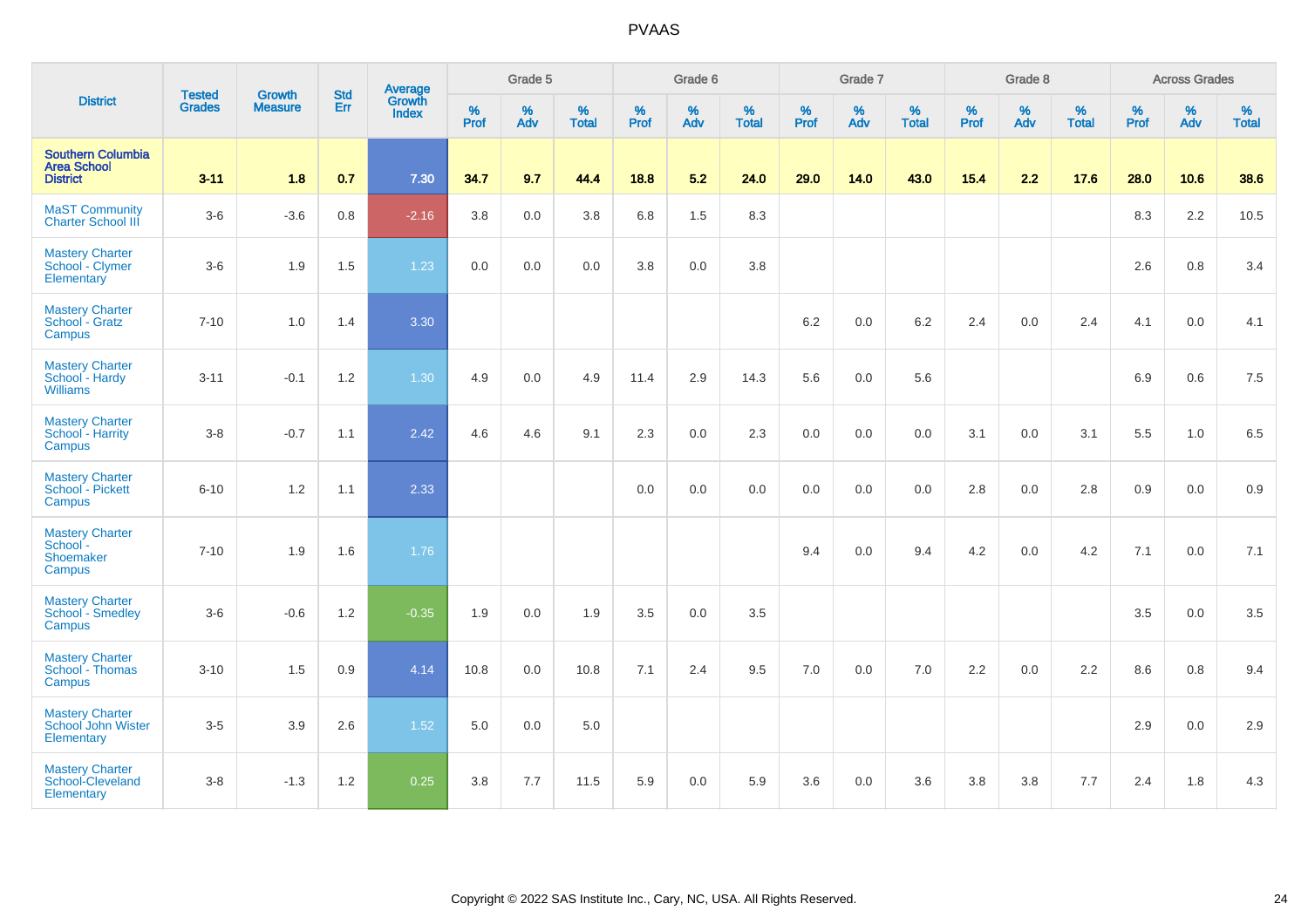|                                                                               | <b>Tested</b> | <b>Growth</b>  | <b>Std</b> | Average                |           | Grade 5  |                   |           | Grade 6  |                   |           | Grade 7  |                   |           | Grade 8  |                   |           | <b>Across Grades</b> |                   |
|-------------------------------------------------------------------------------|---------------|----------------|------------|------------------------|-----------|----------|-------------------|-----------|----------|-------------------|-----------|----------|-------------------|-----------|----------|-------------------|-----------|----------------------|-------------------|
| <b>District</b>                                                               | <b>Grades</b> | <b>Measure</b> | Err        | Growth<br><b>Index</b> | %<br>Prof | %<br>Adv | %<br><b>Total</b> | %<br>Prof | %<br>Adv | %<br><b>Total</b> | %<br>Prof | %<br>Adv | %<br><b>Total</b> | %<br>Prof | %<br>Adv | %<br><b>Total</b> | %<br>Prof | %<br>Adv             | %<br><b>Total</b> |
| <b>Southern Columbia</b><br><b>Area School</b><br><b>District</b>             | $3 - 11$      | 1.8            | 0.7        | 7.30                   | 34.7      | 9.7      | 44.4              | 18.8      | 5.2      | 24.0              | 29.0      | 14.0     | 43.0              | 15.4      | 2.2      | 17.6              | 28.0      | 10.6                 | 38.6              |
| <b>Mastery Charter</b><br>School-Francis D.<br><b>Pastorius</b><br>Elementary | $3-8$         | 0.3            | 1.3        | 0.60                   | 3.8       | 0.0      | 3.8               | 3.7       | 0.0      | 3.7               | 0.0       | 0.0      | 0.0               | 0.0       | 0.0      | 0.0               | 3.1       | 0.0                  | 3.1               |
| <b>Mastery Charter</b><br>School-Mann<br>Campus                               | $3-6$         | 1.8            | 1.6        | 4.14                   | 4.0       | 4.0      | 8.0               | 5.4       | 2.7      | 8.1               |           |          |                   |           |          |                   | 2.2       | 1.4                  | 3.6               |
| <b>Mcguffey School</b><br><b>District</b>                                     | $3 - 11$      | $-2.0$         | 0.6        | 2.55                   | 25.9      | 2.8      | 28.7              | 13.7      | 2.0      | 15.7              | 4.7       | 0.0      | 4.7               | 5.6       | 3.2      | 8.9               | 17.6      | 5.0                  | 22.6              |
| <b>Mckeesport Area</b><br><b>School District</b>                              | $3 - 12$      | $-0.2$         | 0.5        | 1.94                   | 8.9       | 3.0      | 11.9              | 3.9       | 0.0      | 3.9               | 1.0       | 0.0      | 1.0               | 1.0       | 0.0      | 1.0               | 7.7       | 2.1                  | 9.7               |
| Mechanicsburg<br><b>Area School</b><br><b>District</b>                        | $3 - 11$      | $-1.3$         | 0.4        | 1.94                   | 27.0      | 14.7     | 41.8              | 16.3      | 2.8      | 19.1              | 20.3      | 5.4      | 25.8              | 14.5      | 4.6      | 19.1              | 24.3      | 10.0                 | 34.2              |
| <b>Memphis Street</b><br><b>Academy Charter</b><br>School @ JP<br>Jones       | $5-8$         | 0.7            | 0.7        | 1.39                   | 0.0       | 3.2      | 3.2               | 0.0       | 0.0      | 0.0               | 0.0       | 0.0      | 0.0               | 0.0       | 0.0      | 0.0               | 0.0       | 0.6                  | 0.6               |
| <b>Mercer Area</b><br><b>School District</b>                                  | $3 - 11$      | $-1.2$         | 0.7        | 2.42                   | 32.8      | 15.5     | 48.3              | 35.3      | 8.8      | 44.1              | 25.0      | 11.8     | 36.8              | 18.7      | 4.0      | 22.7              | 29.0      | 12.7                 | 41.7              |
| <b>Methacton School</b><br><b>District</b>                                    | $3 - 11$      | $-1.5$         | 0.3        | 2.62                   | 30.5      | 14.2     | 44.7              | 28.2      | 9.9      | 38.1              | 27.0      | 11.2     | 38.2              | 20.1      | 12.5     | 32.6              | 30.9      | 13.6                 | 44.5              |
| <b>Meyersdale Area</b><br><b>School District</b>                              | $3 - 11$      | 1.9            | 0.8        | 4.25                   | 35.2      | 9.3      | 44.4              | 26.6      | 15.6     | 42.2              | 18.9      | 0.0      | 18.9              | 11.9      | 8.5      | 20.3              | 24.6      | 9.4                  | 34.0              |
| <b>Mid Valley School</b><br><b>District</b>                                   | $3 - 10$      | 1.5            | 0.6        | 5.23                   | 22.9      | 10.4     | 33.3              | 15.0      | 2.4      | 17.3              | 15.3      | 0.0      | 15.3              | 6.7       | 0.7      | 7.4               | 17.5      | 4.6                  | 22.0              |
| Middletown Area<br><b>School District</b>                                     | $3 - 11$      | $-1.6$         | 0.5        | 0.08                   | 19.5      | 5.0      | 24.5              | 6.1       | 0.8      | 6.9               | 16.1      | 9.8      | 25.9              | 11.8      | 2.0      | 13.7              | 18.4      | 7.5                  | 25.9              |
| Midd-West School<br><b>District</b>                                           | $3 - 11$      | 4.5            | 0.6        | 8.11                   | 29.8      | 11.2     | 41.0              | 35.1      | 9.9      | 45.0              | 18.2      | 14.1     | 32.3              | 21.6      | 8.0      | 29.6              | 27.0      | 9.8                  | 36.8              |
| <b>Midland Borough</b><br><b>School District</b>                              | $3-8$         | 2.3            | 1.3        | 2.65                   | 10.3      | 6.9      | 17.2              | 13.6      | 0.0      | 13.6              | 14.3      | 0.0      | 14.3              | 9.5       | 4.8      | 14.3              | 15.7      | 2.9                  | 18.6              |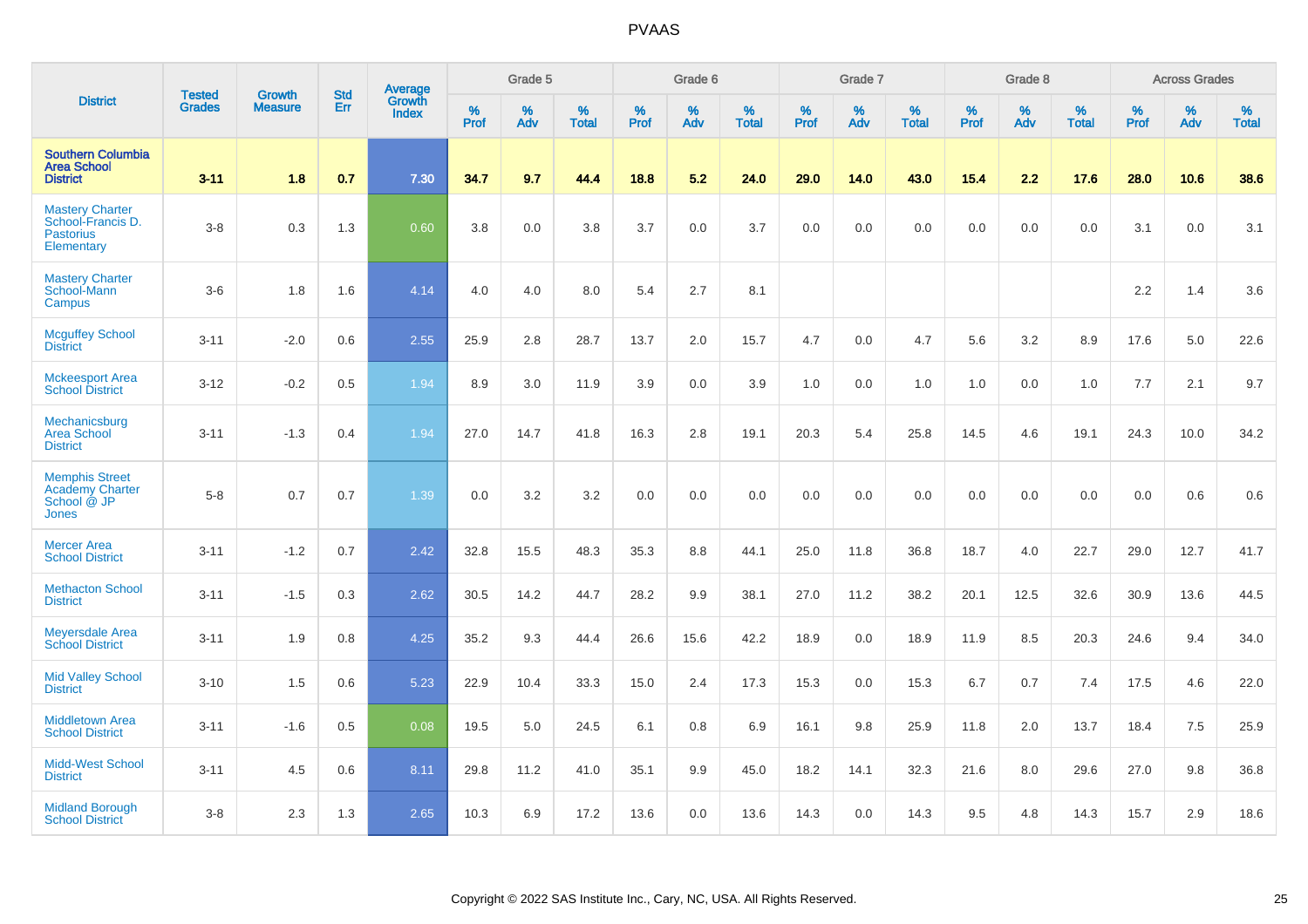|                                                                   |                                |                                 | <b>Std</b> |                                   |                     | Grade 5  |                   |              | Grade 6  |                   |              | Grade 7  |                   |           | Grade 8  |                   |                  | <b>Across Grades</b> |                   |
|-------------------------------------------------------------------|--------------------------------|---------------------------------|------------|-----------------------------------|---------------------|----------|-------------------|--------------|----------|-------------------|--------------|----------|-------------------|-----------|----------|-------------------|------------------|----------------------|-------------------|
| <b>District</b>                                                   | <b>Tested</b><br><b>Grades</b> | <b>Growth</b><br><b>Measure</b> | Err        | Average<br>Growth<br><b>Index</b> | $\%$<br><b>Prof</b> | %<br>Adv | %<br><b>Total</b> | $\%$<br>Prof | %<br>Adv | %<br><b>Total</b> | $\%$<br>Prof | %<br>Adv | %<br><b>Total</b> | %<br>Prof | %<br>Adv | %<br><b>Total</b> | %<br><b>Prof</b> | %<br>Adv             | %<br><b>Total</b> |
| <b>Southern Columbia</b><br><b>Area School</b><br><b>District</b> | $3 - 11$                       | 1.8                             | 0.7        | 7.30                              | 34.7                | 9.7      | 44.4              | 18.8         | 5.2      | 24.0              | 29.0         | 14.0     | 43.0              | 15.4      | 2.2      | 17.6              | 28.0             | 10.6                 | 38.6              |
| <b>Mifflin County</b><br><b>School District</b>                   | $3 - 11$                       | 1.8                             | 0.3        | 8.99                              | 26.6                | 10.4     | 37.0              | 13.8         | 4.6      | 18.4              | 10.3         | 3.8      | 14.1              | 10.7      | 1.5      | 12.2              | 17.7             | 5.5                  | 23.2              |
| <b>Mifflinburg Area</b><br><b>School District</b>                 | $3 - 11$                       | 2.1                             | 0.6        | 5.49                              | 32.0                | 12.0     | 44.0              | 29.7         | 4.5      | 34.2              | 17.4         | 8.3      | 25.6              | 25.2      | 7.8      | 33.0              | 29.9             | 8.8                  | 38.6              |
| <b>Millcreek Township</b><br><b>School District</b>               | $3 - 11$                       | 1.1                             | 0.3        | 8.82                              | 26.5                | 20.8     | 47.3              | 23.1         | 9.4      | 32.4              | 22.1         | 14.3     | 36.4              | 21.6      | 13.0     | 34.7              | 25.4             | 15.9                 | 41.3              |
| <b>Millersburg Area</b><br><b>School District</b>                 | $3 - 11$                       | $-2.3$                          | 0.8        | 3.45                              | 37.2                | 19.6     | 56.9              | 15.1         | 3.8      | 18.9              | 18.8         | 1.6      | 20.3              | 8.1       | 1.6      | 9.7               | 23.6             | 9.2                  | 32.8              |
| <b>Millville Area</b><br><b>School District</b>                   | $3 - 12$                       | 3.8                             | 0.9        | 5.21                              | 34.0                | 0.0      | 34.0              | 18.9         | 1.9      | 20.8              | 15.9         | 9.1      | 25.0              | 18.4      | 2.6      | 21.0              | 24.6             | 4.7                  | 29.3              |
| <b>Milton Area School</b><br><b>District</b>                      | $3 - 11$                       | 0.2                             | 0.5        | 2.24                              | 24.4                | 11.8     | 36.1              | 17.3         | 3.2      | 20.5              | 20.2         | 7.5      | 27.6              | 19.8      | 12.7     | 32.5              | 22.0             | 8.8                  | 30.9              |
| <b>Minersville Area</b><br><b>School District</b>                 | $3 - 11$                       | $-0.9$                          | 0.7        | 4.90                              | 9.6                 | 4.1      | 13.7              | 20.8         | 2.6      | 23.4              | 10.4         | 0.0      | 10.4              | 2.7       | 1.3      | 4.0               | 15.1             | 3.2                  | 18.3              |
| <b>Mohawk Area</b><br><b>School District</b>                      | $3 - 11$                       | 1.9                             | 0.6        | 3.98                              | 26.2                | 4.8      | 31.1              | 19.2         | 13.8     | 33.0              | 27.4         | 11.8     | 39.2              | 22.8      | 8.7      | 31.5              | 27.0             | 10.4                 | 37.4              |
| <b>Monessen City</b><br><b>School District</b>                    | $3 - 10$                       | $-1.5$                          | 1.1        | $-0.31$                           | 5.3                 | 0.0      | 5.3               | 2.6          | 0.0      | 2.6               | 0.0          | 0.0      | 0.0               | 0.0       | 0.0      | 0.0               | 3.9              | 0.6                  | 4.4               |
| <b>Moniteau School</b><br><b>District</b>                         | $3 - 11$                       | $-2.7$                          | 0.7        | $-0.13$                           | 32.5                | 8.4      | 41.0              | 22.9         | 8.4      | 31.3              | 11.0         | 2.4      | 13.4              | 11.1      | 0.0      | 11.1              | 23.7             | 9.2                  | 32.9              |
| Montessori<br><b>Regional Charter</b><br><b>School</b>            | $3-6$                          | $-2.6$                          | 1.1        | $-1.45$                           | 15.0                | 5.0      | 20.0              | 5.1          | 1.7      | 6.8               |              |          |                   |           |          |                   | 11.1             | 6.3                  | 17.3              |
| <b>Montgomery Area</b><br><b>School District</b>                  | $3 - 11$                       | 0.8                             | 0.8        | 4.18                              | 25.7                | 10.8     | 36.5              | 29.0         | 30.6     | 59.7              | 33.3         | 6.9      | 40.3              | 17.2      | 1.7      | 19.0              | 28.4             | 13.2                 | 41.6              |
| <b>Montour School</b><br><b>District</b>                          | $3 - 11$                       | 5.0                             | 0.4        | 11.10                             | 31.8                | 25.1     | 57.0              | 30.6         | 24.5     | 55.1              | 26.3         | 30.1     | 56.5              | 26.6      | 30.6     | 57.3              | 31.2             | 26.8                 | 58.1              |
| <b>Montoursville Area</b><br><b>School District</b>               | $3 - 12$                       | $-1.9$                          | 0.5        | $-0.02$                           | 31.1                | 12.9     | 43.9              | 28.8         | 8.0      | 36.8              | 25.2         | 6.7      | 31.8              | 19.9      | 8.5      | 28.4              | 28.2             | 11.2                 | 39.4              |
| <b>Montrose Area</b><br><b>School District</b>                    | $3 - 10$                       | 1.4                             | 0.7        | 4.16                              | 19.4                | 19.4     | 38.8              | 27.2         | 4.4      | 31.5              | 25.0         | 4.4      | 29.4              | 14.5      | 2.4      | 16.9              | 24.4             | 7.4                  | 31.8              |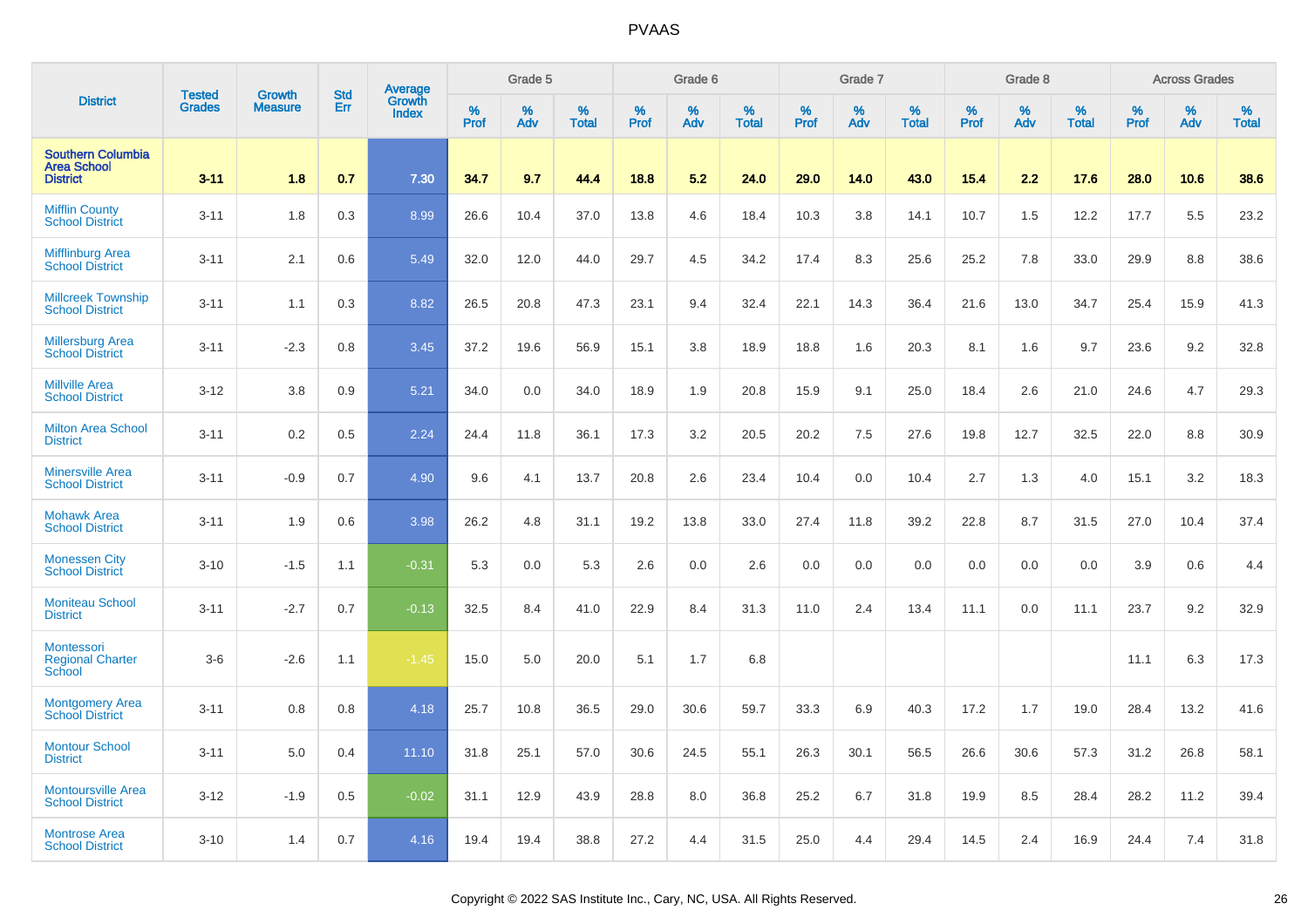|                                                                   |                                | <b>Growth</b>  | <b>Std</b> | Average                |           | Grade 5  |                   |           | Grade 6  |                   |           | Grade 7  |                   |           | Grade 8  |                   |           | <b>Across Grades</b> |                   |
|-------------------------------------------------------------------|--------------------------------|----------------|------------|------------------------|-----------|----------|-------------------|-----------|----------|-------------------|-----------|----------|-------------------|-----------|----------|-------------------|-----------|----------------------|-------------------|
| <b>District</b>                                                   | <b>Tested</b><br><b>Grades</b> | <b>Measure</b> | Err        | Growth<br><b>Index</b> | %<br>Prof | %<br>Adv | %<br><b>Total</b> | %<br>Prof | %<br>Adv | %<br><b>Total</b> | %<br>Prof | %<br>Adv | %<br><b>Total</b> | %<br>Prof | %<br>Adv | %<br><b>Total</b> | %<br>Prof | %<br>Adv             | %<br><b>Total</b> |
| <b>Southern Columbia</b><br><b>Area School</b><br><b>District</b> | $3 - 11$                       | 1.8            | 0.7        | 7.30                   | 34.7      | 9.7      | 44.4              | 18.8      | 5.2      | 24.0              | 29.0      | 14.0     | 43.0              | 15.4      | 2.2      | 17.6              | 28.0      | 10.6                 | 38.6              |
| <b>Moon Area School</b><br><b>District</b>                        | $3 - 11$                       | $-2.5$         | 0.4        | $-1.68$                | 32.1      | 15.8     | 48.0              | 26.9      | 9.1      | 36.0              | 28.0      | 11.5     | 39.4              | 20.6      | 10.9     | 31.5              | 29.3      | 16.9                 | 46.2              |
| <b>Morrisville Borough</b><br><b>School District</b>              | $3 - 11$                       | $-6.7$         | 0.9        | $-1.42$                | 9.8       | 0.0      | 9.8               | 1.9       | 0.0      | 1.9               | 3.9       | 0.0      | 3.9               | 0.0       | 0.0      | 0.0               | 5.1       | 0.6                  | 5.7               |
| <b>Moshannon Valley</b><br><b>School District</b>                 | $3 - 10$                       | 2.3            | 0.8        | 2.85                   | 19.6      | 13.0     | 32.6              | 14.8      | 18.5     | 33.3              | 21.0      | 4.8      | 25.8              | 16.9      | 6.2      | 23.1              | 19.9      | 8.5                  | 28.4              |
| <b>Mount Carmel</b><br><b>Area School</b><br><b>District</b>      | $3 - 11$                       | 0.2            | 0.6        | 3.89                   | 10.8      | 2.7      | 13.5              | 12.5      | 7.1      | 19.6              | 13.6      | 3.6      | 17.3              | 8.8       | 2.6      | 11.5              | 12.2      | 4.5                  | 16.7              |
| <b>Mount Pleasant</b><br><b>Area School</b><br><b>District</b>    | $3 - 11$                       | $-5.7$         | 0.5        | $-0.96$                | 18.0      | 1.6      | 19.7              | 12.8      | 2.4      | 15.2              | 12.7      | 2.8      | 15.5              | 7.4       | 0.8      | 8.3               | 18.3      | 4.3                  | 22.6              |
| <b>Mount Union Area</b><br><b>School District</b>                 | $3 - 10$                       | 3.0            | 0.7        | 5.20                   | 11.7      | 4.3      | 16.0              | 12.4      | 0.0      | 12.4              | 13.4      | 2.4      | 15.8              | 0.0       | 1.2      | 1.2               | 12.2      | 3.3                  | 15.5              |
| <b>Mountain View</b><br><b>School District</b>                    | $3 - 11$                       | 5.6            | 0.8        | 7.04                   | 28.3      | 1.7      | 30.0              | 16.3      | 2.0      | 18.4              | 25.9      | 7.4      | 33.3              | 27.1      | 8.5      | 35.6              | 21.4      | 4.2                  | 25.6              |
| Mt Lebanon<br><b>School District</b>                              | $3 - 11$                       | $-2.1$         | 0.4        | 4.72                   | 39.7      | 34.6     | 74.3              | 42.0      | 15.7     | 57.7              | 32.6      | 20.7     | 53.3              | 31.6      | 17.4     | 49.1              | 36.2      | 29.4                 | 65.5              |
| <b>Muhlenberg</b><br><b>School District</b>                       | $3 - 10$                       | $-7.3$         | 0.4        | $-6.59$                | 8.1       | 0.5      | 8.5               | 2.5       | 0.8      | 3.4               | 6.9       | 1.2      | 8.0               | 7.5       | 0.7      | 8.2               | 7.0       | 1.0                  | 8.0               |
| <b>Muncy School</b><br><b>District</b>                            | $3 - 11$                       | 2.4            | 0.7        | 5.81                   | 36.7      | 8.3      | 45.0              | 32.5      | 14.3     | 46.8              | 29.0      | 15.9     | 44.9              | 23.3      | 6.7      | 30.0              | 31.5      | 13.1                 | 44.6              |
| <b>Nazareth Area</b><br><b>School District</b>                    | $3 - 11$                       | $-2.2$         | 0.4        | 3.03                   | 30.3      | 13.0     | 43.3              | 27.3      | 13.5     | 40.8              | 27.8      | 6.8      | 34.6              | 17.3      | 3.5      | 20.9              | 28.9      | 10.3                 | 39.2              |
| <b>Neshaminy School</b><br><b>District</b>                        | $3 - 11$                       | $-0.6$         | 0.3        | 4.21                   | 26.6      | 8.4      | 35.0              | 18.4      | 3.5      | 21.9              | 21.1      | 6.5      | 27.6              | 17.0      | 5.4      | 22.4              | 24.8      | 10.8                 | 35.6              |
| <b>Neshannock</b><br><b>Township School</b><br><b>District</b>    | $3 - 10$                       | $-3.2$         | 0.7        | 0.96                   | 26.7      | 15.6     | 42.2              | 30.9      | 13.2     | 44.1              | 20.0      | 7.0      | 27.0              | 15.6      | 3.9      | 19.5              | 23.6      | 9.2                  | 32.8              |
| <b>New Brighton Area</b><br><b>School District</b>                | $3 - 11$                       | $-2.4$         | 0.6        | 1.31                   | 18.0      | 1.1      | 19.1              | 7.9       | 0.0      | 7.9               | 8.9       | 3.0      | 11.9              | 4.8       | 1.0      | 5.8               | 11.1      | 1.9                  | 13.0              |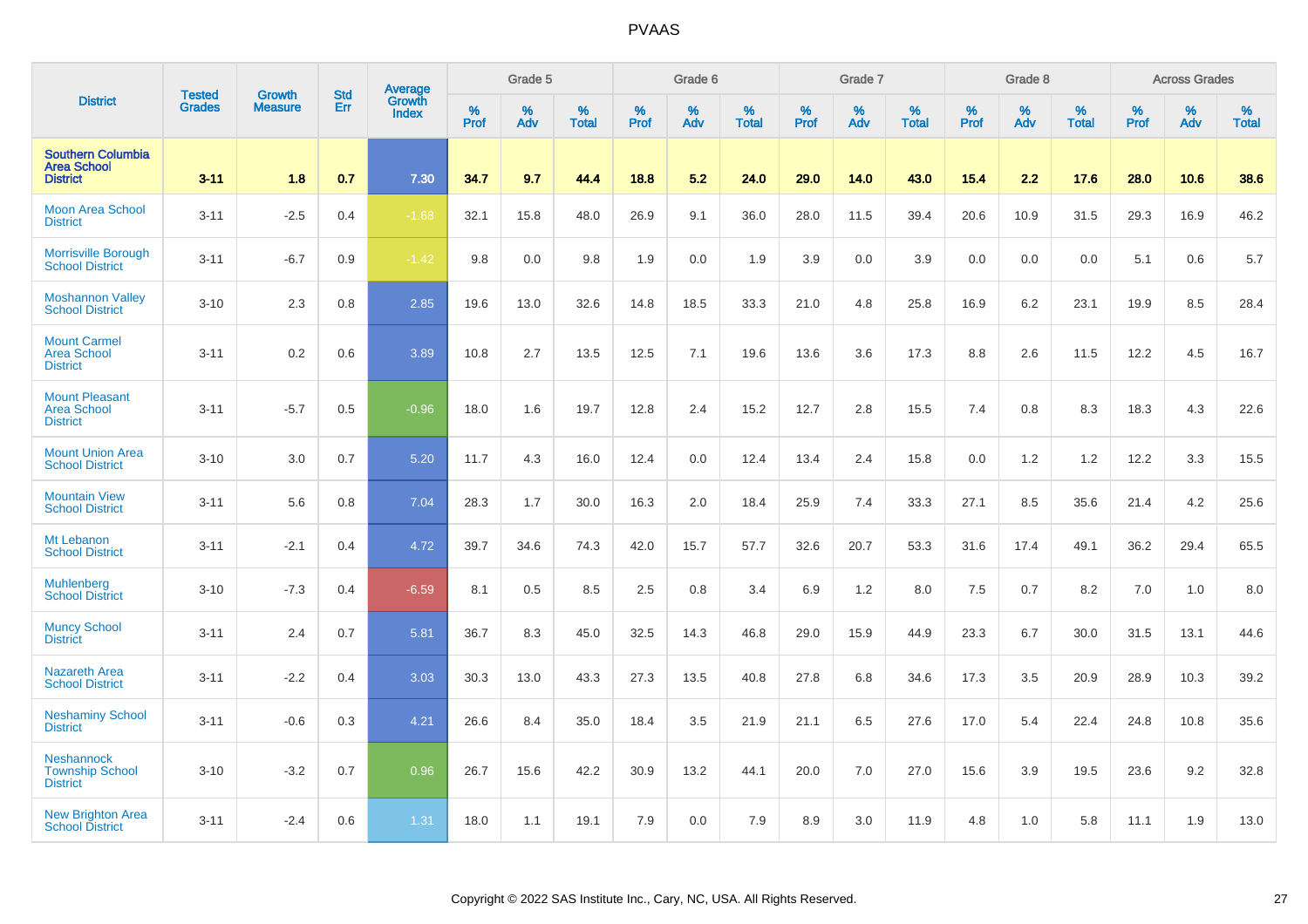|                                                                   | <b>Tested</b> | <b>Growth</b>  | <b>Std</b> | <b>Average</b>         |              | Grade 5  |                   |           | Grade 6  |                   |           | Grade 7  |                   |           | Grade 8  |                   |           | <b>Across Grades</b> |                   |
|-------------------------------------------------------------------|---------------|----------------|------------|------------------------|--------------|----------|-------------------|-----------|----------|-------------------|-----------|----------|-------------------|-----------|----------|-------------------|-----------|----------------------|-------------------|
| <b>District</b>                                                   | <b>Grades</b> | <b>Measure</b> | Err        | Growth<br><b>Index</b> | $\%$<br>Prof | %<br>Adv | %<br><b>Total</b> | %<br>Prof | %<br>Adv | %<br><b>Total</b> | %<br>Prof | %<br>Adv | %<br><b>Total</b> | %<br>Prof | %<br>Adv | %<br><b>Total</b> | %<br>Prof | %<br>Adv             | %<br><b>Total</b> |
| <b>Southern Columbia</b><br><b>Area School</b><br><b>District</b> | $3 - 11$      | 1.8            | 0.7        | 7.30                   | 34.7         | 9.7      | 44.4              | 18.8      | 5.2      | 24.0              | 29.0      | 14.0     | 43.0              | 15.4      | 2.2      | 17.6              | 28.0      | 10.6                 | 38.6              |
| <b>New Castle Area</b><br><b>School District</b>                  | $3 - 12$      | $-0.5$         | 0.4        | 2.63                   | 4.3          | $0.5\,$  | 4.8               | 3.3       | 1.9      | 5.2               | 7.7       | 1.4      | 9.1               | 3.3       | 0.9      | 4.2               | 4.4       | 1.1                  | 5.5               |
| <b>New Day Charter</b><br>School                                  | $7 - 11$      | 2.2            | 3.1        | 0.71                   |              |          |                   |           |          |                   |           |          |                   | 0.0       | 0.0      | 0.0               | 0.0       | 0.0                  | 0.0               |
| <b>New Foundations</b><br><b>Charter School</b>                   | $3 - 11$      | $-1.5$         | 0.7        | 2.37                   | 18.5         | 5.6      | 24.1              | 6.4       | 0.0      | 6.4               | 21.3      | 3.3      | 24.6              | 13.1      | 2.4      | 15.5              | 17.1      | 2.9                  | 20.0              |
| New Hope-<br><b>Solebury School</b><br><b>District</b>            | $3 - 11$      | 4.2            | 0.6        | 6.75                   | 40.4         | 25.5     | 66.0              | 41.2      | 11.8     | 52.9              | 25.5      | 17.0     | 42.6              | 37.6      | 19.3     | 56.9              | 36.8      | 21.0                 | 57.8              |
| <b>New Kensington-</b><br><b>Arnold School</b><br><b>District</b> | $3 - 11$      | $-1.9$         | 0.6        | 6.23                   | 9.1          | 0.9      | 10.0              | 12.5      | 5.8      | 18.3              | 4.4       | 0.0      | 4.4               | 1.2       | 0.0      | 1.2               | 11.4      | 2.6                  | 14.0              |
| <b>Newport School</b><br><b>District</b>                          | $3 - 12$      | 2.2            | 0.8        | 4.70                   | 22.2         | 11.1     | 33.3              | 25.0      | 6.9      | 31.9              | 15.9      | 0.0      | 15.9              | 27.4      | 4.8      | 32.3              | 24.8      | 6.9                  | 31.7              |
| <b>Norristown Area</b><br><b>School District</b>                  | $3 - 12$      | $-2.3$         | 0.4        | 0.04                   | 10.2         | 0.6      | 10.8              | 9.0       | 1.1      | 10.0              | 9.3       | 1.3      | 10.7              | 7.4       | 3.0      | 10.4              | 11.0      | 1.9                  | 13.0              |
| <b>North Allegheny</b><br><b>School District</b>                  | $3 - 11$      | 0.3            | 0.3        | 4.51                   | 38.5         | 35.1     | 73.5              | 35.2      | 13.4     | 48.6              | 31.8      | 23.8     | 55.6              | 25.9      | 16.5     | 42.4              | 34.1      | 26.8                 | 60.9              |
| <b>North Clarion</b><br><b>County School</b><br><b>District</b>   | $3 - 12$      | 5.1            | 0.9        | 5.51                   | 34.1         | 6.8      | 40.9              | 31.7      | 12.2     | 43.9              | 21.4      | 7.1      | 28.6              | 15.9      | 11.4     | 27.3              | 26.5      | 10.6                 | 37.1              |
| <b>North East School</b><br><b>District</b>                       | $3 - 11$      | 1.4            | 0.5        | 2.92                   | 33.3         | 9.4      | 42.7              | 23.1      | 9.7      | 32.8              | 26.4      | 9.3      | 35.7              | 31.4      | 13.1     | 44.5              | 29.8      | 12.1                 | 41.8              |
| <b>North Hills School</b><br><b>District</b>                      | $3 - 11$      | $-3.1$         | 0.4        | $-1.31$                | 34.1         | 14.0     | 48.1              | 30.1      | 11.4     | 41.5              | 28.1      | 11.5     | 39.6              | 21.9      | 9.6      | 31.5              | 30.4      | 13.8                 | 44.2              |
| <b>North Penn School</b><br><b>District</b>                       | $3 - 11$      | 0.9            | 0.2        | 9.59                   | 30.6         | 14.1     | 44.6              | 25.7      | 14.1     | 39.7              | 29.4      | 8.8      | 38.2              | 25.4      | 7.7      | 33.2              | 29.6      | 14.0                 | 43.7              |
| North Pocono<br><b>School District</b>                            | $3 - 11$      | $-3.6$         | 0.6        | 0.08                   | 34.1         | 6.2      | 40.3              | 12.8      | 1.8      | 14.7              | 24.2      | 8.3      | 32.5              | 19.3      | 7.9      | 27.2              | 27.9      | 10.4                 | 38.3              |
| <b>North Schuylkill</b><br><b>School District</b>                 | $3 - 11$      | 0.5            | 0.5        | 4.31                   | 8.2          | 3.0      | 11.2              | 4.8       | 0.8      | 5.6               | 5.8       | 3.9      | 9.7               | 11.8      | 6.7      | 18.5              | 12.1      | 4.1                  | 16.1              |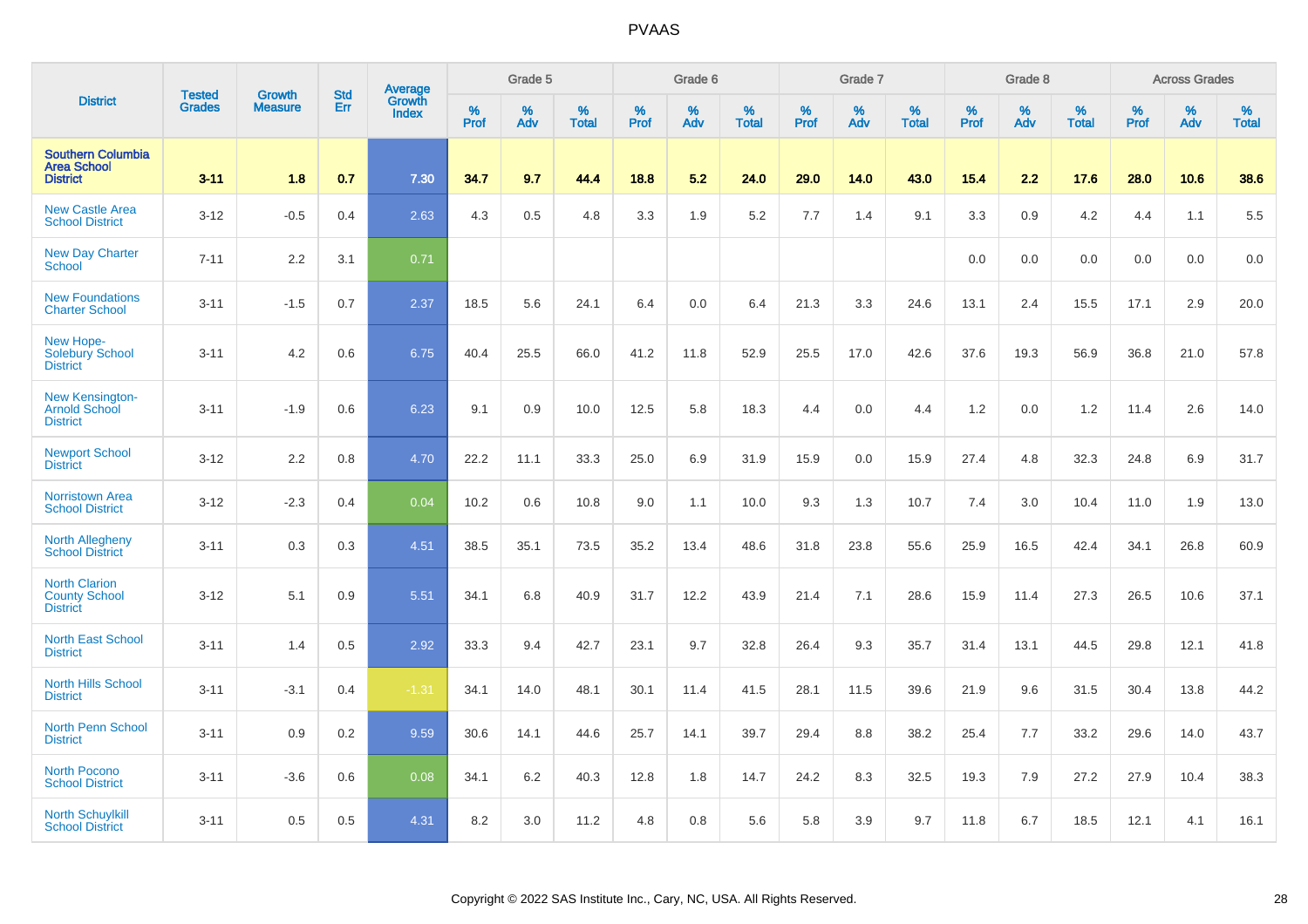|                                                                    |                                |                                 | <b>Std</b> | Average                |           | Grade 5  |                   |           | Grade 6  |                   |              | Grade 7  |                   |           | Grade 8  |                   |                  | <b>Across Grades</b> |                   |
|--------------------------------------------------------------------|--------------------------------|---------------------------------|------------|------------------------|-----------|----------|-------------------|-----------|----------|-------------------|--------------|----------|-------------------|-----------|----------|-------------------|------------------|----------------------|-------------------|
| <b>District</b>                                                    | <b>Tested</b><br><b>Grades</b> | <b>Growth</b><br><b>Measure</b> | Err        | Growth<br><b>Index</b> | %<br>Prof | %<br>Adv | %<br><b>Total</b> | %<br>Prof | %<br>Adv | %<br><b>Total</b> | $\%$<br>Prof | %<br>Adv | %<br><b>Total</b> | %<br>Prof | %<br>Adv | %<br><b>Total</b> | %<br><b>Prof</b> | %<br>Adv             | %<br><b>Total</b> |
| <b>Southern Columbia</b><br><b>Area School</b><br><b>District</b>  | $3 - 11$                       | 1.8                             | 0.7        | 7.30                   | 34.7      | 9.7      | 44.4              | 18.8      | 5.2      | 24.0              | 29.0         | 14.0     | 43.0              | 15.4      | 2.2      | 17.6              | 28.0             | 10.6                 | 38.6              |
| <b>North Star School</b><br><b>District</b>                        | $3 - 11$                       | $-2.8$                          | 0.7        | $-0.18$                | 12.5      | 12.5     | 25.0              | 23.4      | 4.7      | 28.1              | 11.1         | 1.4      | 12.5              | 14.1      | 2.2      | 16.3              | 22.6             | 10.0                 | 32.6              |
| Northampton Area<br><b>School District</b>                         | $3 - 11$                       | $-3.1$                          | 0.7        | 0.02                   | 28.5      | 9.3      | 37.8              | 23.7      | 5.3      | 29.0              | 18.7         | 5.3      | 24.0              | 13.3      | 1.7      | 15.0              | 29.6             | 9.8                  | 39.4              |
| <b>Northeast Bradford</b><br><b>School District</b>                | $3 - 10$                       | 1.9                             | 0.9        | 4.85                   | 40.0      | 12.5     | 52.5              | 34.8      | 2.2      | 37.0              | 24.0         | 2.0      | 26.0              | 13.8      | 5.2      | 19.0              | 29.7             | 6.0                  | 35.7              |
| <b>Northeastern York</b><br><b>School District</b>                 | $3 - 11$                       | 1.4                             | 0.4        | 3.99                   | 32.1      | 13.8     | 46.0              | 21.2      | 8.1      | 29.3              | 21.9         | 6.0      | 27.9              | 29.2      | 15.0     | 44.1              | 27.8             | 13.2                 | 41.0              |
| <b>Northern Bedford</b><br><b>County School</b><br><b>District</b> | $3 - 11$                       | $-1.5$                          | 0.8        | 1.00                   | 24.5      | 8.2      | 32.6              | 30.5      | 1.7      | 32.2              | 19.0         | 1.7      | 20.7              | 9.4       | 3.1      | 12.5              | 24.6             | 5.2                  | 29.8              |
| <b>Northern Cambria</b><br><b>School District</b>                  | $3 - 11$                       | $-0.4$                          | 0.8        | 3.23                   | 16.4      | 3.6      | 20.0              | 3.8       | 0.0      | 3.8               | 19.6         | 1.8      | 21.4              | 18.2      | 1.5      | 19.7              | 17.9             | 3.6                  | 21.4              |
| Northern Lebanon<br><b>School District</b>                         | $3 - 11$                       | $-3.8$                          | 0.5        | $-1.80$                | 30.5      | 8.6      | 39.1              | 12.8      | 0.8      | 13.6              | 8.1          | 2.7      | 10.8              | 7.2       | 0.6      | 7.8               | 19.9             | 7.9                  | 27.9              |
| Northern Lehigh<br><b>School District</b>                          | $3 - 12$                       | $-2.6$                          | 0.7        | 0.19                   | 22.7      | 6.2      | 28.9              | 13.8      | 0.0      | 13.8              | 15.0         | 1.7      | 16.7              | 12.5      | 0.0      | 12.5              | 18.6             | 3.9                  | 22.5              |
| <b>Northern Potter</b><br><b>School District</b>                   | $3 - 12$                       | 2.0                             | 1.1        | 2.34                   | 26.7      | 3.3      | 30.0              | 9.3       | 2.3      | 11.6              | 29.0         | 12.9     | 41.9              | 11.1      | 0.0      | 11.1              | 18.7             | 7.4                  | 26.1              |
| <b>Northern Tioga</b><br><b>School District</b>                    | $3 - 12$                       | 3.4                             | 0.5        | 10.12                  | 22.7      | 5.2      | 27.9              | 32.2      | 4.2      | 36.4              | 16.8         | 2.6      | 19.4              | 23.8      | $6.2\,$  | 30.0              | 25.9             | 7.0                  | 32.8              |
| <b>Northern York</b><br><b>County School</b><br><b>District</b>    | $3 - 11$                       | 1.3                             | 0.4        | 6.31                   | 26.3      | 11.1     | 37.4              | 24.5      | 8.2      | 32.7              | 20.4         | 5.3      | 25.7              | 10.9      | 0.9      | 11.8              | 23.2             | 8.9                  | 32.1              |
| <b>Northgate School</b><br><b>District</b>                         | $3 - 11$                       | $-1.8$                          | 0.8        | 1.33                   | 19.6      | 7.8      | 27.4              | 15.2      | 1.7      | 17.0              | 10.2         | 0.0      | 10.2              | 12.5      | 4.2      | 16.7              | 15.8             | 4.3                  | 20.1              |
| <b>Northwest Area</b><br><b>School District</b>                    | $3 - 10$                       | 0.9                             | 0.8        | 2.73                   | 17.3      | 1.9      | 19.2              | 19.3      | 3.5      | 22.8              | 7.3          | 1.8      | 9.1               | 5.4       | 0.0      | 5.4               | 13.2             | 1.5                  | 14.8              |
| <b>Northwestern</b><br><b>Lehigh School</b><br><b>District</b>     | $3 - 11$                       | 0.6                             | 0.5        | 3.03                   | 26.0      | 11.0     | 37.0              | 28.7      | 9.3      | 38.0              | 25.2         | 8.4      | 33.6              | 20.4      | 15.9     | 36.3              | 26.4             | 10.7                 | 37.2              |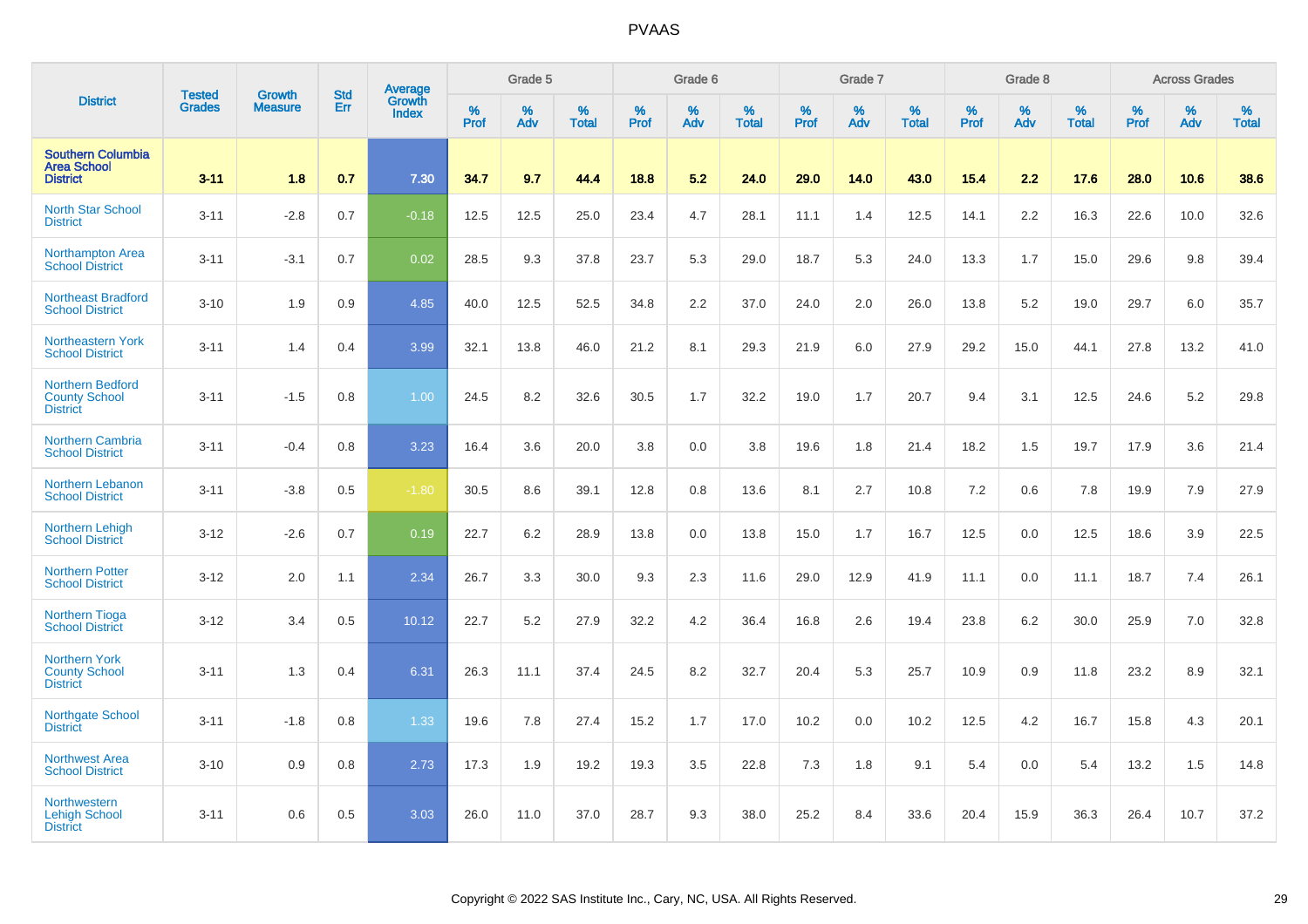|                                                                   | <b>Tested</b> | <b>Growth</b>  | <b>Std</b> | Average                |           | Grade 5  |                   |           | Grade 6  |                   |           | Grade 7  |                   |           | Grade 8  |                   |           | <b>Across Grades</b> |                   |
|-------------------------------------------------------------------|---------------|----------------|------------|------------------------|-----------|----------|-------------------|-----------|----------|-------------------|-----------|----------|-------------------|-----------|----------|-------------------|-----------|----------------------|-------------------|
| <b>District</b>                                                   | <b>Grades</b> | <b>Measure</b> | Err        | Growth<br><b>Index</b> | %<br>Prof | %<br>Adv | %<br><b>Total</b> | %<br>Prof | %<br>Adv | %<br><b>Total</b> | %<br>Prof | %<br>Adv | %<br><b>Total</b> | %<br>Prof | %<br>Adv | %<br><b>Total</b> | %<br>Prof | %<br>Adv             | %<br><b>Total</b> |
| <b>Southern Columbia</b><br><b>Area School</b><br><b>District</b> | $3 - 11$      | 1.8            | 0.7        | 7.30                   | 34.7      | 9.7      | 44.4              | 18.8      | 5.2      | 24.0              | 29.0      | 14.0     | 43.0              | 15.4      | 2.2      | 17.6              | 28.0      | 10.6                 | 38.6              |
| Northwestern<br><b>School District</b>                            | $3 - 11$      | $-6.8$         | 0.6        | $-3.84$                | 34.7      | 6.3      | 41.0              | 21.8      | 1.2      | 23.0              | 16.8      | 7.5      | 24.3              | 9.1       | 1.8      | 10.9              | 25.1      | 6.0                  | 31.1              |
| Northwood<br><b>Academy Charter</b><br><b>School</b>              | $3 - 8$       | $-3.7$         | 0.7        | $-0.69$                | 6.6       | 1.3      | 7.9               | 5.2       | 0.0      | 5.2               | 8.7       | 1.4      | 10.1              | 10.7      | 1.8      | 12.5              | 6.3       | 0.9                  | 7.2               |
| <b>Norwin School</b><br><b>District</b>                           | $3 - 11$      | $-0.5$         | 0.3        | 3.82                   | 31.7      | 25.2     | 56.9              | 37.2      | 20.7     | 58.0              | 42.6      | 14.9     | 57.4              | 32.4      | 5.4      | 37.7              | 36.5      | 21.0                 | 57.4              |
| <b>Octorara Area</b><br><b>School District</b>                    | $3 - 11$      | $-2.8$         | 0.6        | 1.31                   | 25.9      | 6.5      | 32.4              | 17.5      | 4.2      | 21.7              | 13.9      | 0.0      | 13.9              | 10.2      | 0.0      | 10.2              | 21.2      | 4.1                  | 25.4              |
| <b>Oil City Area</b><br><b>School District</b>                    | $3 - 11$      | $-3.7$         | 0.5        | 0.74                   | 15.5      | 2.8      | 18.3              | 7.9       | 0.8      | 8.7               | 10.2      | 2.4      | 12.6              | 3.8       | 0.0      | 3.8               | 13.2      | 2.5                  | 15.8              |
| Old Forge School<br><b>District</b>                               | $3 - 12$      | $-2.1$         | 0.8        | 0.34                   | 11.8      | 2.9      | 14.7              | 11.3      | 0.0      | 11.3              | 19.0      | 4.8      | 23.8              | 5.9       | 0.0      | 5.9               | 14.0      | 2.9                  | 16.9              |
| <b>Oley Valley School</b><br><b>District</b>                      | $3 - 11$      | 0.7            | 0.6        | 2.38                   | 19.8      | 5.0      | 24.8              | 30.8      | 11.2     | 42.1              | 19.0      | 7.8      | 26.7              | 12.8      | 2.3      | 15.1              | 25.2      | 6.6                  | 31.8              |
| <b>Oswayo Valley</b><br><b>School District</b>                    | $3 - 12$      | 0.2            | 1.1        | 2.50                   | 27.6      | 20.7     | 48.3              | 25.9      | 7.4      | 33.3              | 25.9      | 11.1     | 37.0              | 25.8      | 16.1     | 41.9              | 30.6      | 20.6                 | 51.2              |
| <b>Otto-Eldred School</b><br><b>District</b>                      | $3 - 11$      | 7.8            | 0.9        | 8.33                   | 23.8      | 28.6     | 52.4              | 45.0      | 12.5     | 57.5              | 20.0      | 15.6     | 35.6              | 25.0      | 6.2      | 31.2              | 28.3      | 13.9                 | 42.2              |
| Owen J Roberts<br><b>School District</b>                          | $3 - 11$      | $-3.2$         | 0.3        | $-0.55$                | 35.7      | 21.9     | 57.7              | 29.6      | 17.3     | 46.9              | 28.3      | 12.5     | 40.8              | 22.8      | 5.5      | 28.4              | 31.9      | 16.7                 | 48.6              |
| <b>Oxford Area</b><br><b>School District</b>                      | $3 - 11$      | 2.0            | 0.4        | 10.25                  | 24.0      | 8.0      | 32.0              | 28.3      | 7.3      | 35.6              | 20.2      | 9.9      | 30.0              | 11.5      | 5.5      | 17.0              | 21.8      | 8.2                  | 30.0              |
| <b>Palisades School</b><br><b>District</b>                        | $3 - 11$      | 1.0            | 0.6        | 4.66                   | 33.3      | 16.7     | 50.0              | 27.6      | 4.1      | 31.6              | 32.4      | 6.9      | 39.2              | 19.3      | 1.1      | 20.4              | 31.4      | 13.6                 | 45.0              |
| <b>Palmerton Area</b><br><b>School District</b>                   | $3 - 11$      | 3.0            | 0.6        | 9.28                   | 27.7      | 15.7     | 43.4              | 30.6      | 9.3      | 39.8              | 20.8      | 6.2      | 26.9              | 17.9      | 4.7      | 22.6              | 24.8      | 8.0                  | 32.8              |
| <b>Palmyra Area</b><br><b>School District</b>                     | $3 - 11$      | 0.0            | 0.4        | 5.60                   | 36.2      | 17.5     | 53.8              | 27.2      | 8.3      | 35.4              | 25.5      | 12.2     | 37.6              | 29.8      | 12.2     | 42.0              | 31.5      | 15.7                 | 47.2              |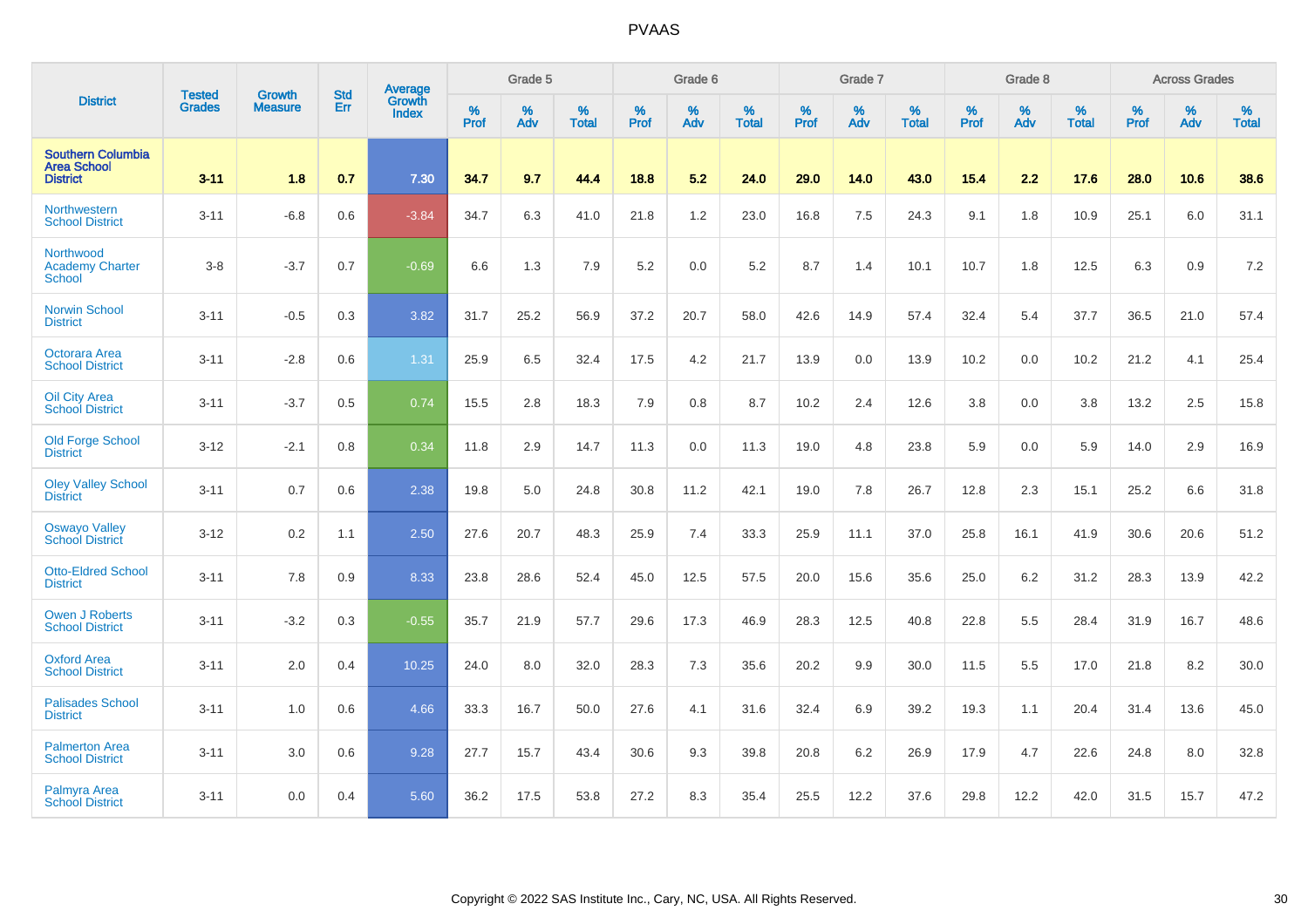|                                                                   | <b>Tested</b> | <b>Growth</b>  | <b>Std</b> | Average                       |              | Grade 5  |                   |           | Grade 6  |                   |           | Grade 7  |                   |           | Grade 8  |                   |           | <b>Across Grades</b> |                   |
|-------------------------------------------------------------------|---------------|----------------|------------|-------------------------------|--------------|----------|-------------------|-----------|----------|-------------------|-----------|----------|-------------------|-----------|----------|-------------------|-----------|----------------------|-------------------|
| <b>District</b>                                                   | <b>Grades</b> | <b>Measure</b> | Err        | <b>Growth</b><br><b>Index</b> | $\%$<br>Prof | %<br>Adv | %<br><b>Total</b> | %<br>Prof | %<br>Adv | %<br><b>Total</b> | %<br>Prof | %<br>Adv | %<br><b>Total</b> | %<br>Prof | %<br>Adv | %<br><b>Total</b> | %<br>Prof | %<br>Adv             | %<br><b>Total</b> |
| <b>Southern Columbia</b><br><b>Area School</b><br><b>District</b> | $3 - 11$      | 1.8            | 0.7        | 7.30                          | 34.7         | 9.7      | 44.4              | 18.8      | 5.2      | 24.0              | 29.0      | 14.0     | 43.0              | 15.4      | 2.2      | 17.6              | 28.0      | 10.6                 | 38.6              |
| <b>Pan American</b><br><b>Academy Charter</b><br><b>School</b>    | $3 - 8$       | 0.3            | 0.8        | 2.25                          | 1.7          | 0.0      | 1.7               | 2.3       | 0.0      | 2.3               | 3.4       | 0.0      | 3.4               | 0.0       | 0.0      | 0.0               | 2.4       | 0.3                  | 2.7               |
| <b>Panther Valley</b><br><b>School District</b>                   | $3 - 12$      | 0.8            | 0.6        | 5.00                          | 11.5         | 1.9      | 13.5              | 10.2      | 1.7      | 11.9              | 11.1      | 1.8      | 13.0              | 4.7       | 0.0      | 4.7               | 12.1      | 1.6                  | 13.6              |
| <b>Parkland School</b><br><b>District</b>                         | $3 - 11$      | $-3.5$         | 0.3        | $-5.03$                       | 33.6         | 26.4     | 60.0              | 33.4      | 15.9     | 49.3              | 27.1      | 18.6     | 45.7              | 23.1      | 11.8     | 34.9              | 30.8      | 24.1                 | 54.9              |
| Pen Argyl Area<br><b>School District</b>                          | $3 - 12$      | 0.7            | 0.6        | 1.46                          | 27.3         | 12.5     | 39.8              | 26.8      | 0.0      | 26.8              | 17.1      | 5.4      | 22.5              | 14.8      | 5.9      | 20.8              | 23.5      | 8.4                  | 32.0              |
| <b>Penn Cambria</b><br><b>School District</b>                     | $3 - 11$      | $-1.7$         | 0.6        | 3.05                          | 23.8         | 1.8      | 25.7              | 20.6      | 2.0      | 22.6              | 12.3      | 0.0      | 12.3              | 11.8      | 1.6      | 13.4              | 18.9      | 3.5                  | 22.5              |
| <b>Penn Hills Charter</b><br>School of<br>Entrepreneurship        | $3 - 8$       | $-0.2$         | 0.9        | 1.98                          | 11.6         | 2.3      | 14.0              | 13.5      | 10.8     | 24.3              | 15.4      | 2.6      | 18.0              | 5.3       | 0.0      | 5.3               | 17.0      | 3.8                  | 20.8              |
| <b>Penn Hills School</b><br><b>District</b>                       | $3 - 11$      | $-4.0$         | 0.5        | 1.96                          | 4.7          | 1.8      | 6.4               | 2.7       | 0.7      | 3.4               | 2.1       | 1.6      | 3.7               | 3.4       | 0.0      | 3.4               | 6.8       | 2.1                  | 8.9               |
| <b>Penn Manor</b><br><b>School District</b>                       | $3 - 11$      | 3.2            | 0.3        | 9.54                          | 33.8         | 14.9     | 48.6              | 28.7      | 15.2     | 43.9              | 25.5      | 13.2     | 38.7              | 30.2      | 11.0     | 41.2              | 31.4      | 16.9                 | 48.2              |
| <b>Penncrest School</b><br><b>District</b>                        | $3 - 11$      | 1.8            | 0.4        | 4.21                          | 19.7         | 6.2      | 25.8              | 21.6      | 1.8      | 23.4              | 17.5      | 5.0      | 22.5              | 17.1      | 3.5      | 20.6              | 22.0      | 5.3                  | 27.3              |
| Penn-Delco School<br><b>District</b>                              | $3 - 11$      | $-4.5$         | 0.4        | $-1.99$                       | 31.7         | 11.9     | 43.6              | 20.2      | 6.6      | 26.8              | 22.0      | 6.8      | 28.8              | 10.9      | 1.6      | 12.5              | 25.2      | 8.0                  | 33.2              |
| <b>Pennridge School</b><br><b>District</b>                        | $3 - 10$      | $-1.2$         | 0.3        | 6.80                          | 35.5         | 15.4     | 50.9              | 19.1      | 2.9      | 22.0              | 21.4      | 13.9     | 35.3              | 21.6      | 3.4      | 25.1              | 28.5      | 12.0                 | 40.5              |
| <b>Penns Manor Area</b><br><b>School District</b>                 | $3 - 12$      | 1.5            | 0.8        | 4.02                          | 12.7         | 4.8      | 17.5              | 14.6      | 0.0      | 14.6              | 18.5      | 1.8      | 20.4              | 16.7      | 8.3      | 25.0              | 19.0      | 3.6                  | 22.6              |
| <b>Penns Valley Area</b><br><b>School District</b>                | $3 - 12$      | 5.2            | 0.6        | 10.29                         | 43.9         | 18.4     | 62.2              | 38.8      | 17.5     | 56.3              | 25.7      | 9.5      | 35.2              | 16.0      | 9.4      | 25.5              | 32.5      | 14.3                 | 46.8              |
| <b>Pennsbury School</b><br><b>District</b>                        | $3 - 11$      | $-2.3$         | 0.3        | 0.78                          | 32.1         | 19.0     | 51.1              | 23.0      | 10.9     | 34.0              | 19.4      | 7.0      | 26.4              | 15.8      | 9.8      | 25.6              | 26.7      | 15.5                 | 42.2              |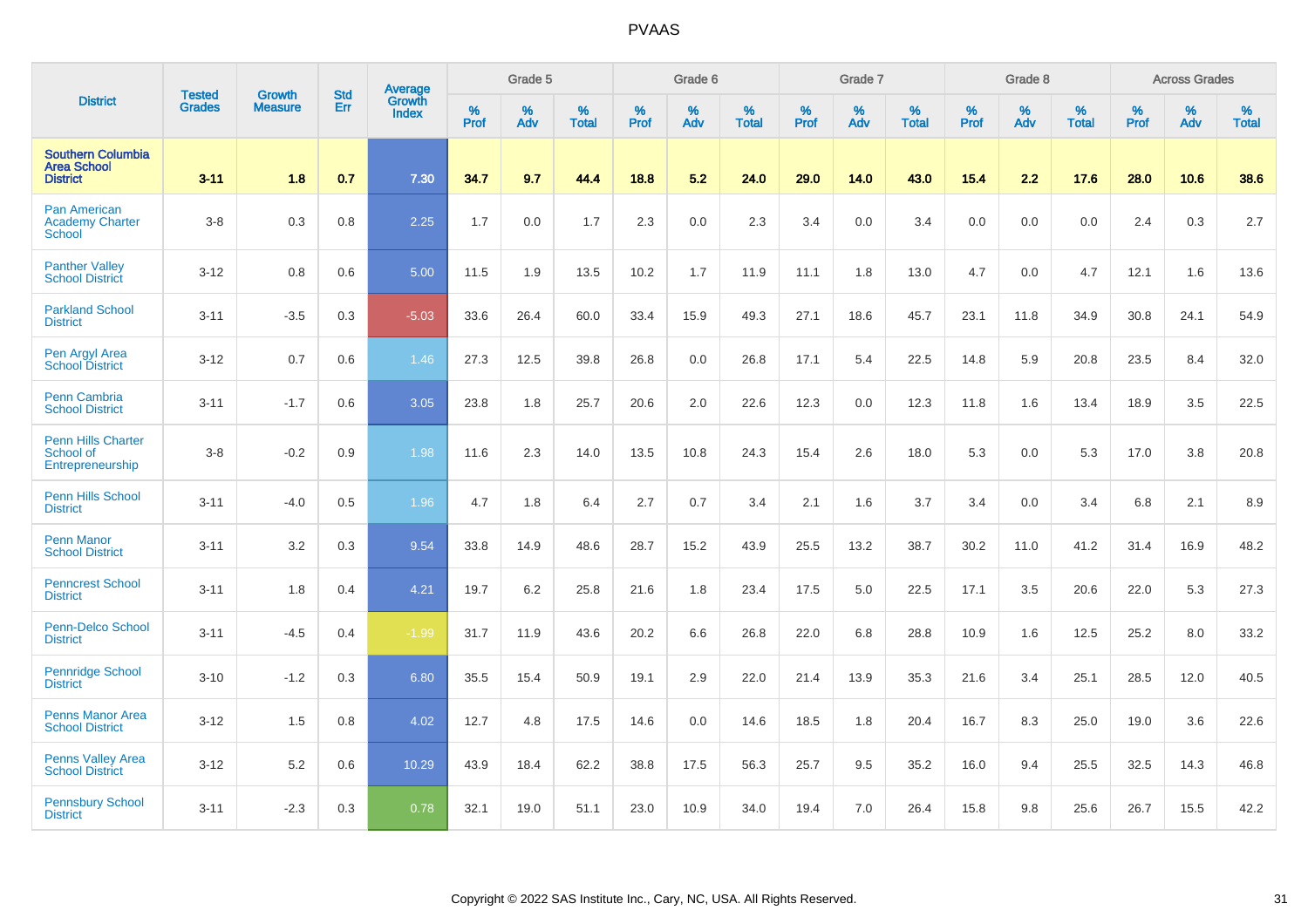|                                                                       |                                |                                 |                   | Average                |              | Grade 5  |                   |              | Grade 6  |                   |           | Grade 7  |                   |                     | Grade 8  |                   |              | <b>Across Grades</b> |                   |
|-----------------------------------------------------------------------|--------------------------------|---------------------------------|-------------------|------------------------|--------------|----------|-------------------|--------------|----------|-------------------|-----------|----------|-------------------|---------------------|----------|-------------------|--------------|----------------------|-------------------|
| <b>District</b>                                                       | <b>Tested</b><br><b>Grades</b> | <b>Growth</b><br><b>Measure</b> | <b>Std</b><br>Err | Growth<br><b>Index</b> | $\%$<br>Prof | %<br>Adv | %<br><b>Total</b> | $\%$<br>Prof | %<br>Adv | %<br><b>Total</b> | %<br>Prof | %<br>Adv | %<br><b>Total</b> | $\%$<br><b>Prof</b> | %<br>Adv | %<br><b>Total</b> | $\%$<br>Prof | %<br>Adv             | %<br><b>Total</b> |
| <b>Southern Columbia</b><br><b>Area School</b><br><b>District</b>     | $3 - 11$                       | 1.8                             | 0.7               | 7.30                   | 34.7         | 9.7      | 44.4              | 18.8         | 5.2      | 24.0              | 29.0      | 14.0     | 43.0              | 15.4                | 2.2      | 17.6              | 28.0         | 10.6                 | 38.6              |
| Pennsylvania<br><b>Cyber Charter</b><br>School                        | $3 - 11$                       | 1.9                             | 0.5               | 4.83                   | 14.1         | 4.9      | 19.0              | 10.8         | 3.4      | 14.2              | 11.7      | 3.5      | 15.2              | 6.5                 | 1.6      | 8.1               | 12.6         | 4.4                  | 17.1              |
| Pennsylvania<br><b>Distance Learning</b><br><b>Charter School</b>     | $3 - 12$                       | $-1.7$                          | 0.7               | 0.39                   | 6.5          | 0.0      | 6.5               | 1.3          | 0.0      | 1.3               | 4.6       | 1.2      | 5.8               | 2.3                 | 0.0      | 2.3               | 5.4          | 0.4                  | 5.8               |
| Pennsylvania<br><b>Leadership Charter</b><br><b>School</b>            | $3 - 11$                       | $-1.4$                          | 0.5               | 2.15                   | 24.7         | 11.5     | 36.2              | 24.9         | 6.4      | 31.2              | 13.4      | 19.6     | 33.0              | 16.7                | 6.2      | 22.9              | 23.9         | 12.4                 | 36.4              |
| Pennsylvania<br><b>Virtual Charter</b><br>School                      | $3 - 11$                       | 3.5                             | 0.6               | 6.19                   | 20.8         | 3.8      | 24.5              | 17.6         | 3.3      | 20.9              | 10.1      | 6.1      | 16.2              | 14.8                | 5.7      | 20.4              | 18.4         | 5.2                  | 23.5              |
| Penn-Trafford<br><b>School District</b>                               | $3 - 11$                       | $-3.6$                          | 0.4               | 3.72                   | 40.3         | 24.6     | 64.9              | 36.1         | 20.9     | 57.0              | 33.3      | 18.7     | 52.0              | 19.3                | 3.7      | 23.0              | 34.4         | 21.1                 | 55.5              |
| <b>People For People</b><br><b>Charter School</b>                     | $3 - 12$                       | $-1.1$                          | 1.0               | 3.27                   | 0.0          | 0.0      | 0.0               | 0.0          | 0.0      | 0.0               | 2.4       | 0.0      | 2.4               | 0.0                 | 0.0      | 0.0               | 1.3          | 0.0                  | 1.3               |
| <b>Pequea Valley</b><br><b>School District</b>                        | $3 - 11$                       | 2.4                             | 0.6               | 6.27                   | 15.6         | 6.4      | 22.0              | 14.0         | 2.2      | 16.1              | 11.7      | 2.3      | 14.1              | 13.1                | 2.0      | 15.2              | 16.9         | 3.8                  | 20.7              |
| <b>Perkiomen Valley</b><br><b>School District</b>                     | $3 - 11$                       | $-0.2$                          | 0.3               | 7.20                   | 35.2         | 22.4     | 57.5              | 21.5         | 11.3     | 32.7              | 27.3      | 16.9     | 44.2              | 21.6                | 7.2      | 28.7              | 30.6         | 16.6                 | 47.1              |
| <b>Perseus House</b><br><b>Charter School Of</b><br><b>Excellence</b> | $6 - 11$                       | $-4.8$                          | 1.1               | $-1.31$                |              |          |                   | 0.0          | 0.0      | 0.0               | 1.8       | 0.0      | 1.8               | 1.5                 | 0.0      | 1.5               | 1.4          | 0.0                  | 1.4               |
| <b>Peters Township</b><br><b>School District</b>                      | $3 - 11$                       | 0.5                             | 0.4               | 5.86                   | 37.8         | 32.6     | 70.4              | 35.7         | 24.9     | 60.6              | 33.1      | 29.1     | 62.2              | 35.1                | 13.0     | 48.2              | 35.8         | 30.6                 | 66.3              |
| Philadelphia<br><b>Academy Charter</b><br><b>School</b>               | $3 - 11$                       | $-2.5$                          | 0.7               | 0.18                   | 22.1         | 6.5      | 28.6              | 25.0         | 7.9      | 32.9              | 13.2      | 19.1     | 32.4              | 22.2                | 16.7     | 38.9              | 24.3         | 9.8                  | 34.2              |
| <b>Philadelphia City</b><br><b>School District</b>                    | $3 - 12$                       | $-0.5$                          | 0.2               | 3.67                   | 8.4          | 4.9      | 13.3              | 9.6          | 3.1      | 12.7              | 10.6      | 4.5      | 15.1              | 5.0                 | 4.4      | 9.4               | 9.8          | 5.2                  | 15.0              |
| Philadelphia<br><b>Performing Arts</b><br><b>Charter School</b>       | $3-9$                          | $-0.4$                          | 0.7               | 4.01                   | 19.2         | 9.0      | 28.2              | 19.6         | 3.6      | 23.2              | 23.0      | 14.9     | 37.9              | 18.0                | 8.0      | 26.0              | 25.2         | 9.7                  | 34.9              |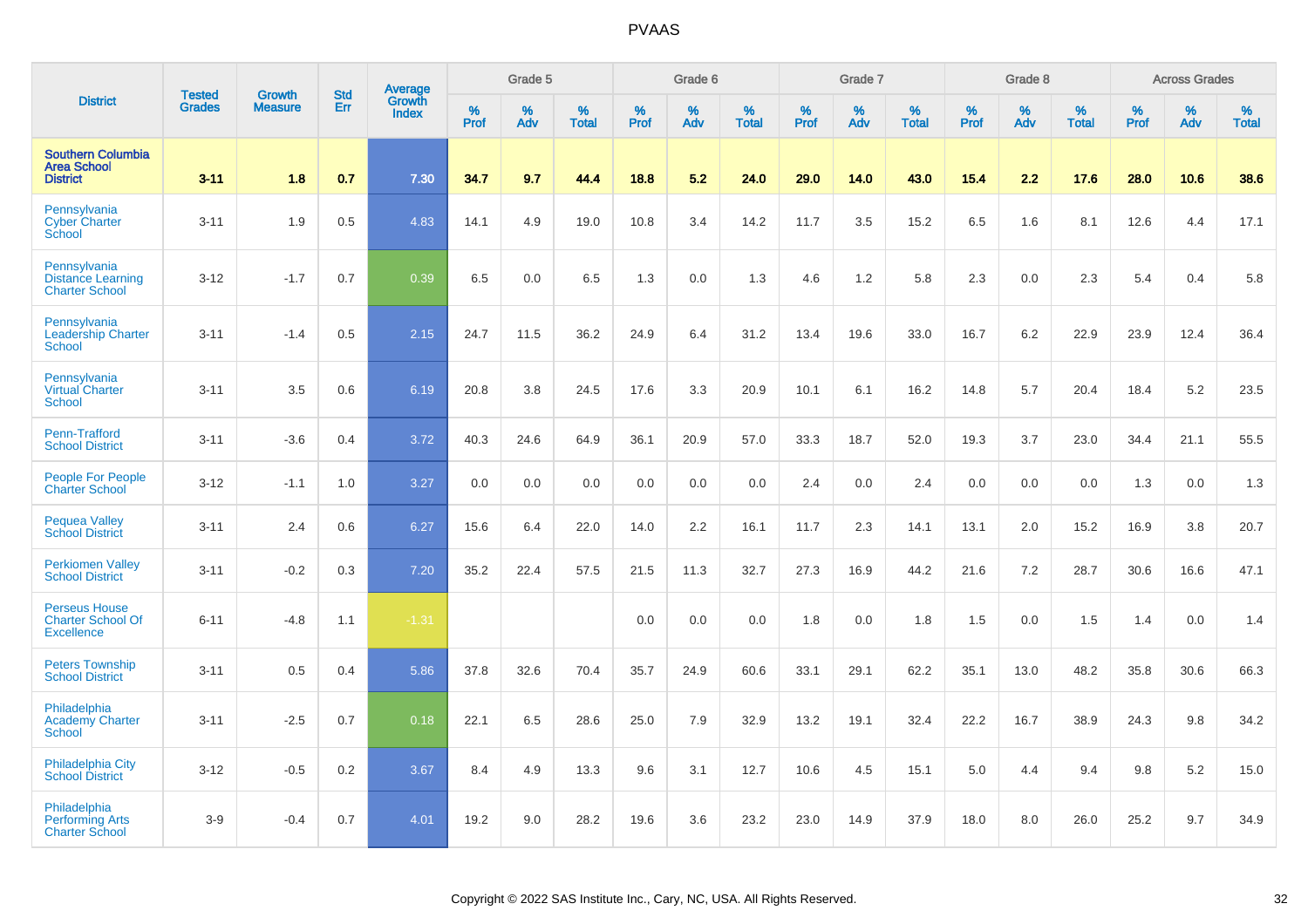|                                                                   | <b>Tested</b> | <b>Growth</b>  | <b>Std</b> | Average                |                  | Grade 5  |                   |           | Grade 6  |                   |           | Grade 7  |                   |           | Grade 8  |                   |           | <b>Across Grades</b> |                   |
|-------------------------------------------------------------------|---------------|----------------|------------|------------------------|------------------|----------|-------------------|-----------|----------|-------------------|-----------|----------|-------------------|-----------|----------|-------------------|-----------|----------------------|-------------------|
| <b>District</b>                                                   | <b>Grades</b> | <b>Measure</b> | Err        | Growth<br><b>Index</b> | %<br><b>Prof</b> | %<br>Adv | %<br><b>Total</b> | %<br>Prof | %<br>Adv | %<br><b>Total</b> | %<br>Prof | %<br>Adv | %<br><b>Total</b> | %<br>Prof | %<br>Adv | %<br><b>Total</b> | %<br>Prof | %<br>Adv             | %<br><b>Total</b> |
| <b>Southern Columbia</b><br><b>Area School</b><br><b>District</b> | $3 - 11$      | 1.8            | 0.7        | 7.30                   | 34.7             | 9.7      | 44.4              | 18.8      | 5.2      | 24.0              | 29.0      | 14.0     | 43.0              | 15.4      | 2.2      | 17.6              | 28.0      | 10.6                 | 38.6              |
| Philipsburg-<br>Osceola Area<br><b>School District</b>            | $3 - 11$      | $-4.9$         | 0.6        | 0.04                   | 35.5             | 10.5     | 46.0              | 27.8      | 7.4      | 35.2              | 23.0      | 3.2      | 26.2              | 15.6      | $5.2\,$  | 20.8              | 27.5      | 12.4                 | 40.0              |
| <b>Phoenixville Area</b><br><b>School District</b>                | $3 - 11$      | $-3.6$         | 0.4        | 4.13                   | 37.1             | 16.7     | 53.8              | 17.6      | 8.6      | 26.1              | 18.6      | 3.8      | 22.5              | 13.4      | 3.6      | 17.0              | 25.5      | 11.8                 | 37.3              |
| <b>Pine Grove Area</b><br><b>School District</b>                  | $3 - 11$      | $-2.2$         | 0.6        | 0.60                   | 23.2             | 4.2      | 27.4              | 19.7      | 3.4      | 23.1              | 17.1      | 0.8      | 17.9              | 20.9      | 0.8      | 21.7              | 24.6      | 7.8                  | 32.4              |
| Pine-Richland<br><b>School District</b>                           | $3 - 11$      | $-1.8$         | 0.3        | 0.90                   | 35.0             | 21.7     | 56.7              | 35.6      | 11.5     | 47.1              | 37.1      | 18.2     | 55.4              | 30.1      | 15.8     | 45.9              | 34.9      | 21.2                 | 56.1              |
| <b>Pittsburgh School</b><br><b>District</b>                       | $3 - 11$      | $-4.7$         | 0.2        | $-5.53$                | 9.1              | 3.8      | 13.0              | 9.4       | 2.2      | 11.5              | 9.3       | 3.4      | 12.7              | 6.4       | 2.4      | 8.8               | 10.0      | 3.5                  | 13.5              |
| <b>Pittston Area</b><br><b>School District</b>                    | $3 - 11$      | $-8.4$         | 0.8        | 0.10                   | 5.7              | 0.0      | 5.7               | 4.2       | 0.0      | 4.2               | 4.8       | 3.2      | 7.9               | 7.1       | 1.8      | 8.9               | 10.7      | 3.8                  | 14.4              |
| <b>Pleasant Valley</b><br><b>School District</b>                  | $3 - 11$      | $-2.3$         | 0.4        | 2.77                   | 20.4             | 6.2      | 26.6              | 17.4      | 2.3      | 19.7              | 23.2      | 3.5      | 26.8              | 8.3       | 3.2      | 11.5              | 20.4      | 5.0                  | 25.4              |
| <b>Plum Borough</b><br><b>School District</b>                     | $3 - 11$      | $-3.1$         | 0.4        | 3.08                   | 34.5             | 8.4      | 42.9              | 32.3      | 19.5     | 51.8              | 22.5      | 13.0     | 35.5              | 17.6      | 4.3      | 21.9              | 28.8      | 15.8                 | 44.6              |
| <b>Pocono Mountain</b><br><b>School District</b>                  | $3 - 12$      | $-3.0$         | 0.6        | 0.33                   | 23.9             | 8.1      | 32.0              | 12.4      | 4.3      | 16.7              | 10.6      | 3.5      | 14.2              | 7.8       | 2.9      | 10.8              | 18.3      | 6.6                  | 24.9              |
| <b>Port Allegany</b><br><b>School District</b>                    | $3 - 11$      | 1.7            | 0.7        | 2.30                   | 20.0             | 5.7      | 25.7              | 7.4       | 1.5      | 8.8               | 17.4      | 2.9      | 20.3              | 13.1      | 9.8      | 23.0              | 16.8      | 5.7                  | 22.5              |
| Portage Area<br><b>School District</b>                            | $3 - 10$      | 0.3            | 0.8        | 2.06                   | 28.6             | 7.1      | 35.7              | 30.0      | 10.0     | 40.0              | 25.4      | 9.5      | 34.9              | 17.0      | 7.6      | 24.5              | 29.8      | 12.9                 | 42.6              |
| <b>Pottsgrove School</b><br><b>District</b>                       | $3 - 11$      | $-3.5$         | 0.4        | $-0.89$                | 27.2             | 6.5      | 33.7              | 10.2      | 5.4      | 15.6              | 21.6      | 4.1      | 25.7              | 9.8       | 1.6      | 11.4              | 19.2      | 4.4                  | 23.5              |
| <b>Pottstown School</b><br><b>District</b>                        | $3 - 12$      | $-5.0$         | 0.5        | $-2.29$                | 6.0              | 3.6      | 9.5               | 2.1       | 0.0      | 2.1               | 5.3       | 0.7      | 5.9               | 5.6       | 0.0      | 5.6               | 6.5       | 1.2                  | 7.7               |
| <b>Pottsville Area</b><br><b>School District</b>                  | $3 - 12$      | $-0.7$         | 0.5        | 1.25                   | 21.4             | 12.2     | 33.6              | 17.6      | 4.7      | 22.3              | 14.2      | 4.3      | 18.5              | 16.1      | 2.4      | 18.4              | 18.0      | 6.0                  | 23.9              |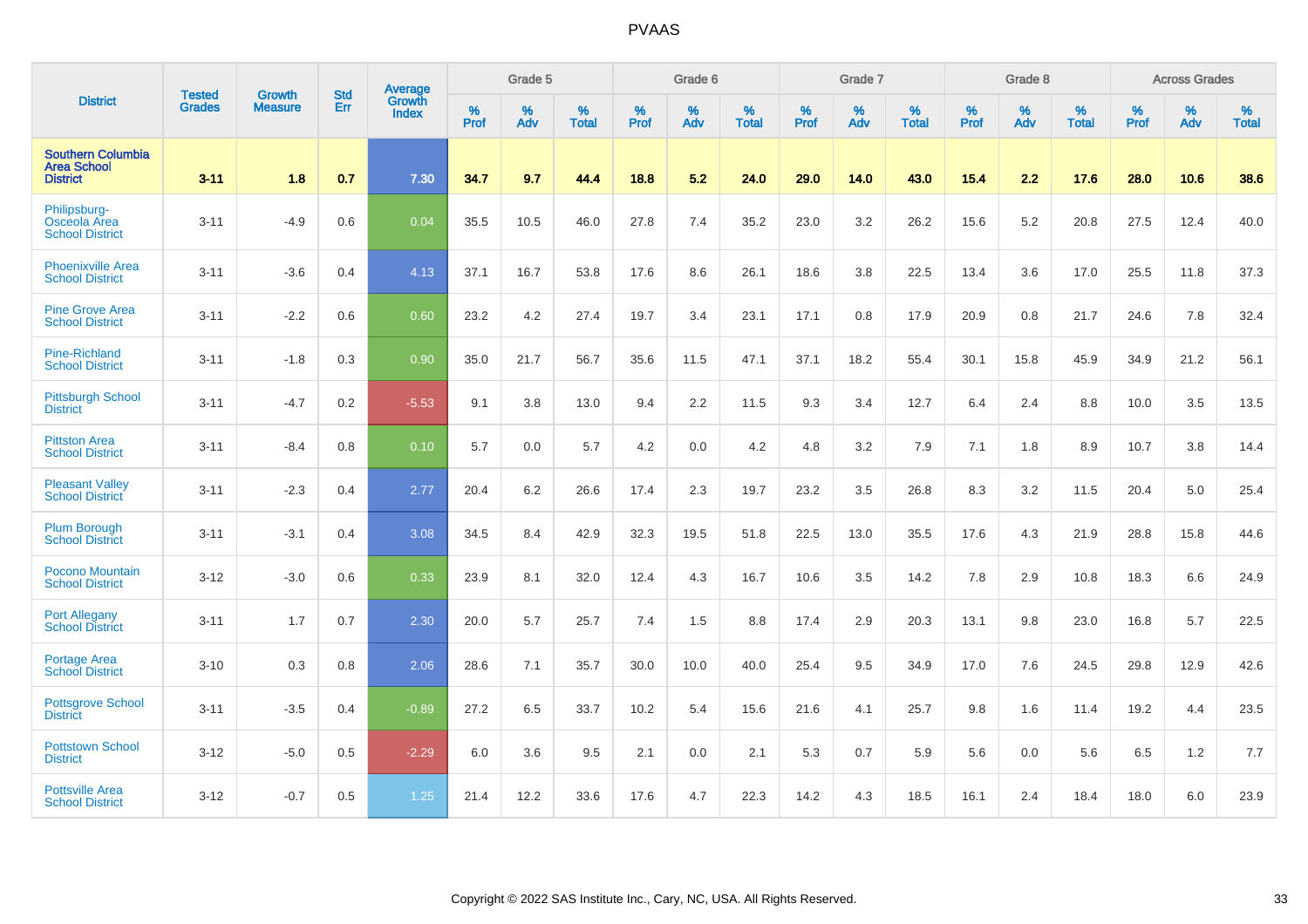|                                                                    |                                |                                 | <b>Std</b> | Average         |           | Grade 5  |                   |           | Grade 6  |                   |           | Grade 7  |                   |           | Grade 8  |                   |           | <b>Across Grades</b> |                   |
|--------------------------------------------------------------------|--------------------------------|---------------------------------|------------|-----------------|-----------|----------|-------------------|-----------|----------|-------------------|-----------|----------|-------------------|-----------|----------|-------------------|-----------|----------------------|-------------------|
| <b>District</b>                                                    | <b>Tested</b><br><b>Grades</b> | <b>Growth</b><br><b>Measure</b> | Err        | Growth<br>Index | %<br>Prof | %<br>Adv | %<br><b>Total</b> | %<br>Prof | %<br>Adv | %<br><b>Total</b> | %<br>Prof | %<br>Adv | %<br><b>Total</b> | %<br>Prof | %<br>Adv | %<br><b>Total</b> | %<br>Prof | %<br>Adv             | %<br><b>Total</b> |
| <b>Southern Columbia</b><br><b>Area School</b><br><b>District</b>  | $3 - 11$                       | 1.8                             | 0.7        | 7.30            | 34.7      | 9.7      | 44.4              | 18.8      | 5.2      | 24.0              | 29.0      | 14.0     | 43.0              | 15.4      | 2.2      | 17.6              | 28.0      | 10.6                 | 38.6              |
| <b>Premier Arts And</b><br><b>Science Charter</b><br><b>School</b> | $3-5$                          | $-0.1$                          | 2.0        | $-0.05$         | 0.0       | 0.0      | 0.0               |           |          |                   |           |          |                   |           |          |                   | 3.8       | 1.0                  | 4.8               |
| <b>Propel Charter</b><br>School - Braddock<br><b>Hills</b>         | $3 - 11$                       | $-2.4$                          | 0.8        | 3.05            | 1.8       | 1.8      | 3.5               | 1.7       | 0.0      | 1.7               | 0.0       | 0.0      | 0.0               | 2.9       | 0.0      | 2.9               | 1.9       | 0.6                  | 2.5               |
| <b>Propel Charter</b><br>School - East                             | $3-8$                          | $-4.2$                          | 1.0        | 1.61            | 2.5       | 0.0      | 2.5               | 11.4      | 0.0      | 11.4              | 9.4       | 3.1      | 12.5              | 0.0       | 0.0      | 0.0               | 9.4       | 0.5                  | 9.9               |
| <b>Propel Charter</b><br>School-Hazelwood                          | $3-8$                          | $-1.6$                          | 1.2        | 1.36            | 3.4       | 0.0      | 3.4               | 0.0       | 0.0      | 0.0               | 0.0       | 4.8      | 4.8               | 0.0       | 0.0      | 0.0               | 0.6       | 0.6                  | 1.3               |
| <b>Propel Charter</b><br>School-Homestead                          | $3 - 11$                       | $-2.7$                          | 1.0        | $-0.17$         | 2.7       | 0.0      | 2.7               | 0.0       | 5.4      | 5.4               | 2.9       | 0.0      | 2.9               | 0.0       | 0.0      | 0.0               | 2.7       | 1.4                  | 4.1               |
| <b>Propel Charter</b><br><b>School-Mckeesport</b>                  | $3-8$                          | $-3.2$                          | 1.0        | 1.02            | 5.6       | 0.0      | 5.6               | 2.7       | 0.0      | 2.7               | 5.3       | 7.9      | 13.2              | 2.7       | 2.7      | 5.4               | 5.4       | 2.3                  | 7.7               |
| <b>Propel Charter</b><br><b>School-Montour</b>                     | $3 - 10$                       | $-2.8$                          | 0.7        | 1.07            | 4.9       | 1.6      | 6.6               | 4.6       | 0.0      | 4.6               | 3.1       | 0.0      | 3.1               | 3.2       | 0.0      | 3.2               | 4.8       | 1.6                  | 6.4               |
| <b>Propel Charter</b><br>School-Northside                          | $3-8$                          | $-1.6$                          | 0.9        | 0.88            | 0.0       | 0.0      | 0.0               | 2.4       | 0.0      | 2.4               | 0.0       | 0.0      | 0.0               | 0.0       | 0.0      | 0.0               | 0.4       | 0.0                  | 0.4               |
| <b>Propel Charter</b><br>School-Pitcairn                           | $3-8$                          | $-5.7$                          | 1.1        | $-1.88$         | 0.0       | 0.0      | 0.0               | 7.4       | 0.0      | 7.4               | 0.0       | 0.0      | 0.0               | 0.0       | 0.0      | 0.0               | 5.5       | 0.0                  | 5.5               |
| <b>Provident Charter</b><br><b>School</b>                          | $3-8$                          | 3.6                             | 1.0        | 3.98            | 4.4       | 2.2      | 6.5               | 10.5      | 0.0      | 10.5              | 9.1       | 0.0      | 9.1               | 0.0       | 3.3      | 3.3               | 9.2       | 2.5                  | 11.7              |
| Punxsutawney<br><b>Area School</b><br><b>District</b>              | $3 - 11$                       | 4.6                             | 0.6        | 8.24            | 37.0      | 6.5      | 43.5              | 36.3      | 10.6     | 46.9              | 22.4      | 4.8      | 27.2              | 20.5      | 7.1      | 27.6              | 27.8      | 11.1                 | 38.8              |
| <b>Purchase Line</b><br><b>School District</b>                     | $3 - 12$                       | 1.0                             | 0.8        | 4.29            | 28.8      | 7.7      | 36.5              | 6.1       | 3.0      | 9.1               | 7.5       | 3.0      | 10.4              | 5.3       | 0.0      | 5.3               | 16.1      | 3.3                  | 19.4              |
| <b>Quaker Valley</b><br><b>School District</b>                     | $3 - 11$                       | 0.6                             | 0.5        | 4.37            | 36.4      | 23.6     | 60.0              | 32.5      | 20.8     | 53.3              | 36.4      | 11.2     | 47.6              | 26.5      | 7.6      | 34.1              | 34.0      | 24.3                 | 58.3              |
| Quakertown<br><b>Community School</b><br><b>District</b>           | $3 - 12$                       | $-0.7$                          | 0.3        | 3.64            | 31.8      | 16.7     | 48.5              | 31.0      | 7.5      | 38.4              | 17.8      | 8.4      | 26.2              | 21.0      | 9.1      | 30.1              | 26.2      | 12.7                 | 38.9              |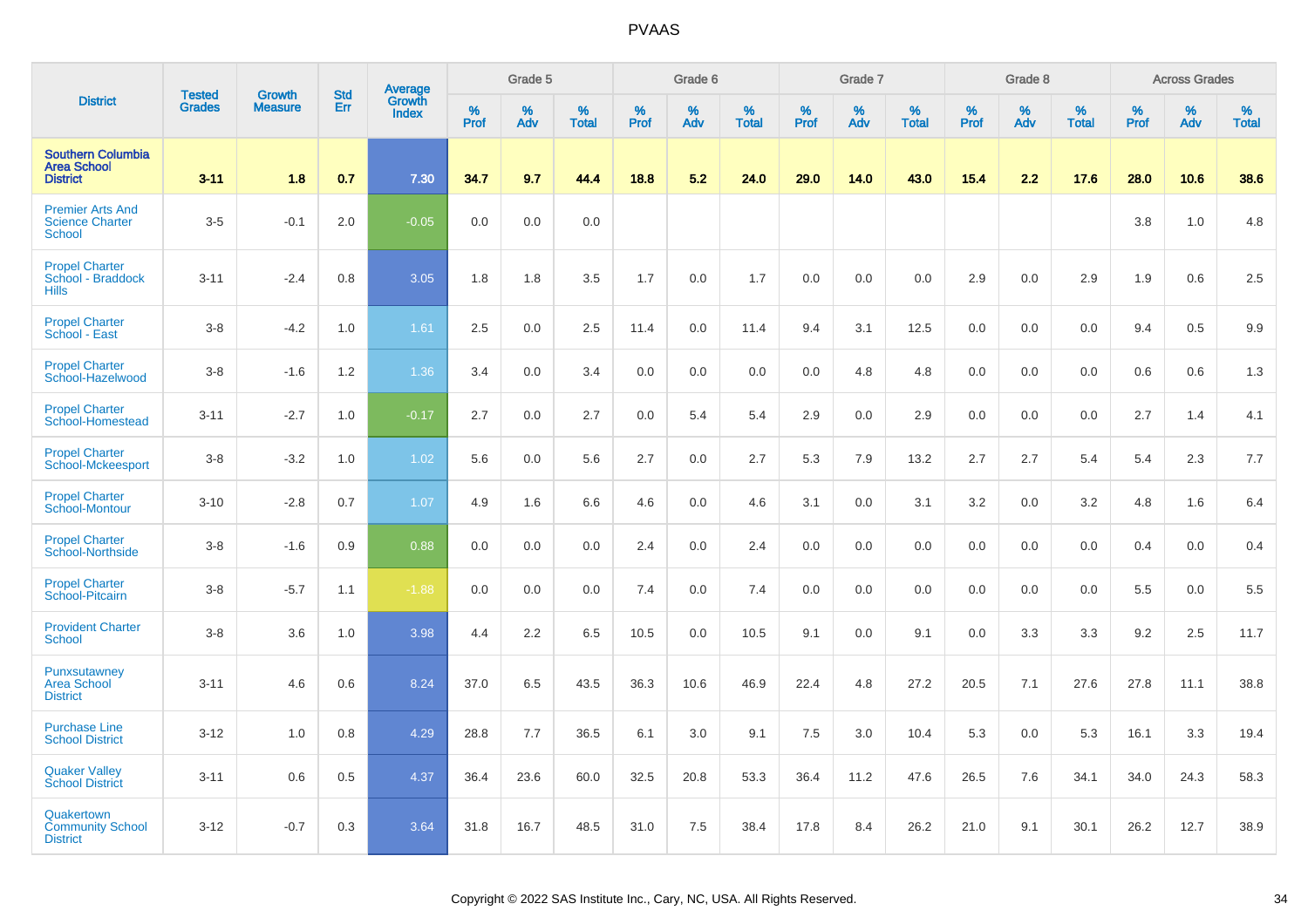|                                                                    |                                | <b>Growth</b>  | <b>Std</b> | Average                |              | Grade 5  |                   |           | Grade 6  |                   |           | Grade 7  |                   |           | Grade 8  |                   |           | <b>Across Grades</b> |                   |
|--------------------------------------------------------------------|--------------------------------|----------------|------------|------------------------|--------------|----------|-------------------|-----------|----------|-------------------|-----------|----------|-------------------|-----------|----------|-------------------|-----------|----------------------|-------------------|
| <b>District</b>                                                    | <b>Tested</b><br><b>Grades</b> | <b>Measure</b> | Err        | Growth<br><b>Index</b> | $\%$<br>Prof | %<br>Adv | %<br><b>Total</b> | %<br>Prof | %<br>Adv | %<br><b>Total</b> | %<br>Prof | %<br>Adv | %<br><b>Total</b> | %<br>Prof | %<br>Adv | %<br><b>Total</b> | %<br>Prof | %<br>Adv             | %<br><b>Total</b> |
| <b>Southern Columbia</b><br><b>Area School</b><br><b>District</b>  | $3 - 11$                       | 1.8            | 0.7        | 7.30                   | 34.7         | 9.7      | 44.4              | 18.8      | 5.2      | 24.0              | 29.0      | 14.0     | 43.0              | 15.4      | 2.2      | 17.6              | 28.0      | 10.6                 | 38.6              |
| <b>Radnor Township</b><br><b>School District</b>                   | $3 - 12$                       | 4.4            | 0.4        | 11.22                  | 34.0         | 41.4     | 75.4              | 41.7      | 25.4     | 67.1              | 34.3      | 31.8     | 66.2              | 35.0      | 21.5     | 56.5              | 36.8      | 31.8                 | 68.6              |
| <b>Reach Cyber</b><br><b>Charter School</b>                        | $3 - 11$                       | $-2.4$         | 0.9        | $-0.45$                | 19.4         | 9.7      | 29.0              | 9.1       | 0.0      | 9.1               | 17.0      | 3.8      | 20.8              | 17.5      | 5.3      | 22.8              | 21.3      | 4.7                  | 26.0              |
| <b>Reading School</b><br><b>District</b>                           | $3 - 11$                       | 0.0            | 0.4        | 4.14                   | 3.8          | 1.2      | 5.0               | 1.5       | 0.2      | 1.8               | 1.9       | 0.0      | 1.9               | 1.5       | 0.4      | 1.9               | 3.6       | 1.1                  | 4.7               |
| <b>Red Lion Area</b><br><b>School District</b>                     | $3 - 11$                       | 1.0            | 0.4        | 5.19                   | 24.8         | 8.9      | 33.7              | 20.6      | 5.3      | 25.9              | 16.7      | 9.1      | 25.8              | 14.5      | 6.6      | 21.0              | 23.3      | 8.6                  | 31.9              |
| <b>Redbank Valley</b><br><b>School District</b>                    | $3 - 11$                       | $-2.5$         | 0.7        | 1.94                   | 34.3         | 20.0     | 54.3              | 12.7      | 0.0      | 12.7              | 19.5      | 9.2      | 28.7              | 9.5       | 0.0      | 9.5               | 21.8      | 10.1                 | 31.9              |
| Renaissance<br><b>Academy Charter</b><br><b>School</b>             | $3 - 11$                       | $-5.7$         | 0.7        | $-3.32$                | 16.7         | 11.1     | 27.8              | 19.2      | 4.1      | 23.3              | 20.0      | 1.3      | 21.3              | 10.1      | 7.2      | 17.4              | 18.7      | 5.7                  | 24.4              |
| <b>Reynolds School</b><br><b>District</b>                          | $3 - 10$                       | $-3.3$         | 0.8        | 0.34                   | 13.0         | 1.4      | 14.5              | 18.2      | 1.3      | 19.5              | 14.0      | 10.0     | 24.0              | 11.8      | 1.5      | 13.2              | 15.2      | 2.8                  | 18.0              |
| <b>Richard Allen</b><br>Preparatory<br><b>Charter School</b>       | $5-8$                          | 0.8            | 0.7        | 3.33                   | 0.0          | 0.0      | 0.0               | 1.0       | 0.0      | 1.0               | 1.8       | 0.9      | 2.7               | 0.9       | 0.0      | 0.9               | 1.1       | 0.3                  | 1.4               |
| <b>Richland School</b><br><b>District</b>                          | $3 - 11$                       | 3.8            | 0.6        | 6.45                   | 40.8         | 21.4     | 62.1              | 40.4      | 10.6     | 51.1              | 39.8      | 10.9     | 50.8              | 25.5      | 13.2     | 38.7              | 36.6      | 16.5                 | 53.1              |
| <b>Ridgway Area</b><br><b>School District</b>                      | $3 - 11$                       | 4.4            | 0.8        | 5.42                   | 36.7         | 20.0     | 56.7              | 42.6      | 18.0     | 60.7              | 25.0      | 13.3     | 38.3              | 28.3      | 5.0      | 33.3              | 30.2      | 18.4                 | 48.6              |
| <b>Ridley School</b><br><b>District</b>                            | $3 - 12$                       | $-1.6$         | 0.3        | 0.71                   | 24.4         | 10.9     | 35.3              | 16.6      | 2.2      | 18.8              | 11.2      | 6.6      | 17.8              | 12.6      | 6.5      | 19.1              | 19.6      | 9.1                  | 28.7              |
| <b>Ringgold School</b><br><b>District</b>                          | $3 - 11$                       | $-4.9$         | 0.5        | $-3.96$                | 13.5         | 1.8      | 15.3              | 5.7       | 0.0      | 5.7               | 8.3       | 1.2      | 9.5               | 6.4       | 0.5      | 6.9               | 12.7      | 1.7                  | 14.4              |
| <b>Riverside Beaver</b><br><b>County School</b><br><b>District</b> | $3 - 11$                       | 1.0            | 0.6        | 4.05                   | 21.9         | 12.5     | 34.4              | 23.8      | 4.0      | 27.7              | 22.8      | 10.1     | 32.9              | 25.5      | 3.2      | 28.7              | 28.3      | 10.4                 | 38.7              |
| <b>Riverside School</b><br><b>District</b>                         | $3 - 11$                       | 4.3            | 0.6        | 7.08                   | 18.6         | 7.8      | 26.5              | 13.1      | 7.1      | 20.2              | 16.5      | 13.6     | 30.1              | 16.4      | 4.6      | 20.9              | 19.2      | 7.7                  | 27.0              |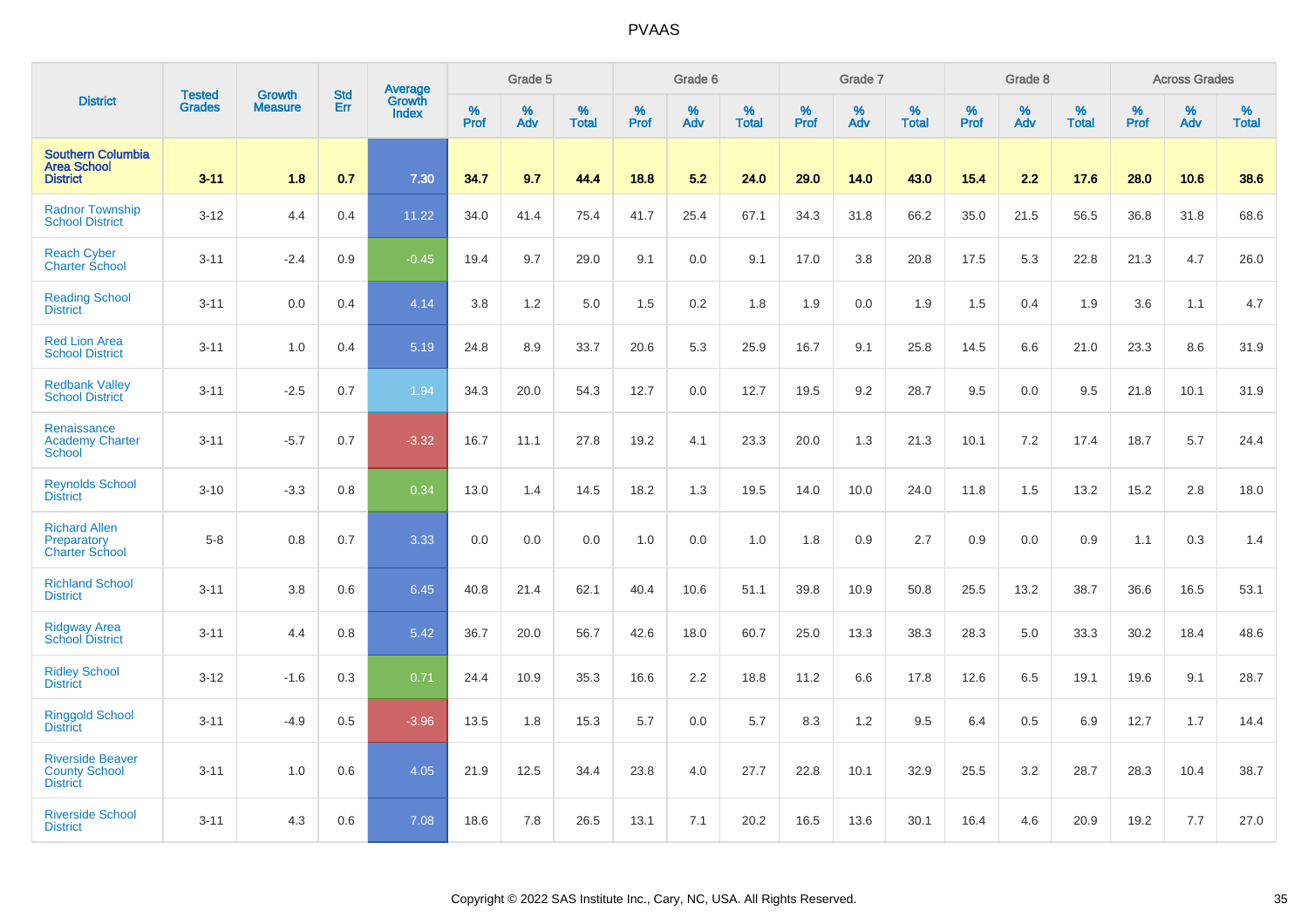|                                                                           | <b>Tested</b> | <b>Growth</b>  | <b>Std</b> | Average                       |              | Grade 5  |                   |           | Grade 6  |                   |           | Grade 7  |                   |           | Grade 8  |                   |           | <b>Across Grades</b> |                   |
|---------------------------------------------------------------------------|---------------|----------------|------------|-------------------------------|--------------|----------|-------------------|-----------|----------|-------------------|-----------|----------|-------------------|-----------|----------|-------------------|-----------|----------------------|-------------------|
| <b>District</b>                                                           | <b>Grades</b> | <b>Measure</b> | Err        | <b>Growth</b><br><b>Index</b> | $\%$<br>Prof | %<br>Adv | %<br><b>Total</b> | %<br>Prof | %<br>Adv | %<br><b>Total</b> | %<br>Prof | %<br>Adv | %<br><b>Total</b> | %<br>Prof | %<br>Adv | %<br><b>Total</b> | %<br>Prof | %<br>Adv             | %<br><b>Total</b> |
| <b>Southern Columbia</b><br><b>Area School</b><br><b>District</b>         | $3 - 11$      | 1.8            | 0.7        | 7.30                          | 34.7         | 9.7      | 44.4              | 18.8      | 5.2      | 24.0              | 29.0      | 14.0     | 43.0              | $15.4$    | 2.2      | 17.6              | 28.0      | 10.6                 | 38.6              |
| <b>Riverview School</b><br><b>District</b>                                | $3 - 11$      | $-6.6$         | 0.8        | $-0.07$                       | 28.8         | 5.8      | 34.6              | 29.9      | 9.1      | 39.0              | 21.7      | 3.3      | 25.0              | 12.7      | 5.1      | 17.7              | 25.8      | 15.0                 | 40.8              |
| <b>Robert Benjamin</b><br><b>Wiley Community</b><br><b>Charter School</b> | $3-8$         | 2.8            | 0.8        | 3.93                          | 7.0          | 2.3      | 9.3               | 0.0       | 0.0      | 0.0               | 7.3       | 0.0      | 7.3               | 4.4       | 0.0      | 4.4               | 5.7       | 1.7                  | 7.4               |
| <b>Roberto Clemente</b><br><b>Charter School</b>                          | $3 - 12$      | $-4.0$         | 0.9        | 1.79                          | 5.6          | 0.0      | 5.6               | 0.0       | 0.0      | 0.0               | 0.0       | 0.0      | 0.0               | 0.0       | 0.0      | 0.0               | 3.0       | 0.0                  | 3.0               |
| <b>Rochester Area</b><br><b>School District</b>                           | $3 - 11$      | $-1.6$         | 0.9        | 3.19                          | 27.1         | 6.2      | 33.3              | 24.5      | 3.8      | 28.3              | 2.0       | 0.0      | 2.0               | 15.4      | 0.0      | 15.4              | 20.6      | 7.5                  | 28.1              |
| <b>Rockwood Area</b><br><b>School District</b>                            | $3 - 11$      | $-2.1$         | 0.9        | 2.50                          | 34.2         | 12.2     | 46.3              | 16.7      | 21.4     | 38.1              | 15.6      | 2.2      | 17.8              | 12.7      | 7.9      | 20.6              | 19.1      | 9.4                  | 28.5              |
| <b>Rose Tree Media</b><br><b>School District</b>                          | $3 - 10$      | $-1.7$         | 0.4        | $-0.25$                       | 29.7         | 19.6     | 49.3              | 31.4      | 15.3     | 46.7              | 31.6      | 20.9     | 52.4              | 18.4      | 13.9     | 32.3              | 31.5      | 20.2                 | 51.8              |
| <b>Russell Byers</b><br><b>Charter School</b>                             | $3-8$         | 1.5            | 0.8        | 5.07                          | 3.6          | 0.0      | 3.6               | 0.0       | 0.0      | 0.0               | 0.0       | 0.0      | 0.0               | 0.0       | 0.0      | 0.0               | 3.2       | 1.9                  | 5.2               |
| <b>Saint Clair Area</b><br><b>School District</b>                         | $3 - 8$       | 1.1            | 0.9        | 4.46                          | 28.3         | 13.2     | 41.5              | 24.0      | 4.0      | 28.0              | 19.2      | 7.7      | 26.9              | 12.5      | 2.5      | 15.0              | 24.2      | 7.2                  | 31.4              |
| <b>Saint Marys Area</b><br><b>School District</b>                         | $3 - 11$      | $-2.5$         | 0.5        | $-0.36$                       | 35.6         | 8.7      | 44.4              | 21.8      | 1.6      | 23.4              | 10.0      | 5.4      | 15.4              | 13.3      | 1.3      | 14.7              | 24.9      | 7.3                  | 32.3              |
| <b>Salisbury</b><br><b>Township School</b><br><b>District</b>             | $3 - 11$      | $-2.3$         | 0.6        | 0.96                          | 14.9         | 8.5      | 23.4              | 14.3      | 2.2      | 16.5              | 13.0      | 1.1      | 14.1              | 17.2      | 3.4      | 20.7              | 18.4      | 6.3                  | 24.7              |
| Salisbury-Elk Lick<br><b>School District</b>                              | $3 - 11$      | $-4.2$         | 1.3        | 0.13                          | 29.2         | 12.5     | 41.7              | 37.5      | 0.0      | 37.5              | 15.8      | 0.0      | 15.8              | 14.3      | 4.8      | 19.0              | 28.9      | 5.8                  | 34.7              |
| <b>Saucon Valley</b><br><b>School District</b>                            | $3 - 11$      | 6.7            | 0.5        | 12.55                         | 32.0         | 25.4     | 57.4              | 33.6      | 11.0     | 44.5              | 31.1      | 12.1     | 43.2              | 32.8      | 16.0     | 48.8              | 31.2      | 18.8                 | 50.0              |
| <b>Sayre Area School</b><br><b>District</b>                               | $3 - 11$      | 1.9            | 0.7        | 6.31                          | 21.3         | 6.6      | 27.9              | 36.2      | 5.0      | 41.2              | 21.4      | 3.6      | 25.0              | 13.4      | 0.0      | 13.4              | 25.9      | 6.1                  | 32.0              |
| <b>School Lane</b><br><b>Charter School</b>                               | $3 - 11$      | $-4.8$         | 0.7        | 0.49                          | 26.9         | 7.5      | 34.3              | 11.9      | 1.7      | 13.6              | 7.0       | 2.8      | 9.9               | 18.8      | 3.1      | 21.9              | 21.0      | 6.5                  | 27.5              |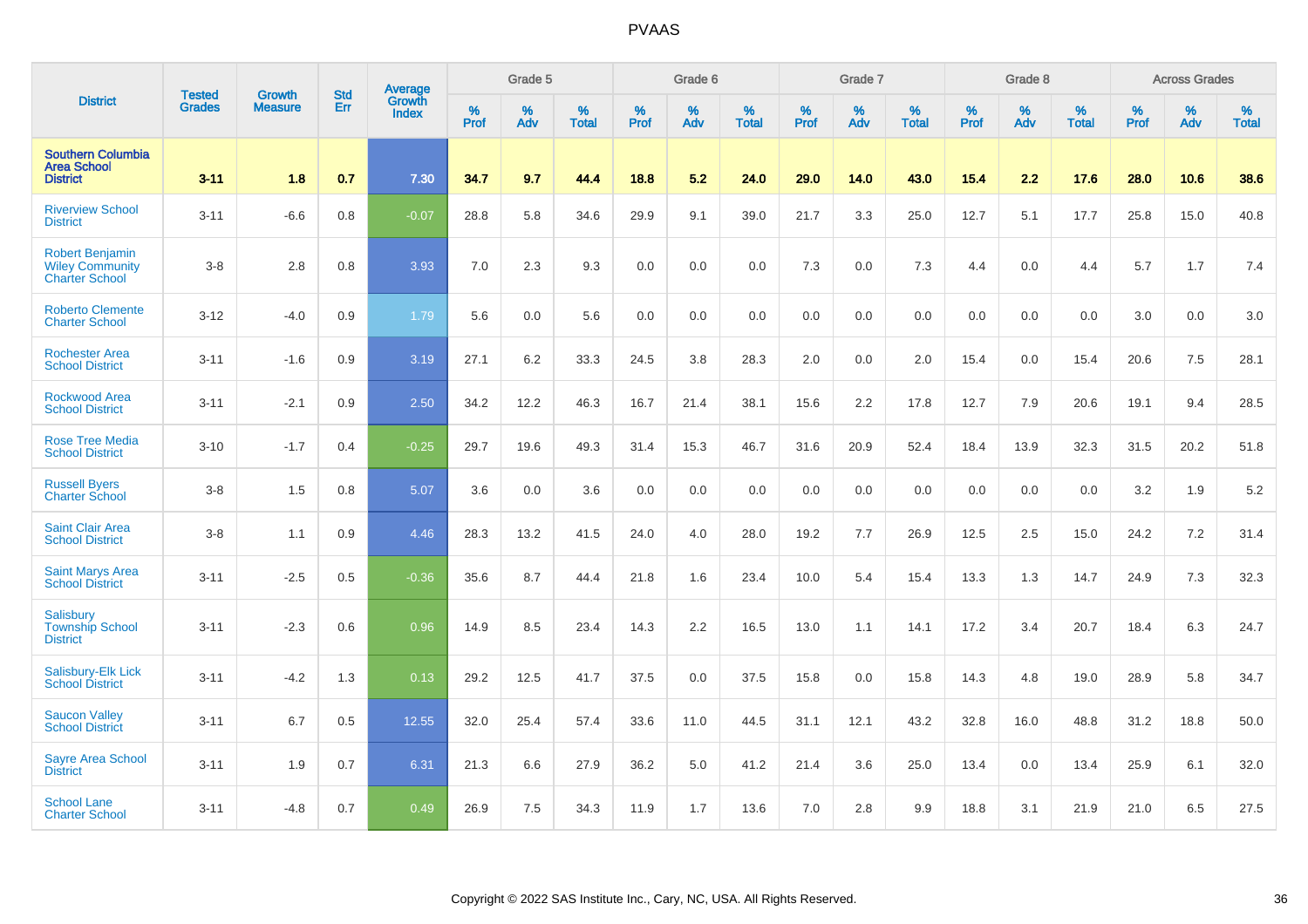|                                                                   |                                | <b>Growth</b>  | <b>Std</b> | Average                |              | Grade 5  |                   |              | Grade 6  |                   |              | Grade 7  |                   |              | Grade 8  |                   |           | <b>Across Grades</b> |                   |
|-------------------------------------------------------------------|--------------------------------|----------------|------------|------------------------|--------------|----------|-------------------|--------------|----------|-------------------|--------------|----------|-------------------|--------------|----------|-------------------|-----------|----------------------|-------------------|
| <b>District</b>                                                   | <b>Tested</b><br><b>Grades</b> | <b>Measure</b> | Err        | Growth<br><b>Index</b> | $\%$<br>Prof | %<br>Adv | %<br><b>Total</b> | $\%$<br>Prof | %<br>Adv | %<br><b>Total</b> | $\%$<br>Prof | %<br>Adv | %<br><b>Total</b> | $\%$<br>Prof | %<br>Adv | %<br><b>Total</b> | %<br>Prof | %<br>Adv             | %<br><b>Total</b> |
| <b>Southern Columbia</b><br><b>Area School</b><br><b>District</b> | $3 - 11$                       | 1.8            | 0.7        | 7.30                   | 34.7         | 9.7      | 44.4              | 18.8         | 5.2      | 24.0              | 29.0         | 14.0     | 43.0              | $15.4$       | 2.2      | 17.6              | 28.0      | 10.6                 | 38.6              |
| <b>Schuylkill Haven</b><br>Area School<br><b>District</b>         | $3 - 11$                       | $-3.0$         | 0.7        | 2.62                   | 11.9         | 1.2      | 13.1              | 4.9          | $1.2$    | 6.2               | 20.0         | 4.2      | 24.2              | 5.8          | 0.0      | 5.8               | 17.6      | 5.5                  | 23.1              |
| <b>Schuylkill Valley</b><br><b>School District</b>                | $3 - 11$                       | $-1.0$         | 0.5        | 3.23                   | 24.8         | 8.5      | 33.3              | 25.6         | 5.8      | 31.4              | 15.3         | 9.9      | 25.2              | 8.2          | 2.7      | 10.9              | 21.3      | 7.6                  | 29.0              |
| <b>Scranton School</b><br><b>District</b>                         | $3 - 12$                       | $-3.3$         | 0.5        | $-1.47$                | 10.4         | 0.8      | 11.2              | 2.1          | 1.3      | 3.4               | 3.7          | 1.1      | 4.8               | 3.4          | 2.3      | 5.7               | 7.0       | 1.7                  | 8.6               |
| Selinsgrove Area<br><b>School District</b>                        | $3 - 12$                       | 4.7            | 0.5        | 11.20                  | 26.0         | 6.1      | 32.0              | 32.0         | 17.0     | 49.0              | 26.4         | 18.7     | 45.2              | 25.6         | 10.5     | 36.1              | 25.8      | 14.6                 | 40.4              |
| <b>Seneca Valley</b><br><b>School District</b>                    | $3 - 11$                       | $-2.1$         | 0.3        | 1.45                   | 28.8         | 15.8     | 44.6              | 33.8         | 9.8      | 43.6              | 26.6         | 12.0     | 38.5              | 18.6         | 6.0      | 24.6              | 30.0      | 14.4                 | 44.4              |
| <b>Seven Generations</b><br><b>Charter School</b>                 | $3-5$                          | 2.5            | 2.0        | 1.26                   | 24.3         | 5.4      | 29.7              |              |          |                   |              |          |                   |              |          |                   | 25.6      | 5.6                  | 31.2              |
| <b>Shade-Central City</b><br><b>School District</b>               | $3 - 11$                       | 1.4            | 1.4        | 2.94                   | 18.8         | 0.0      | 18.8              | 26.9         | 0.0      | 26.9              | 20.0         | 10.0     | 30.0              | 34.8         | 0.0      | 34.8              | 29.0      | 3.0                  | 32.1              |
| <b>Shaler Area</b><br><b>School District</b>                      | $3 - 11$                       | $-6.1$         | 0.4        | 1.00                   | 26.2         | 5.8      | 32.0              | 12.6         | 1.9      | 14.5              | 22.1         | 5.5      | 27.7              | 19.6         | $5.2\,$  | 24.8              | 23.3      | 7.8                  | 31.2              |
| <b>Shamokin Area</b><br><b>School District</b>                    | $3 - 11$                       | $-2.1$         | 0.5        | 0.50                   | 17.1         | 4.3      | 21.4              | 8.8          | 2.9      | 11.8              | 10.3         | 0.7      | 11.0              | 8.4          | 3.9      | 12.3              | 12.1      | 4.8                  | 16.9              |
| Shanksville-<br><b>Stonycreek School</b><br><b>District</b>       | $3 - 10$                       | 6.4            | 1.4        | 4.61                   | 28.6         | 0.0      | 28.6              | 25.0         | 4.2      | 29.2              | 20.0         | 5.0      | 25.0              | 22.2         | 0.0      | 22.2              | 26.3      | 1.7                  | 28.0              |
| <b>Sharon City School</b><br><b>District</b>                      | $3 - 11$                       | $-0.3$         | 0.5        | 1.32                   | 14.1         | 2.1      | 16.2              | 13.9         | 4.1      | 18.0              | 6.0          | 1.7      | 7.8               | 5.9          | 1.5      | 7.4               | 12.0      | 2.8                  | 14.8              |
| <b>Sharpsville Area</b><br><b>School District</b>                 | $3 - 11$                       | $-2.3$         | 0.8        | 2.39                   | 29.0         | 9.7      | 38.7              | 16.4         | 1.5      | 17.9              | 21.9         | 3.1      | 25.0              | 20.0         | 7.1      | 27.1              | 27.3      | 8.8                  | 36.1              |
| Shenandoah<br><b>Valley School</b><br><b>District</b>             | $3 - 11$                       | $-5.1$         | 0.8        | 0.47                   | 11.9         | 3.0      | 14.9              | 19.6         | 2.0      | 21.6              | 1.7          | 3.4      | 5.1               | 3.6          | 0.0      | 3.6               | 12.0      | 3.5                  | 15.5              |
| Shenango Area<br><b>School District</b>                           | $3 - 11$                       | 0.1            | 0.7        | 4.17                   | 25.0         | 7.1      | 32.1              | 40.4         | 8.8      | 49.1              | 16.5         | 1.0      | 17.5              | 14.4         | 1.1      | 15.6              | 22.5      | 7.6                  | 30.1              |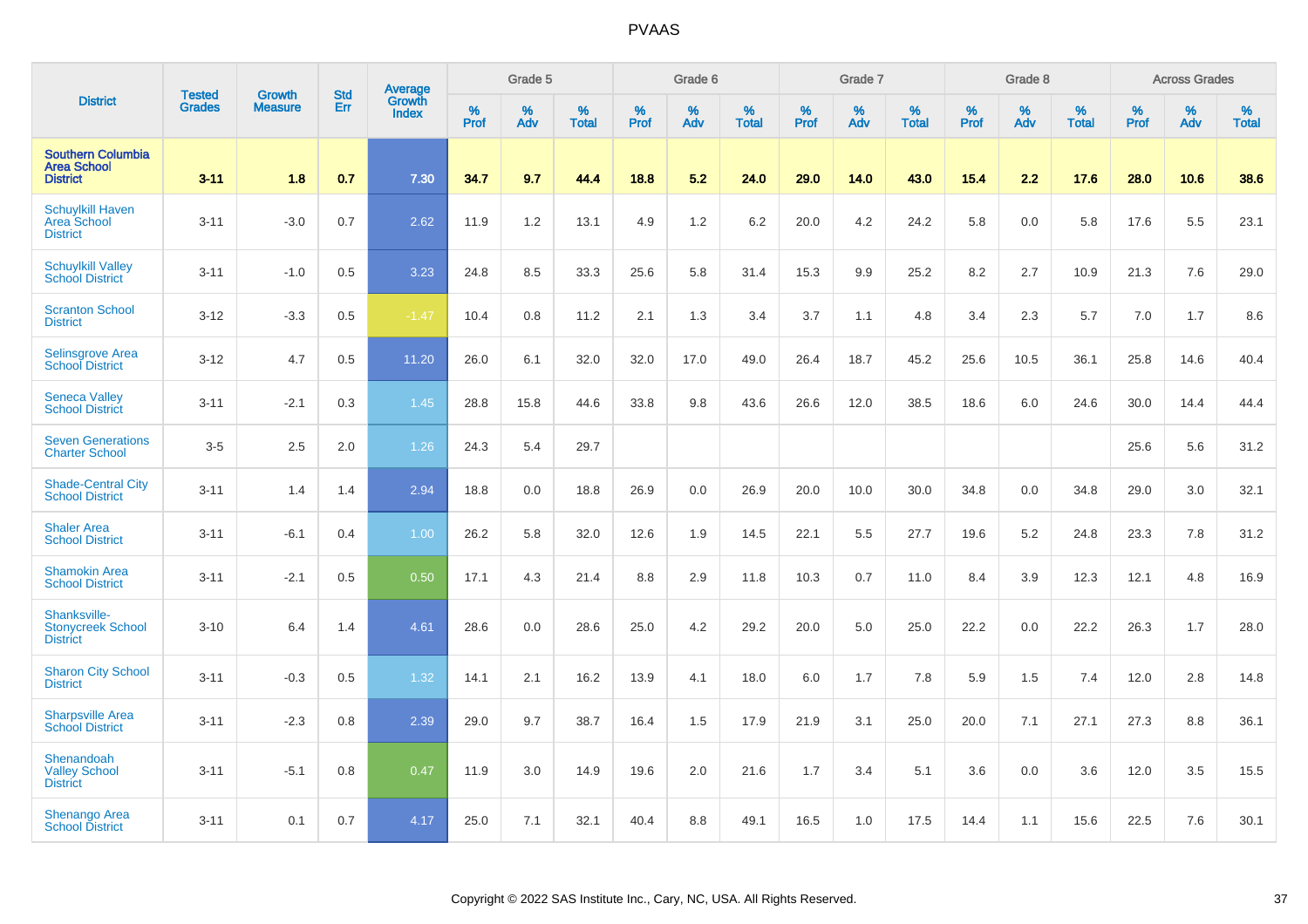|                                                                   |                                |                                 | <b>Std</b> | Average                |              | Grade 5  |                   |           | Grade 6  |                   |           | Grade 7  |                   |           | Grade 8  |                   |           | <b>Across Grades</b> |                   |
|-------------------------------------------------------------------|--------------------------------|---------------------------------|------------|------------------------|--------------|----------|-------------------|-----------|----------|-------------------|-----------|----------|-------------------|-----------|----------|-------------------|-----------|----------------------|-------------------|
| <b>District</b>                                                   | <b>Tested</b><br><b>Grades</b> | <b>Growth</b><br><b>Measure</b> | Err        | Growth<br><b>Index</b> | $\%$<br>Prof | %<br>Adv | %<br><b>Total</b> | %<br>Prof | %<br>Adv | %<br><b>Total</b> | %<br>Prof | %<br>Adv | %<br><b>Total</b> | %<br>Prof | %<br>Adv | %<br><b>Total</b> | %<br>Prof | %<br>Adv             | %<br><b>Total</b> |
| <b>Southern Columbia</b><br><b>Area School</b><br><b>District</b> | $3 - 11$                       | 1.8                             | 0.7        | 7.30                   | 34.7         | 9.7      | 44.4              | 18.8      | 5.2      | 24.0              | 29.0      | 14.0     | 43.0              | 15.4      | 2.2      | 17.6              | 28.0      | 10.6                 | 38.6              |
| <b>Shikellamy School</b><br><b>District</b>                       | $3 - 10$                       | 2.8                             | 0.4        | 6.42                   | 24.3         | 11.4     | 35.7              | 18.3      | 8.4      | 26.7              | 18.0      | 7.7      | 25.8              | 11.5      | 7.8      | 19.3              | 21.2      | 9.8                  | 31.0              |
| <b>Shippensburg Area</b><br><b>School District</b>                | $3 - 11$                       | $-3.6$                          | 0.4        | 1.09                   | 18.3         | 13.7     | 32.0              | 12.9      | 4.2      | 17.0              | 13.4      | 2.4      | 15.8              | 13.6      | 4.0      | 17.7              | 17.3      | 7.6                  | 24.9              |
| <b>Slippery Rock Area</b><br><b>School District</b>               | $3 - 11$                       | 1.4                             | 0.5        | 3.52                   | 37.0         | 20.5     | 57.5              | 28.6      | 26.3     | 54.9              | 26.4      | 13.2     | 39.7              | 26.2      | 10.3     | 36.5              | 32.4      | 20.5                 | 53.0              |
| <b>Smethport Area</b><br><b>School District</b>                   | $3 - 12$                       | 7.1                             | 0.8        | 8.76                   | 29.2         | 8.3      | 37.5              | 24.6      | 8.8      | 33.3              | 16.9      | 6.2      | 23.1              | 22.6      | 4.8      | 27.4              | 22.1      | 9.4                  | 31.5              |
| <b>Solanco School</b><br><b>District</b>                          | $3 - 11$                       | 0.3                             | 0.4        | 2.53                   | 21.5         | 5.0      | 26.5              | 12.6      | 5.6      | 18.1              | 17.0      | 7.4      | 24.4              | 11.9      | 2.9      | 14.8              | 20.0      | 7.2                  | 27.1              |
| <b>Somerset Area</b><br><b>School District</b>                    | $3 - 11$                       | 0.0                             | 0.5        | 4.78                   | 27.4         | 11.1     | 38.5              | 28.2      | 9.2      | 37.4              | 20.4      | 9.5      | 29.9              | 24.5      | 4.9      | 29.4              | 26.3      | 10.2                 | 36.6              |
| <b>Souderton Area</b><br><b>School District</b>                   | $3 - 11$                       | 0.8                             | 0.3        | 7.15                   | 35.8         | 26.1     | 61.9              | 29.8      | 8.6      | 38.4              | 30.6      | 10.4     | 41.0              | 24.3      | 4.2      | 28.5              | 30.8      | 18.3                 | 49.1              |
| <b>Souderton Charter</b><br>School<br>Collaborative               | $3-8$                          | 4.0                             | 1.3        | 4.28                   | 51.8         | 22.2     | 74.1              | 44.0      | 24.0     | 68.0              | 28.6      | 38.1     | 66.7              | 41.2      | 11.8     | 52.9              | 40.1      | 26.8                 | 66.9              |
| South Allegheny<br><b>School District</b>                         | $3 - 11$                       | $-5.4$                          | 0.9        | $-1.61$                | 25.9         | 1.7      | 27.6              | 2.0       | 2.0      | 4.1               | 7.9       | 2.6      | 10.5              | 12.5      | 2.5      | 15.0              | 16.9      | 2.7                  | 19.6              |
| <b>South Butler</b><br><b>County School</b><br><b>District</b>    | $3 - 10$                       | 0.6                             | 0.5        | 3.34                   | 35.1         | 12.8     | 48.0              | 22.9      | 5.0      | 27.9              | 21.2      | 11.4     | 32.6              | 13.3      | 1.6      | 14.8              | 27.0      | 11.2                 | 38.3              |
| <b>South Eastern</b><br><b>School District</b>                    | $3 - 11$                       | 1.8                             | 0.5        | 5.70                   | 21.6         | 15.9     | 37.5              | 25.4      | 14.4     | 39.9              | 20.8      | 3.9      | 24.7              | 20.4      | 5.2      | 25.6              | 26.2      | 11.6                 | 37.7              |
| <b>South Fayette</b><br><b>Township School</b><br><b>District</b> | $3 - 11$                       | 0.2                             | 0.4        | 6.88                   | 37.5         | 23.5     | 61.0              | 40.8      | 18.4     | 59.2              | 35.5      | 24.3     | 59.8              | 30.9      | 20.9     | 51.8              | 35.4      | 28.3                 | 63.7              |
| <b>South Middleton</b><br><b>School District</b>                  | $3 - 11$                       | $-1.1$                          | 0.5        | 2.74                   | 28.8         | 22.7     | 51.5              | 23.8      | 4.0      | 27.8              | 20.7      | 7.1      | 27.8              | 16.8      | 9.2      | 26.0              | 25.9      | 15.1                 | 41.0              |
| South Park School<br><b>District</b>                              | $3 - 11$                       | 3.3                             | 0.6        | 5.37                   | 33.3         | 11.9     | 45.2              | 27.8      | 11.3     | 39.2              | 21.8      | 16.8     | 38.7              | 24.0      | 8.6      | 32.7              | 28.8      | 10.4                 | 39.2              |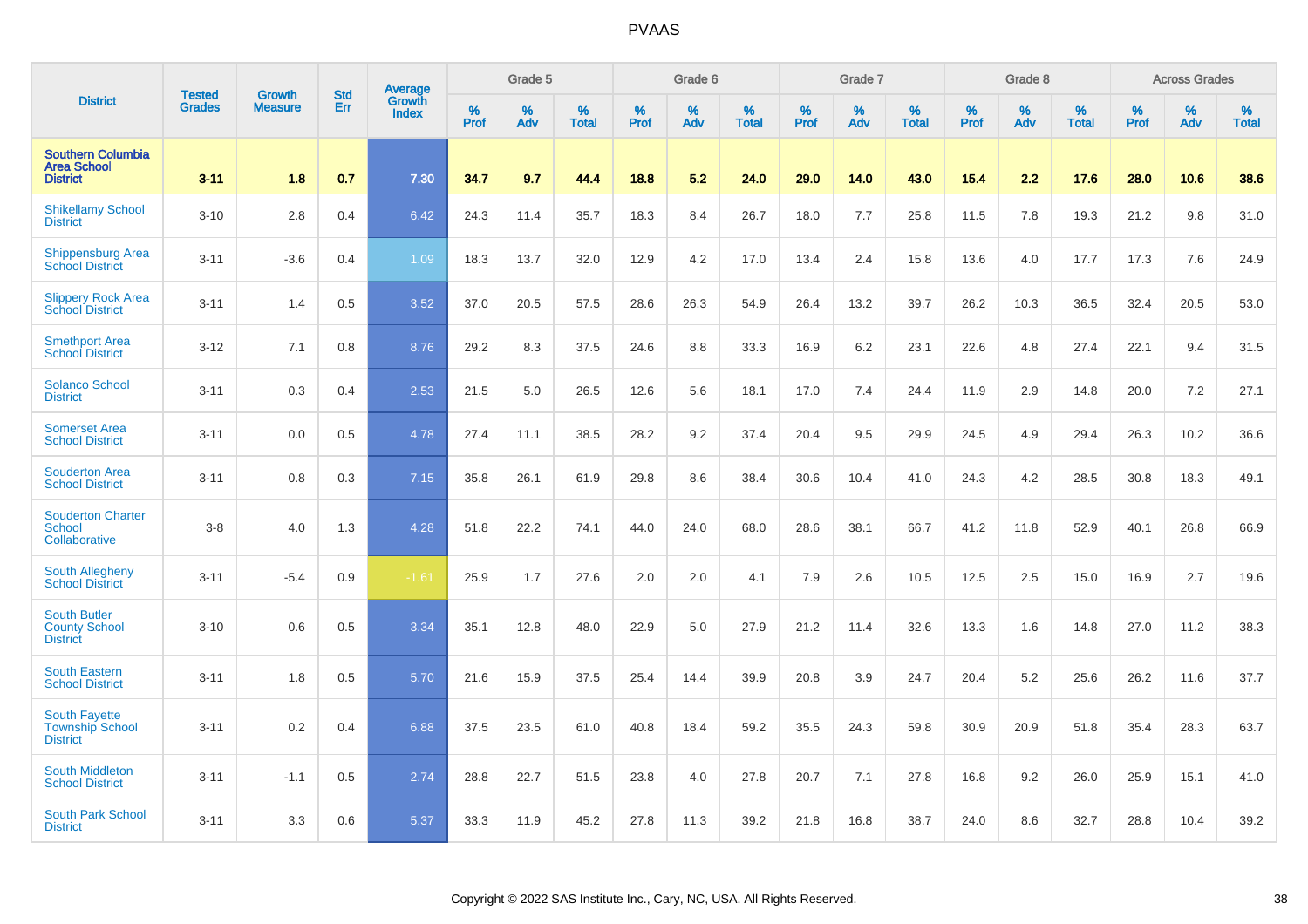|                                                                           | <b>Tested</b> | <b>Growth</b>  | <b>Std</b> | Average                |              | Grade 5  |                      |              | Grade 6  |                   |              | Grade 7  |                   |              | Grade 8  |                      |           | <b>Across Grades</b> |                   |
|---------------------------------------------------------------------------|---------------|----------------|------------|------------------------|--------------|----------|----------------------|--------------|----------|-------------------|--------------|----------|-------------------|--------------|----------|----------------------|-----------|----------------------|-------------------|
| <b>District</b>                                                           | Grades        | <b>Measure</b> | Err        | Growth<br><b>Index</b> | $\%$<br>Prof | %<br>Adv | $\%$<br><b>Total</b> | $\%$<br>Prof | %<br>Adv | %<br><b>Total</b> | $\%$<br>Prof | %<br>Adv | %<br><b>Total</b> | $\%$<br>Prof | %<br>Adv | $\%$<br><b>Total</b> | %<br>Prof | %<br>Adv             | %<br><b>Total</b> |
| <b>Southern Columbia</b><br><b>Area School</b><br><b>District</b>         | $3 - 11$      | 1.8            | 0.7        | 7.30                   | 34.7         | 9.7      | 44.4                 | 18.8         | 5.2      | 24.0              | 29.0         | 14.0     | 43.0              | 15.4         | 2.2      | 17.6                 | 28.0      | 10.6                 | 38.6              |
| South Side Area<br><b>School District</b>                                 | $3 - 11$      | 1.2            | 0.8        | 4.65                   | 23.3         | 18.3     | 41.7                 | 17.7         | 0.0      | 17.7              | 26.6         | 7.8      | 34.4              | 12.7         | 2.8      | 15.5                 | 21.2      | 6.3                  | 27.6              |
| <b>South Western</b><br><b>School District</b>                            | $3 - 12$      | 2.8            | 0.4        | 7.84                   | 23.7         | 5.4      | 29.2                 | 15.7         | 11.7     | 27.4              | 17.8         | 6.0      | 23.8              | 19.1         | 10.1     | 29.2                 | 21.6      | 8.9                  | 30.4              |
| South Williamsport<br><b>Area School</b><br><b>District</b>               | $3 - 10$      | $-0.6$         | 0.6        | 3.18                   | 20.4         | 1.1      | 21.5                 | 25.8         | 4.5      | 30.3              | 15.5         | 2.4      | 17.9              | 15.1         | 0.0      | 15.1                 | 20.2      | 2.8                  | 23.0              |
| <b>Southeast Delco</b><br><b>School District</b>                          | $3 - 10$      | $-0.4$         | 0.6        | 4.21                   | 3.3          | 1.7      | 5.0                  | 1.8          | 0.0      | 1.8               | 3.0          | 0.8      | 3.8               | 6.9          | 0.8      | 7.7                  | 5.7       | 0.7                  | 6.3               |
| Southeastern<br><b>Greene School</b><br><b>District</b>                   | $3 - 10$      | $-11.8$        | 1.0        | $-3.05$                | 34.5         | 13.8     | 48.3                 | 32.4         | 2.9      | 35.3              | 8.2          | 4.1      | 12.2              | 25.6         | 2.3      | 27.9                 | 26.6      | 12.9                 | 39.5              |
| <b>Southern Columbia</b><br><b>Area School</b><br><b>District</b>         | $3 - 11$      | 1.8            | 0.7        | 7.30                   | 34.7         | 9.7      | 44.4                 | 18.8         | 5.2      | 24.0              | 29.0         | 14.0     | 43.0              | 15.4         | 2.2      | 17.6                 | 28.0      | 10.6                 | 38.6              |
| <b>Southern Fulton</b><br><b>School District</b>                          | $3 - 11$      | $-2.2$         | 0.9        | 0.85                   | 21.3         | 6.4      | 27.7                 | 15.2         | 10.2     | 25.4              | 12.3         | 1.8      | 14.0              | 5.9          | 3.9      | 9.8                  | 18.9      | 4.4                  | 23.3              |
| Southern<br><b>Huntingdon County</b><br><b>School District</b>            | $3 - 11$      | $-2.5$         | 0.7        | $-0.14$                | 18.8         | 10.1     | 29.0                 | 9.0          | 1.3      | 10.3              | 10.1         | 1.1      | 11.2              | 6.1          | 0.0      | 6.1                  | 15.5      | 3.9                  | 19.4              |
| <b>Southern Lehigh</b><br><b>School District</b>                          | $3 - 11$      | $-1.1$         | 0.4        | 2.10                   | 33.9         | 21.0     | 54.8                 | 28.3         | 16.8     | 45.1              | 40.2         | 13.1     | 53.3              | 32.0         | 12.7     | 44.8                 | 35.0      | 20.7                 | 55.8              |
| <b>Southern Tioga</b><br><b>School District</b>                           | $3 - 11$      | 0.3            | 0.6        | 3.78                   | 23.7         | 1.0      | 24.7                 | 17.9         | 1.9      | 19.8              | 8.0          | 2.2      | 10.2              | 10.8         | 2.5      | 13.3                 | 18.0      | 4.1                  | 22.1              |
| <b>Southern York</b><br><b>County School</b><br><b>District</b>           | $3 - 11$      | $-0.3$         | 0.5        | 7.16                   | 25.6         | 7.0      | 32.7                 | 36.1         | 8.9      | 45.0              | 18.8         | 5.4      | 24.3              | 11.5         | 3.0      | 14.5                 | 25.1      | 8.0                  | 33.0              |
| Southmoreland<br><b>School District</b>                                   | $3 - 11$      | $-3.6$         | 0.6        | 3.41                   | 12.6         | 4.2      | 16.8                 | 15.6         | 3.7      | 19.3              | 11.1         | 2.8      | 13.9              | 10.5         | 1.0      | 11.4                 | 17.8      | 4.1                  | 21.9              |
| <b>Southwest</b><br>Leadership<br><b>Academy Charter</b><br><b>School</b> | $3-8$         | 0.7            | 1.0        | 2.49                   | 2.2          | 0.0      | 2.2                  | 2.9          | 0.0      | 2.9               | 5.1          | 0.0      | 5.1               | 0.0          | 0.0      | 0.0                  | 5.7       | 1.5                  | 7.2               |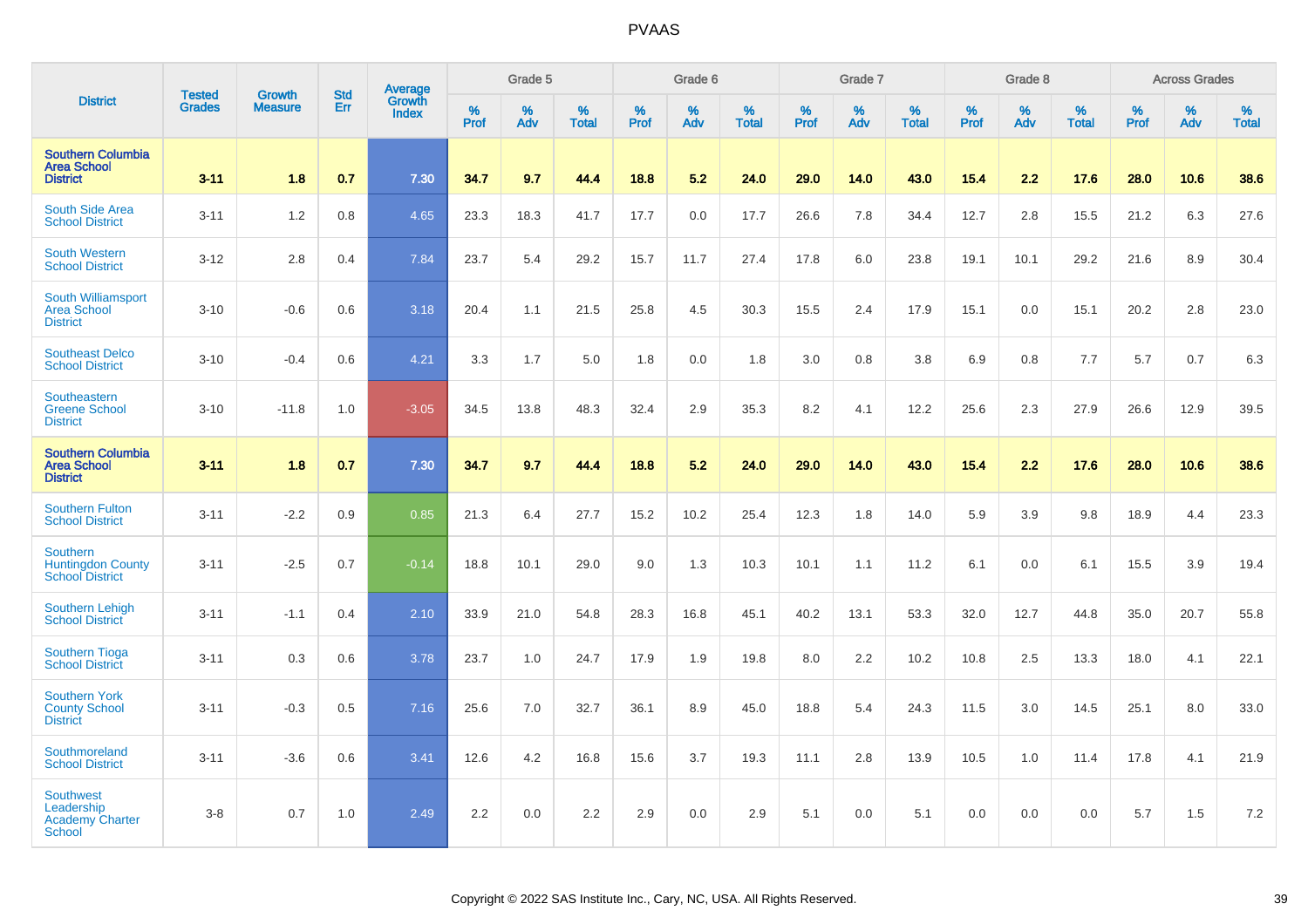|                                                                   |                                |                                 | <b>Std</b> | Average                |                     | Grade 5  |                   |                  | Grade 6  |                   |                  | Grade 7  |                   |           | Grade 8  |                   |           | <b>Across Grades</b> |                   |
|-------------------------------------------------------------------|--------------------------------|---------------------------------|------------|------------------------|---------------------|----------|-------------------|------------------|----------|-------------------|------------------|----------|-------------------|-----------|----------|-------------------|-----------|----------------------|-------------------|
| <b>District</b>                                                   | <b>Tested</b><br><b>Grades</b> | <b>Growth</b><br><b>Measure</b> | Err        | Growth<br><b>Index</b> | $\%$<br><b>Prof</b> | %<br>Adv | %<br><b>Total</b> | %<br><b>Prof</b> | %<br>Adv | %<br><b>Total</b> | %<br><b>Prof</b> | %<br>Adv | %<br><b>Total</b> | %<br>Prof | %<br>Adv | %<br><b>Total</b> | %<br>Prof | %<br>Adv             | %<br><b>Total</b> |
| <b>Southern Columbia</b><br><b>Area School</b><br><b>District</b> | $3 - 11$                       | 1.8                             | 0.7        | 7.30                   | 34.7                | 9.7      | 44.4              | 18.8             | 5.2      | 24.0              | 29.0             | 14.0     | 43.0              | 15.4      | 2.2      | 17.6              | 28.0      | 10.6                 | 38.6              |
| <b>Spring Cove</b><br>School District                             | $3 - 11$                       | 0.9                             | 0.5        | 5.97                   | 18.5                | 8.4      | 26.9              | 15.1             | 4.8      | 19.8              | 11.0             | 3.9      | 15.0              | 12.7      | 4.0      | 16.7              | 20.0      | 7.4                  | 27.4              |
| <b>Spring Grove Area</b><br><b>School District</b>                | $3 - 11$                       | $-1.9$                          | 0.4        | 1.46                   | 30.9                | 11.5     | 42.4              | 31.2             | 15.8     | 47.0              | 23.2             | 11.2     | 34.4              | $5.2\,$   | 3.2      | 8.4               | 26.1      | 15.4                 | 41.5              |
| <b>Springfield School</b><br><b>District</b>                      | $3 - 11$                       | $-3.6$                          | 0.4        | $-2.60$                | 35.0                | 20.1     | 55.1              | 30.6             | 7.7      | 38.4              | 35.8             | 10.7     | 46.5              | 26.0      | 12.6     | 38.6              | 33.8      | 18.4                 | 52.2              |
| Springfield<br><b>Township School</b><br><b>District</b>          | $3 - 11$                       | 1.7                             | 0.5        | 5.78                   | 31.3                | 12.3     | 43.6              | 26.9             | 11.1     | 38.0              | 28.4             | 21.9     | 50.3              | 31.7      | 17.2     | 49.0              | 33.1      | 15.4                 | 48.5              |
| Spring-Ford Area<br><b>School District</b>                        | $3 - 11$                       | 1.6                             | 0.3        | 9.56                   | 36.6                | 13.0     | 49.6              | 33.2             | 16.5     | 49.7              | 34.3             | 16.3     | 50.6              | 23.1      | 9.8      | 32.9              | 34.2      | 19.2                 | 53.4              |
| <b>State College Area</b><br><b>School District</b>               | $3 - 11$                       | 0.6                             | 0.4        | 6.90                   | 29.6                | 33.7     | 63.3              | 27.4             | 15.3     | 42.7              | 28.9             | 16.3     | 45.2              | 20.8      | 8.9      | 29.7              | 29.0      | 27.0                 | 56.1              |
| <b>Steel Valley</b><br><b>School District</b>                     | $3 - 11$                       | $-2.8$                          | 0.7        | 4.51                   | 12.0                | 2.4      | 14.5              | 11.3             | 6.4      | 17.7              | 18.1             | 4.8      | 22.9              | 9.5       | 4.0      | 13.5              | 18.3      | 7.3                  | 25.6              |
| Steelton-Highspire<br><b>School District</b>                      | $3 - 11$                       | 2.5                             | 0.7        | 4.46                   | 2.9                 | 0.0      | 2.9               | 0.0              | 0.0      | 0.0               | 0.0              | 0.0      | 0.0               | 0.0       | 0.0      | 0.0               | 0.8       | 0.4                  | 1.3               |
| <b>Sto-Rox School</b><br><b>District</b>                          | $3 - 10$                       | $-0.5$                          | 0.9        | 2.11                   | 4.4                 | 1.1      | 5.4               | 1.2              | 0.0      | 1.2               | 0.0              | 0.0      | 0.0               | 0.0       | 0.0      | 0.0               | 2.8       | 0.5                  | 3.3               |
| <b>Stroudsburg Area</b><br><b>School District</b>                 | $3 - 11$                       | $-0.2$                          | 0.4        | 3.95                   | 17.5                | 9.2      | 26.8              | 18.8             | 4.9      | 23.8              | 21.6             | 2.7      | 24.3              | 15.4      | 1.8      | 17.1              | 20.2      | 6.4                  | 26.6              |
| <b>Sugar Valley Rural</b><br><b>Charter School</b>                | $3 - 11$                       | $-0.5$                          | 1.0        | 1.21                   | 26.3                | 5.3      | 31.6              | 8.3              | 0.0      | 8.3               | 5.1              | 2.6      | 7.7               | 2.8       | 0.0      | 2.8               | 16.0      | 2.8                  | 18.9              |
| <b>Sullivan County</b><br><b>School District</b>                  | $3 - 10$                       | $-2.9$                          | 1.0        | 0.92                   | 21.4                | 0.0      | 21.4              | 30.0             | 4.0      | 34.0              | 18.8             | 0.0      | 18.8              | 9.1       | 0.0      | 9.1               | 22.0      | 4.1                  | 26.0              |
| Susquehanna<br><b>Community School</b><br><b>District</b>         | $3 - 11$                       | $-2.8$                          | 0.9        | $-1.20$                | 19.6                | 9.8      | 29.4              | 15.5             | 1.7      | 17.2              | 13.3             | 11.1     | 24.4              | 2.0       | 2.0      | 4.1               | 19.6      | 6.3                  | 25.9              |
| Susquehanna<br><b>Township School</b><br><b>District</b>          | $3 - 12$                       | $-3.4$                          | 0.5        | 0.05                   | 13.7                | 3.7      | 17.4              | 3.0              | 0.5      | 3.5               | 6.2              | 2.3      | 8.5               | 9.8       | 0.5      | 10.3              | 11.5      | 3.0                  | 14.4              |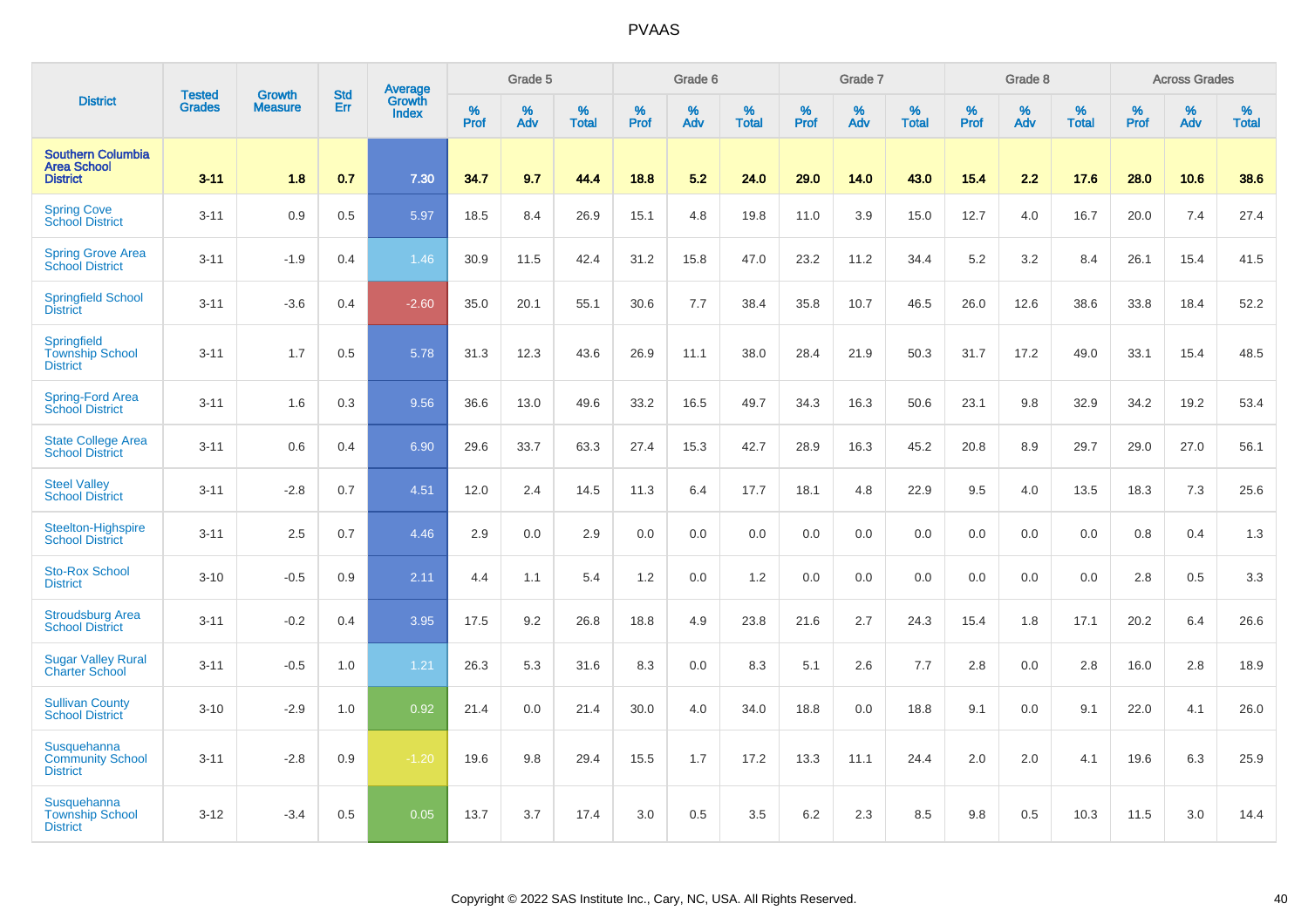|                                                                                     | <b>Tested</b> | <b>Growth</b>  | <b>Std</b> | Average                |              | Grade 5  |                      |              | Grade 6  |                      |              | Grade 7  |                   |              | Grade 8  |                      |              | <b>Across Grades</b> |                   |
|-------------------------------------------------------------------------------------|---------------|----------------|------------|------------------------|--------------|----------|----------------------|--------------|----------|----------------------|--------------|----------|-------------------|--------------|----------|----------------------|--------------|----------------------|-------------------|
| <b>District</b>                                                                     | <b>Grades</b> | <b>Measure</b> | <b>Err</b> | Growth<br><b>Index</b> | $\%$<br>Prof | %<br>Adv | $\%$<br><b>Total</b> | $\%$<br>Prof | %<br>Adv | $\%$<br><b>Total</b> | $\%$<br>Prof | %<br>Adv | %<br><b>Total</b> | $\%$<br>Prof | %<br>Adv | $\%$<br><b>Total</b> | $\%$<br>Prof | $\%$<br>Adv          | %<br><b>Total</b> |
| <b>Southern Columbia</b><br><b>Area School</b><br><b>District</b>                   | $3 - 11$      | 1.8            | 0.7        | 7.30                   | 34.7         | 9.7      | 44.4                 | 18.8         | 5.2      | 24.0                 | 29.0         | 14.0     | 43.0              | $15.4$       | 2.2      | 17.6                 | 28.0         | 10.6                 | 38.6              |
| <b>Susquenita School</b><br><b>District</b>                                         | $3 - 11$      | 1.6            | 0.6        | 3.26                   | 23.8         | 15.6     | 39.3                 | 15.4         | 5.8      | 21.2                 | 19.2         | 5.0      | 24.2              | 12.3         | 5.7      | 17.9                 | 23.0         | 9.7                  | 32.7              |
| <b>Tacony Academy</b><br><b>Charter School</b>                                      | $3 - 11$      | $-3.3$         | 0.8        | 3.79                   | 4.1          | 1.4      | 5.5                  | 2.9          | 0.0      | 2.9                  | 6.8          | 0.0      | 6.8               | 5.7          | 2.9      | 8.6                  | 5.0          | 1.0                  | 6.0               |
| <b>Tamaqua Area</b><br><b>School District</b>                                       | $3 - 12$      | 2.4            | 0.5        | 6.23                   | 28.7         | 9.3      | 38.0                 | 18.6         | 1.6      | 20.2                 | 19.7         | 7.2      | 27.0              | 11.4         | 2.1      | 13.5                 | 22.6         | 5.9                  | 28.4              |
| The Philadelphia<br>Charter School for<br><b>Arts and Sciences</b><br>at HR Edmunds | $3-8$         | 1.7            | 0.6        | 4.09                   | 6.4          | 0.0      | 6.4                  | 0.0          | 0.0      | 0.0                  | 2.1          | 0.0      | 2.1               | 2.2          | 0.0      | 2.2                  | 2.1          | 0.2                  | 2.3               |
| <b>Tidioute</b><br>Community<br><b>Charter School</b>                               | $3 - 11$      | $-0.3$         | 1.4        | 2.22                   | 15.4         | 0.0      | 15.4                 | 27.8         | 0.0      | 27.8                 | 10.5         | 0.0      | 10.5              | 7.4          | 0.0      | 7.4                  | 16.0         | 1.6                  | 17.6              |
| <b>Titusville Area</b><br><b>School District</b>                                    | $3 - 11$      | $-1.7$         | 0.5        | 0.12                   | 28.5         | 13.8     | 42.3                 | 18.9         | 4.2      | 23.1                 | 18.0         | 3.9      | 21.9              | 8.0          | 3.6      | 11.6                 | 21.8         | 10.0                 | 31.8              |
| <b>Towanda Area</b><br><b>School District</b>                                       | $3 - 11$      | 2.2            | 0.6        | 7.65                   | 22.7         | 15.1     | 37.8                 | 22.6         | 11.3     | 34.0                 | 14.5         | 7.7      | 22.2              | 17.1         | 8.6      | 25.6                 | 19.2         | 10.3                 | 29.5              |
| Tredyffrin-<br><b>Easttown School</b><br><b>District</b>                            | $3 - 10$      | 1.9            | 0.4        | 4.37                   | 36.2         | 36.2     | 72.4                 | 36.8         | 28.2     | 65.0                 | 32.6         | 33.0     | 65.7              | 26.4         | 40.3     | 66.7                 | 33.6         | 38.6                 | 72.2              |
| <b>Trinity Area School</b><br><b>District</b>                                       | $3 - 11$      | $-4.0$         | 0.4        | 3.77                   | 35.4         | 13.4     | 48.9                 | 20.9         | 3.2      | 24.1                 | 21.5         | 8.0      | 29.5              | 15.3         | 3.2      | 18.6                 | 25.6         | 9.6                  | 35.2              |
| <b>Tri-Valley School</b><br><b>District</b>                                         | $3 - 10$      | $-6.5$         | 0.8        | $-1.14$                | 13.2         | 2.4      | 15.7                 | 13.2         | 0.0      | 13.2                 | 7.3          | 0.0      | 7.3               | 2.4          | 7.3      | 9.8                  | 15.8         | 3.7                  | 19.4              |
| <b>Troy Area School</b><br><b>District</b>                                          | $3 - 10$      | $-1.8$         | 0.6        | 0.45                   | 11.1         | 4.0      | 15.2                 | 4.0          | 4.0      | 8.0                  | 14.1         | 0.0      | 14.1              | 6.8          | 0.8      | 7.7                  | 11.9         | 2.1                  | 14.0              |
| <b>Tulpehocken Area</b><br><b>School District</b>                                   | $3 - 12$      | $-1.2$         | 0.6        | 1.70                   | 29.9         | 18.4     | 48.3                 | 15.7         | 11.8     | 27.4                 | 18.4         | 5.8      | 24.3              | 14.3         | 2.7      | 17.0                 | 21.6         | 11.0                 | 32.6              |
| <b>Tunkhannock Area</b><br><b>School District</b>                                   | $3 - 11$      | 1.2            | 0.5        | 3.18                   | 19.8         | 8.8      | 28.7                 | 22.7         | 2.3      | 25.0                 | 12.6         | 5.5      | 18.1              | 14.7         | 1.4      | 16.1                 | 18.1         | 5.2                  | 23.3              |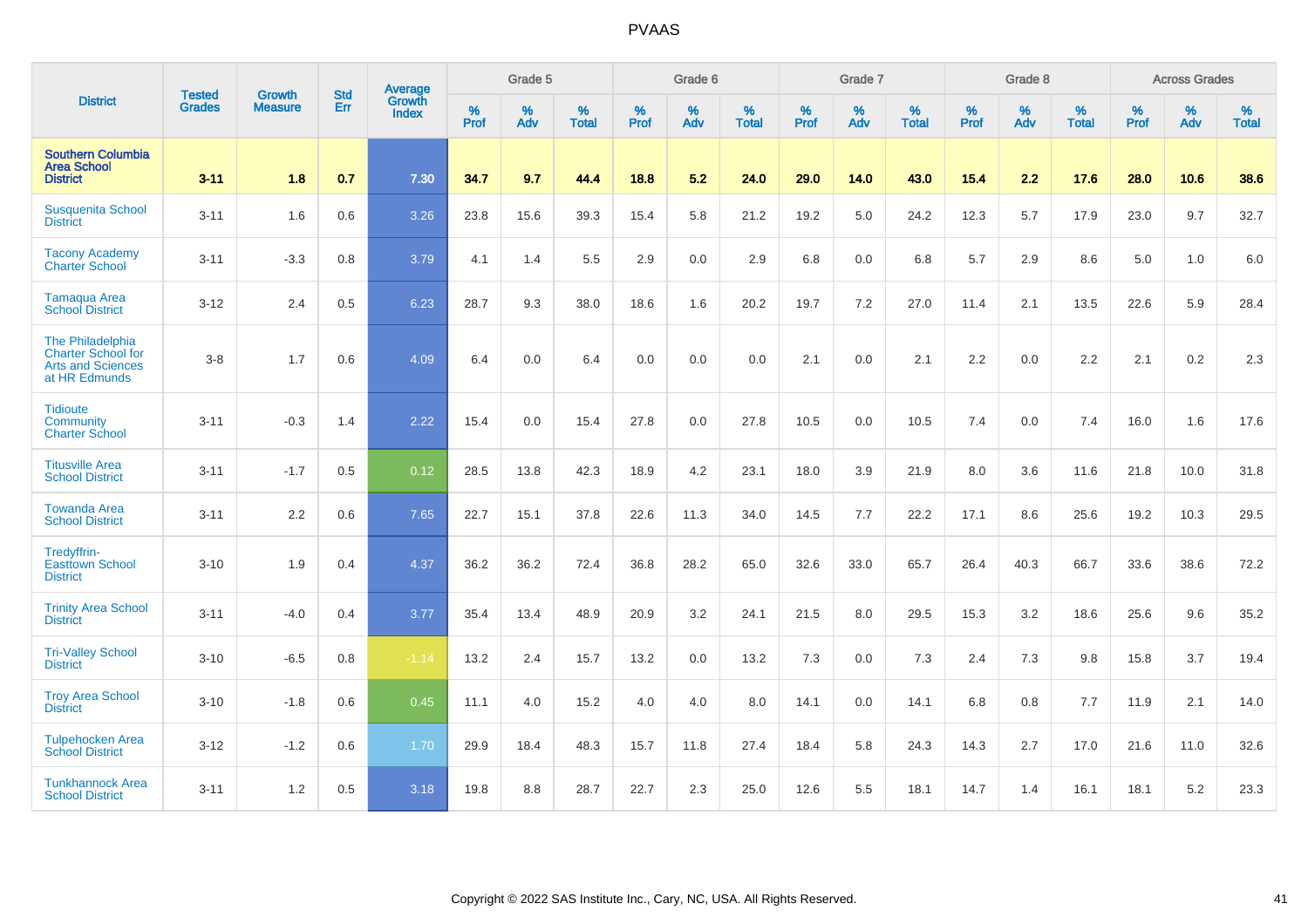|                                                                   |                                |                                 |                   | Average                |           | Grade 5  |                   |           | Grade 6  |                   |           | Grade 7  |                   |           | Grade 8  |                   |           | <b>Across Grades</b> |                   |
|-------------------------------------------------------------------|--------------------------------|---------------------------------|-------------------|------------------------|-----------|----------|-------------------|-----------|----------|-------------------|-----------|----------|-------------------|-----------|----------|-------------------|-----------|----------------------|-------------------|
| <b>District</b>                                                   | <b>Tested</b><br><b>Grades</b> | <b>Growth</b><br><b>Measure</b> | <b>Std</b><br>Err | Growth<br><b>Index</b> | %<br>Prof | %<br>Adv | %<br><b>Total</b> | %<br>Prof | %<br>Adv | %<br><b>Total</b> | %<br>Prof | %<br>Adv | %<br><b>Total</b> | %<br>Prof | %<br>Adv | %<br><b>Total</b> | %<br>Prof | %<br>Adv             | %<br><b>Total</b> |
| <b>Southern Columbia</b><br><b>Area School</b><br><b>District</b> | $3 - 11$                       | 1.8                             | 0.7               | 7.30                   | 34.7      | 9.7      | 44.4              | 18.8      | 5.2      | 24.0              | 29.0      | 14.0     | 43.0              | 15.4      | 2.2      | 17.6              | 28.0      | 10.6                 | 38.6              |
| <b>Turkeyfoot Valley</b><br>Area School<br><b>District</b>        | $3-12$                         | $-0.8$                          | 1.3               | 1.22                   | 18.2      | 0.0      | 18.2              | 14.3      | 0.0      | 14.3              | 30.0      | 0.0      | 30.0              | 12.5      | 4.2      | 16.7              | 20.0      | 2.6                  | 22.6              |
| <b>Tuscarora School</b><br><b>District</b>                        | $3 - 11$                       | $-2.4$                          | 0.5               | 3.82                   | 16.5      | 7.4      | 23.9              | 11.3      | 2.7      | 14.0              | 13.4      | 4.5      | 17.9              | 11.0      | 2.1      | 13.1              | 17.7      | 6.0                  | 23.6              |
| <b>Tussey Mountain</b><br><b>School District</b>                  | $3 - 12$                       | 0.2                             | 0.7               | 2.41                   | 20.7      | 1.7      | 22.4              | 12.4      | 0.0      | 12.4              | 11.3      | 3.2      | 14.5              | 12.5      | 1.4      | 13.9              | 16.3      | 5.5                  | 21.8              |
| <b>Twin Valley School</b><br><b>District</b>                      | $3 - 12$                       | 1.9                             | 0.4               | 5.97                   | 37.8      | 14.0     | 51.9              | 28.6      | 8.2      | 36.9              | 29.5      | 15.0     | 44.5              | 24.9      | 11.2     | 36.1              | 32.2      | 17.8                 | 50.0              |
| <b>Tyrone Area</b><br><b>School District</b>                      | $3 - 12$                       | $-0.7$                          | 0.5               | 4.35                   | 18.0      | 3.8      | 21.8              | 12.4      | 4.6      | 17.0              | 18.0      | 2.5      | 20.5              | 12.4      | 5.3      | 17.7              | 20.5      | 8.1                  | 28.6              |
| <b>Union Area School</b><br><b>District</b>                       | $3 - 11$                       | $-0.6$                          | 0.9               | 1.34                   | 40.0      | 12.5     | 52.5              | 32.8      | 5.2      | 37.9              | 26.3      | 3.5      | 29.8              | 17.8      | 0.0      | 17.8              | 30.2      | 7.4                  | 37.6              |
| <b>Union City Area</b><br><b>School District</b>                  | $3 - 12$                       | 0.2                             | 0.7               | 1.91                   | 18.8      | 8.7      | 27.5              | 19.4      | 11.3     | 30.6              | 23.4      | 3.9      | 27.3              | 10.1      | 5.6      | 15.7              | 21.6      | 9.8                  | 31.4              |
| <b>Union School</b><br><b>District</b>                            | $3 - 12$                       | 3.8                             | 1.0               | 7.42                   | 18.2      | 0.0      | 18.2              | 22.0      | 14.6     | 36.6              | 10.5      | 0.0      | 10.5              | 18.2      | 11.4     | 29.6              | 18.6      | 7.7                  | 26.3              |
| <b>Uniontown Area</b><br><b>School District</b>                   | $3 - 11$                       | $-4.0$                          | 0.6               | $-0.51$                | 17.1      | 3.8      | 21.0              | 18.7      | 3.7      | 22.4              | 6.5       | 0.9      | 7.5               | 0.0       | 0.0      | 0.0               | 15.0      | 4.4                  | 19.3              |
| <b>Unionville-Chadds</b><br><b>Ford School</b><br><b>District</b> | $3 - 11$                       | 0.5                             | 0.4               | 5.10                   | 38.8      | 29.9     | 68.7              | 38.4      | 17.1     | 55.5              | 37.6      | 16.8     | 54.5              | 29.8      | 24.9     | 54.7              | 36.9      | 27.5                 | 64.4              |
| <b>United School</b><br><b>District</b>                           | $3 - 11$                       | 0.3                             | 0.8               | 3.96                   | 27.0      | 1.6      | 28.6              | 31.8      | 12.7     | 44.4              | 29.2      | 10.8     | 40.0              | 20.9      | 9.0      | 29.8              | 28.1      | 9.4                  | 37.5              |
| <b>Universal Alcorn</b><br><b>Charter School</b>                  | $3-8$                          | $-0.7$                          | 0.8               | 0.93                   | 7.7       | 1.9      | 9.6               | 3.9       | 0.0      | 3.9               | 8.8       | 0.0      | 8.8               | 5.1       | 0.0      | 5.1               | 6.4       | 1.7                  | 8.1               |
| <b>Universal Bluford</b><br><b>Charter School</b>                 | $3-6$                          | 4.8                             | 1.4               | 4.14                   | 4.4       | 0.0      | 4.4               | 2.7       | 0.0      | 2.7               |           |          |                   |           |          |                   | 4.3       | 0.0                  | 4.3               |
| <b>Universal</b><br><b>Creighton Charter</b><br><b>School</b>     | $3-8$                          | 1.1                             | 0.7               | 2.15                   | 11.9      | 1.2      | 13.1              | 3.5       | 1.2      | 4.7               | 7.7       | 6.2      | 13.8              | 4.7       | 4.7      | 9.4               | 8.6       | 4.4                  | 13.1              |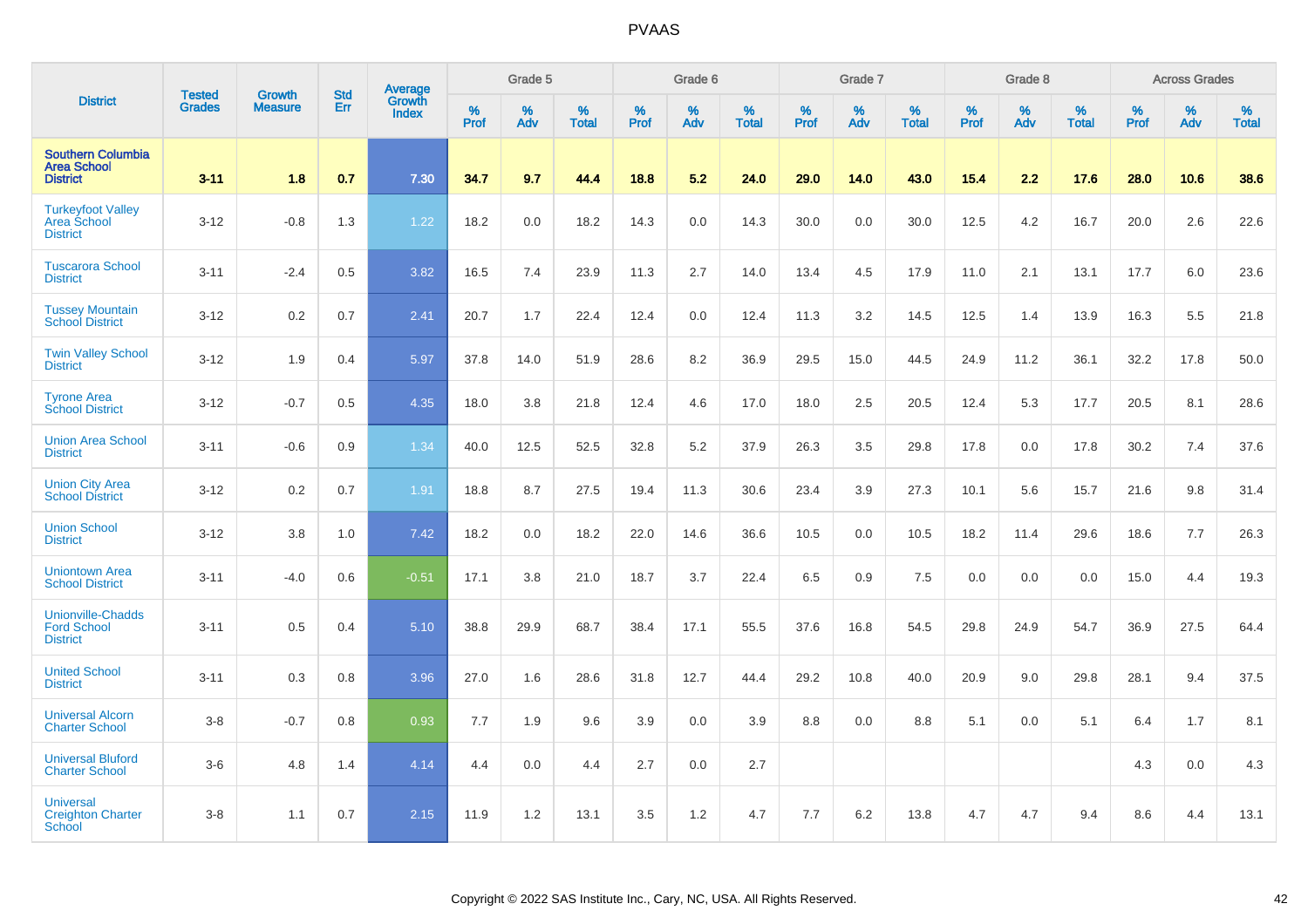|                                                                               |                                | <b>Growth</b>  | <b>Std</b> | Average                |              | Grade 5  |                   |           | Grade 6  |                   |              | Grade 7  |                   |           | Grade 8  |                   |           | <b>Across Grades</b> |                   |
|-------------------------------------------------------------------------------|--------------------------------|----------------|------------|------------------------|--------------|----------|-------------------|-----------|----------|-------------------|--------------|----------|-------------------|-----------|----------|-------------------|-----------|----------------------|-------------------|
| <b>District</b>                                                               | <b>Tested</b><br><b>Grades</b> | <b>Measure</b> | Err        | Growth<br><b>Index</b> | $\%$<br>Prof | %<br>Adv | %<br><b>Total</b> | %<br>Prof | %<br>Adv | %<br><b>Total</b> | $\%$<br>Prof | %<br>Adv | %<br><b>Total</b> | %<br>Prof | %<br>Adv | %<br><b>Total</b> | %<br>Prof | %<br>Adv             | %<br><b>Total</b> |
| <b>Southern Columbia</b><br><b>Area School</b><br><b>District</b>             | $3 - 11$                       | 1.8            | 0.7        | 7.30                   | 34.7         | 9.7      | 44.4              | 18.8      | 5.2      | 24.0              | 29.0         | 14.0     | 43.0              | 15.4      | 2.2      | 17.6              | 28.0      | 10.6                 | 38.6              |
| <b>Universal Daroff</b><br><b>Charter School</b>                              | $3-8$                          | 6.1            | 0.8        | 7.55                   | 1.6          | 1.6      | 3.2               | 0.0       | 0.0      | 0.0               | 2.2          | 0.0      | 2.2               | 3.6       | 0.0      | 3.6               | 2.2       | 0.3                  | 2.5               |
| <b>Universal Institute</b><br><b>Charter School</b>                           | $3-8$                          | $-2.3$         | 0.7        | 0.12                   | 1.5          | 0.0      | 1.5               | 1.3       | 0.0      | 1.3               | 0.0          | 0.0      | 0.0               | 2.3       | 0.0      | 2.3               | 1.7       | 0.2                  | 2.0               |
| <b>Universal Vare</b><br><b>Charter School</b>                                | $6-8$                          | 1.8            | 1.3        | 3.30                   |              |          |                   | 0.0       | 6.2      | 6.2               | 3.6          | 0.0      | 3.6               | 6.4       | 0.0      | 6.4               | 4.7       | 0.9                  | 5.7               |
| <b>Upper Adams</b><br><b>School District</b>                                  | $3 - 11$                       | 1.7            | 0.6        | 5.68                   | 30.0         | 9.2      | 39.2              | 18.0      | 7.7      | 25.6              | 18.1         | 1.9      | 20.0              | 11.4      | 3.8      | 15.3              | 22.6      | 6.3                  | 28.9              |
| <b>Upper Darby</b><br><b>School District</b>                                  | $3 - 12$                       | $-0.4$         | 0.3        | 5.21                   | 12.6         | 3.0      | 15.6              | 6.9       | 0.7      | 7.6               | 5.4          | 2.9      | 8.3               | 7.5       | 1.4      | 8.8               | 10.5      | 2.2                  | 12.8              |
| <b>Upper Dauphin</b><br><b>Area School</b><br><b>District</b>                 | $3 - 11$                       | 1.0            | 0.7        | 6.60                   | 9.7          | 4.8      | 14.5              | 18.3      | 8.4      | 26.8              | 18.9         | 6.8      | 25.7              | 24.3      | 7.1      | 31.4              | 22.1      | 9.5                  | 31.6              |
| <b>Upper Dublin</b><br><b>School District</b>                                 | $3 - 12$                       | 0.6            | 0.4        | 2.59                   | 41.8         | 29.3     | 71.1              | 38.5      | 24.8     | 63.3              | 30.8         | 29.7     | 60.5              | 24.1      | 14.8     | 38.9              | 35.7      | 29.8                 | 65.5              |
| <b>Upper Merion Area</b><br><b>School District</b>                            | $3 - 11$                       | $-1.3$         | 0.4        | 3.72                   | 34.4         | 16.7     | 51.1              | 27.9      | 11.7     | 39.6              | 26.4         | 7.1      | 33.5              | 11.7      | 7.8      | 19.4              | 26.8      | 17.0                 | 43.8              |
| <b>Upper Moreland</b><br><b>Township School</b><br><b>District</b>            | $3 - 11$                       | $-0.1$         | 0.4        | 4.58                   | 28.5         | 10.6     | 39.1              | 16.1      | 10.8     | 26.9              | 21.7         | 10.6     | 32.3              | 18.9      | 12.1     | 31.1              | 23.9      | 11.6                 | 35.5              |
| <b>Upper Perkiomen</b><br><b>School District</b>                              | $3 - 11$                       | 2.0            | 0.4        | 6.80                   | 26.0         | 11.8     | 37.8              | 23.0      | 6.1      | 29.1              | 28.0         | 11.6     | 39.6              | 22.9      | 10.0     | 32.8              | 24.8      | 10.4                 | 35.1              |
| <b>Upper Saint Clair</b><br><b>School District</b>                            | $3 - 11$                       | 3.0            | 0.4        | 7.98                   | 36.3         | 35.5     | 71.8              | 40.8      | 27.3     | 68.1              | 33.3         | 35.5     | 68.8              | 31.1      | 30.4     | 61.5              | 36.7      | 35.6                 | 72.3              |
| <b>Urban Academy Of</b><br><b>Greater Pittsburgh</b><br><b>Charter School</b> | $3-5$                          | $-7.6$         | 1.9        | $-4.05$                | 2.7          | 0.0      | 2.7               |           |          |                   |              |          |                   |           |          |                   | 7.3       | 0.0                  | 7.3               |
| <b>Urban Pathways 6-</b><br>12 Charter School                                 | $6 - 11$                       | $-1.8$         | 1.6        | 0.00                   |              |          |                   | 0.0       | 0.0      | 0.0               | 0.0          | 0.0      | 0.0               | 0.0       | 0.0      | 0.0               | 0.0       | 0.0                  | 0.0               |
| <b>Valley Grove</b><br><b>School District</b>                                 | $3 - 10$                       | $-2.4$         | 0.8        | $-1.21$                | 35.4         | 8.3      | 43.8              | 27.6      | 1.7      | 29.3              | 18.5         | 5.6      | 24.1              | 14.3      | 1.8      | 16.1              | 25.5      | 6.8                  | 32.2              |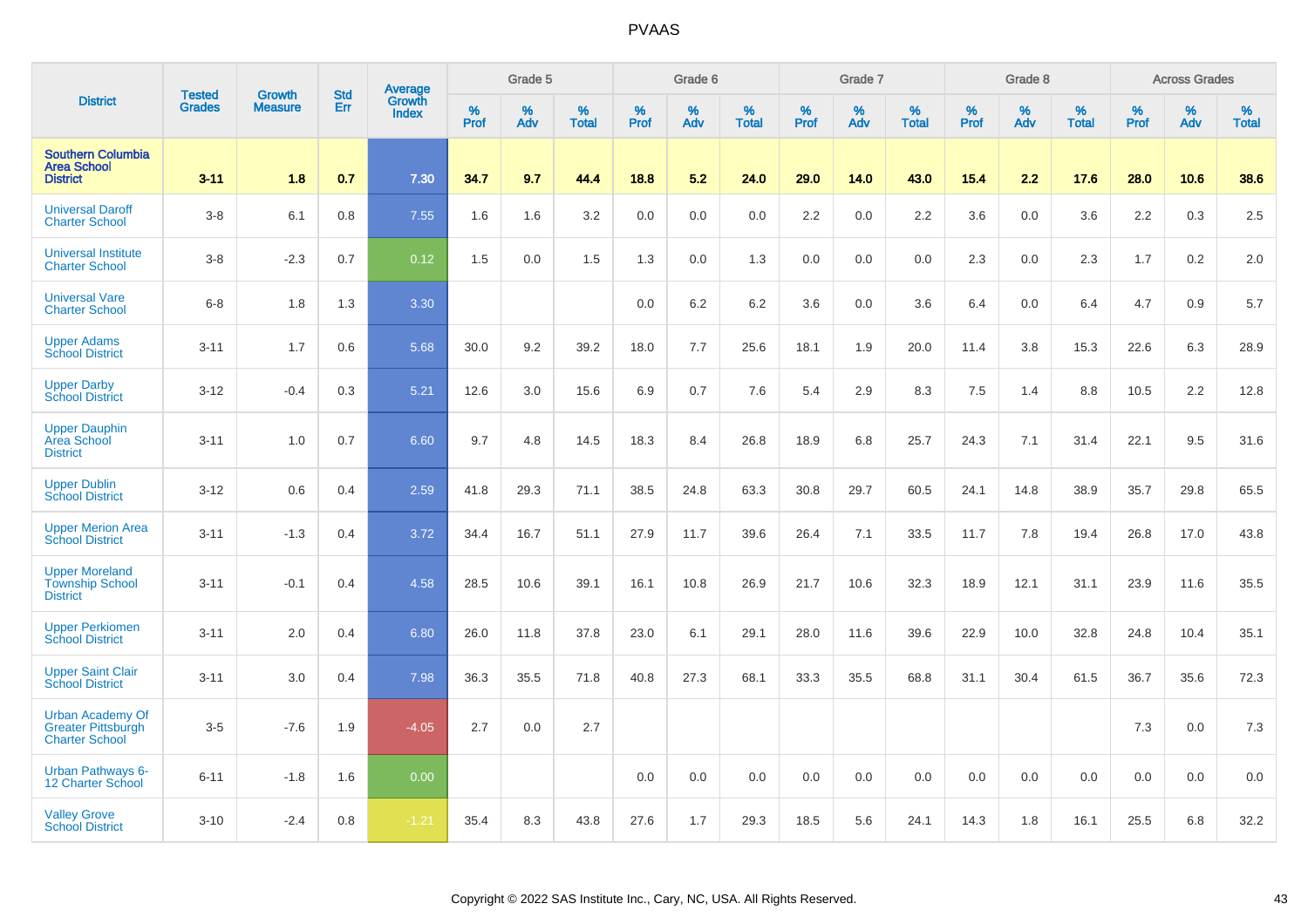|                                                                   | <b>Tested</b> | <b>Growth</b>  | <b>Std</b> | Average                       |           | Grade 5  |                   |           | Grade 6  |                   |           | Grade 7  |                   |           | Grade 8  |                   |           | <b>Across Grades</b> |                   |
|-------------------------------------------------------------------|---------------|----------------|------------|-------------------------------|-----------|----------|-------------------|-----------|----------|-------------------|-----------|----------|-------------------|-----------|----------|-------------------|-----------|----------------------|-------------------|
| <b>District</b>                                                   | <b>Grades</b> | <b>Measure</b> | <b>Err</b> | <b>Growth</b><br><b>Index</b> | %<br>Prof | %<br>Adv | %<br><b>Total</b> | %<br>Prof | %<br>Adv | %<br><b>Total</b> | %<br>Prof | %<br>Adv | %<br><b>Total</b> | %<br>Prof | %<br>Adv | %<br><b>Total</b> | %<br>Prof | %<br>Adv             | %<br><b>Total</b> |
| <b>Southern Columbia</b><br><b>Area School</b><br><b>District</b> | $3 - 11$      | 1.8            | 0.7        | 7.30                          | 34.7      | 9.7      | 44.4              | 18.8      | 5.2      | 24.0              | 29.0      | 14.0     | 43.0              | 15.4      | 2.2      | 17.6              | 28.0      | 10.6                 | 38.6              |
| <b>Valley View School</b><br><b>District</b>                      | $3 - 11$      | $-2.3$         | 0.8        | 1.14                          | 26.2      | 0.9      | 27.1              | 5.8       | 1.2      | 6.9               | 9.8       | 2.4      | 12.2              | 7.9       | 0.0      | 7.9               | 18.2      | 2.7                  | 20.9              |
| <b>Vida Charter</b><br><b>School</b>                              | $3-6$         | 10.1           | 1.8        | 5.60                          | 23.1      | 19.2     | 42.3              | 16.7      | 11.1     | 27.8              |           |          |                   |           |          |                   | 20.4      | 7.8                  | 28.2              |
| <b>Vision Academy</b><br><b>Charter School</b>                    | $3-8$         | 1.7            | 1.1        | 3.72                          | 11.1      | 0.0      | 11.1              | 0.0       | 0.0      | 0.0               | 2.9       | 2.9      | 5.9               | 9.5       | 4.8      | 14.3              | 6.4       | 1.6                  | 8.0               |
| Wallenpaupack<br>Area School<br><b>District</b>                   | $3 - 11$      | 0.7            | 0.5        | 7.55                          | 27.0      | 6.1      | 33.1              | 11.1      | 3.7      | 14.8              | 30.6      | 8.2      | 38.8              | 13.2      | 3.5      | 16.7              | 24.0      | 7.0                  | 31.1              |
| Wallingford-<br>Swarthmore<br><b>School District</b>              | $3 - 10$      | 0.4            | 0.4        | 8.13                          | 38.3      | 33.9     | 72.2              | 29.9      | 20.5     | 50.4              | 27.6      | 17.6     | 45.3              | 29.4      | 14.7     | 44.2              | 33.9      | 27.8                 | 61.7              |
| <b>Warren County</b><br><b>School District</b>                    | $3 - 11$      | 2.7            | 0.4        | 7.14                          | 21.0      | 7.4      | 28.4              | 15.7      | 3.7      | 19.3              | 12.0      | 0.7      | 12.6              | 13.8      | 2.9      | 16.7              | 17.7      | 4.3                  | 22.0              |
| <b>Warrior Run</b><br><b>School District</b>                      | $3 - 11$      | $-0.7$         | 0.6        | 1.21                          | 29.0      | 17.1     | 46.0              | 25.7      | 1.8      | 27.5              | 16.8      | 11.2     | 28.0              | 15.6      | 12.2     | 27.8              | 23.2      | 10.7                 | 34.0              |
| <b>Warwick School</b><br><b>District</b>                          | $3 - 11$      | 4.0            | 0.4        | 10.87                         | 35.6      | 9.6      | 45.2              | 30.7      | 6.4      | 37.0              | 22.5      | 7.2      | 29.7              | 13.2      | 3.6      | 16.8              | 25.6      | 9.8                  | 35.4              |
| Washington<br><b>School District</b>                              | $3 - 11$      | $-2.6$         | 0.7        | $-0.09$                       | 13.5      | 2.9      | 16.4              | 5.2       | 2.1      | 7.2               | 15.0      | 1.2      | 16.2              | 0.0       | 1.5      | 1.5               | 11.8      | 3.4                  | 15.2              |
| <b>Wattsburg Area</b><br><b>School District</b>                   | $3 - 11$      | 4.1            | 0.6        | 6.55                          | 25.0      | 18.2     | 43.2              | 27.2      | 17.4     | 44.6              | 19.6      | 7.6      | 27.2              | 31.7      | 12.9     | 44.6              | 26.7      | 12.5                 | 39.2              |
| <b>Wayne Highlands</b><br><b>School District</b>                  | $3 - 11$      | 2.2            | 0.5        | 4.54                          | 36.4      | 14.3     | 50.7              | 31.5      | 11.4     | 43.0              | 25.6      | 14.3     | 39.9              | 27.6      | 4.9      | 32.5              | 29.9      | 16.0                 | 46.0              |
| <b>Waynesboro Area</b><br><b>School District</b>                  | $3 - 12$      | $-0.5$         | 0.4        | 2.30                          | 25.0      | 9.2      | 34.2              | 20.4      | 10.5     | 31.0              | 19.2      | 6.0      | 25.2              | 20.1      | 4.8      | 24.8              | 22.3      | 9.3                  | 31.6              |
| <b>Weatherly Area</b><br><b>School District</b>                   | $3 - 11$      | $-6.9$         | 1.1        | $-1.18$                       | 26.9      | 7.7      | 34.6              | 12.1      | 0.0      | 12.1              | 6.9       | 0.0      | 6.9               | 5.6       | 0.0      | 5.6               | 15.1      | 4.0                  | 19.1              |
| <b>Wellsboro Area</b><br><b>School District</b>                   | $3 - 11$      | 3.0            | 0.6        | 6.61                          | 30.4      | 7.0      | 37.4              | 16.2      | 5.0      | 21.2              | 20.5      | 13.7     | 34.2              | 24.5      | 13.3     | 37.8              | 24.3      | 8.8                  | 33.1              |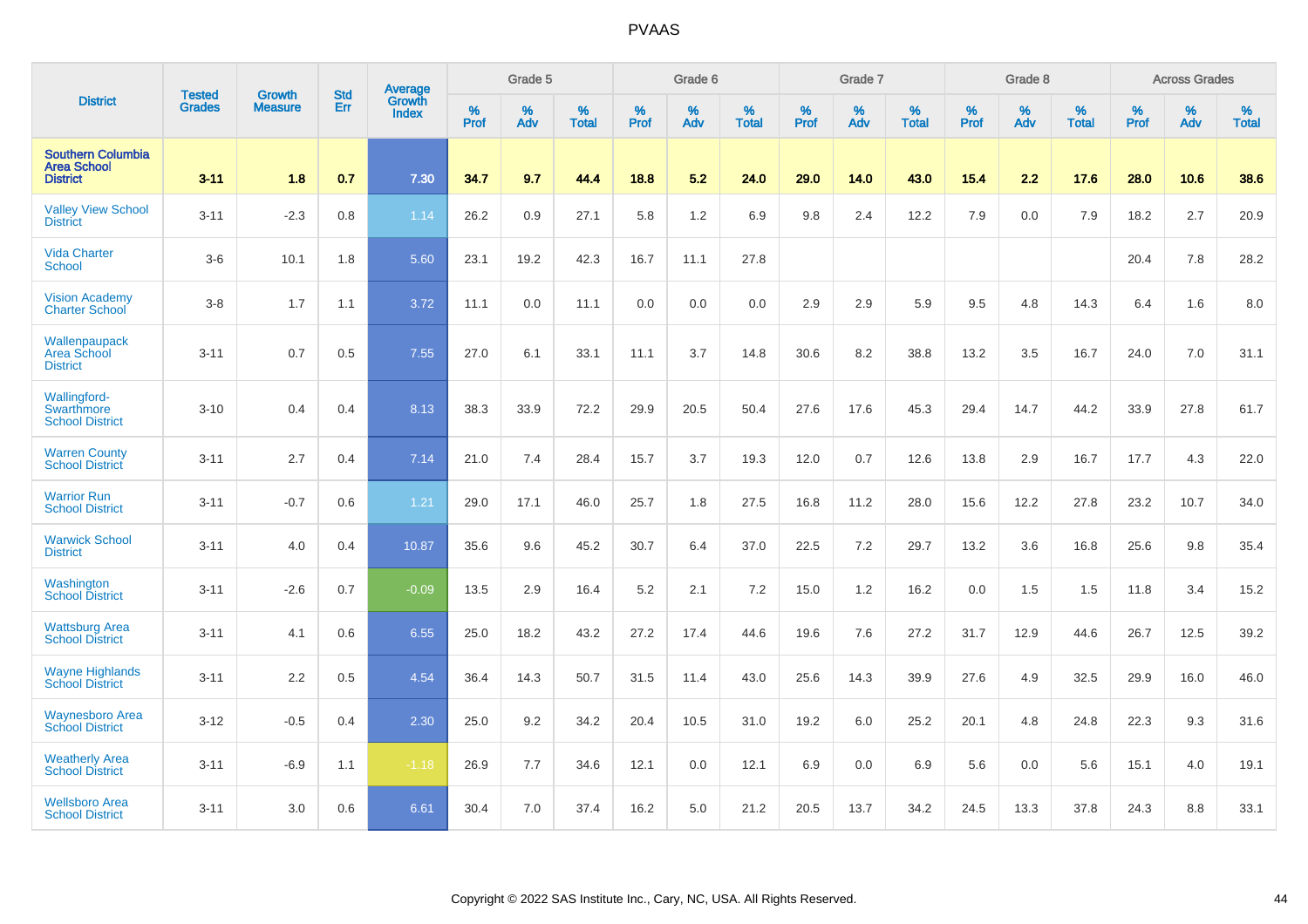|                                                                                       | <b>Tested</b> | <b>Growth</b>  | <b>Std</b> | Average<br>Growth |                     | Grade 5  |                   |           | Grade 6  |                   |           | Grade 7  |                   |           | Grade 8  |                   |              | <b>Across Grades</b> |                   |
|---------------------------------------------------------------------------------------|---------------|----------------|------------|-------------------|---------------------|----------|-------------------|-----------|----------|-------------------|-----------|----------|-------------------|-----------|----------|-------------------|--------------|----------------------|-------------------|
| <b>District</b>                                                                       | <b>Grades</b> | <b>Measure</b> | Err        | <b>Index</b>      | $\%$<br><b>Prof</b> | %<br>Adv | %<br><b>Total</b> | %<br>Prof | %<br>Adv | %<br><b>Total</b> | %<br>Prof | %<br>Adv | %<br><b>Total</b> | %<br>Prof | %<br>Adv | %<br><b>Total</b> | $\%$<br>Prof | %<br>Adv             | %<br><b>Total</b> |
| <b>Southern Columbia</b><br><b>Area School</b><br><b>District</b>                     | $3 - 11$      | 1.8            | 0.7        | 7.30              | 34.7                | 9.7      | 44.4              | 18.8      | 5.2      | 24.0              | 29.0      | 14.0     | 43.0              | 15.4      | 2.2      | 17.6              | 28.0         | 10.6                 | 38.6              |
| <b>West Allegheny</b><br><b>School District</b>                                       | $3 - 12$      | 1.0            | 0.4        | 10.83             | 32.7                | 40.9     | 73.6              | 33.6      | 21.4     | 55.0              | 27.5      | 20.6     | 48.1              | 23.4      | 11.2     | 34.6              | 31.3         | 30.8                 | 62.1              |
| <b>West Branch Area</b><br><b>School District</b>                                     | $3 - 11$      | 0.5            | 0.8        | 1.82              | 16.1                | 3.2      | 19.4              | 7.8       | 4.7      | 12.5              | 19.7      | 14.5     | 34.2              | 18.8      | 6.2      | 25.0              | 18.7         | 7.8                  | 26.5              |
| <b>West Chester Area</b><br><b>School District</b>                                    | $3 - 11$      | $-1.3$         | 0.3        | 6.72              | 35.0                | 18.9     | 53.9              | 29.1      | 9.5      | 38.7              | 26.7      | 11.1     | 37.8              | 22.1      | 13.0     | 35.1              | 32.0         | 17.9                 | 49.8              |
| <b>West Greene</b><br><b>School District</b>                                          | $3 - 11$      | $-1.6$         | 0.9        | 2.26              | 20.5                | 7.7      | 28.2              | 7.7       | 7.7      | 15.4              | 9.3       | 11.1     | 20.4              | 11.8      | 0.0      | 11.8              | 19.6         | 10.7                 | 30.2              |
| <b>West Jefferson</b><br><b>Hills School District</b>                                 | $3 - 11$      | $-1.1$         | 0.4        | 3.34              | 35.0                | 17.5     | 52.5              | 24.8      | 3.3      | 28.0              | 22.8      | 6.3      | 29.1              | 21.7      | 4.4      | 26.1              | 30.8         | 13.4                 | 44.3              |
| <b>West Middlesex</b><br><b>Area School</b><br><b>District</b>                        | $3 - 10$      | 0.9            | 0.9        | 4.10              | 21.7                | 21.7     | 43.5              | 39.3      | 4.9      | 44.3              | 30.0      | 2.0      | 32.0              | 7.1       | 0.0      | 7.1               | 30.3         | 7.4                  | 37.7              |
| <b>West Mifflin Area</b><br><b>School District</b>                                    | $3 - 12$      | $-8.5$         | 0.5        | $-2.29$           | 18.4                | 5.7      | 24.1              | 6.8       | 0.7      | 7.4               | 6.7       | 0.0      | 6.7               | 5.5       | 0.0      | 5.5               | 11.1         | 2.8                  | 13.9              |
| <b>West Oak Lane</b><br><b>Charter School</b>                                         | $3-8$         | 0.7            | 0.7        | 1.55              | 2.6                 | 1.3      | 3.8               | 6.1       | 0.0      | 6.1               | 6.9       | 1.4      | 8.3               | 0.0       | 1.9      | 1.9               | 6.1          | 0.7                  | 6.8               |
| <b>West Perry School</b><br><b>District</b>                                           | $3 - 11$      | 2.7            | 0.5        | 6.23              | 22.5                | 15.9     | 38.4              | 20.9      | 5.7      | 26.6              | 14.0      | 6.7      | 20.7              | 15.2      | 8.5      | 23.6              | 21.6         | 10.7                 | 32.3              |
| <b>West Philadelphia</b><br>Achievement<br><b>Charter</b><br><b>Elementary School</b> | $3-5$         | 4.2            | 1.6        | 2.63              | 6.7                 | 0.0      | 6.7               |           |          |                   |           |          |                   |           |          |                   | 2.8          | 0.5                  | $3.2\,$           |
| <b>West Shore School</b><br><b>District</b>                                           | $3 - 12$      | $-1.6$         | 0.3        | $-1.96$           | 26.7                | 11.3     | 38.1              | 24.5      | 4.3      | 28.8              | 13.5      | 7.4      | 20.9              | 16.1      | 7.2      | 23.3              | 22.8         | 10.8                 | 33.5              |
| <b>West York Area</b><br><b>School District</b>                                       | $3 - 12$      | 2.3            | 0.4        | 5.18              | 19.9                | 5.6      | 25.5              | 14.8      | 4.8      | 19.6              | 15.0      | 5.8      | 20.9              | 16.3      | 4.2      | 20.5              | 19.8         | 5.9                  | 25.6              |
| <b>Western Beaver</b><br><b>County School</b><br><b>District</b>                      | $3 - 11$      | 3.4            | 1.1        | 5.38              | 12.5                | 12.5     | 25.0              | 32.6      | 11.6     | 44.2              | 29.2      | 4.2      | 33.3              | 27.8      | 2.8      | 30.6              | 26.5         | 9.8                  | 36.3              |
| <b>Western Wayne</b><br><b>School District</b>                                        | $3 - 11$      | $-2.5$         | 0.6        | 0.99              | 28.3                | 9.4      | 37.7              | 18.7      | 0.9      | 19.6              | 21.6      | 2.9      | 24.5              | 14.1      | 5.4      | 19.6              | 23.6         | 9.6                  | 33.2              |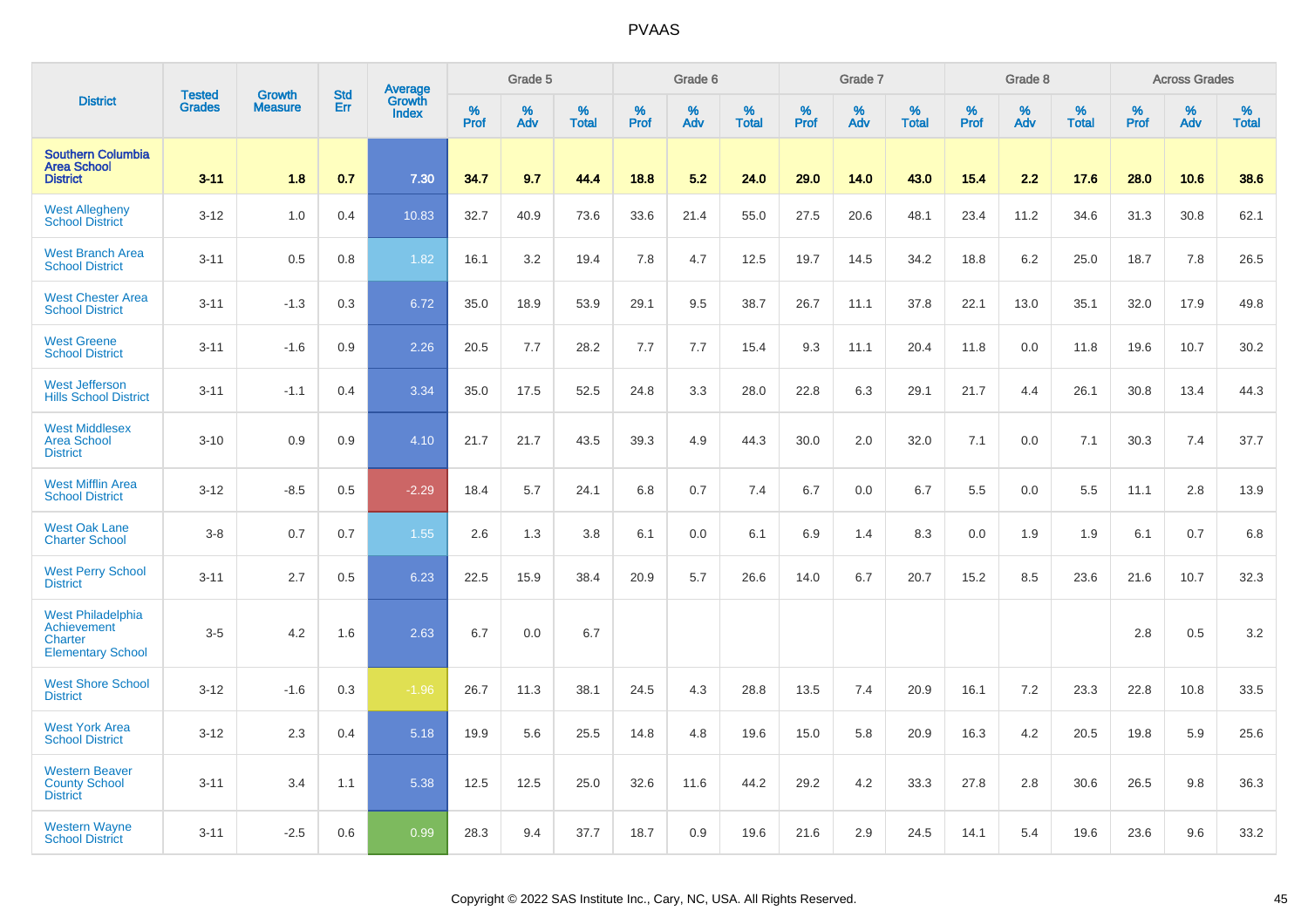|                                                                   |                                | <b>Growth</b>  | <b>Std</b> | Average                |              | Grade 5  |                   |           | Grade 6  |                   |           | Grade 7  |                   |           | Grade 8  |                   |           | <b>Across Grades</b> |                   |
|-------------------------------------------------------------------|--------------------------------|----------------|------------|------------------------|--------------|----------|-------------------|-----------|----------|-------------------|-----------|----------|-------------------|-----------|----------|-------------------|-----------|----------------------|-------------------|
| <b>District</b>                                                   | <b>Tested</b><br><b>Grades</b> | <b>Measure</b> | Err        | Growth<br><b>Index</b> | $\%$<br>Prof | %<br>Adv | %<br><b>Total</b> | %<br>Prof | %<br>Adv | %<br><b>Total</b> | %<br>Prof | %<br>Adv | %<br><b>Total</b> | %<br>Prof | %<br>Adv | %<br><b>Total</b> | %<br>Prof | %<br>Adv             | %<br><b>Total</b> |
| <b>Southern Columbia</b><br><b>Area School</b><br><b>District</b> | $3 - 11$                       | 1.8            | 0.7        | 7.30                   | 34.7         | 9.7      | 44.4              | 18.8      | 5.2      | 24.0              | 29.0      | 14.0     | 43.0              | 15.4      | 2.2      | 17.6              | 28.0      | 10.6                 | 38.6              |
| <b>Westmont Hilltop</b><br><b>School District</b>                 | $3 - 11$                       | 2.7            | 0.6        | 6.24                   | 28.0         | 11.0     | 39.0              | 18.4      | 8.2      | 26.5              | 22.2      | 6.2      | 28.4              | 26.1      | 8.7      | 34.8              | 24.1      | 11.7                 | 35.7              |
| <b>Whitehall-Coplay</b><br><b>School District</b>                 | $3 - 11$                       | $-3.3$         | 0.4        | $-2.64$                | 23.4         | 6.6      | 30.0              | 12.7      | 1.9      | 14.7              | 11.1      | 2.5      | 13.6              | 10.5      | 3.2      | 13.7              | 18.5      | 4.9                  | 23.5              |
| Widener<br>Partnership<br><b>Charter School</b>                   | $3 - 7$                        | 2.8            | 1.0        | 2.67                   | 0.0          | 0.0      | 0.0               | 2.5       | 0.0      | 2.5               | 0.0       | 2.3      | 2.3               |           |          |                   | 1.4       | 0.5                  | 1.9               |
| <b>Wilkes-Barre Area</b><br><b>School District</b>                | $3 - 11$                       | $-0.9$         | 0.5        | 1.33                   | 8.1          | 1.7      | 9.8               | 10.1      | 4.4      | 14.5              | 6.0       | 1.8      | 7.8               | 3.1       | 1.3      | 4.4               | 9.8       | 3.0                  | 12.7              |
| Wilkinsburg<br><b>Borough School</b><br><b>District</b>           | $3-6$                          | 3.5            | 1.4        | 5.04                   | 22.5         | 0.0      | 22.5              | 0.0       | 2.4      | 2.4               |           |          |                   |           |          |                   | 12.1      | 2.0                  | 14.1              |
| <b>William Penn</b><br><b>School District</b>                     | $3 - 12$                       | 1.5            | 0.5        | 5.98                   | 7.8          | 1.9      | 9.7               | 2.2       | 0.0      | 2.2               | 3.0       | 0.6      | 3.6               | 5.6       | 1.2      | 6.9               | 6.3       | 1.6                  | 7.9               |
| <b>Williams Valley</b><br><b>School District</b>                  | $3 - 11$                       | 0.1            | 0.8        | 3.83                   | 31.8         | 6.8      | 38.6              | 5.2       | 0.0      | 5.2               | 8.0       | 1.3      | 9.3               | 9.4       | 1.6      | 10.9              | 12.8      | 1.6                  | 14.4              |
| Williamsburg<br><b>Community School</b><br><b>District</b>        | $3 - 11$                       | 4.8            | 1.0        | 6.37                   | 25.0         | 12.5     | 37.5              | 34.3      | 8.6      | 42.9              | 26.2      | 4.8      | 31.0              | 40.6      | 0.0      | 40.6              | 28.1      | 8.4                  | 36.4              |
| <b>Williamsport Area</b><br><b>School District</b>                | $3 - 11$                       | 2.8            | 0.3        | 10.28                  | 24.6         | 10.7     | 35.3              | 20.4      | 12.0     | 32.4              | 21.5      | 8.3      | 29.8              | 16.1      | 5.1      | 21.2              | 22.0      | 11.0                 | 33.1              |
| <b>Wilmington Area</b><br><b>School District</b>                  | $3 - 11$                       | $-0.8$         | 0.8        | 1.83                   | 36.8         | 10.5     | 47.4              | 12.7      | 1.6      | 14.3              | 29.4      | 3.9      | 33.3              | 13.6      | 3.4      | 17.0              | 26.8      | 7.9                  | 34.7              |
| <b>Wilson Area</b><br><b>School District</b>                      | $3 - 11$                       | $-11.7$        | 0.5        | $-9.46$                | 17.1         | 5.9      | 23.0              | 16.4      | 5.7      | 22.1              | 14.4      | 3.8      | 18.1              | 6.7       | 3.0      | 9.7               | 17.4      | 6.4                  | 23.7              |
| <b>Wilson School</b><br><b>District</b>                           | $3 - 12$                       | $-3.7$         | 0.5        | $-3.10$                | 27.9         | 12.6     | 40.5              | 24.6      | 4.2      | 28.8              | 19.9      | 7.0      | 26.9              | 13.0      | 9.8      | 22.8              | 28.3      | 14.3                 | 42.6              |
| <b>Windber Area</b><br><b>School District</b>                     | $3 - 11$                       | $-1.8$         | 0.7        | 2.80                   | 28.8         | 20.0     | 48.8              | 20.9      | 9.0      | 29.8              | 14.7      | 9.3      | 24.0              | 28.6      | 13.1     | 41.7              | 24.4      | 15.1                 | 39.6              |
| Wissahickon<br><b>Charter School</b>                              | $3 - 8$                        | $-0.8$         | 0.7        | 4.54                   | 0.0          | 0.0      | 0.0               | 2.4       | 0.0      | 2.4               | 3.7       | 0.0      | 3.7               | 1.5       | 0.0      | 1.5               | 4.0       | 0.2                  | 4.2               |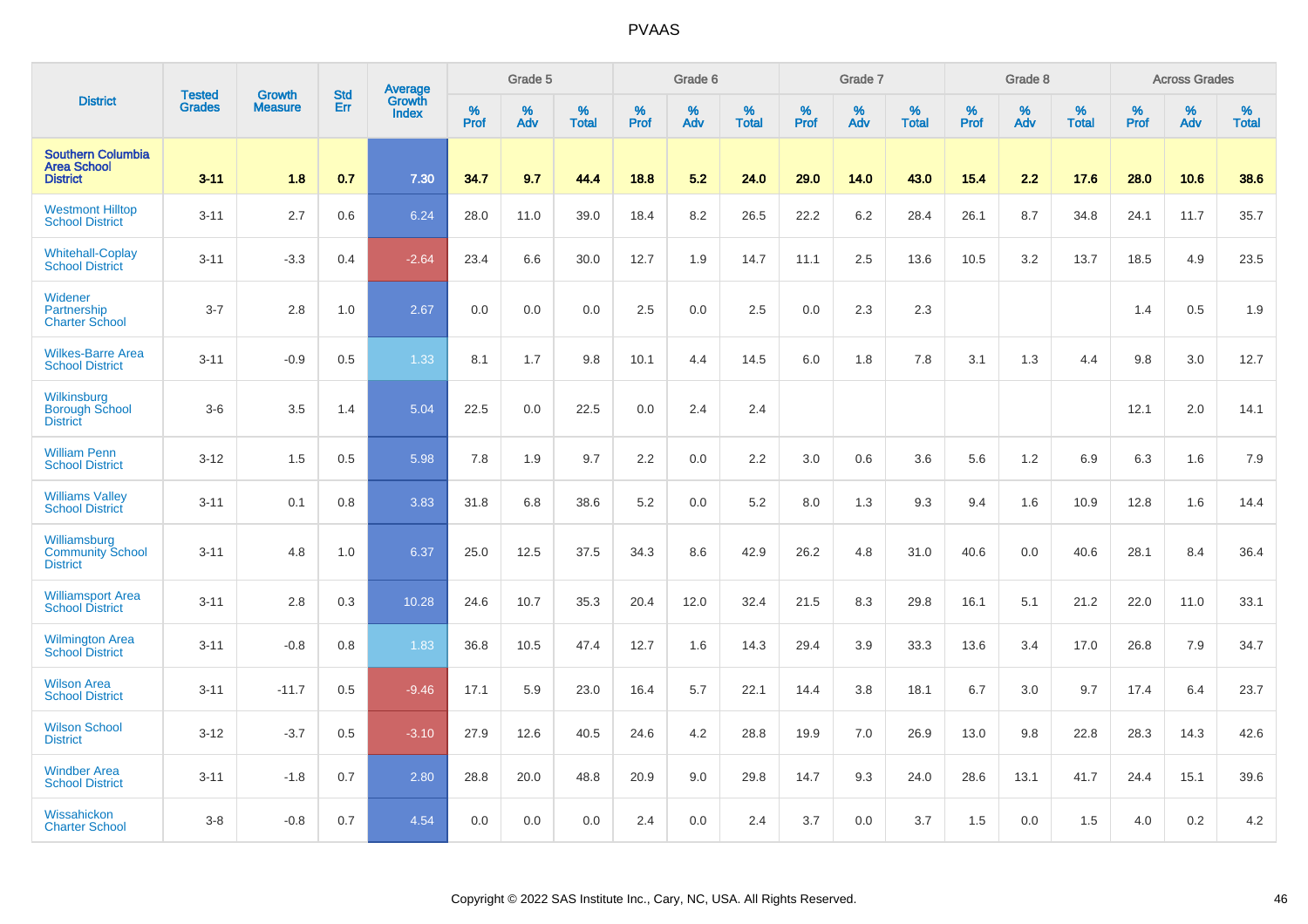|                                                                               |                                | <b>Growth</b>  | <b>Std</b> | Average                |                     | Grade 5  |                   | Grade 6<br>%<br>%   |      |              |                     | Grade 7  |                   |                     | Grade 8     |                   |                     | <b>Across Grades</b> |                   |
|-------------------------------------------------------------------------------|--------------------------------|----------------|------------|------------------------|---------------------|----------|-------------------|---------------------|------|--------------|---------------------|----------|-------------------|---------------------|-------------|-------------------|---------------------|----------------------|-------------------|
| <b>District</b>                                                               | <b>Tested</b><br><b>Grades</b> | <b>Measure</b> | Err        | Growth<br><b>Index</b> | $\%$<br><b>Prof</b> | %<br>Adv | %<br><b>Total</b> | $\%$<br><b>Prof</b> | Adv  | <b>Total</b> | $\%$<br><b>Prof</b> | %<br>Adv | %<br><b>Total</b> | $\%$<br><b>Prof</b> | $\%$<br>Adv | %<br><b>Total</b> | $\%$<br><b>Prof</b> | %<br>Adv             | %<br><b>Total</b> |
| <b>Southern Columbia</b><br><b>Area School</b><br><b>District</b>             | $3 - 11$                       | 1.8            | 0.7        | 7.30                   | 34.7                | 9.7      | 44.4              | 18.8                | 5.2  | 24.0         | 29.0                | 14.0     | 43.0              | 15.4                | 2.2         | 17.6              | 28.0                | 10.6                 | 38.6              |
| Wissahickon<br><b>School District</b>                                         | $3 - 10$                       | $-0.4$         | 0.3        | 4.99                   | 32.3                | 30.1     | 62.4              | 34.5                | 16.2 | 50.7         | 31.3                | 19.5     | 50.8              | 20.0                | 17.9        | 37.9              | 30.3                | 27.2                 | 57.4              |
| <b>Woodland Hills</b><br><b>School District</b>                               | $3 - 12$                       | $-6.1$         | 0.5        | $-2.24$                | 5.7                 | 5.1      | 10.8              | 4.8                 | 1.4  | 6.2          | 8.7                 | 2.9      | 11.6              | 2.3                 | 3.0         | 5.3               | 7.9                 | 2.7                  | 10.6              |
| <b>Wyalusing Area</b><br><b>School District</b>                               | $3 - 12$                       | 1.6            | 0.6        | 7.67                   | 12.0                | 4.8      | 16.9              | 17.8                | 4.0  | 21.8         | 14.6                | 7.9      | 22.5              | 9.6                 | 1.0         | 10.6              | 16.5                | 5.1                  | 21.5              |
| <b>Wyoming Area</b><br><b>School District</b>                                 | $3 - 10$                       | $-7.7$         | 0.6        | $-1.00$                | 22.1                | 8.8      | 31.0              | 4.8                 | 1.0  | 5.8          | 9.3                 | 3.1      | 12.4              | 7.4                 | 1.8         | 9.3               | 14.1                | 4.3                  | 18.4              |
| <b>Wyoming Valley</b><br>West School<br><b>District</b>                       | $3 - 11$                       | $-0.6$         | 0.5        | 1.83                   | 9.2                 | 2.7      | 11.9              | 13.8                | 2.1  | 15.9         | 10.8                | 0.0      | 10.8              | 10.5                | 2.9         | 13.4              | 11.8                | 2.4                  | 14.3              |
| <b>Wyomissing Area</b><br><b>School District</b>                              | $3 - 12$                       | $-3.5$         | 0.6        | 1.22                   | 32.2                | 13.6     | 45.8              | 30.0                | 7.3  | 37.3         | 12.3                | 6.6      | 18.8              | 13.6                | 6.4         | 20.0              | 25.7                | 12.9                 | 38.6              |
| <b>York Academy</b><br><b>Regional Charter</b><br><b>School</b>               | $3 - 11$                       | $-4.4$         | 0.8        | 1.08                   | 10.0                | 11.7     | 21.7              | 13.6                | 6.8  | 20.3         | 7.3                 | 5.4      | 12.7              | 19.3                | 0.0         | 19.3              | 18.4                | 9.5                  | 27.9              |
| <b>York City School</b><br><b>District</b>                                    | $3 - 12$                       | 1.6            | 0.3        | 5.64                   | 2.5                 | 1.0      | 3.5               | 2.0                 | 0.2  | 2.2          | 2.6                 | 0.5      | 3.1               | 1.4                 | 0.2         | 1.6               | 2.8                 | 0.6                  | 3.4               |
| <b>York Suburban</b><br><b>School District</b>                                | $3 - 11$                       | $-1.0$         | 0.5        | 6.95                   | 28.6                | 23.2     | 51.7              | 17.1                | 6.5  | 23.6         | 23.6                | 15.3     | 38.9              | 20.6                | 9.2         | 29.9              | 27.3                | 17.9                 | 45.3              |
| <b>Yough School</b><br><b>District</b>                                        | $3 - 10$                       | $-4.9$         | 0.6        | $-3.11$                | 19.1                | 5.3      | 24.4              | 17.8                | 5.2  | 23.0         | 16.5                | 1.0      | 17.5              | 6.6                 | 0.8         | 7.4               | 19.1                | 4.3                  | 23.4              |
| <b>Young Scholars</b><br><b>Charter School</b>                                | $6-8$                          | 2.6            | 0.8        | 3.60                   |                     |          |                   | 1.8                 | 0.0  | 1.8          | 4.6                 | 0.0      | 4.6               | 0.0                 | 0.0         | 0.0               | 2.0                 | 0.0                  | 2.0               |
| <b>Young Scholars Of</b><br><b>Central PA Charter</b><br><b>School</b>        | $3-8$                          | 1.7            | 1.2        | 2.40                   | 31.8                | 9.1      | 40.9              | 8.0                 | 4.0  | 12.0         | 28.6                | 14.3     | 42.9              | 0.0                 | 0.0         | 0.0               | 21.7                | 11.1                 | 32.8              |
| <b>Young Scholars of</b><br><b>Greater Allegheny</b><br><b>Charter School</b> | $3 - 8$                        | $-1.4$         | 1.6        | 1.32                   | 10.0                | 0.0      | 10.0              | 6.2                 | 0.0  | 6.2          | 10.0                | 0.0      | 10.0              |                     |             |                   | 6.6                 | 0.0                  | 6.6               |